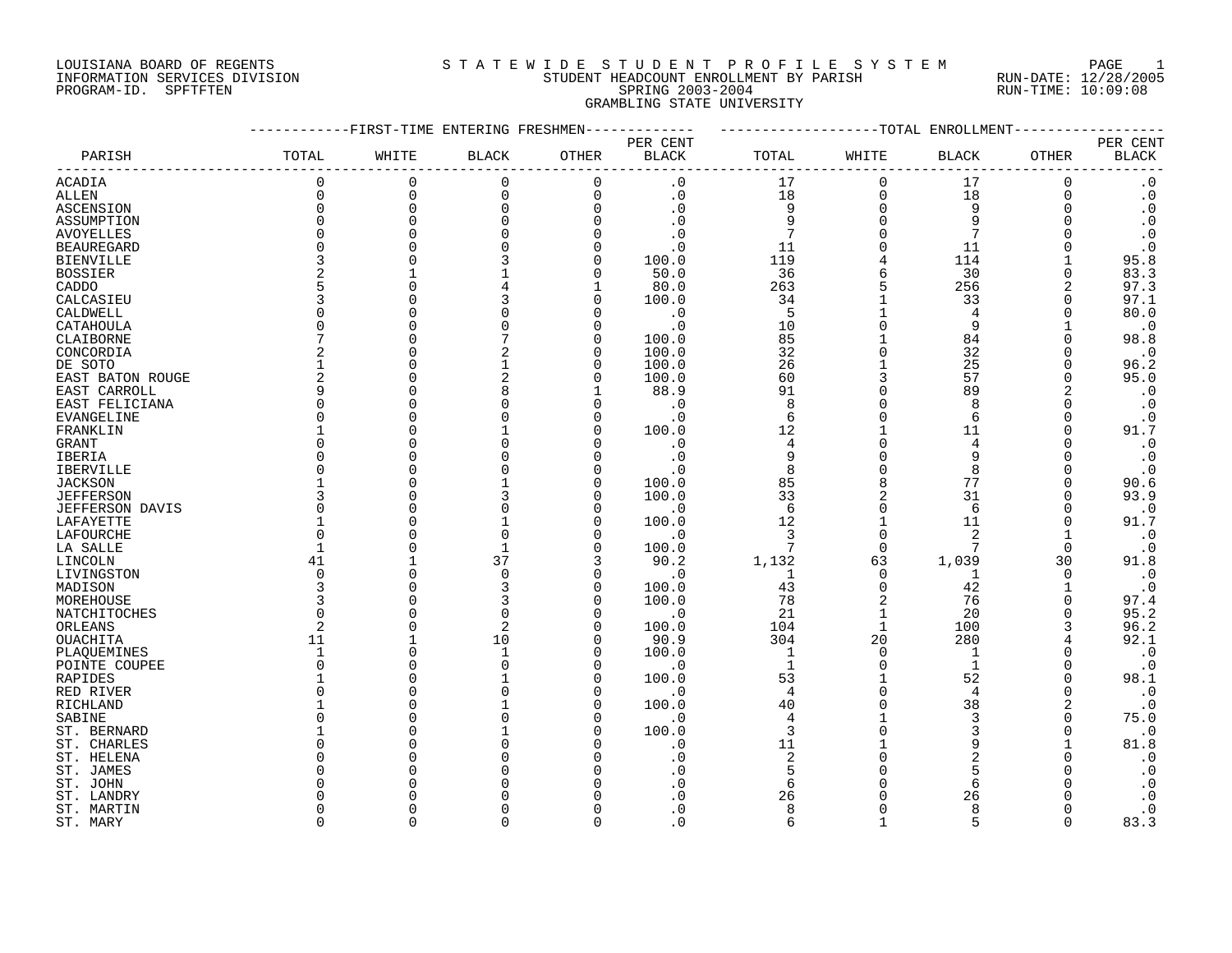#### LOUISIANA BOARD OF REGENTS SOURCLEARIE WIDE STUDENT PROFILE SYSTEM PAGE 2 INFORMATION SERVICES DIVISION STUDENT HEADCOUNT ENROLLMENT BY PARISH RUN-DATE: 12/28/2005 PROGRAM-ID. SPFTFTEN SPRING 2003-2004 RUN-TIME: 10:09:08 GRAMBLING STATE UNIVERSITY

|                     |       | -FIRST-TIME ENTERING FRESHMEN- |              |       |                          |       |       | --TOTAL ENROLLMENT- |       |                   |
|---------------------|-------|--------------------------------|--------------|-------|--------------------------|-------|-------|---------------------|-------|-------------------|
| PARISH              | TOTAL | WHITE                          | <b>BLACK</b> | OTHER | PER CENT<br><b>BLACK</b> | TOTAL | WHITE | <b>BLACK</b>        | OTHER | PER CENT<br>BLACK |
| ST. TAMMANY         |       |                                |              |       | $\cdot$ 0                |       |       |                     |       | 71.4              |
| TANGIPAHOA          |       |                                |              |       | $\cdot$ 0                | 15    |       |                     |       | . 0               |
| TENSAS              |       |                                |              |       | . 0                      | 10    |       | 10                  |       |                   |
| TERREBONNE          |       |                                |              |       |                          | 17    |       | 16                  |       |                   |
| UNION               |       |                                |              |       | 100.0                    |       |       | 54                  |       | 94.7              |
| VERMILLION          |       |                                |              |       |                          |       |       |                     |       |                   |
| VERNON              |       |                                |              |       |                          |       |       |                     |       | $\cdot$ 0         |
| WASHINGTON          |       |                                |              |       | 100.0                    |       |       |                     |       | 77.8              |
| WEBSTER             |       |                                |              |       | 100.0                    |       |       |                     |       | 97.6              |
| WEST BATON ROUGE    |       |                                |              |       |                          |       |       |                     |       |                   |
| WEST CARROLL        |       |                                |              |       |                          |       |       |                     |       |                   |
| WEST FELICIANA      |       |                                |              |       | . 0                      |       |       |                     |       |                   |
| WINN                |       |                                |              |       | . 0                      | 30    |       | 29                  |       | 96.7              |
| LOUISIANA TOTALS    | 119   |                                | 111          |       | 93.3                     | 3,135 | 134   | 2,951               | 50    | 94.1              |
| OUT-OF-STATE TOTALS | 35    |                                | 33           |       | 94.3                     | 1,362 | 20    | 1,317               | 25    | 96.7              |
| LA./OUT-OF-STATE    | 154   |                                | 144          |       | 93.5                     | 4,497 | 154   | 4,268               | 75    | 94.9              |
| FOREIGN TOTALS      |       |                                |              |       | . 0                      | 63    |       | 12                  | 50    | 19.0              |
| INSTITUTION TOTALS  | 159   |                                | 144          | 11    | 90.6                     | 4,560 | 155   | 4,280               | 125   | 93.9              |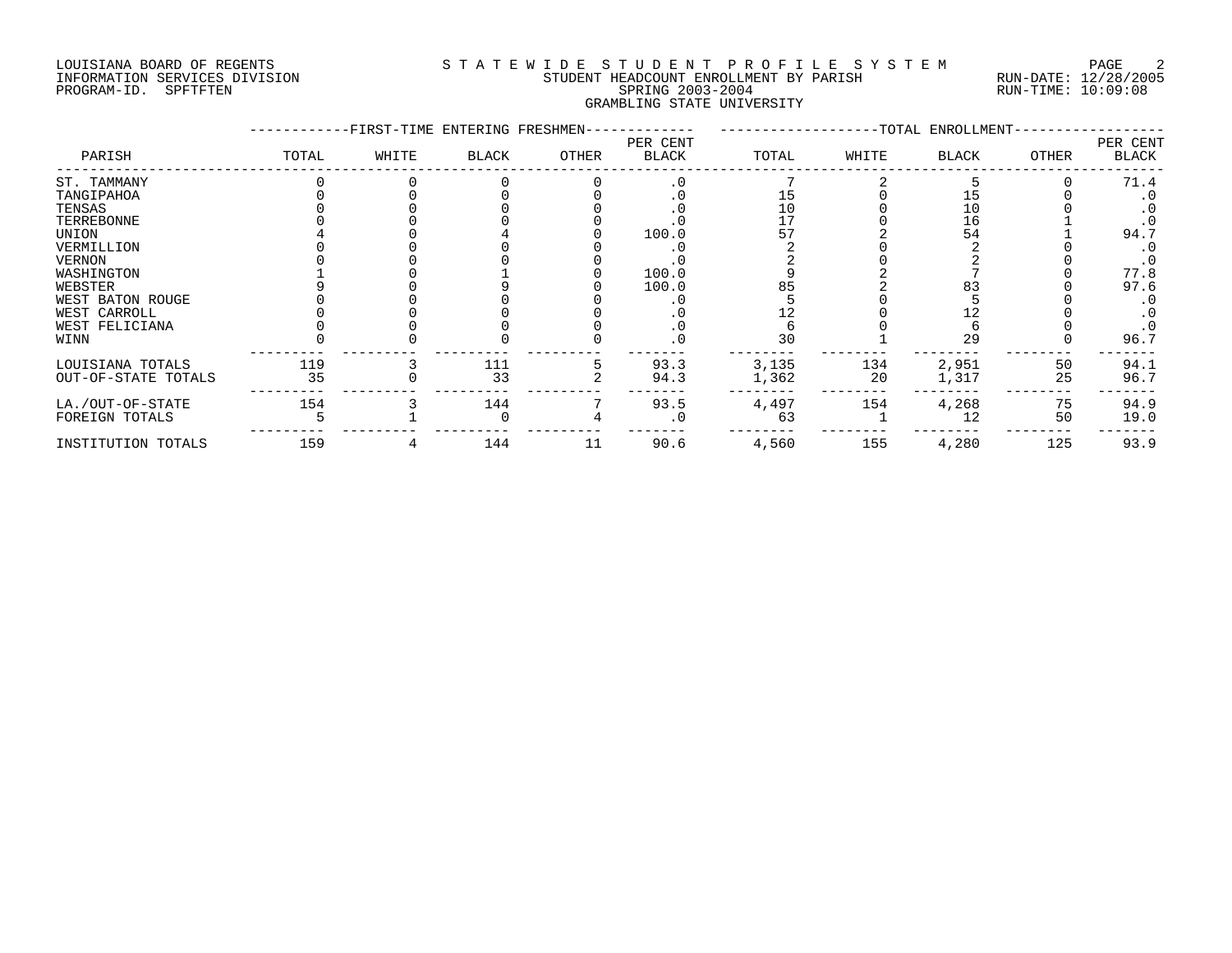#### LOUISIANA BOARD OF REGENTS SOURCLEARIE STA T E W I D E S T U D E N T P R O F I L E S Y S T E M PAGE 3 INFORMATION SERVICES DIVISION STUDENT HEADCOUNT ENROLLMENT BY PARISH RUN-DATE: 12/28/2005 PROGRAM-ID. SPFTFTEN SPRING 2003-2004 RUN-TIME: 10:09:08 LOUISIANA TECH UNIVERSITY

|                          |                    | -------FIRST-TIME ENTERING FRESHMEN- |              |                | -----------      | -------------------TOTAL ENROLLMENT- |                |                |             |              |
|--------------------------|--------------------|--------------------------------------|--------------|----------------|------------------|--------------------------------------|----------------|----------------|-------------|--------------|
|                          |                    |                                      |              |                | PER CENT         |                                      |                |                |             | PER CENT     |
| PARISH                   | TOTAL              | WHITE                                | <b>BLACK</b> | OTHER          | BLACK            | TOTAL                                | WHITE          | BLACK          | OTHER       | <b>BLACK</b> |
| <b>ACADIA</b>            | $\Omega$           | 0                                    | 0            | $\mathbf 0$    | $\cdot$ 0        | 18                                   | 14             | 3              | 1           | 16.7         |
| <b>ALLEN</b>             | $\Omega$           | $\mathsf 0$                          | $\mathbf 0$  | $\mathbf 0$    | $\cdot$ 0        | 25                                   | 21             | $\overline{4}$ | $\mathbf 0$ | 16.0         |
| ASCENSION                | $\mathbf 0$        | 0                                    | 0            | $\mathbf 0$    | $\cdot$ 0        | 32                                   | 26             | $\bf 4$        | 2           | 12.5         |
| ASSUMPTION               | $\Omega$           | $\overline{0}$                       | 0            | $\Omega$       | $\cdot$ 0        | 15                                   | 10             | 5              | $\mathbf 0$ | 33.3         |
| <b>AVOYELLES</b>         | $\Omega$           |                                      |              |                | $\cdot$ 0        | 37                                   | 30             |                | 3           | 10.8         |
| <b>BEAUREGARD</b>        | $\Omega$           | $\Omega$                             |              | $\Omega$       | $\cdot$ 0        | 58                                   | 48             | $\overline{4}$ | 6           | 6.9          |
| <b>BIENVILLE</b>         | 2                  |                                      |              |                | $\cdot$ 0        | 135                                  | 95             | 27             | 13          | 20.0         |
| <b>BOSSIER</b>           | 13                 | -6                                   | 3            | $\overline{4}$ | 23.1             | 816                                  | 602            | 100            | 114         | 12.3         |
| CADDO                    | 21                 | 10                                   | 8            | 3              | 38.1             | 1,332                                | 829            | 398            | 105         | 29.9         |
| CALCASIEU                | $\Omega$           | $\overline{0}$                       |              | $\Omega$       | $\cdot$ 0        | 121                                  | 94             | 20             | 7           | 16.5         |
| CALDWELL                 | 1                  |                                      |              | $\Omega$       | $\cdot$ 0        | 41                                   | 33             | 6              | 2           | 14.6         |
| CATAHOULA                | $\Omega$           | $\cap$                               |              | $\Omega$       | $\cdot$ 0        | 38                                   | 27             | 10             | 1           | 26.3         |
| CLAIBORNE                | 4                  |                                      |              | $\Omega$       | 25.0             | 167                                  | 118            | 42             |             | 25.1         |
| CONCORDIA                | $\Omega$           |                                      |              |                | $\cdot$ 0        | 65                                   | 50             | 15             | 0           | 23.1         |
| DE SOTO                  | $\Omega$           |                                      |              |                | $\cdot$ 0        | 69                                   | 49             | 19             |             | 27.5         |
| EAST BATON ROUGE         | $\Omega$           |                                      |              |                | $\cdot$ 0        | 285                                  | 225            | 47             | 13          | 16.5         |
| EAST CARROLL             | $\Omega$           |                                      |              | $\Omega$       | $\cdot$ 0        | 18                                   | 9              | 8              | 1           | 44.4         |
| EAST FELICIANA           | $\Omega$           |                                      |              |                | $\cdot$ 0        | 10                                   | 6              | 3              | 1           | 30.0         |
| EVANGELINE               | $\Omega$           |                                      |              |                | $\cdot$ 0        | 9                                    | 8              |                | 0           | 11.1         |
| FRANKLIN                 | $\Omega$           |                                      |              |                | $\cdot$ 0        | 52                                   | 43             |                | 2           | 13.5         |
| GRANT                    | $\Omega$           |                                      |              |                | $\cdot$ 0        | 44                                   | 37             | 3              | 4           | $6.8$        |
| IBERIA                   | O                  |                                      |              | $\Omega$       | $\cdot$ 0        | 13                                   | 6              |                |             | 46.2         |
| IBERVILLE                | $\Omega$           |                                      |              |                | $\cdot$ 0        | 9                                    | 4              | 5              | $\mathbf 0$ | 55.6         |
| <b>JACKSON</b>           | 3                  |                                      |              |                | 33.3             | 222                                  | 179            | 29             | 14          | 13.1         |
| <b>JEFFERSON</b>         | $\Omega$           |                                      |              |                | $\cdot$ 0        | 137                                  | 95             | 26             | 16          | 19.0         |
| <b>JEFFERSON DAVIS</b>   | $\Omega$           | $\cap$                               |              | $\Omega$       | $\cdot$ 0        | 17                                   | 17             | $\Omega$       | $\Omega$    | $\ddotsc 0$  |
| LAFAYETTE                | $\Omega$           |                                      |              |                | $\cdot$ 0        | 51                                   | 44             | 2              | 5           | 3.9          |
| LAFOURCHE                | $\Omega$           |                                      |              |                | $\cdot$ 0        | 51                                   | 44             | $\overline{4}$ | 3           | 7.8          |
| LA SALLE                 | $\Omega$           | $\overline{0}$                       |              |                | $\cdot$ 0        | 33                                   | 29             | 1              | 3           | 3.0          |
| LINCOLN                  | 13                 | 10                                   |              | $\Omega$       | 23.1             | 1,224                                | 974            | 147            | 103         | 12.0         |
| LIVINGSTON               | $\Omega$           | $\Omega$                             |              | $\Omega$       | $\cdot$ 0        | 37                                   | 36             | 1              | $\Omega$    | 2.7          |
| MADISON                  | $\Omega$           | $\Omega$                             |              | $\Omega$       | $\cdot$ 0        | 51                                   | 26             | 24             | 1           | 47.1         |
| MOREHOUSE                |                    | $\Omega$                             |              | $\Omega$       | 100.0            | 153                                  | 112            | 36             | 5           | 23.5         |
| NATCHITOCHES             | 2                  |                                      |              | $\Omega$       | $\cdot$ 0        | 60                                   | 51             | 7              | 2           | 11.7         |
| ORLEANS                  |                    | $\cap$                               |              | $\Omega$       | 100.0            | 136                                  | 54             | 72             | 10          | 52.9         |
| OUACHITA                 | 8                  | 6                                    |              |                | 12.5             | 930                                  | 758            | 119            | 53          | 12.8         |
| PLAQUEMINES              | $\Omega$           |                                      |              |                | $\cdot$ 0        | 35                                   | 26             | 8              | 1           | 22.9         |
| POINTE COUPEE            | $\Omega$           |                                      |              |                | $\cdot$ 0        | 12                                   | $\overline{9}$ | 3              | $\Omega$    | 25.0         |
| RAPIDES                  | 3                  |                                      |              |                | . 0              | 374                                  | 312            | 43             | 19          | 11.5         |
| RED RIVER                | O                  |                                      |              |                | $\cdot$ 0        | 21                                   | 10             | 10             | 1           | 47.6         |
| RICHLAND                 |                    |                                      |              |                | $\cdot$ 0        | 66                                   | 46             | 18             | 2           | 27.3         |
| SABINE                   | U                  |                                      |              |                | $\cdot$ 0        | 25                                   | 19             | 4              | 2           | 16.0         |
| ST. BERNARD              | $\cap$<br>$\Omega$ |                                      |              | $\Omega$       | $\cdot$ 0        | 14                                   | 10             |                | 2           | 14.3         |
| ST. CHARLES              |                    |                                      |              |                | .0               | 44                                   | 37             |                | 3           | 9.1          |
| ST. HELENA               | O<br>U             |                                      |              |                | $\cdot$ 0        | 2                                    | 1              |                | 0           | 50.0         |
| ST. JAMES                |                    |                                      |              |                | $\cdot$ 0<br>. 0 | 16<br>25                             | 10<br>23       | 5              |             | 31.3<br>4.0  |
| ST. JOHN                 |                    |                                      |              |                |                  | 19                                   | 15             | 3              |             | 15.8         |
| ST. LANDRY<br>ST. MARTIN | O                  |                                      |              | $\cap$         | $\cdot$ 0        | 6                                    | 4              | $\overline{2}$ |             | 33.3         |
| ST. MARY                 | $\cap$             | $\cap$                               | $\Omega$     | $\Omega$       | $\Omega$         | 10                                   | q              |                | $\Omega$    | 10.0         |
|                          |                    |                                      |              |                |                  |                                      |                |                |             |              |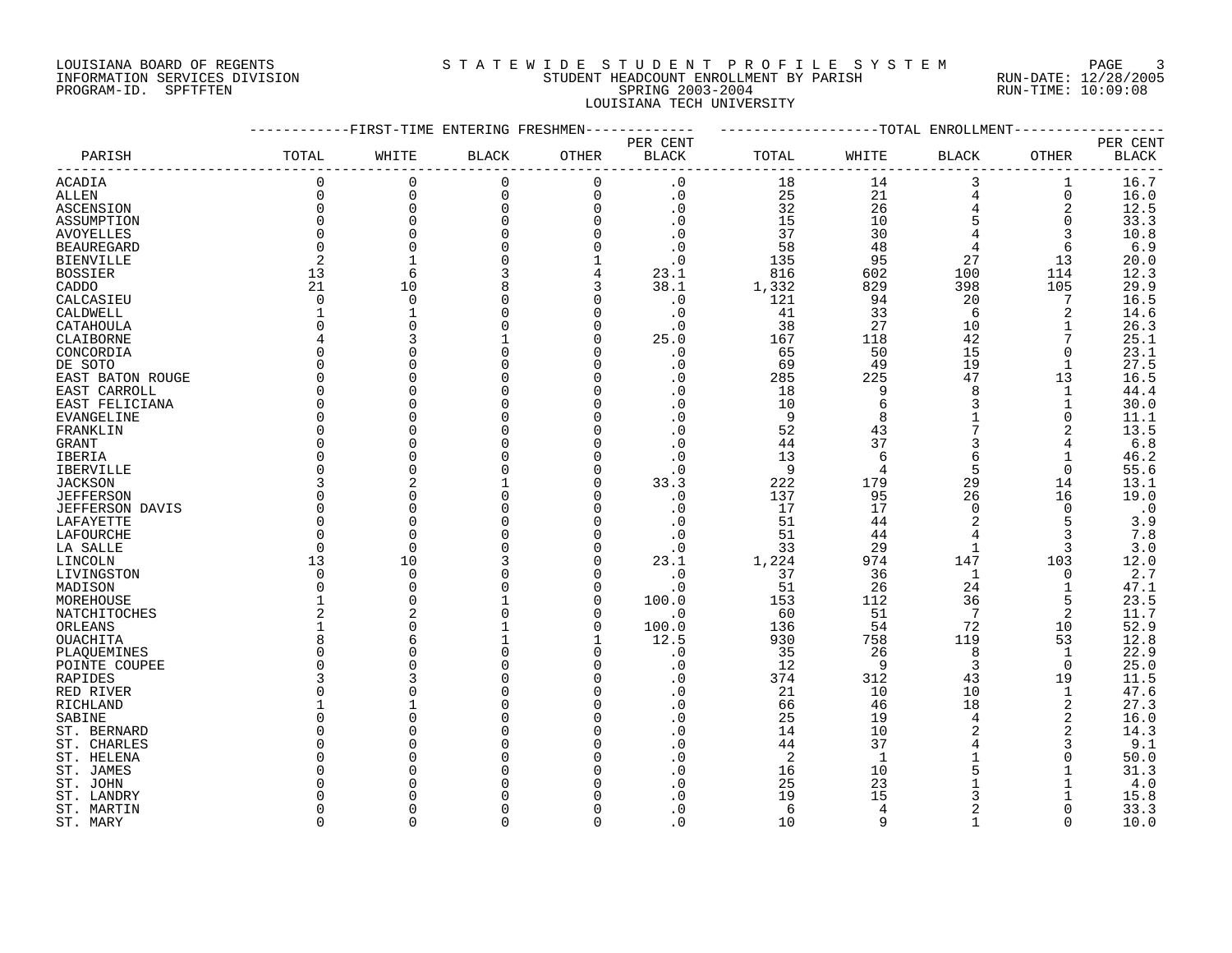PROGRAM-ID. SPFTFTEN

# LOUISIANA BOARD OF REGENTS SOURCLAST A TEWIDE STUDE NT PROFILE SYSTEM PAGE 4<br>INFORMATION SERVICES DIVISION STUDENT HEADCOUNT ENROLLMENT BY PARISH RUN-DATE: 12/28/2005 INFORMATION SERVICES DIVISION SUNG SERVICES ON STUDENT HEADCOUNT ENROLLMENT BY PARISH SERISH RUN-DATE: 12/28/200<br>PROGRAM-ID. SPFTFTEN SPRING 2003-2004 SPRING 2003-2004 LOUISIANA TECH UNIVERSITY

|                     |       |       | -FIRST-TIME ENTERING FRESHMEN- |       |                   |        |                                         | -TOTAL ENROLLMENT- |       |                   |
|---------------------|-------|-------|--------------------------------|-------|-------------------|--------|-----------------------------------------|--------------------|-------|-------------------|
| PARISH              | TOTAL | WHITE | <b>BLACK</b>                   | OTHER | PER CENT<br>BLACK | TOTAL  | WHITE                                   | <b>BLACK</b>       | OTHER | PER CENT<br>BLACK |
| ST. TAMMANY         |       |       |                                |       | $\cdot$ 0         | 207    | 184                                     | 13                 | 10    | 6.3               |
| TANGIPAHOA          |       |       |                                |       | 100.0             | 44     | 35                                      |                    |       | 11.4              |
| TENSAS              |       |       |                                |       |                   | 30     |                                         |                    |       | 20.0              |
| TERREBONNE          |       |       |                                |       |                   | 39     | $\begin{array}{c} 24 \\ 35 \end{array}$ |                    |       | 5.1               |
| UNION               |       |       |                                |       |                   | 269    | 235                                     |                    |       | 7.1               |
| VERMILLION          |       |       |                                |       |                   |        |                                         |                    |       | 14.3              |
| <b>VERNON</b>       |       |       |                                |       | 100.0             | 58     | 45                                      |                    |       | 10.3              |
| WASHINGTON          |       |       |                                |       |                   | 33     | 29                                      |                    |       | 3.0               |
| WEBSTER             |       |       |                                |       | 50.0              | 345    | 274                                     | 48                 | 23    | 13.9              |
| WEST BATON ROUGE    |       |       |                                |       |                   | 10     |                                         |                    |       | 30.0              |
| WEST CARROLL        |       |       |                                |       |                   | 64     | 53                                      |                    |       | 14.1              |
| WEST FELICIANA      |       |       |                                |       |                   | 13     | 13                                      |                    |       | $\cdot$ 0         |
| WINN                |       |       |                                |       | 100.0             | 82     | 70                                      |                    |       | 13.4              |
| LOUISIANA TOTALS    | 83    | 50    | 23                             | 10    | 27.7              | 8,381  | 6,342                                   | 1,438              | 601   | 17.2              |
| OUT-OF-STATE TOTALS | 50    | 20    | 13                             | 17    | 26.0              | 1,299  | 877                                     | 255                | 167   | 19.6              |
| LA./OUT-OF-STATE    | 133   | 70    | 36                             | 27    | 27.1              | 9,680  | 7,219                                   | 1,693              | 768   | 17.5              |
| FOREIGN TOTALS      |       |       |                                |       | . 0               | 708    |                                         |                    | 699   | . 4               |
| INSTITUTION TOTALS  | 140   | 70    | 36                             | 34    | 25.7              | 10,388 | 7,225                                   | 1,696              | 1,467 | 16.3              |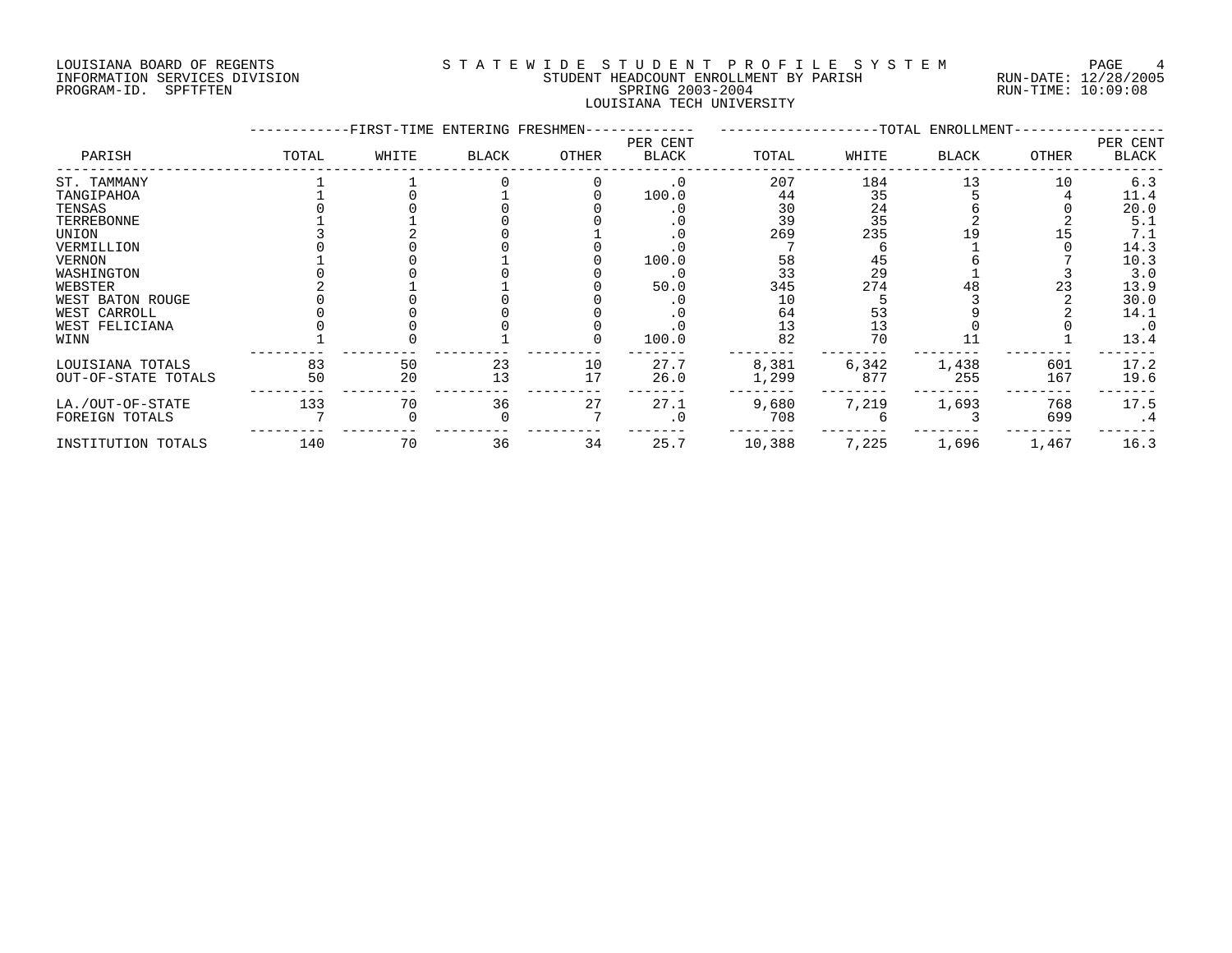#### LOUISIANA BOARD OF REGENTS SOURCLEARIE STA T E W I D E S T U D E N T P R O F I L E S Y S T E M PAGE 5 INFORMATION SERVICES DIVISION STUDENT HEADCOUNT ENROLLMENT BY PARISH RUN-DATE: 12/28/2005 PROGRAM-ID. SPFTFTEN SPRING 2003-2004 RUN-TIME: 10:09:08 MCNEESE STATE UNIVERSITY

| PER CENT<br>PER CENT<br>PARISH<br>TOTAL<br><b>BLACK</b><br>$\operatorname{BLACK}$<br>WHITE<br><b>BLACK</b><br>OTHER<br>TOTAL<br>WHITE<br>BLACK<br>OTHER<br>$\mathbf{1}$<br>100.0<br>23.4<br>$\mathbf 0$<br>$\mathbf 0$<br>197<br>151<br>46<br>$\mathbf 0$<br><b>ACADIA</b><br>1<br>211<br>11<br>10<br>$\mathbf 0$<br>255<br>30<br>11.8<br>$\mathbf 1$<br>$\cdot$ 0<br>14<br>ALLEN<br>$\mathbf 0$<br>$\mathbf 0$<br>$\overline{0}$<br>6<br>3<br>33.3<br>ASCENSION<br>0<br>$\cdot$ 0<br>9<br>$\mathbf 0$<br>3<br>0<br>$\Omega$<br>2<br>33.3<br>0<br>$\Omega$<br>. 0<br>1<br>0<br>ASSUMPTION<br>0<br>5<br>3<br>2<br>40.0<br><b>AVOYELLES</b><br>$\Omega$<br>$\Omega$<br>. 0<br>$\Omega$<br>9<br>10.2<br><b>BEAUREGARD</b><br>6<br>$\Omega$<br>$\cdot$ 0<br>482<br>416<br>49<br>17<br>8.3<br><b>BOSSIER</b><br>$\Omega$<br>$\Omega$<br>12<br>11<br>$\overline{1}$<br>. 0<br>$\Omega$<br>26<br>11<br>15<br>57.7<br>$\Omega$<br>$\Omega$<br>$\Omega$<br>$\Omega$<br>CADDO<br>$\Omega$<br>$\cdot$ 0<br>127<br>85<br>19.3<br>37<br>5<br>29.1<br>4,339<br>3,380<br>838<br>121<br>CALCASIEU<br>$3.8$<br>100.0<br>208<br>195<br>CAMERON<br>$\overline{0}$<br>$\mathbf 1$<br>$\Omega$<br>8<br>5<br>1<br>$\cdot$ 0<br>$\Omega$<br>$\mathbf 0$<br>2<br>2<br>$\Omega$<br>$\Omega$<br>$\Omega$<br>. 0<br>$\Omega$<br>CLAIBORNE<br>5<br>20.0<br>CONCORDIA<br>O<br>$\Omega$<br>. 0<br>4<br>O<br>O<br>5<br>5<br>$\Omega$<br>10<br>50.0<br>DE SOTO<br>$\bigcap$<br>$\cap$<br>. 0<br>$\Omega$<br>64<br>27<br>42.2<br>34<br>EAST BATON ROUGE<br>. 0<br>3<br>8<br>50.0<br>$\Omega$<br>$\cdot$ 0<br>$\overline{4}$<br>$\overline{4}$<br>EAST FELICIANA<br>$\Omega$<br>25<br>21.4<br><b>EVANGELINE</b><br>$\Omega$<br>$\cdot$ 0<br>117<br>91<br>$\cdot$ 0<br>FRANKLIN<br>0<br>. 0<br>2<br>$\Omega$<br>2<br>C<br>$\Omega$<br>0<br>$\overline{2}$<br>$\cdot$ 0<br>0<br>2<br>$\mathbf 0$<br>$\cdot$ 0<br>$\Omega$<br>GRANT<br>2<br>51<br>19<br>32<br>62.7<br>IBERIA<br>2<br>$\Omega$<br>100.0<br>0<br>5<br>$\overline{2}$<br>$\Omega$<br>3<br>40.0<br><b>IBERVILLE</b><br>$\cap$<br>$\cdot$ 0<br>$\Omega$<br>25<br>15<br>7<br><b>JEFFERSON</b><br>$\Omega$<br>$\cdot$ 0<br>3<br>28.0<br>$\Omega$<br>6<br>535<br>442<br>80<br>15.0<br><b>JEFFERSON DAVIS</b><br>$\cap$<br>33.3<br>13<br>2<br>50.0<br>92<br>49<br>40<br>43.5<br>3<br>LAFAYETTE<br>16.7<br>6<br><sup>0</sup><br>. 0<br>5<br>LAFOURCHE<br>1<br>0<br>$\cdot$ 0<br>9<br>9<br>$\Omega$<br>LA SALLE<br>. 0<br>2<br>$\Omega$<br>2<br>$\cdot$ 0<br>LINCOLN<br><sup>0</sup><br>$\Omega$<br>. 0<br>10<br>$\cdot$ 0<br>9<br>$\Omega$<br>. 0<br>$\mathbf{1}$<br>$\cdot$ 0<br>MADISON<br>U<br>$\overline{c}$<br>$\overline{2}$<br>$\cdot$ 0<br>$\Omega$<br>$\cap$<br>MOREHOUSE<br>. 0<br>∩<br>11.1<br>9<br>$\Omega$<br>$\mathbf{1}$<br>$\cdot$ 0<br>79.5<br>35<br>2<br>50.0<br>44<br>ORLEANS<br>O<br>46.7<br>15<br>7<br><sup>0</sup><br>8<br>OUACHITA<br>. 0<br>$\Omega$<br>$\mathbf{1}$<br>$\Omega$<br>$\cdot$ 0<br>PLAQUEMINES<br><sup>0</sup><br>$\cdot$ 0<br>$\Omega$<br>5<br>$\overline{2}$<br>3<br>$\Omega$<br>60.0<br>POINTE COUPEE<br>$\cap$<br>. 0<br>$\Omega$<br>52<br>17<br>RAPIDES<br>100.0<br>74<br>23.0<br>$\cap$<br>5<br>$\Omega$<br>$\cdot$ 0<br>$\Omega$<br>$\mathbf{1}$<br>$\mathbf 1$<br>RICHLAND<br>$\cdot$ 0<br>$\Omega$<br>8<br>6<br>$\overline{2}$<br>25.0<br>$\Omega$<br>. 0<br>SABINE<br>0<br>3<br>$\cdot$ 0<br>ST. BERNARD<br>O<br>. 0<br>3<br><sup>0</sup><br>$\Omega$<br>14<br>10<br>21.4<br>ST. CHARLES<br>O<br>. 0<br>3<br>1<br>$\overline{2}$<br>50.0<br>ST. JAMES<br>O<br>. 0<br>1<br>$\Omega$<br>2<br>33.3<br>. 0<br>6<br>4<br>O<br>$\Omega$<br>ST. JOHN<br>. 0<br>128<br>82<br>44<br>34.4<br>ST. LANDRY<br>2<br>3<br>36<br>90.0<br>$\Omega$<br>$\cdot$ 0<br>40<br>ST. MARTIN<br>17<br>10<br>35.3<br>$\cdot$ 0<br>6<br>ST. MARY<br>O<br>29<br>17<br>12<br>41.4<br>ST. TAMMANY<br>. 0<br>O<br>0<br>11<br>8<br>72.7<br>TANGIPAHOA<br>O<br>. 0<br>3<br>14<br>10<br>71.4<br>TERREBONNE<br>. 0<br>⋂<br>O<br>$\cdot$ 0<br>$\mathbf{1}$<br>$\mathbf{1}$<br>UNION<br>. 0<br>$\cap$<br>2<br>$\cdot$ 0<br>121<br>106<br>12<br>9.9<br>VERMILLION<br>3<br>$\Omega$<br>15<br>16.9<br>$\mathbf{1}$<br>$\Omega$<br>. 0<br>142<br>103<br>24<br><b>VERNON</b> |              | -------FIRST-TIME ENTERING FRESHMEN- |  | ------ | -------------------TOTAL ENROLLMENT- |  |  |
|----------------------------------------------------------------------------------------------------------------------------------------------------------------------------------------------------------------------------------------------------------------------------------------------------------------------------------------------------------------------------------------------------------------------------------------------------------------------------------------------------------------------------------------------------------------------------------------------------------------------------------------------------------------------------------------------------------------------------------------------------------------------------------------------------------------------------------------------------------------------------------------------------------------------------------------------------------------------------------------------------------------------------------------------------------------------------------------------------------------------------------------------------------------------------------------------------------------------------------------------------------------------------------------------------------------------------------------------------------------------------------------------------------------------------------------------------------------------------------------------------------------------------------------------------------------------------------------------------------------------------------------------------------------------------------------------------------------------------------------------------------------------------------------------------------------------------------------------------------------------------------------------------------------------------------------------------------------------------------------------------------------------------------------------------------------------------------------------------------------------------------------------------------------------------------------------------------------------------------------------------------------------------------------------------------------------------------------------------------------------------------------------------------------------------------------------------------------------------------------------------------------------------------------------------------------------------------------------------------------------------------------------------------------------------------------------------------------------------------------------------------------------------------------------------------------------------------------------------------------------------------------------------------------------------------------------------------------------------------------------------------------------------------------------------------------------------------------------------------------------------------------------------------------------------------------------------------------------------------------------------------------------------------------------------------------------------------------------------------------------------------------------------------------------------------------------------------------------------------------------------------------------------------------------------------------------------------------------------------------------------------------------------------------------------------------------------------------------------------------------------------------------------------------------------------------------------------------------------------------------------------------------------------------------------------------------------------------------------------------------------------------------------------------------------------------------------------------------------------------------------------------------------------------------------------------------------|--------------|--------------------------------------|--|--------|--------------------------------------|--|--|
|                                                                                                                                                                                                                                                                                                                                                                                                                                                                                                                                                                                                                                                                                                                                                                                                                                                                                                                                                                                                                                                                                                                                                                                                                                                                                                                                                                                                                                                                                                                                                                                                                                                                                                                                                                                                                                                                                                                                                                                                                                                                                                                                                                                                                                                                                                                                                                                                                                                                                                                                                                                                                                                                                                                                                                                                                                                                                                                                                                                                                                                                                                                                                                                                                                                                                                                                                                                                                                                                                                                                                                                                                                                                                                                                                                                                                                                                                                                                                                                                                                                                                                                                                                                                    |              |                                      |  |        |                                      |  |  |
|                                                                                                                                                                                                                                                                                                                                                                                                                                                                                                                                                                                                                                                                                                                                                                                                                                                                                                                                                                                                                                                                                                                                                                                                                                                                                                                                                                                                                                                                                                                                                                                                                                                                                                                                                                                                                                                                                                                                                                                                                                                                                                                                                                                                                                                                                                                                                                                                                                                                                                                                                                                                                                                                                                                                                                                                                                                                                                                                                                                                                                                                                                                                                                                                                                                                                                                                                                                                                                                                                                                                                                                                                                                                                                                                                                                                                                                                                                                                                                                                                                                                                                                                                                                                    |              |                                      |  |        |                                      |  |  |
|                                                                                                                                                                                                                                                                                                                                                                                                                                                                                                                                                                                                                                                                                                                                                                                                                                                                                                                                                                                                                                                                                                                                                                                                                                                                                                                                                                                                                                                                                                                                                                                                                                                                                                                                                                                                                                                                                                                                                                                                                                                                                                                                                                                                                                                                                                                                                                                                                                                                                                                                                                                                                                                                                                                                                                                                                                                                                                                                                                                                                                                                                                                                                                                                                                                                                                                                                                                                                                                                                                                                                                                                                                                                                                                                                                                                                                                                                                                                                                                                                                                                                                                                                                                                    |              |                                      |  |        |                                      |  |  |
|                                                                                                                                                                                                                                                                                                                                                                                                                                                                                                                                                                                                                                                                                                                                                                                                                                                                                                                                                                                                                                                                                                                                                                                                                                                                                                                                                                                                                                                                                                                                                                                                                                                                                                                                                                                                                                                                                                                                                                                                                                                                                                                                                                                                                                                                                                                                                                                                                                                                                                                                                                                                                                                                                                                                                                                                                                                                                                                                                                                                                                                                                                                                                                                                                                                                                                                                                                                                                                                                                                                                                                                                                                                                                                                                                                                                                                                                                                                                                                                                                                                                                                                                                                                                    |              |                                      |  |        |                                      |  |  |
|                                                                                                                                                                                                                                                                                                                                                                                                                                                                                                                                                                                                                                                                                                                                                                                                                                                                                                                                                                                                                                                                                                                                                                                                                                                                                                                                                                                                                                                                                                                                                                                                                                                                                                                                                                                                                                                                                                                                                                                                                                                                                                                                                                                                                                                                                                                                                                                                                                                                                                                                                                                                                                                                                                                                                                                                                                                                                                                                                                                                                                                                                                                                                                                                                                                                                                                                                                                                                                                                                                                                                                                                                                                                                                                                                                                                                                                                                                                                                                                                                                                                                                                                                                                                    |              |                                      |  |        |                                      |  |  |
|                                                                                                                                                                                                                                                                                                                                                                                                                                                                                                                                                                                                                                                                                                                                                                                                                                                                                                                                                                                                                                                                                                                                                                                                                                                                                                                                                                                                                                                                                                                                                                                                                                                                                                                                                                                                                                                                                                                                                                                                                                                                                                                                                                                                                                                                                                                                                                                                                                                                                                                                                                                                                                                                                                                                                                                                                                                                                                                                                                                                                                                                                                                                                                                                                                                                                                                                                                                                                                                                                                                                                                                                                                                                                                                                                                                                                                                                                                                                                                                                                                                                                                                                                                                                    |              |                                      |  |        |                                      |  |  |
|                                                                                                                                                                                                                                                                                                                                                                                                                                                                                                                                                                                                                                                                                                                                                                                                                                                                                                                                                                                                                                                                                                                                                                                                                                                                                                                                                                                                                                                                                                                                                                                                                                                                                                                                                                                                                                                                                                                                                                                                                                                                                                                                                                                                                                                                                                                                                                                                                                                                                                                                                                                                                                                                                                                                                                                                                                                                                                                                                                                                                                                                                                                                                                                                                                                                                                                                                                                                                                                                                                                                                                                                                                                                                                                                                                                                                                                                                                                                                                                                                                                                                                                                                                                                    |              |                                      |  |        |                                      |  |  |
|                                                                                                                                                                                                                                                                                                                                                                                                                                                                                                                                                                                                                                                                                                                                                                                                                                                                                                                                                                                                                                                                                                                                                                                                                                                                                                                                                                                                                                                                                                                                                                                                                                                                                                                                                                                                                                                                                                                                                                                                                                                                                                                                                                                                                                                                                                                                                                                                                                                                                                                                                                                                                                                                                                                                                                                                                                                                                                                                                                                                                                                                                                                                                                                                                                                                                                                                                                                                                                                                                                                                                                                                                                                                                                                                                                                                                                                                                                                                                                                                                                                                                                                                                                                                    |              |                                      |  |        |                                      |  |  |
|                                                                                                                                                                                                                                                                                                                                                                                                                                                                                                                                                                                                                                                                                                                                                                                                                                                                                                                                                                                                                                                                                                                                                                                                                                                                                                                                                                                                                                                                                                                                                                                                                                                                                                                                                                                                                                                                                                                                                                                                                                                                                                                                                                                                                                                                                                                                                                                                                                                                                                                                                                                                                                                                                                                                                                                                                                                                                                                                                                                                                                                                                                                                                                                                                                                                                                                                                                                                                                                                                                                                                                                                                                                                                                                                                                                                                                                                                                                                                                                                                                                                                                                                                                                                    |              |                                      |  |        |                                      |  |  |
|                                                                                                                                                                                                                                                                                                                                                                                                                                                                                                                                                                                                                                                                                                                                                                                                                                                                                                                                                                                                                                                                                                                                                                                                                                                                                                                                                                                                                                                                                                                                                                                                                                                                                                                                                                                                                                                                                                                                                                                                                                                                                                                                                                                                                                                                                                                                                                                                                                                                                                                                                                                                                                                                                                                                                                                                                                                                                                                                                                                                                                                                                                                                                                                                                                                                                                                                                                                                                                                                                                                                                                                                                                                                                                                                                                                                                                                                                                                                                                                                                                                                                                                                                                                                    |              |                                      |  |        |                                      |  |  |
|                                                                                                                                                                                                                                                                                                                                                                                                                                                                                                                                                                                                                                                                                                                                                                                                                                                                                                                                                                                                                                                                                                                                                                                                                                                                                                                                                                                                                                                                                                                                                                                                                                                                                                                                                                                                                                                                                                                                                                                                                                                                                                                                                                                                                                                                                                                                                                                                                                                                                                                                                                                                                                                                                                                                                                                                                                                                                                                                                                                                                                                                                                                                                                                                                                                                                                                                                                                                                                                                                                                                                                                                                                                                                                                                                                                                                                                                                                                                                                                                                                                                                                                                                                                                    |              |                                      |  |        |                                      |  |  |
|                                                                                                                                                                                                                                                                                                                                                                                                                                                                                                                                                                                                                                                                                                                                                                                                                                                                                                                                                                                                                                                                                                                                                                                                                                                                                                                                                                                                                                                                                                                                                                                                                                                                                                                                                                                                                                                                                                                                                                                                                                                                                                                                                                                                                                                                                                                                                                                                                                                                                                                                                                                                                                                                                                                                                                                                                                                                                                                                                                                                                                                                                                                                                                                                                                                                                                                                                                                                                                                                                                                                                                                                                                                                                                                                                                                                                                                                                                                                                                                                                                                                                                                                                                                                    |              |                                      |  |        |                                      |  |  |
|                                                                                                                                                                                                                                                                                                                                                                                                                                                                                                                                                                                                                                                                                                                                                                                                                                                                                                                                                                                                                                                                                                                                                                                                                                                                                                                                                                                                                                                                                                                                                                                                                                                                                                                                                                                                                                                                                                                                                                                                                                                                                                                                                                                                                                                                                                                                                                                                                                                                                                                                                                                                                                                                                                                                                                                                                                                                                                                                                                                                                                                                                                                                                                                                                                                                                                                                                                                                                                                                                                                                                                                                                                                                                                                                                                                                                                                                                                                                                                                                                                                                                                                                                                                                    |              |                                      |  |        |                                      |  |  |
|                                                                                                                                                                                                                                                                                                                                                                                                                                                                                                                                                                                                                                                                                                                                                                                                                                                                                                                                                                                                                                                                                                                                                                                                                                                                                                                                                                                                                                                                                                                                                                                                                                                                                                                                                                                                                                                                                                                                                                                                                                                                                                                                                                                                                                                                                                                                                                                                                                                                                                                                                                                                                                                                                                                                                                                                                                                                                                                                                                                                                                                                                                                                                                                                                                                                                                                                                                                                                                                                                                                                                                                                                                                                                                                                                                                                                                                                                                                                                                                                                                                                                                                                                                                                    |              |                                      |  |        |                                      |  |  |
|                                                                                                                                                                                                                                                                                                                                                                                                                                                                                                                                                                                                                                                                                                                                                                                                                                                                                                                                                                                                                                                                                                                                                                                                                                                                                                                                                                                                                                                                                                                                                                                                                                                                                                                                                                                                                                                                                                                                                                                                                                                                                                                                                                                                                                                                                                                                                                                                                                                                                                                                                                                                                                                                                                                                                                                                                                                                                                                                                                                                                                                                                                                                                                                                                                                                                                                                                                                                                                                                                                                                                                                                                                                                                                                                                                                                                                                                                                                                                                                                                                                                                                                                                                                                    |              |                                      |  |        |                                      |  |  |
|                                                                                                                                                                                                                                                                                                                                                                                                                                                                                                                                                                                                                                                                                                                                                                                                                                                                                                                                                                                                                                                                                                                                                                                                                                                                                                                                                                                                                                                                                                                                                                                                                                                                                                                                                                                                                                                                                                                                                                                                                                                                                                                                                                                                                                                                                                                                                                                                                                                                                                                                                                                                                                                                                                                                                                                                                                                                                                                                                                                                                                                                                                                                                                                                                                                                                                                                                                                                                                                                                                                                                                                                                                                                                                                                                                                                                                                                                                                                                                                                                                                                                                                                                                                                    |              |                                      |  |        |                                      |  |  |
|                                                                                                                                                                                                                                                                                                                                                                                                                                                                                                                                                                                                                                                                                                                                                                                                                                                                                                                                                                                                                                                                                                                                                                                                                                                                                                                                                                                                                                                                                                                                                                                                                                                                                                                                                                                                                                                                                                                                                                                                                                                                                                                                                                                                                                                                                                                                                                                                                                                                                                                                                                                                                                                                                                                                                                                                                                                                                                                                                                                                                                                                                                                                                                                                                                                                                                                                                                                                                                                                                                                                                                                                                                                                                                                                                                                                                                                                                                                                                                                                                                                                                                                                                                                                    |              |                                      |  |        |                                      |  |  |
|                                                                                                                                                                                                                                                                                                                                                                                                                                                                                                                                                                                                                                                                                                                                                                                                                                                                                                                                                                                                                                                                                                                                                                                                                                                                                                                                                                                                                                                                                                                                                                                                                                                                                                                                                                                                                                                                                                                                                                                                                                                                                                                                                                                                                                                                                                                                                                                                                                                                                                                                                                                                                                                                                                                                                                                                                                                                                                                                                                                                                                                                                                                                                                                                                                                                                                                                                                                                                                                                                                                                                                                                                                                                                                                                                                                                                                                                                                                                                                                                                                                                                                                                                                                                    |              |                                      |  |        |                                      |  |  |
|                                                                                                                                                                                                                                                                                                                                                                                                                                                                                                                                                                                                                                                                                                                                                                                                                                                                                                                                                                                                                                                                                                                                                                                                                                                                                                                                                                                                                                                                                                                                                                                                                                                                                                                                                                                                                                                                                                                                                                                                                                                                                                                                                                                                                                                                                                                                                                                                                                                                                                                                                                                                                                                                                                                                                                                                                                                                                                                                                                                                                                                                                                                                                                                                                                                                                                                                                                                                                                                                                                                                                                                                                                                                                                                                                                                                                                                                                                                                                                                                                                                                                                                                                                                                    |              |                                      |  |        |                                      |  |  |
|                                                                                                                                                                                                                                                                                                                                                                                                                                                                                                                                                                                                                                                                                                                                                                                                                                                                                                                                                                                                                                                                                                                                                                                                                                                                                                                                                                                                                                                                                                                                                                                                                                                                                                                                                                                                                                                                                                                                                                                                                                                                                                                                                                                                                                                                                                                                                                                                                                                                                                                                                                                                                                                                                                                                                                                                                                                                                                                                                                                                                                                                                                                                                                                                                                                                                                                                                                                                                                                                                                                                                                                                                                                                                                                                                                                                                                                                                                                                                                                                                                                                                                                                                                                                    |              |                                      |  |        |                                      |  |  |
|                                                                                                                                                                                                                                                                                                                                                                                                                                                                                                                                                                                                                                                                                                                                                                                                                                                                                                                                                                                                                                                                                                                                                                                                                                                                                                                                                                                                                                                                                                                                                                                                                                                                                                                                                                                                                                                                                                                                                                                                                                                                                                                                                                                                                                                                                                                                                                                                                                                                                                                                                                                                                                                                                                                                                                                                                                                                                                                                                                                                                                                                                                                                                                                                                                                                                                                                                                                                                                                                                                                                                                                                                                                                                                                                                                                                                                                                                                                                                                                                                                                                                                                                                                                                    |              |                                      |  |        |                                      |  |  |
|                                                                                                                                                                                                                                                                                                                                                                                                                                                                                                                                                                                                                                                                                                                                                                                                                                                                                                                                                                                                                                                                                                                                                                                                                                                                                                                                                                                                                                                                                                                                                                                                                                                                                                                                                                                                                                                                                                                                                                                                                                                                                                                                                                                                                                                                                                                                                                                                                                                                                                                                                                                                                                                                                                                                                                                                                                                                                                                                                                                                                                                                                                                                                                                                                                                                                                                                                                                                                                                                                                                                                                                                                                                                                                                                                                                                                                                                                                                                                                                                                                                                                                                                                                                                    |              |                                      |  |        |                                      |  |  |
|                                                                                                                                                                                                                                                                                                                                                                                                                                                                                                                                                                                                                                                                                                                                                                                                                                                                                                                                                                                                                                                                                                                                                                                                                                                                                                                                                                                                                                                                                                                                                                                                                                                                                                                                                                                                                                                                                                                                                                                                                                                                                                                                                                                                                                                                                                                                                                                                                                                                                                                                                                                                                                                                                                                                                                                                                                                                                                                                                                                                                                                                                                                                                                                                                                                                                                                                                                                                                                                                                                                                                                                                                                                                                                                                                                                                                                                                                                                                                                                                                                                                                                                                                                                                    |              |                                      |  |        |                                      |  |  |
|                                                                                                                                                                                                                                                                                                                                                                                                                                                                                                                                                                                                                                                                                                                                                                                                                                                                                                                                                                                                                                                                                                                                                                                                                                                                                                                                                                                                                                                                                                                                                                                                                                                                                                                                                                                                                                                                                                                                                                                                                                                                                                                                                                                                                                                                                                                                                                                                                                                                                                                                                                                                                                                                                                                                                                                                                                                                                                                                                                                                                                                                                                                                                                                                                                                                                                                                                                                                                                                                                                                                                                                                                                                                                                                                                                                                                                                                                                                                                                                                                                                                                                                                                                                                    |              |                                      |  |        |                                      |  |  |
|                                                                                                                                                                                                                                                                                                                                                                                                                                                                                                                                                                                                                                                                                                                                                                                                                                                                                                                                                                                                                                                                                                                                                                                                                                                                                                                                                                                                                                                                                                                                                                                                                                                                                                                                                                                                                                                                                                                                                                                                                                                                                                                                                                                                                                                                                                                                                                                                                                                                                                                                                                                                                                                                                                                                                                                                                                                                                                                                                                                                                                                                                                                                                                                                                                                                                                                                                                                                                                                                                                                                                                                                                                                                                                                                                                                                                                                                                                                                                                                                                                                                                                                                                                                                    |              |                                      |  |        |                                      |  |  |
|                                                                                                                                                                                                                                                                                                                                                                                                                                                                                                                                                                                                                                                                                                                                                                                                                                                                                                                                                                                                                                                                                                                                                                                                                                                                                                                                                                                                                                                                                                                                                                                                                                                                                                                                                                                                                                                                                                                                                                                                                                                                                                                                                                                                                                                                                                                                                                                                                                                                                                                                                                                                                                                                                                                                                                                                                                                                                                                                                                                                                                                                                                                                                                                                                                                                                                                                                                                                                                                                                                                                                                                                                                                                                                                                                                                                                                                                                                                                                                                                                                                                                                                                                                                                    |              |                                      |  |        |                                      |  |  |
|                                                                                                                                                                                                                                                                                                                                                                                                                                                                                                                                                                                                                                                                                                                                                                                                                                                                                                                                                                                                                                                                                                                                                                                                                                                                                                                                                                                                                                                                                                                                                                                                                                                                                                                                                                                                                                                                                                                                                                                                                                                                                                                                                                                                                                                                                                                                                                                                                                                                                                                                                                                                                                                                                                                                                                                                                                                                                                                                                                                                                                                                                                                                                                                                                                                                                                                                                                                                                                                                                                                                                                                                                                                                                                                                                                                                                                                                                                                                                                                                                                                                                                                                                                                                    |              |                                      |  |        |                                      |  |  |
|                                                                                                                                                                                                                                                                                                                                                                                                                                                                                                                                                                                                                                                                                                                                                                                                                                                                                                                                                                                                                                                                                                                                                                                                                                                                                                                                                                                                                                                                                                                                                                                                                                                                                                                                                                                                                                                                                                                                                                                                                                                                                                                                                                                                                                                                                                                                                                                                                                                                                                                                                                                                                                                                                                                                                                                                                                                                                                                                                                                                                                                                                                                                                                                                                                                                                                                                                                                                                                                                                                                                                                                                                                                                                                                                                                                                                                                                                                                                                                                                                                                                                                                                                                                                    |              |                                      |  |        |                                      |  |  |
|                                                                                                                                                                                                                                                                                                                                                                                                                                                                                                                                                                                                                                                                                                                                                                                                                                                                                                                                                                                                                                                                                                                                                                                                                                                                                                                                                                                                                                                                                                                                                                                                                                                                                                                                                                                                                                                                                                                                                                                                                                                                                                                                                                                                                                                                                                                                                                                                                                                                                                                                                                                                                                                                                                                                                                                                                                                                                                                                                                                                                                                                                                                                                                                                                                                                                                                                                                                                                                                                                                                                                                                                                                                                                                                                                                                                                                                                                                                                                                                                                                                                                                                                                                                                    | LIVINGSTON   |                                      |  |        |                                      |  |  |
|                                                                                                                                                                                                                                                                                                                                                                                                                                                                                                                                                                                                                                                                                                                                                                                                                                                                                                                                                                                                                                                                                                                                                                                                                                                                                                                                                                                                                                                                                                                                                                                                                                                                                                                                                                                                                                                                                                                                                                                                                                                                                                                                                                                                                                                                                                                                                                                                                                                                                                                                                                                                                                                                                                                                                                                                                                                                                                                                                                                                                                                                                                                                                                                                                                                                                                                                                                                                                                                                                                                                                                                                                                                                                                                                                                                                                                                                                                                                                                                                                                                                                                                                                                                                    |              |                                      |  |        |                                      |  |  |
|                                                                                                                                                                                                                                                                                                                                                                                                                                                                                                                                                                                                                                                                                                                                                                                                                                                                                                                                                                                                                                                                                                                                                                                                                                                                                                                                                                                                                                                                                                                                                                                                                                                                                                                                                                                                                                                                                                                                                                                                                                                                                                                                                                                                                                                                                                                                                                                                                                                                                                                                                                                                                                                                                                                                                                                                                                                                                                                                                                                                                                                                                                                                                                                                                                                                                                                                                                                                                                                                                                                                                                                                                                                                                                                                                                                                                                                                                                                                                                                                                                                                                                                                                                                                    |              |                                      |  |        |                                      |  |  |
|                                                                                                                                                                                                                                                                                                                                                                                                                                                                                                                                                                                                                                                                                                                                                                                                                                                                                                                                                                                                                                                                                                                                                                                                                                                                                                                                                                                                                                                                                                                                                                                                                                                                                                                                                                                                                                                                                                                                                                                                                                                                                                                                                                                                                                                                                                                                                                                                                                                                                                                                                                                                                                                                                                                                                                                                                                                                                                                                                                                                                                                                                                                                                                                                                                                                                                                                                                                                                                                                                                                                                                                                                                                                                                                                                                                                                                                                                                                                                                                                                                                                                                                                                                                                    | NATCHITOCHES |                                      |  |        |                                      |  |  |
|                                                                                                                                                                                                                                                                                                                                                                                                                                                                                                                                                                                                                                                                                                                                                                                                                                                                                                                                                                                                                                                                                                                                                                                                                                                                                                                                                                                                                                                                                                                                                                                                                                                                                                                                                                                                                                                                                                                                                                                                                                                                                                                                                                                                                                                                                                                                                                                                                                                                                                                                                                                                                                                                                                                                                                                                                                                                                                                                                                                                                                                                                                                                                                                                                                                                                                                                                                                                                                                                                                                                                                                                                                                                                                                                                                                                                                                                                                                                                                                                                                                                                                                                                                                                    |              |                                      |  |        |                                      |  |  |
|                                                                                                                                                                                                                                                                                                                                                                                                                                                                                                                                                                                                                                                                                                                                                                                                                                                                                                                                                                                                                                                                                                                                                                                                                                                                                                                                                                                                                                                                                                                                                                                                                                                                                                                                                                                                                                                                                                                                                                                                                                                                                                                                                                                                                                                                                                                                                                                                                                                                                                                                                                                                                                                                                                                                                                                                                                                                                                                                                                                                                                                                                                                                                                                                                                                                                                                                                                                                                                                                                                                                                                                                                                                                                                                                                                                                                                                                                                                                                                                                                                                                                                                                                                                                    |              |                                      |  |        |                                      |  |  |
|                                                                                                                                                                                                                                                                                                                                                                                                                                                                                                                                                                                                                                                                                                                                                                                                                                                                                                                                                                                                                                                                                                                                                                                                                                                                                                                                                                                                                                                                                                                                                                                                                                                                                                                                                                                                                                                                                                                                                                                                                                                                                                                                                                                                                                                                                                                                                                                                                                                                                                                                                                                                                                                                                                                                                                                                                                                                                                                                                                                                                                                                                                                                                                                                                                                                                                                                                                                                                                                                                                                                                                                                                                                                                                                                                                                                                                                                                                                                                                                                                                                                                                                                                                                                    |              |                                      |  |        |                                      |  |  |
|                                                                                                                                                                                                                                                                                                                                                                                                                                                                                                                                                                                                                                                                                                                                                                                                                                                                                                                                                                                                                                                                                                                                                                                                                                                                                                                                                                                                                                                                                                                                                                                                                                                                                                                                                                                                                                                                                                                                                                                                                                                                                                                                                                                                                                                                                                                                                                                                                                                                                                                                                                                                                                                                                                                                                                                                                                                                                                                                                                                                                                                                                                                                                                                                                                                                                                                                                                                                                                                                                                                                                                                                                                                                                                                                                                                                                                                                                                                                                                                                                                                                                                                                                                                                    |              |                                      |  |        |                                      |  |  |
|                                                                                                                                                                                                                                                                                                                                                                                                                                                                                                                                                                                                                                                                                                                                                                                                                                                                                                                                                                                                                                                                                                                                                                                                                                                                                                                                                                                                                                                                                                                                                                                                                                                                                                                                                                                                                                                                                                                                                                                                                                                                                                                                                                                                                                                                                                                                                                                                                                                                                                                                                                                                                                                                                                                                                                                                                                                                                                                                                                                                                                                                                                                                                                                                                                                                                                                                                                                                                                                                                                                                                                                                                                                                                                                                                                                                                                                                                                                                                                                                                                                                                                                                                                                                    |              |                                      |  |        |                                      |  |  |
|                                                                                                                                                                                                                                                                                                                                                                                                                                                                                                                                                                                                                                                                                                                                                                                                                                                                                                                                                                                                                                                                                                                                                                                                                                                                                                                                                                                                                                                                                                                                                                                                                                                                                                                                                                                                                                                                                                                                                                                                                                                                                                                                                                                                                                                                                                                                                                                                                                                                                                                                                                                                                                                                                                                                                                                                                                                                                                                                                                                                                                                                                                                                                                                                                                                                                                                                                                                                                                                                                                                                                                                                                                                                                                                                                                                                                                                                                                                                                                                                                                                                                                                                                                                                    |              |                                      |  |        |                                      |  |  |
|                                                                                                                                                                                                                                                                                                                                                                                                                                                                                                                                                                                                                                                                                                                                                                                                                                                                                                                                                                                                                                                                                                                                                                                                                                                                                                                                                                                                                                                                                                                                                                                                                                                                                                                                                                                                                                                                                                                                                                                                                                                                                                                                                                                                                                                                                                                                                                                                                                                                                                                                                                                                                                                                                                                                                                                                                                                                                                                                                                                                                                                                                                                                                                                                                                                                                                                                                                                                                                                                                                                                                                                                                                                                                                                                                                                                                                                                                                                                                                                                                                                                                                                                                                                                    |              |                                      |  |        |                                      |  |  |
|                                                                                                                                                                                                                                                                                                                                                                                                                                                                                                                                                                                                                                                                                                                                                                                                                                                                                                                                                                                                                                                                                                                                                                                                                                                                                                                                                                                                                                                                                                                                                                                                                                                                                                                                                                                                                                                                                                                                                                                                                                                                                                                                                                                                                                                                                                                                                                                                                                                                                                                                                                                                                                                                                                                                                                                                                                                                                                                                                                                                                                                                                                                                                                                                                                                                                                                                                                                                                                                                                                                                                                                                                                                                                                                                                                                                                                                                                                                                                                                                                                                                                                                                                                                                    |              |                                      |  |        |                                      |  |  |
|                                                                                                                                                                                                                                                                                                                                                                                                                                                                                                                                                                                                                                                                                                                                                                                                                                                                                                                                                                                                                                                                                                                                                                                                                                                                                                                                                                                                                                                                                                                                                                                                                                                                                                                                                                                                                                                                                                                                                                                                                                                                                                                                                                                                                                                                                                                                                                                                                                                                                                                                                                                                                                                                                                                                                                                                                                                                                                                                                                                                                                                                                                                                                                                                                                                                                                                                                                                                                                                                                                                                                                                                                                                                                                                                                                                                                                                                                                                                                                                                                                                                                                                                                                                                    |              |                                      |  |        |                                      |  |  |
|                                                                                                                                                                                                                                                                                                                                                                                                                                                                                                                                                                                                                                                                                                                                                                                                                                                                                                                                                                                                                                                                                                                                                                                                                                                                                                                                                                                                                                                                                                                                                                                                                                                                                                                                                                                                                                                                                                                                                                                                                                                                                                                                                                                                                                                                                                                                                                                                                                                                                                                                                                                                                                                                                                                                                                                                                                                                                                                                                                                                                                                                                                                                                                                                                                                                                                                                                                                                                                                                                                                                                                                                                                                                                                                                                                                                                                                                                                                                                                                                                                                                                                                                                                                                    |              |                                      |  |        |                                      |  |  |
|                                                                                                                                                                                                                                                                                                                                                                                                                                                                                                                                                                                                                                                                                                                                                                                                                                                                                                                                                                                                                                                                                                                                                                                                                                                                                                                                                                                                                                                                                                                                                                                                                                                                                                                                                                                                                                                                                                                                                                                                                                                                                                                                                                                                                                                                                                                                                                                                                                                                                                                                                                                                                                                                                                                                                                                                                                                                                                                                                                                                                                                                                                                                                                                                                                                                                                                                                                                                                                                                                                                                                                                                                                                                                                                                                                                                                                                                                                                                                                                                                                                                                                                                                                                                    |              |                                      |  |        |                                      |  |  |
|                                                                                                                                                                                                                                                                                                                                                                                                                                                                                                                                                                                                                                                                                                                                                                                                                                                                                                                                                                                                                                                                                                                                                                                                                                                                                                                                                                                                                                                                                                                                                                                                                                                                                                                                                                                                                                                                                                                                                                                                                                                                                                                                                                                                                                                                                                                                                                                                                                                                                                                                                                                                                                                                                                                                                                                                                                                                                                                                                                                                                                                                                                                                                                                                                                                                                                                                                                                                                                                                                                                                                                                                                                                                                                                                                                                                                                                                                                                                                                                                                                                                                                                                                                                                    |              |                                      |  |        |                                      |  |  |
|                                                                                                                                                                                                                                                                                                                                                                                                                                                                                                                                                                                                                                                                                                                                                                                                                                                                                                                                                                                                                                                                                                                                                                                                                                                                                                                                                                                                                                                                                                                                                                                                                                                                                                                                                                                                                                                                                                                                                                                                                                                                                                                                                                                                                                                                                                                                                                                                                                                                                                                                                                                                                                                                                                                                                                                                                                                                                                                                                                                                                                                                                                                                                                                                                                                                                                                                                                                                                                                                                                                                                                                                                                                                                                                                                                                                                                                                                                                                                                                                                                                                                                                                                                                                    |              |                                      |  |        |                                      |  |  |
|                                                                                                                                                                                                                                                                                                                                                                                                                                                                                                                                                                                                                                                                                                                                                                                                                                                                                                                                                                                                                                                                                                                                                                                                                                                                                                                                                                                                                                                                                                                                                                                                                                                                                                                                                                                                                                                                                                                                                                                                                                                                                                                                                                                                                                                                                                                                                                                                                                                                                                                                                                                                                                                                                                                                                                                                                                                                                                                                                                                                                                                                                                                                                                                                                                                                                                                                                                                                                                                                                                                                                                                                                                                                                                                                                                                                                                                                                                                                                                                                                                                                                                                                                                                                    |              |                                      |  |        |                                      |  |  |
|                                                                                                                                                                                                                                                                                                                                                                                                                                                                                                                                                                                                                                                                                                                                                                                                                                                                                                                                                                                                                                                                                                                                                                                                                                                                                                                                                                                                                                                                                                                                                                                                                                                                                                                                                                                                                                                                                                                                                                                                                                                                                                                                                                                                                                                                                                                                                                                                                                                                                                                                                                                                                                                                                                                                                                                                                                                                                                                                                                                                                                                                                                                                                                                                                                                                                                                                                                                                                                                                                                                                                                                                                                                                                                                                                                                                                                                                                                                                                                                                                                                                                                                                                                                                    |              |                                      |  |        |                                      |  |  |
|                                                                                                                                                                                                                                                                                                                                                                                                                                                                                                                                                                                                                                                                                                                                                                                                                                                                                                                                                                                                                                                                                                                                                                                                                                                                                                                                                                                                                                                                                                                                                                                                                                                                                                                                                                                                                                                                                                                                                                                                                                                                                                                                                                                                                                                                                                                                                                                                                                                                                                                                                                                                                                                                                                                                                                                                                                                                                                                                                                                                                                                                                                                                                                                                                                                                                                                                                                                                                                                                                                                                                                                                                                                                                                                                                                                                                                                                                                                                                                                                                                                                                                                                                                                                    |              |                                      |  |        |                                      |  |  |
|                                                                                                                                                                                                                                                                                                                                                                                                                                                                                                                                                                                                                                                                                                                                                                                                                                                                                                                                                                                                                                                                                                                                                                                                                                                                                                                                                                                                                                                                                                                                                                                                                                                                                                                                                                                                                                                                                                                                                                                                                                                                                                                                                                                                                                                                                                                                                                                                                                                                                                                                                                                                                                                                                                                                                                                                                                                                                                                                                                                                                                                                                                                                                                                                                                                                                                                                                                                                                                                                                                                                                                                                                                                                                                                                                                                                                                                                                                                                                                                                                                                                                                                                                                                                    |              |                                      |  |        |                                      |  |  |
|                                                                                                                                                                                                                                                                                                                                                                                                                                                                                                                                                                                                                                                                                                                                                                                                                                                                                                                                                                                                                                                                                                                                                                                                                                                                                                                                                                                                                                                                                                                                                                                                                                                                                                                                                                                                                                                                                                                                                                                                                                                                                                                                                                                                                                                                                                                                                                                                                                                                                                                                                                                                                                                                                                                                                                                                                                                                                                                                                                                                                                                                                                                                                                                                                                                                                                                                                                                                                                                                                                                                                                                                                                                                                                                                                                                                                                                                                                                                                                                                                                                                                                                                                                                                    |              |                                      |  |        |                                      |  |  |
|                                                                                                                                                                                                                                                                                                                                                                                                                                                                                                                                                                                                                                                                                                                                                                                                                                                                                                                                                                                                                                                                                                                                                                                                                                                                                                                                                                                                                                                                                                                                                                                                                                                                                                                                                                                                                                                                                                                                                                                                                                                                                                                                                                                                                                                                                                                                                                                                                                                                                                                                                                                                                                                                                                                                                                                                                                                                                                                                                                                                                                                                                                                                                                                                                                                                                                                                                                                                                                                                                                                                                                                                                                                                                                                                                                                                                                                                                                                                                                                                                                                                                                                                                                                                    |              |                                      |  |        |                                      |  |  |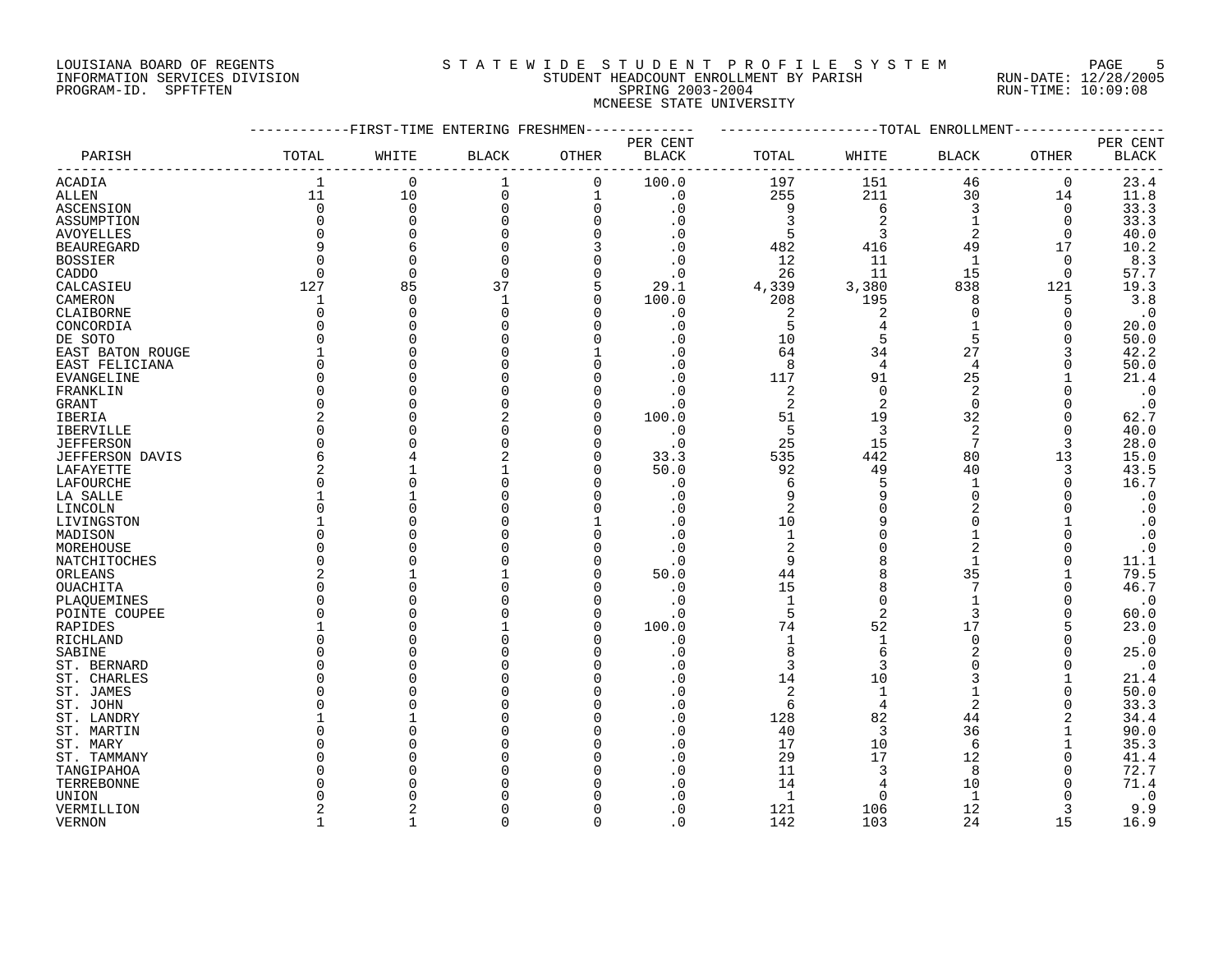# LOUISIANA BOARD OF REGENTS SOURCLEARIE STA T E W I D E S T U D E N T P R O F I L E S Y S T E M PAGE 6 INFORMATION SERVICES DIVISION STUDENT HEADCOUNT ENROLLMENT BY PARISH RUN-DATE: 12/28/2005 PROGRAM-ID. SPFTFTEN SPRING 2003-2004 RUN-TIME: 10:09:08 MCNEESE STATE UNIVERSITY

|                                                             |       | -FIRST-TIME ENTERING FRESHMEN- |                        |          |                          |              |              | -TOTAL ENROLLMENT- |            |                                   |
|-------------------------------------------------------------|-------|--------------------------------|------------------------|----------|--------------------------|--------------|--------------|--------------------|------------|-----------------------------------|
| PARISH                                                      | TOTAL | WHITE                          | <b>BLACK</b>           | OTHER    | PER CENT<br><b>BLACK</b> | TOTAL        | WHITE        | <b>BLACK</b>       | OTHER      | PER CENT<br><b>BLACK</b>          |
| WASHINGTON<br>WEBSTER<br>WEST BATON ROUGE<br>WEST FELICIANA |       |                                |                        |          | . 0                      |              |              |                    |            | 40.0<br>$\cdot$ 0<br>66.7<br>71.4 |
| LOUISIANA TOTALS<br>OUT-OF-STATE TOTALS                     | 169   | 112                            | 46                     |          | 27.2<br>50.0             | 7,186<br>458 | 5,518<br>326 | 1,458<br>96        | 210<br>36  | 20.3<br>21.0                      |
| LA./OUT-OF-STATE<br>FOREIGN TOTALS                          | 173   | 114<br>O                       | 48<br>$\left( \right)$ | 11<br>13 | 27.7<br>$\cdot$ 0        | 7,644<br>236 | 5,844        | 1,554              | 246<br>234 | 20.3<br>. 0                       |
| INSTITUTION TOTALS                                          | 186   | 114                            | 48                     | 24       | 25.8                     | 7,880        | 5,846        | 1,554              | 480        | 19.7                              |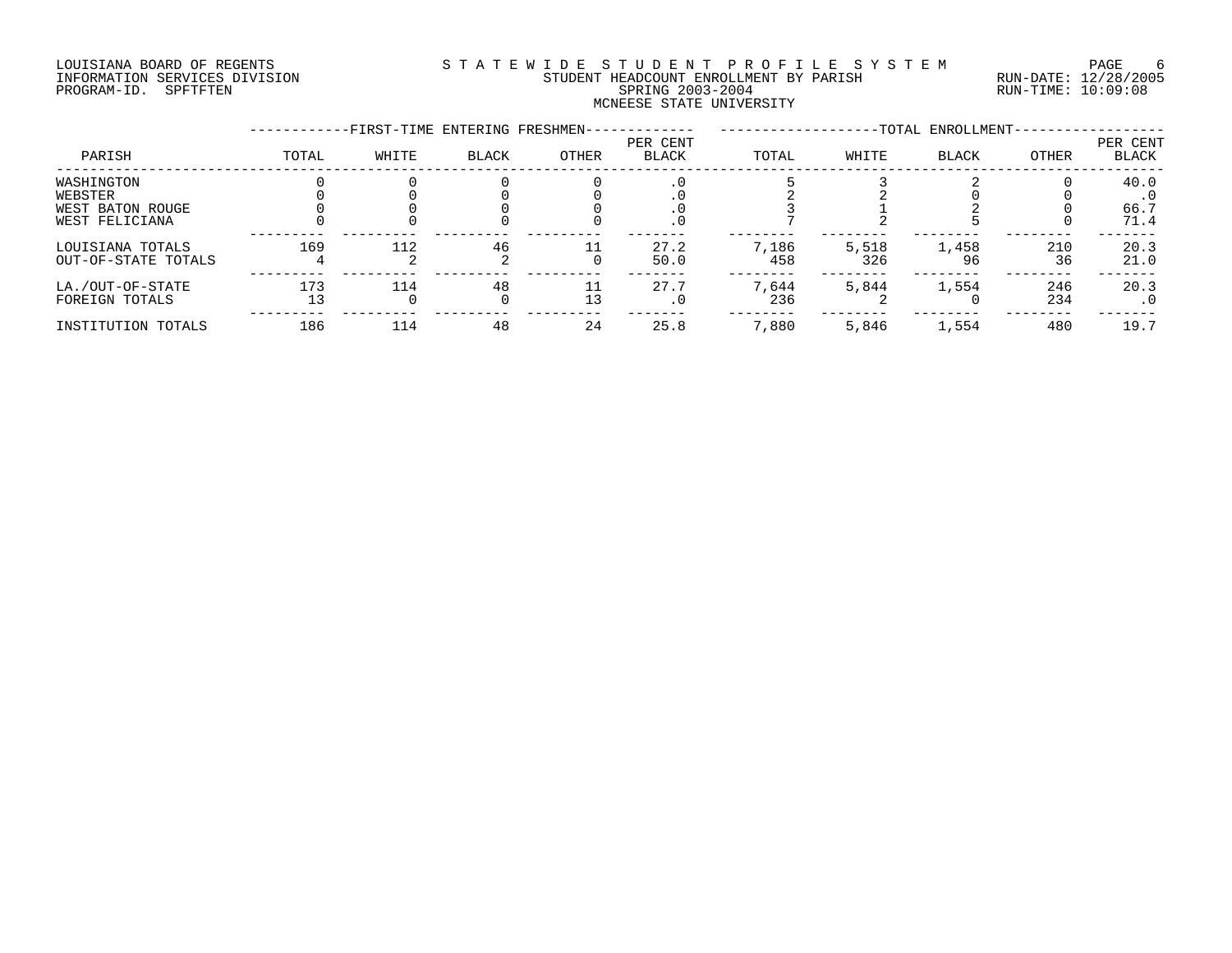# LOUISIANA BOARD OF REGENTS SOURCLEARIE STA T E W I D E S T U D E N T P R O F I L E S Y S T E M PAGE 7 INFORMATION SERVICES DIVISION STUDENT HEADCOUNT ENROLLMENT BY PARISH RUN-DATE: 12/28/2005 PROGRAM-ID. SPFTFTEN SPRING 2003-2004 RUN-TIME: 10:09:08 NICHOLLS STATE UNIVERSITY

|                   |              | -FIRST-TIME ENTERING FRESHMEN- |              |             |              |                |                | -------------TOTAL ENROLLMENT |              |                        |
|-------------------|--------------|--------------------------------|--------------|-------------|--------------|----------------|----------------|-------------------------------|--------------|------------------------|
|                   |              |                                |              |             | PER CENT     |                |                |                               |              | PER CENT               |
| PARISH            | TOTAL        | WHITE                          | <b>BLACK</b> | OTHER       | <b>BLACK</b> | TOTAL          | WHITE          | BLACK                         | OTHER        | <b>BLACK</b>           |
| <b>ACADIA</b>     | $\Omega$     | $\mathbf 0$                    | 0            | $\mathbf 0$ | $\cdot$ 0    | 3              | 1              | 1                             | 1            | 33.3                   |
| <b>ALLEN</b>      | 0            | $\Omega$                       | $\mathbf 0$  | $\Omega$    | $\cdot$ 0    | 5              | $\overline{4}$ | $\mathbf{1}$                  | $\mathbf 0$  | 20.0                   |
| ASCENSION         | 7            |                                | 6            | $\Omega$    | 85.7         | 100            | 66             | 32                            | 2            | 32.0                   |
| ASSUMPTION        | 6            |                                | 2            | n           | 33.3         | 260            | 194            | 60                            | 6            | 23.1                   |
| <b>AVOYELLES</b>  | 0            |                                |              |             | . 0          | 6              | 6              | $\Omega$                      | $\Omega$     | $\cdot$ 0              |
| <b>BEAUREGARD</b> | <sup>0</sup> |                                |              |             | . 0          | $\overline{2}$ | 2              | $\Omega$                      | $\Omega$     | $\cdot$ 0              |
| <b>BOSSIER</b>    | O            |                                |              |             |              | 3              |                |                               | $\Omega$     | 66.7                   |
| CADDO             | O            |                                |              |             | . 0          | 9              |                |                               | <sup>0</sup> | 44.4                   |
| CALCASIEU         | O            |                                |              |             |              | 11             | 10             |                               |              | 9.1                    |
| CAMERON           | O            |                                |              |             |              | $\overline{c}$ | $\overline{2}$ |                               |              | $\cdot$ 0              |
| CATAHOULA         | $\Omega$     |                                |              |             | . 0          | $\mathbf{1}$   | $\Omega$       |                               |              | $\cdot$ 0              |
| CONCORDIA         | 0            |                                |              |             |              | 8              | $\overline{2}$ | 5                             |              | 62.5                   |
| DE SOTO           | 0            |                                |              |             | . 0          | $\mathbf{1}$   |                | $\Omega$                      | <sup>0</sup> | $\cdot$ 0              |
| EAST BATON ROUGE  | 2            |                                | 2            | ∩           | 100.0        | 71             | 51             | 19                            |              | 26.8                   |
|                   | <sup>0</sup> |                                |              | ∩           |              | 5              | 5              | $\Omega$                      | <sup>0</sup> |                        |
| EVANGELINE        | $\Omega$     |                                |              |             | $\cdot$ 0    | $\mathbf{1}$   | $\Omega$       | $\mathbf{1}$                  | <sup>0</sup> | $\cdot$ 0<br>$\cdot$ 0 |
| FRANKLIN          | 5            |                                |              | n           | $\cdot$ 0    |                |                |                               |              |                        |
| IBERIA            |              |                                |              |             | 100.0        | 64             | 24             | 38                            | 2            | 59.4                   |
| <b>IBERVILLE</b>  | $\Omega$     |                                |              |             | $\cdot$ 0    | 44             | 33             | 9                             | 2            | 20.5                   |
| <b>JEFFERSON</b>  | 3            |                                |              |             | 66.7         | 282            | 166            | 96                            | 20           | 34.0                   |
| JEFFERSON DAVIS   | $\Omega$     | $\Omega$                       | O            |             | $\cdot$ 0    | 2              | $\overline{2}$ | $\Omega$                      | $\Omega$     | $\cdot$ 0              |
| LAFAYETTE         | 0            | $\Omega$                       | $\Omega$     | O           | $\cdot$ 0    | 20             | 9              | 11                            | $\Omega$     | 55.0                   |
| LAFOURCHE         | 71           | 44                             | 19           | 8           | 26.8         | 2,036          | 1,730          | 209                           | 97           | 10.3                   |
| LINCOLN           | $\Omega$     | $\Omega$                       | $\Omega$     |             | $\cdot$ 0    | 2              | -1             | 1                             | $\Omega$     | 50.0                   |
| LIVINGSTON        | 1            |                                |              |             | $\cdot$ 0    | 17             | 15             | $\overline{2}$                | $\Omega$     | 11.8                   |
| MOREHOUSE         | U            |                                |              |             | . 0          | $\mathbf{1}$   | $\Omega$       |                               |              | $\cdot$ 0              |
| NATCHITOCHES      | $\Omega$     |                                |              | n           | $\cdot$ 0    | 5              | 4              | $\mathbf{1}$                  | <sup>0</sup> | 20.0                   |
| ORLEANS           | 8            |                                |              |             | 87.5         | 176            | 25             | 145                           | 6            | 82.4                   |
| OUACHITA          | O            |                                |              |             | . 0          | 7              | 6              |                               | $\Omega$     | 14.3                   |
| PLAQUEMINES       |              |                                |              |             | . 0          | 26             | 16             |                               | 4            | 23.1                   |
| POINTE COUPEE     | O            |                                |              |             |              | 4              | 3              |                               | <sup>0</sup> | 25.0                   |
| RAPIDES           | O            |                                |              |             |              | 8              |                |                               | O            | 37.5                   |
| SABINE            |              |                                |              |             | . 0          | $\mathbf{1}$   |                | $\Omega$                      | 0            | $\cdot$ 0              |
| ST. BERNARD       | $\Omega$     | $\Omega$                       |              |             | $\cdot$ 0    | 18             | 13             | 3                             | 2            | 16.7                   |
| ST. CHARLES       | 14           | 11                             |              |             | 21.4         | 222            | 173            | 36                            | 13           | 16.2                   |
| ST. JAMES         | 5            | $\overline{0}$                 |              | $\Omega$    | 100.0        | 192            | 122            | 68                            | 2            | 35.4                   |
| ST. JOHN          | 7            |                                | 6            | ∩           | 85.7         | 93             | 44             | 41                            | 8            | 44.1                   |
| ST. LANDRY        | $\Omega$     | $\Omega$                       |              |             | $\cdot$ 0    | 8              | 6              | 2                             | 0            | 25.0                   |
| ST. MARTIN        | $\Omega$     | $\Omega$                       | $\Omega$     |             | $\cdot$ 0    | 6              | 5              |                               | $\Omega$     | 16.7                   |
| ST. MARY          | 32           | 19                             | 10           | 3           | 31.3         | 596            | 433            | 119                           | 44           | 20.0                   |
| ST. TAMMANY       | $\mathbf 1$  | $\mathbf{1}$                   | $\Omega$     | $\Omega$    | $\cdot$ 0    | 41             | 32             | 5                             | 4            | 12.2                   |
| TANGIPAHOA        |              | $\overline{0}$                 |              |             | 100.0        | 12             | 8              | $\overline{4}$                | $\Omega$     | 33.3                   |
| TENSAS            | $\Omega$     | $\Omega$                       | $\Omega$     |             | $\cdot$ 0    | 2              | $\overline{2}$ | $\Omega$                      | $\Omega$     | $\cdot$ 0              |
| TERREBONNE        | 78           | 56                             | 15           |             | 19.2         | 2,060          | 1,698          | 202                           | 160          | 9.8                    |
| VERMILLION        |              | $\mathbf{1}$                   | <sup>0</sup> |             | $\cdot$ 0    | 14             | 12             | 1                             |              | 7.1                    |
| <b>VERNON</b>     | O            | $\bigcap$                      |              |             | $\cdot$ 0    |                |                | $\Omega$                      | O            | $\cdot$ 0              |
| WASHINGTON        |              |                                |              |             | 100.0        |                |                |                               |              | 33.3                   |
| WEBSTER           | U            |                                |              |             | . 0          |                |                |                               |              | 25.0                   |
| WEST BATON ROUGE  | U            |                                |              |             | . 0          |                |                |                               |              | $\cdot$ 0              |
| WEST FELICIANA    | <sup>0</sup> |                                |              |             | . 0          |                |                |                               |              | $\cdot$ 0              |
| WINN              | $\cap$       | $\cap$                         |              | $\Omega$    | $\Omega$     |                | $\cap$         |                               | $\cap$       | $\cdot$ 0              |
|                   |              |                                |              |             |              |                |                |                               |              |                        |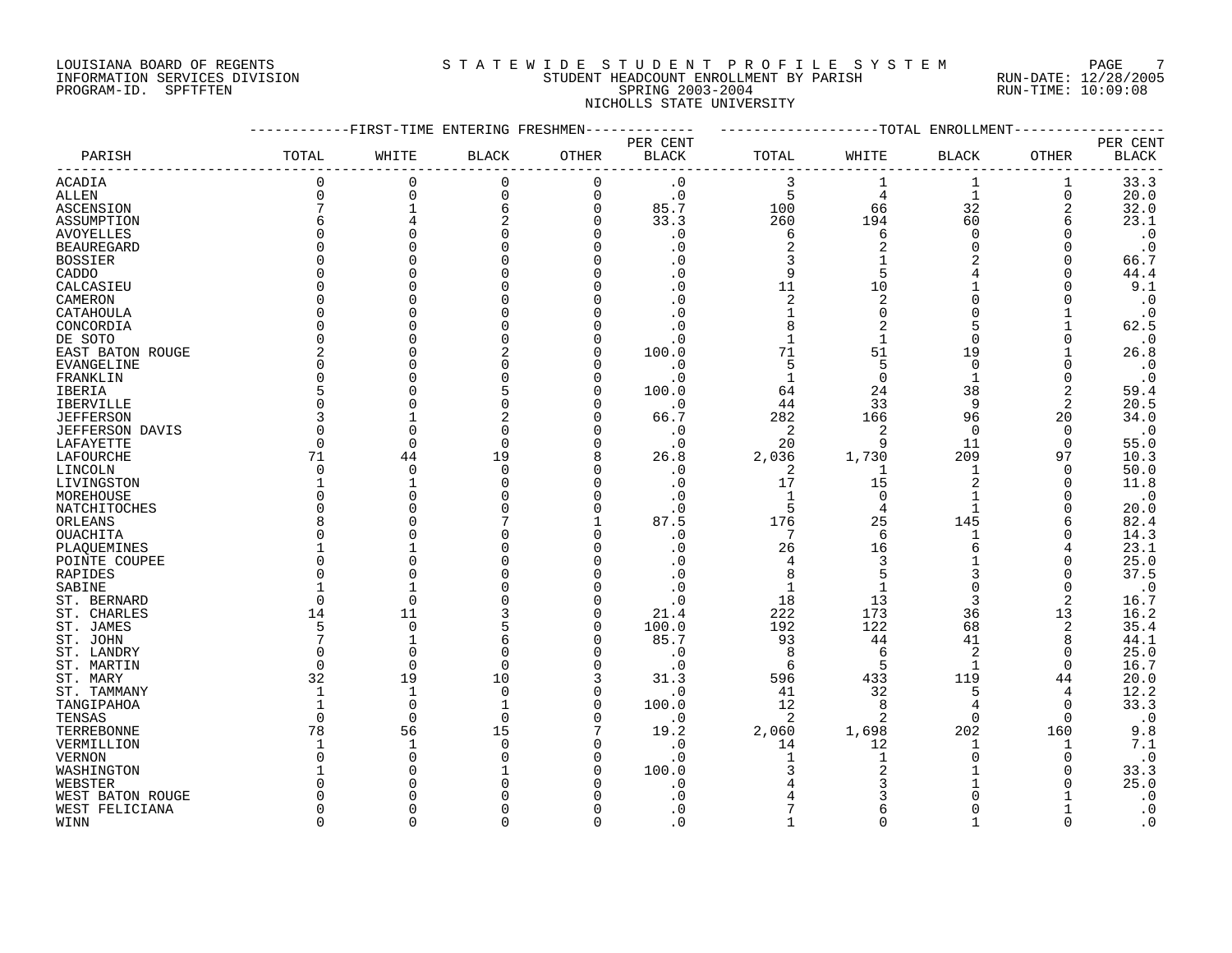# LOUISIANA BOARD OF REGENTS SOURCLEARIE STA T E W I D E S T U D E N T P R O F I L E S Y S T E M PAGE 8 INFORMATION SERVICES DIVISION STUDENT HEADCOUNT ENROLLMENT BY PARISH RUN-DATE: 12/28/2005 PROGRAM-ID. SPFTFTEN SPRING 2003-2004 RUN-TIME: 10:09:08 NICHOLLS STATE UNIVERSITY

|                                         |       | -FIRST-TIME ENTERING FRESHMEN- |              |       |                   |              |              | -TOTAL ENROLLMENT- |           |                   |
|-----------------------------------------|-------|--------------------------------|--------------|-------|-------------------|--------------|--------------|--------------------|-----------|-------------------|
| PARISH                                  | TOTAL | WHITE                          | <b>BLACK</b> | OTHER | PER CENT<br>BLACK | TOTAL        | WHITE        | <b>BLACK</b>       | OTHER     | PER CENT<br>BLACK |
| LOUISIANA TOTALS<br>OUT-OF-STATE TOTALS | 245   | 142                            | 84           | 19    | 34.3<br>28.6      | 6,467<br>179 | 4,953<br>104 | 1,135<br>44        | 379<br>31 | 17.6<br>24.6      |
| LA./OUT-OF-STATE<br>FOREIGN TOTALS      | 252   | 146                            | 86           | 20    | 34.1              | 6,646<br>65  | 5,057        | 1,179              | 410<br>65 | 17.7              |
| INSTITUTION TOTALS                      | 255   | 146                            | 86           | 23    | 33.7              | 6,711        | 5,057        | 1,179              | 475       | 17.6              |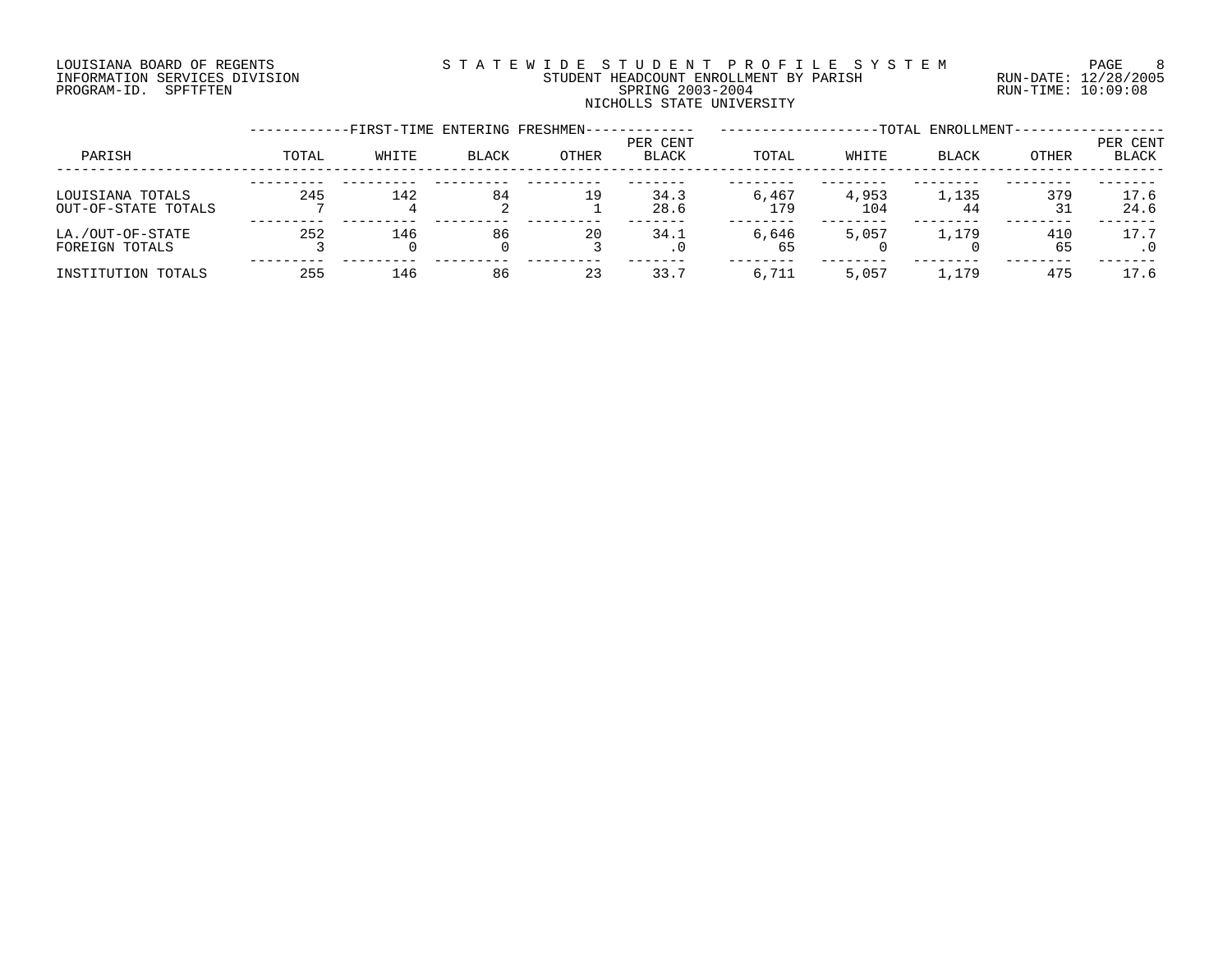# LOUISIANA BOARD OF REGENTS SOURCLEARIE WIDE STUDENT PROFILE SYSTEM PAGE 9 INFORMATION SERVICES DIVISION STUDENT HEADCOUNT ENROLLMENT BY PARISH RUN-DATE: 12/28/2005 PROGRAM-ID. SPFTFTEN SPRING 2003-2004 RUN-TIME: 10:09:08 UNIVERSITY OF LA. AT MONROE

|                        |                | -FIRST-TIME ENTERING FRESHMEN- |              |                      |                        |         |                | ------------TOTAL ENROLLMENT |                      |                        |
|------------------------|----------------|--------------------------------|--------------|----------------------|------------------------|---------|----------------|------------------------------|----------------------|------------------------|
|                        |                |                                |              |                      | PER CENT               |         |                |                              |                      | PER CENT               |
| PARISH                 | TOTAL          | WHITE                          | <b>BLACK</b> | OTHER                | <b>BLACK</b>           | TOTAL   | WHITE          | BLACK                        | OTHER                | <b>BLACK</b>           |
| <b>ACADIA</b>          | $\Omega$       | $\mathbf 0$                    | 0            | $\mathbf 0$          | $\cdot$ 0              | 16      | 13             | 3                            | 0                    | 18.8                   |
| <b>ALLEN</b>           | $\Omega$       | $\mathbf 0$                    | $\mathbf 0$  | $\Omega$             | $\cdot$ 0              | 12      | 10             | 2                            | 0                    | 16.7                   |
| ASCENSION              | 0              | $\Omega$                       | 0            | $\Omega$             | $\cdot$ 0              | 10      | 8              | $\mathbf{1}$                 |                      | 10.0                   |
| ASSUMPTION             | $\Omega$       | $\Omega$                       |              | $\Omega$             | $\cdot$ 0              | 5       | $\overline{c}$ | 3                            | $\Omega$             | 60.0                   |
| <b>AVOYELLES</b>       | <sup>0</sup>   |                                |              | $\Omega$             | $\cdot$ 0              | 30      | 24             | 5                            |                      | 16.7                   |
| <b>BEAUREGARD</b>      | 1              |                                |              | $\Omega$             | 100.0                  | 18      | 12             | 6                            | 0                    | 33.3                   |
| <b>BIENVILLE</b>       | 2              |                                | 2            | $\Omega$             | 100.0                  | 19      | 10             | 9                            |                      | 47.4                   |
| <b>BOSSIER</b>         |                |                                |              |                      | $\cdot$ 0              | 114     | 69             | 39                           |                      | 34.2                   |
| CADDO                  |                |                                | 3            |                      | 75.0                   | 165     | 61             | 95                           | 9                    | 57.6                   |
| CALCASIEU              | $\Omega$       | $\cap$                         |              |                      | $\cdot$ 0              | 84      | 52             | 27                           | 5                    | 32.1                   |
| CALDWELL               | 2              |                                |              | n                    | $\cdot$ 0              | 121     | 104            | 15                           | 2                    | 12.4                   |
| CAMERON                | 0              | C                              |              | $\Omega$             | $\cdot$ 0              | 3       | 2              | $\mathbf 0$                  |                      | $\boldsymbol{\cdot}$ 0 |
| CATAHOULA              | 5              |                                |              |                      | 60.0                   | 63      | 40             | 23                           | 0                    | 36.5                   |
| CLAIBORNE              |                |                                |              |                      | $\cdot$ 0              | 16      | 10             | 5                            |                      | 31.3                   |
| CONCORDIA              | $\overline{2}$ |                                |              |                      | $\cdot$ 0              | 112     | 60             | 52                           | $\Omega$             | 46.4                   |
| DE SOTO                | $\Omega$       |                                |              |                      | . 0                    | 18      | 7              | 11                           | $\Omega$             | 61.1                   |
| EAST BATON ROUGE       | $\Omega$       |                                |              | n                    | $\cdot$ 0              | 123     | 65             | 29                           | 29                   | 23.6                   |
| EAST CARROLL           | 3              |                                |              |                      | 66.7                   | 78      | 31             | 47                           | $\Omega$             | 60.3                   |
| EAST FELICIANA         | $\Omega$       |                                |              |                      | $\cdot$ 0              | 3       | $\mathbf{1}$   | 2                            | 0                    | 66.7                   |
| EVANGELINE             | $\Omega$       |                                |              |                      | $\cdot$ 0              | 24      | 20             | $\overline{4}$               | $\Omega$             | 16.7                   |
| FRANKLIN               | 16             |                                |              |                      | 37.5                   | 348     | 256            | 86                           | 6                    | 24.7                   |
| GRANT                  | 2              |                                |              | $\Omega$             | 50.0                   | 37      | 29             | 8                            | 0                    | 21.6                   |
| IBERIA                 | $\mathbf 1$    |                                |              |                      | $\cdot$ 0              | 28      | 14             | 6                            |                      | 21.4                   |
| <b>IBERVILLE</b>       | $\Omega$       |                                |              |                      | . 0                    | 7       | 7              | $\Omega$                     | 0                    | $\cdot$ 0              |
| <b>JACKSON</b>         | $\overline{2}$ |                                |              |                      | . 0                    | 82      | 70             | 11                           | 1                    | 13.4                   |
| <b>JEFFERSON</b>       | 1              |                                |              | ∩                    | 100.0                  | 85      | 32             | 27                           | 26                   | 31.8                   |
| <b>JEFFERSON DAVIS</b> | $\Omega$       |                                |              |                      | $\cdot$ 0              | 25      | 14             | 11                           | $\Omega$             | 44.0                   |
| LAFAYETTE              | 0              |                                |              |                      | . 0                    | 42      | 33             | $\overline{4}$               |                      | 9.5                    |
| LAFOURCHE              | $\Omega$       | $\cap$                         |              |                      | . 0                    | 21      | 21             | $\Omega$                     | $\Omega$             | $\cdot$ 0              |
| LA SALLE               | $\Omega$       | $\Omega$                       |              |                      | . 0                    | 90      | 80             | 9                            |                      | 10.0                   |
| LINCOLN                | 2              |                                |              | n                    | $\cdot$ 0              | 110     | 86             | 22                           |                      | 20.0                   |
| LIVINGSTON             | $\Omega$       | $\Omega$                       | $\Omega$     |                      | . 0                    | 24      | 22             | $\mathbf{1}$                 |                      | 4.2                    |
| MADISON                | 7              |                                | 4            |                      | 57.1                   | 130     | 61             | 66                           | 3                    | 50.8                   |
| MOREHOUSE              | 22             | q                              | 12           | 1                    | 54.5                   | 439     | 284            | 151                          | 4                    | 34.4                   |
| NATCHITOCHES           | $\mathbf{1}$   |                                | $\mathbf 0$  | $\Omega$             | $\cdot$ 0              | 46      | 27             | 19                           | 0                    | 41.3                   |
| ORLEANS                | 1              | 1                              | $\mathbf 0$  | $\Omega$             | $\cdot$ 0              | 60      | 19             | 30                           | 11                   | 50.0                   |
| OUACHITA               | 120            | 72                             | 47           | 1                    | 39.2                   | 3,236   | 2,295          | 867                          | 74                   | 26.8                   |
| PLAQUEMINES            | 0<br>$\Omega$  | $\Omega$<br>$\cap$             | $\Omega$     | $\Omega$<br>$\Omega$ | $\cdot$ 0              | 11<br>4 | 10<br>4        | -1<br>$\Omega$               | $\Omega$<br>$\Omega$ | 9.1                    |
| POINTE COUPEE          | 4              |                                |              |                      | $\cdot$ 0<br>$\cdot$ 0 | 169     | 113            | 46                           | 10                   | $\cdot$ 0<br>27.2      |
| RAPIDES                | $\Omega$       |                                |              |                      | $\cdot$ 0              | 7       | 7              | $\Omega$                     | $\Omega$             | $\cdot$ 0              |
| RED RIVER<br>RICHLAND  | q              |                                |              |                      | 55.6                   | 357     | 263            | 88                           | 6                    | 24.6                   |
| SABINE                 | $\Omega$       |                                |              |                      | $\cdot$ 0              | 14      | 11             | $\overline{2}$               |                      | 14.3                   |
| ST. BERNARD            | O              |                                |              |                      | . 0                    | 15      | 11             | $\Omega$                     | 4                    | $\cdot$ 0              |
| ST. CHARLES            | O              |                                |              |                      | . 0                    | 20      | 11             | 7                            | 2                    | 35.0                   |
| ST. HELENA             | O              |                                |              |                      | . 0                    | 2       | $\mathbf{1}$   |                              | $\Omega$             | 50.0                   |
| ST. JAMES              | U              |                                |              |                      | . 0                    | 8       | 6              | $\overline{2}$               | O                    | 25.0                   |
| ST. JOHN               |                |                                |              |                      | $\Omega$               | 24      | 22             | $\overline{2}$               |                      | 8.3                    |
| ST. LANDRY             | <sup>0</sup>   |                                |              |                      | . 0                    | 49      | 35             | 11                           |                      | 22.4                   |
| ST. MARTIN             | $\cap$         | $\cap$                         | U            | $\Omega$             | $\Omega$               | 7       | $\mathbf{3}$   | $\mathbf{3}$                 |                      | 42.9                   |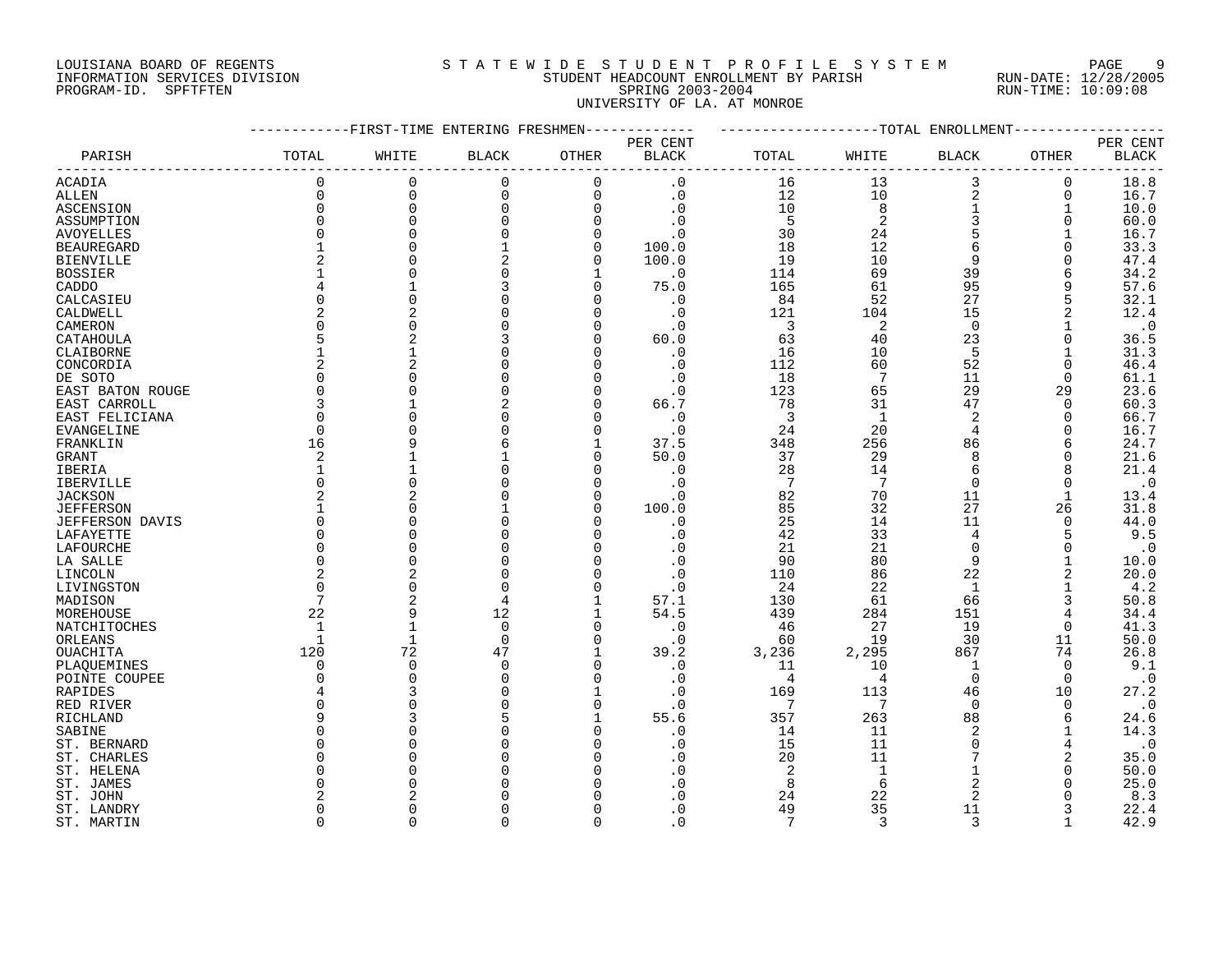# LOUISIANA BOARD OF REGENTS S T A T E W I D E S T U D E N T P R O F I L E S Y S T E M PAGE 10 INFORMATION SERVICES DIVISION STUDENT HEADCOUNT ENROLLMENT BY PARISH RUN-DATE: 12/28/2005 PROGRAM-ID. SPFTFTEN SPRING 2003-2004 RUN-TIME: 10:09:08 UNIVERSITY OF LA. AT MONROE

|                     |       | -FIRST-TIME ENTERING FRESHMEN- |       |       |                   |       |       | --TOTAL ENROLLMENT- |       |                   |
|---------------------|-------|--------------------------------|-------|-------|-------------------|-------|-------|---------------------|-------|-------------------|
| PARISH              | TOTAL | WHITE                          | BLACK | OTHER | PER CENT<br>BLACK | TOTAL | WHITE | <b>BLACK</b>        | OTHER | PER CENT<br>BLACK |
| ST. MARY            |       |                                |       |       | $\cdot$ 0         | 14    |       |                     |       | 14.3              |
| ST. TAMMANY         |       |                                |       |       | . 0               | 44    | 36    |                     |       | 11.4              |
| TANGIPAHOA          |       |                                |       |       | $\cdot$ 0         | 43    | 26    |                     |       | 39.5              |
| TENSAS              |       |                                |       |       | $\cdot$ 0         | 36    | 23    | 12                  |       | 33.3              |
| TERREBONNE          |       |                                |       |       | $\cdot$ 0         | 16    | 14    |                     |       | 6.3               |
| UNION               |       |                                |       |       | . 0               | 125   | 111   |                     |       | 10.4              |
| VERMILLION          |       |                                |       |       |                   | 30    | 23    |                     |       | 10.0              |
| VERNON              |       |                                |       |       | . 0               | 39    | 24    |                     |       | 33.3              |
| WASHINGTON          |       |                                |       |       | . 0               | 15    | 14    |                     |       | 6.7               |
| WEBSTER             |       |                                |       |       |                   | 52    | 38    | 14                  |       | 26.9              |
| WEST BATON ROUGE    |       |                                |       |       |                   |       |       |                     |       | 33.3              |
| WEST CARROLL        |       |                                |       |       | 40.0              | 224   | 200   | 24                  |       | 10.7              |
| WEST FELICIANA      |       |                                |       |       | $\cdot$ 0         |       |       |                     |       | $\cdot$ 0         |
| WINN                |       |                                |       |       | 50.0              | 35    | 26    |                     |       | 25.7              |
| LOUISIANA TOTALS    | 225   | 128                            | 90    |       | 40.0              | 7,213 | 4,997 | 1,974               | 242   | 27.4              |
| OUT-OF-STATE TOTALS |       |                                |       |       | 42.9              | 602   | 435   | 129                 | 38    | 21.4              |
| LA./OUT-OF-STATE    | 232   | 132                            | 93    |       | 40.1              | 7,815 | 5,432 | 2,103               | 280   | 26.9              |
| FOREIGN TOTALS      |       |                                |       |       | . 0               | 180   |       |                     | 180   | $\cdot$ 0         |
| INSTITUTION TOTALS  | 234   | 132                            | 93    | 9     | 39.7              | 7,995 | 5,432 | 2,103               | 460   | 26.3              |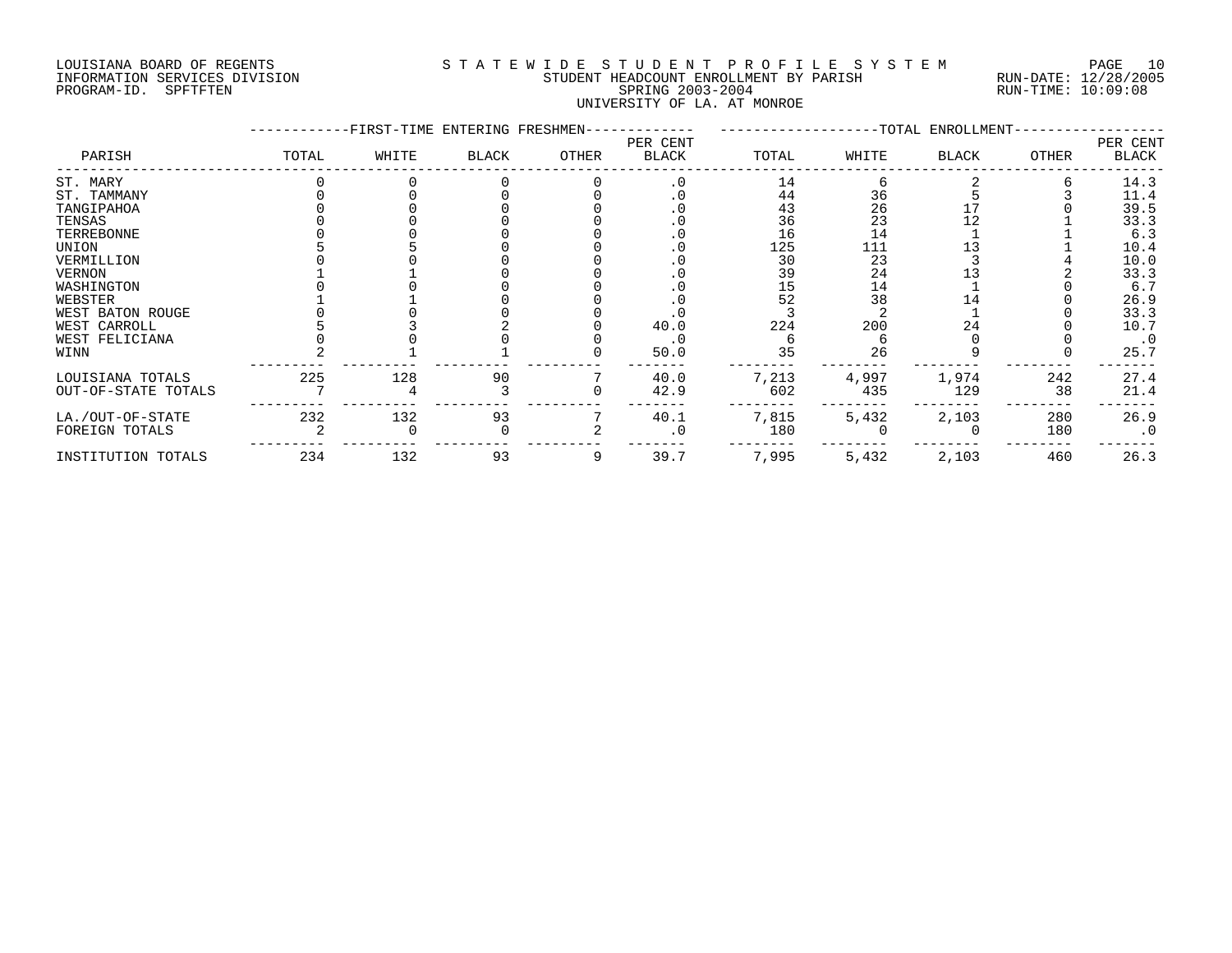# LOUISIANA BOARD OF REGENTS S T A T E W I D E S T U D E N T P R O F I L E S Y S T E M PAGE 11 INFORMATION SERVICES DIVISION STUDENT HEADCOUNT ENROLLMENT BY PARISH RUN-DATE: 12/28/2005 PROGRAM-ID. SPFTFTEN SPRING 2003-2004 RUN-TIME: 10:09:08 NORTHWESTERN STATE UNIVERSITY

|                              |              | -FIRST-TIME ENTERING FRESHMEN |              |                      |                        |                |                | -TOTAL ENROLLMENT |                |              |
|------------------------------|--------------|-------------------------------|--------------|----------------------|------------------------|----------------|----------------|-------------------|----------------|--------------|
|                              |              |                               |              |                      | PER CENT               |                |                |                   |                | PER CENT     |
| PARISH                       | TOTAL        | WHITE                         | <b>BLACK</b> | OTHER                | <b>BLACK</b>           | TOTAL          | WHITE          | <b>BLACK</b>      | OTHER          | <b>BLACK</b> |
| ACADIA                       | 0            | 0                             | $\mathbf 0$  | $\Omega$             | . 0                    | 36             | 23             | 12                | 1              | 33.3         |
| ALLEN                        | 4            | 4                             | 0            | $\Omega$             | $\cdot$ 0              | 54             | 41             | 11                | 2              | 20.4         |
| ASCENSION                    | 0            | $\mathbf 0$                   | 0            | $\Omega$             | $\cdot$ 0              | 29             | 20             | 9                 | 0              | 31.0         |
| ASSUMPTION                   | $\Omega$     | $\Omega$                      | 0            | $\Omega$             | $\cdot$ 0              | $\overline{3}$ | 2              | $\mathbf{1}$      | $\Omega$       | 33.3         |
| <b>AVOYELLES</b>             | 3            | $\Omega$                      | 3            | $\Omega$             | 100.0                  | 96             | 62             | 29                | 5              | 30.2         |
| <b>BEAUREGARD</b>            | 10           | 8                             | 2            | $\Omega$             | 20.0                   | 187            | 143            | 28                | 16             | 15.0         |
| <b>BIENVILLE</b>             | 3            | 1                             | 2            | $\Omega$             | 66.7                   | 69             | 44             | 25                | 0              | 36.2         |
| <b>BOSSIER</b>               | 14           | 10                            | 3            | -1                   | 21.4                   | 553            | 416            | 92                | 45             | 16.6         |
| CADDO                        | 29           | 9                             | 19           | 1                    | 65.5                   | 1,148          | 607            | 467               | 74             | 40.7         |
| CALCASIEU                    | 5            | $\Omega$                      | 4            |                      | 80.0                   | 153            | 91             | 49                | 13             | 32.0         |
| CALDWELL                     | $\mathbf{1}$ |                               |              | $\Omega$             | . 0                    | 14             | 14             | $\Omega$          | $\Omega$       | $\cdot$ 0    |
| CAMERON                      | $\Omega$     |                               |              | n                    | $\cdot$ 0              | 5              | 5              | $\Omega$          | $\Omega$       | $\cdot$ 0    |
| CATAHOULA                    | 8            |                               |              |                      | 50.0                   | 116            | 84             | 29                | 3              | 25.0         |
| CLAIBORNE                    | $\Omega$     |                               |              | n                    | $\cdot$ 0              | 46             | 32             | 12                | 2              | 26.1         |
| CONCORDIA                    | 10           |                               |              |                      | 80.0                   | 130            | 51             | 76                | 3              | 58.5         |
| DE SOTO                      | 9            |                               |              | $\Omega$             | 55.6                   | 233            | 118            | 103               | 12             | 44.2         |
| EAST BATON ROUGE             | 2            |                               |              |                      | 50.0                   | 233            | 120            | 106               | 7              | 45.5         |
| EAST CARROLL                 | 0            |                               |              |                      | . 0                    | 4              | 2              |                   |                | 25.0         |
| EAST FELICIANA               | $\Omega$     |                               |              |                      | . 0                    | 9              | 5              | 3                 |                | 33.3         |
| <b>EVANGELINE</b>            | $\Omega$     |                               |              |                      | . 0                    | 42             | 35             |                   |                | 14.3         |
| FRANKLIN                     |              |                               |              |                      | $\cdot$ 0              | 23             | 16             | 5                 | $\overline{2}$ | 21.7         |
| GRANT                        | 9            |                               |              | n                    | . 0                    | 187            | 160            | 11                | 16             | 5.9          |
| <b>IBERIA</b>                |              |                               |              | n                    | 50.0                   | 76             | 42             | 27                | 7              | 35.5         |
| IBERVILLE                    | 1            | C                             |              | O                    | 100.0                  | 18             | 12             | 5                 | $\mathbf{1}$   | 27.8         |
| <b>JACKSON</b>               | $\Omega$     |                               |              |                      | . 0                    | 41             | 26             | 13                | 2              | 31.7         |
| <b>JEFFERSON</b>             | 2            |                               | 2            | ∩                    | 100.0                  | 159            | 99             | 48                | 12             | 30.2         |
| <b>JEFFERSON DAVIS</b>       | $\Omega$     |                               |              |                      | . 0                    | 21             | 15             | 4                 | 2              | 19.0         |
| LAFAYETTE                    |              |                               |              |                      | . 0                    | 103            | 62             | 30                | 11             | 29.1         |
| LAFOURCHE                    | $\Omega$     |                               |              |                      | . 0                    | 25             | 18             | 6                 | 1              | 24.0         |
| LA SALLE                     |              |                               |              |                      | $\cdot$ 0              | 190            | 161            | 20                | 9              | 10.5         |
| LINCOLN                      |              |                               |              |                      | . 0                    | 40             | 28             | 10                | $\overline{2}$ | 25.0         |
| LIVINGSTON                   | $\Omega$     | $\bigcap$                     |              |                      | $\cdot$ 0              | 26             | 23             | $\Omega$          | 3              | $\cdot$ 0    |
| MADISON                      | O            | $\bigcap$                     | $\Omega$     |                      | . 0                    | 5              | 3              | 2                 | $\Omega$       | 40.0         |
| MOREHOUSE                    | 1            | $\Omega$                      | 1            | $\Omega$             | 100.0                  | 21             | 5              | 16                | $\Omega$       | 76.2         |
| NATCHITOCHES                 | 62           | 24                            | 32           | 6                    | 51.6                   | 1,287          | 701            | 487               | 99             | 37.8         |
| ORLEANS                      | 8<br>2       | $\overline{0}$<br>$\Omega$    | 8<br>2       | $\Omega$<br>$\Omega$ | 100.0<br>100.0         | 162<br>94      | 22<br>43       | 133<br>46         | 5              | 82.1<br>48.9 |
| OUACHITA                     | $\Omega$     | $\cap$                        | $\Omega$     |                      |                        | 14             | 6              |                   |                | 50.0         |
| PLAQUEMINES<br>POINTE COUPEE | $\Omega$     | $\cap$                        | $\Omega$     | $\cap$               | $\cdot$ 0<br>$\cdot$ 0 | 20             | 13             | $\overline{4}$    | 3              | 20.0         |
| RAPIDES                      | 24           |                               | 15           | $\overline{2}$       | 62.5                   | 969            | 559            | 352               | 58             | 36.3         |
| RED RIVER                    | 12           | 6                             | 6            | $\Omega$             | 50.0                   | 200            | 91             | 97                | 12             | 48.5         |
| RICHLAND                     | 1            | 0                             |              | $\Omega$             | 100.0                  | 23             | 12             | 8                 | 3              | 34.8         |
| SABINE                       | 18           | 11                            |              |                      | 16.7                   | 441            | 281            | 72                | 88             | 16.3         |
| ST. BERNARD                  | $\Omega$     | $\overline{0}$                |              |                      | . 0                    | 11             | 7              | 4                 | $\Omega$       | 36.4         |
| ST. CHARLES                  | O            | $\bigcap$                     |              |                      | . 0                    | 24             | 12             | 11                |                | 45.8         |
| ST. HELENA                   | U            |                               |              |                      | $\cdot$ 0              | 2              | $\overline{2}$ | $\Omega$          |                | $\cdot$ 0    |
| ST. JAMES                    |              |                               |              |                      | 100.0                  | 15             | $\Omega$       | 14                |                | $\cdot$ 0    |
| ST. JOHN                     |              |                               |              |                      | 100.0                  | 19             | 7              | q                 |                | 47.4         |
| ST. LANDRY                   | <sup>0</sup> |                               |              |                      | $\cdot$ 0              | 82             | 42             | 33                |                | 40.2         |
| ST. MARTIN                   |              |                               | $\Omega$     | $\Omega$             | . 0                    | 26             | 10             | 16                |                | 61.5         |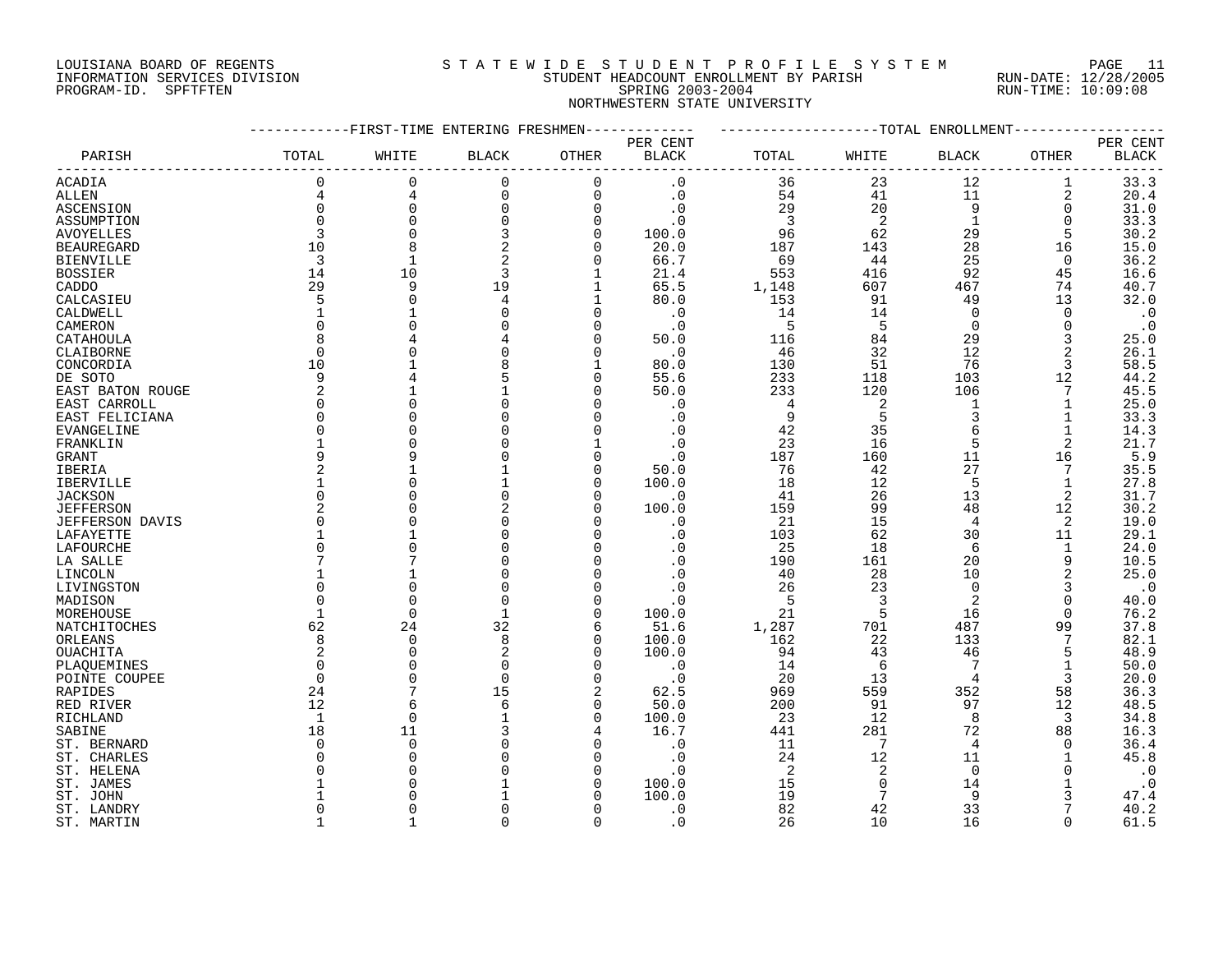# LOUISIANA BOARD OF REGENTS S T A T E W I D E S T U D E N T P R O F I L E S Y S T E M PAGE 12 INFORMATION SERVICES DIVISION STUDENT HEADCOUNT ENROLLMENT BY PARISH RUN-DATE: 12/28/2005 PROGRAM-ID. SPFTFTEN SPRING 2003-2004 RUN-TIME: 10:09:08 NORTHWESTERN STATE UNIVERSITY

|                     |       |       | -FIRST-TIME ENTERING FRESHMEN- |       |                          |       |       | --TOTAL ENROLLMENT- |       |                   |
|---------------------|-------|-------|--------------------------------|-------|--------------------------|-------|-------|---------------------|-------|-------------------|
| PARISH              | TOTAL | WHITE | <b>BLACK</b>                   | OTHER | PER CENT<br><b>BLACK</b> | TOTAL | WHITE | <b>BLACK</b>        | OTHER | PER CENT<br>BLACK |
| ST. MARY            |       |       |                                |       | 50.0                     | 43    | 25    | 14                  |       | 32.6              |
| ST. TAMMANY         |       |       |                                |       | 100.0                    | 107   | 83    | 15                  |       | 14.0              |
| TANGIPAHOA          |       |       |                                |       | $\cdot$ 0                | 14    | 10    |                     |       | 21.4              |
| TENSAS              |       |       |                                |       | . 0                      |       |       |                     |       | 44.4              |
| TERREBONNE          |       |       |                                |       | $\cdot$ 0                | 53    |       |                     |       | 18.9              |
| UNION               |       |       |                                |       | $\cdot$ 0                | 10    |       |                     |       | 80.0              |
| VERMILLION          |       |       |                                |       |                          | 48    | 39    |                     |       | 18.8              |
| <b>VERNON</b>       | 50    | 32    |                                |       | 20.0                     | 1,029 | 707   | 159                 | 163   | 15.5              |
| WASHINGTON          |       |       |                                |       | $\cdot$ 0                | 29    | 20    |                     |       | 27.6              |
| WEBSTER             |       |       |                                |       | 100.0                    | 133   | 87    | 42                  |       | 31.6              |
| WEST BATON ROUGE    |       |       |                                |       |                          | 12    |       |                     |       | 33.3              |
| WEST CARROLL        |       |       |                                |       |                          |       |       |                     |       | 42.9              |
| WEST FELICIANA      |       |       |                                |       |                          | 10    |       |                     |       | 20.0              |
| WINN                | 15    |       |                                |       | 40.0                     | 282   | 202   | 65                  | 15    | 23.0              |
| LOUISIANA TOTALS    | 326   | 155   | 145                            | 26    | 44.5                     | 9,270 | 5,630 | 2,895               | 745   | 31.2              |
| OUT-OF-STATE TOTALS |       |       |                                |       | 28.6                     | 568   | 379   | 122                 | 67    | 21.5              |
| LA./OUT-OF-STATE    | 333   | 158   | 147                            | 28    | 44.1                     | 9,838 | 6,009 | 3,017               | 812   | 30.7              |
| FOREIGN TOTALS      |       |       |                                |       | $\cdot$ 0                | 43    |       |                     | 42    | $\cdot$ 0         |
| INSTITUTION TOTALS  | 335   | 158   | 147                            | 30    | 43.9                     | 9,881 | 6,010 | 3,017               | 854   | 30.5              |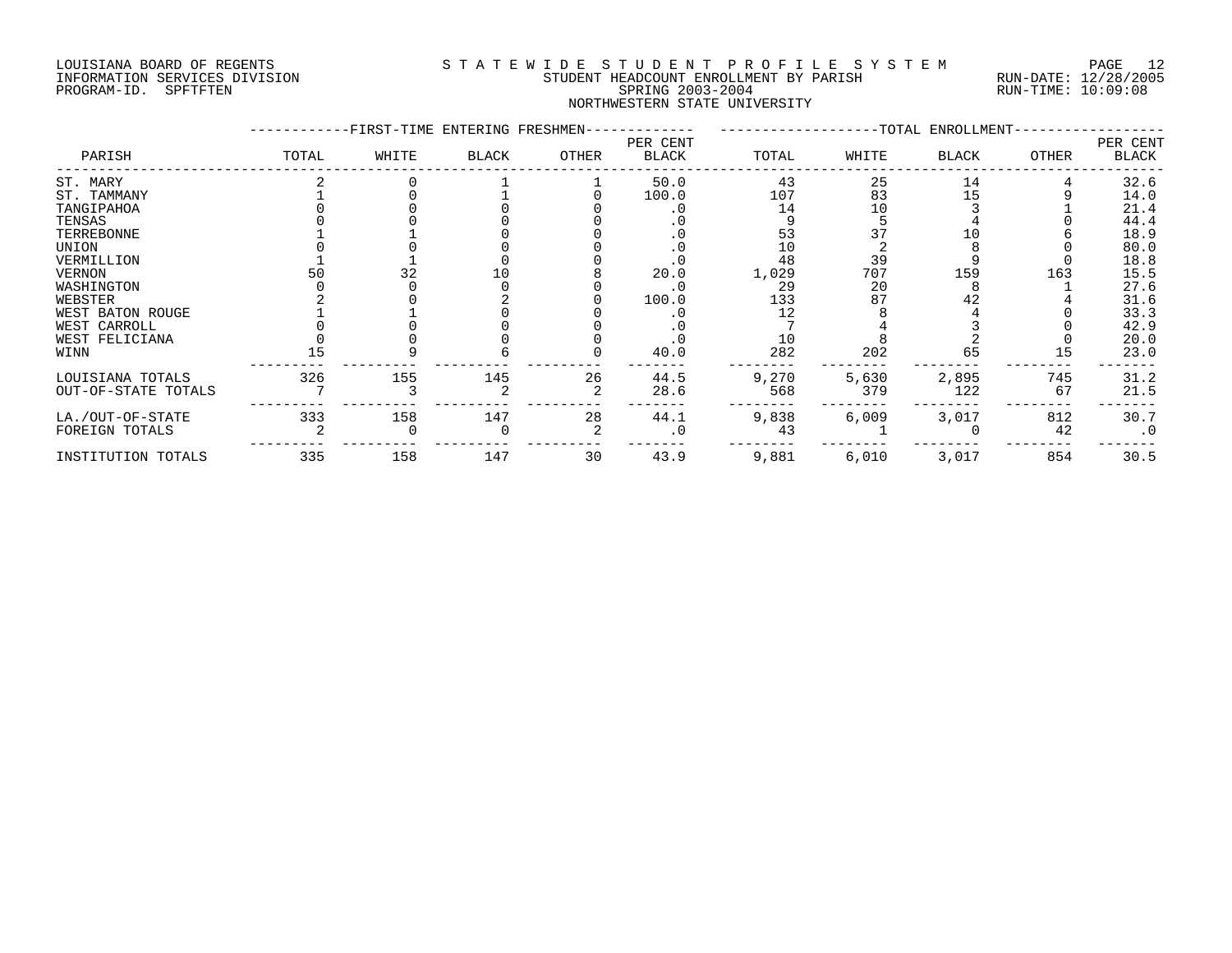# LOUISIANA BOARD OF REGENTS S T A T E W I D E S T U D E N T P R O F I L E S Y S T E M PAGE 13 INFORMATION SERVICES DIVISION STUDENT HEADCOUNT ENROLLMENT BY PARISH RUN-DATE: 12/28/2005 PROGRAM-ID. SPFTFTEN SPRING 2003-2004 RUN-TIME: 10:09:08 SOUTHEASTERN LA. UNIVERSITY

|                       |                | -------FIRST-TIME ENTERING FRESHMEN- |              |                          | ----------   | ------------------TOTAL ENROLLMENT- |            |                |                      |                        |
|-----------------------|----------------|--------------------------------------|--------------|--------------------------|--------------|-------------------------------------|------------|----------------|----------------------|------------------------|
|                       |                |                                      |              |                          | PER CENT     |                                     |            |                |                      | PER CENT               |
| PARISH                | TOTAL          | WHITE                                | <b>BLACK</b> | OTHER                    | <b>BLACK</b> | TOTAL                               | WHITE      | BLACK          | OTHER                | $\operatorname{BLACK}$ |
| ACADIA                | $\mathbf 0$    | $\mathbf 0$                          | $\mathbf 0$  | 0                        | $\cdot$ 0    | 7                                   | 7          | $\mathbf 0$    | $\mathbf 0$          | $\cdot$ 0              |
| <b>ALLEN</b>          | $\Omega$       | $\Omega$                             | $\Omega$     | $\mathbf 0$              | $\cdot$ 0    | 3                                   | 2          | $\mathbf{1}$   | $\mathbf 0$          | 33.3                   |
| ASCENSION             | 20             | 16                                   |              | 3                        | 5.0          | 628                                 | 562        | 46             | 20                   | 7.3                    |
| ASSUMPTION            | 0              | $\Omega$                             |              | $\Omega$                 | . 0          | 8                                   | 4          | 4              | 0                    | 50.0                   |
| <b>AVOYELLES</b>      | $\Omega$       |                                      |              | $\Omega$                 | . 0          | 6                                   | 6          | $\Omega$       | $\Omega$             | $\cdot$ 0              |
| <b>BEAUREGARD</b>     | ∩              |                                      |              | <sup>0</sup>             |              |                                     |            | $\overline{2}$ | O                    | 40.0                   |
| <b>BIENVILLE</b>      |                |                                      |              |                          | . 0          |                                     |            | ∩              |                      | $\cdot$ 0              |
| <b>BOSSIER</b>        |                |                                      |              | $\Omega$                 | $\cdot$ 0    | 3                                   |            |                | O                    | 33.3                   |
| CADDO                 |                |                                      |              | $\Omega$                 | . 0          | 7                                   |            | 3              | ∩                    | 42.9                   |
| CALCASIEU             |                |                                      |              | $\Omega$                 | 100.0        | 18                                  |            | 10             | $\Omega$             | 55.6                   |
| CATAHOULA             |                |                                      |              | <sup>0</sup>             | . 0          | $\overline{2}$                      |            | $\mathbf{1}$   | O                    | 50.0                   |
| CLAIBORNE             |                |                                      |              | <sup>0</sup>             | . 0          | 3                                   | 2          |                | O                    | 33.3                   |
| CONCORDIA             | O              |                                      |              | $\Omega$                 | . 0          |                                     |            | $\Omega$       | O                    | $\cdot$ 0              |
| DE SOTO               | $\Omega$       | $\cap$                               |              | $\Omega$                 | . 0          | 5                                   |            | $\mathbf{1}$   | $\Omega$             | 20.0                   |
| EAST BATON ROUGE      | 36             | 20                                   |              |                          | 25.0         | 1,996                               | 1,523      | 383            | 90                   | 19.2                   |
| EAST CARROLL          | $\Omega$       | $\Omega$                             |              | $\Omega$                 | . 0          | J.                                  | $\Omega$   | $\mathbf{1}$   | $\Omega$             | $\cdot$ 0              |
| EAST FELICIANA        | 2              | ∩                                    |              | $\Omega$                 | 100.0        | 118                                 | 79         | 36             | 3                    | 30.5                   |
| EVANGELINE            | $\Omega$       |                                      |              | $\Omega$                 | $\cdot$ 0    | 5                                   | 3          | 2              | $\Omega$             | 40.0                   |
| IBERIA                | $\Omega$       |                                      |              | $\Omega$                 | $\cdot$ 0    | 6                                   | 6          | $\mathbf 0$    | $\Omega$             | $\cdot$ 0              |
| <b>IBERVILLE</b>      | $\overline{2}$ |                                      |              | $\Omega$                 | 50.0         | 70                                  | 54         | 16             | $\Omega$             | 22.9                   |
| <b>JEFFERSON</b>      | 10             |                                      |              | $\mathbf{1}$             | 40.0         | 787                                 | 598        | 148            | 41                   | 18.8                   |
| JEFFERSON DAVIS       | ∩              |                                      |              | $\Omega$                 | $\cdot$ 0    | -5                                  | 2          | 2              | 1                    | 40.0                   |
| LAFAYETTE             |                |                                      |              | $\Omega$                 | $\cdot$ 0    | 31                                  | 24         | 6              |                      | 19.4                   |
| LAFOURCHE             |                |                                      |              | $\Omega$                 | . 0          | 38                                  | 34         | 3              |                      | 7.9                    |
| LINCOLN               | $\Omega$       |                                      |              | $\Omega$                 | $\cdot$ 0    | -3                                  | 3          | $\Omega$       | $\Omega$             | $\cdot$ 0              |
| LIVINGSTON            | 46             | 38                                   |              | 3                        | 10.9         | 1,756                               | 1,641      | 73             | 42                   | 4.2                    |
| MADISON               | O              | $\cap$                               |              | $\Omega$                 | $\cdot$ 0    | 1                                   |            | $\Omega$       | 0                    | $\cdot$ 0              |
| MOREHOUSE             | ∩              |                                      |              | $\Omega$                 | $\cdot$ 0    | 1                                   |            | $\Omega$       | $\Omega$             | $\cdot$ 0              |
| NATCHITOCHES          | U              |                                      |              | $\Omega$                 | . 0          | 7                                   |            | $\Omega$       | $\Omega$             | $\cdot$ 0              |
| ORLEANS               |                |                                      |              | $\Omega$                 | 71.4         | 254                                 | 88         | 143            | 23                   | 56.3                   |
| OUACHITA              | O              |                                      |              | $\Omega$                 | $\cdot$ 0    | 13                                  | 11         | 1              | 1                    | 7.7                    |
| PLAQUEMINES           |                |                                      |              | $\Omega$                 | . 0          | 79                                  | 58         | 16             | 5                    | 20.3                   |
| POINTE COUPEE         |                |                                      |              | $\Omega$                 | 100.0        | 50                                  | 38         | 12             | $\Omega$             | 24.0                   |
| RAPIDES               | ∩              |                                      |              | $\Omega$                 | . 0          | 12                                  | 11         | $\Omega$       |                      | $\cdot$ 0              |
| RED RIVER             |                |                                      |              |                          | . 0          | $\mathbf{1}$                        | $\Omega$   | 1              |                      | $\boldsymbol{\cdot}$ 0 |
| RICHLAND              |                |                                      |              | $\Omega$                 | $\cdot$ 0    |                                     |            | $\Omega$       | ∩                    | $\cdot$ 0              |
| SABINE                |                |                                      |              | $\Omega$                 | $\cdot$ 0    | 1                                   |            | $\mathbf 0$    | $\mathbf 0$          | $\cdot$ 0              |
| ST. BERNARD           |                |                                      |              | <sup>0</sup><br>$\Omega$ | $\cdot$ 0    | 189                                 | 168<br>171 | 11             | 10                   | 5.8                    |
| ST. CHARLES           |                |                                      |              |                          | 50.0         | 214                                 | 54         | 34             | 9                    | 15.9                   |
| ST. HELENA            |                |                                      |              | $\Omega$<br>$\Omega$     | 33.3<br>50.0 | 102<br>78                           | 61         | 48<br>17       | $\Omega$<br>$\Omega$ | 47.1<br>21.8           |
| ST. JAMES<br>ST. JOHN | 10             |                                      |              | 2                        | 70.0         | 397                                 | 283        | 96             | 18                   | 24.2                   |
| ST. LANDRY            | ∩              |                                      |              | $\Omega$                 | $\cdot$ 0    | 11                                  | 6          | 4              |                      | 36.4                   |
| ST. MARTIN            | $\Omega$       |                                      |              | $\Omega$                 | $\cdot$ 0    | $\mathbf{1}$                        |            | $\Omega$       | $\Omega$             | $\cdot$ 0              |
| ST. MARY              | $\Omega$       |                                      |              | $\Omega$                 | $\cdot$ 0    | 9                                   |            |                | 1                    | 44.4                   |
| ST. TAMMANY           | 69             | 59                                   | 6            |                          | 8.7          | 3,150                               | 2,836      | 176            | 138                  | 5.6                    |
| TANGIPAHOA            | 98             | 61                                   | 31           | 6                        | 31.6         | 3,389                               | 2,541      | 731            | 117                  | 21.6                   |
| TERREBONNE            | 2              |                                      |              | ∩                        | 50.0         | 41                                  | 27         | 14             | O                    | 34.1                   |
| VERMILLION            | $\Omega$       | ∩                                    |              | $\Omega$                 | $\cdot$ 0    | 7                                   |            | $\mathbf 0$    | $\Omega$             | $\cdot$ 0              |
| <b>VERNON</b>         | $\Omega$       | $\Omega$                             |              | $\Omega$                 | . 0          | $\overline{2}$                      |            | $\Omega$       |                      | $\cdot$ 0              |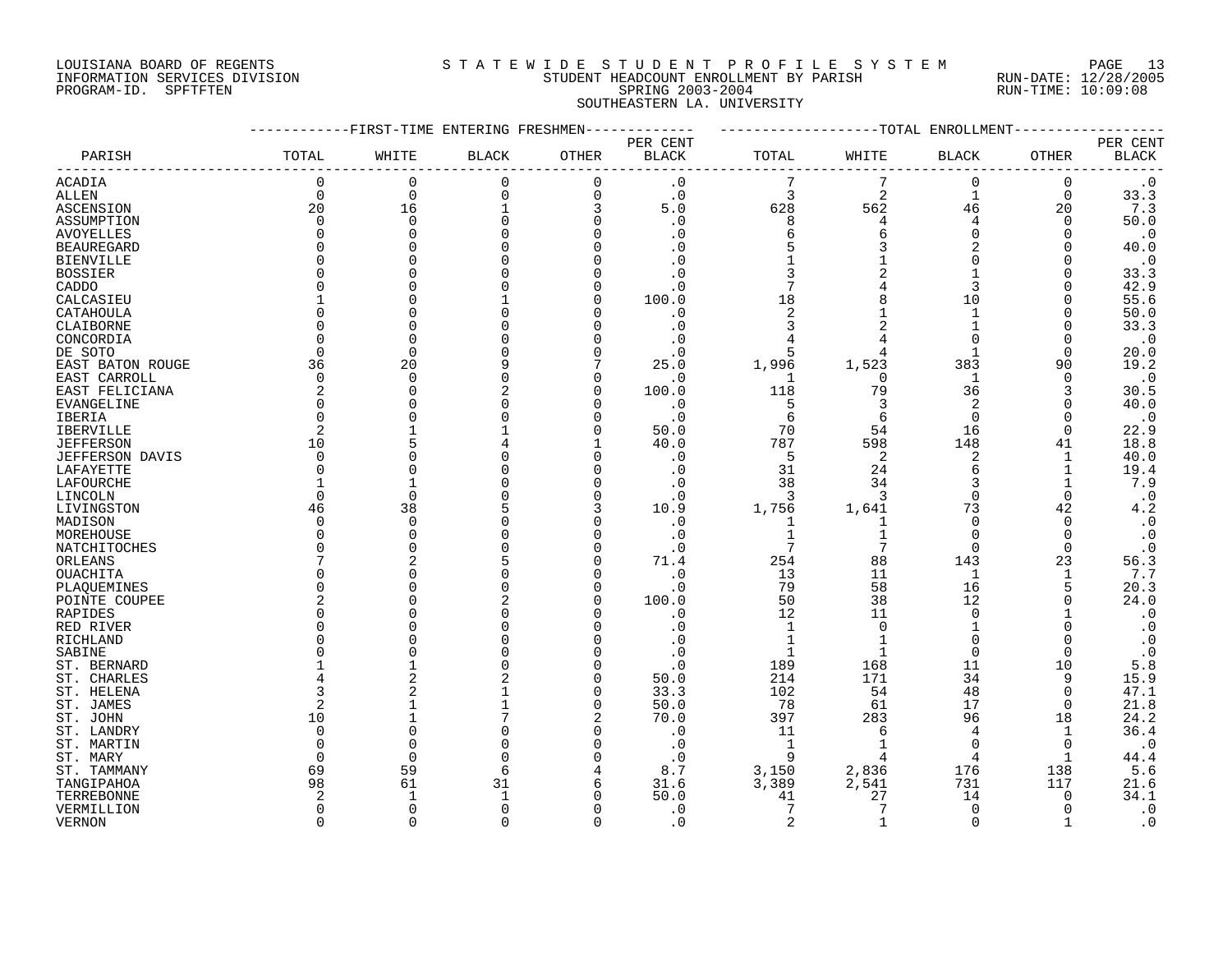# LOUISIANA BOARD OF REGENTS S T A T E W I D E S T U D E N T P R O F I L E S Y S T E M PAGE 14 INFORMATION SERVICES DIVISION STUDENT HEADCOUNT ENROLLMENT BY PARISH RUN-DATE: 12/28/2005 PROGRAM-ID. SPFTFTEN SPRING 2003-2004 RUN-TIME: 10:09:08 SOUTHEASTERN LA. UNIVERSITY

|                                         |       | -FIRST-TIME ENTERING FRESHMEN- |              |       |                          |               |               | -TOTAL ENROLLMENT- |           |                   |
|-----------------------------------------|-------|--------------------------------|--------------|-------|--------------------------|---------------|---------------|--------------------|-----------|-------------------|
| PARISH                                  | TOTAL | WHITE                          | <b>BLACK</b> | OTHER | PER CENT<br><b>BLACK</b> | TOTAL         | WHITE         | <b>BLACK</b>       | OTHER     | PER CENT<br>BLACK |
| WASHINGTON                              | 26    | 20                             |              |       | 19.2                     | 593           | 452           | 131                | 10        | 22.1              |
| WEST BATON ROUGE                        |       |                                |              |       |                          |               | 66            |                    |           | 10.8              |
| WEST FELICIANA                          |       |                                |              |       |                          | 25            | 18            |                    |           | 28.0              |
| WINN                                    |       |                                |              |       |                          |               |               |                    |           | . 0               |
| LOUISIANA TOTALS<br>OUT-OF-STATE TOTALS | 343   | 232                            | 84           | 27    | 24.5<br>50.0             | 14,219<br>385 | 11,491<br>276 | 2,194<br>86        | 534<br>23 | 15.4<br>22.3      |
|                                         |       |                                |              |       |                          |               |               |                    |           |                   |
| LA./OUT-OF-STATE                        | 351   | 236                            | 88           | 27    | 25.1                     | 14,604        | 11,767        | 2,280              | 557       | 15.6              |
| FOREIGN TOTALS                          |       |                                |              |       |                          | 157           |               |                    | 157       | . 0               |
| INSTITUTION TOTALS                      | 358   | 236                            | 88           | 34    | 24.6                     | 14,761        | 11,767        | 2,280              | 714       | 15.4              |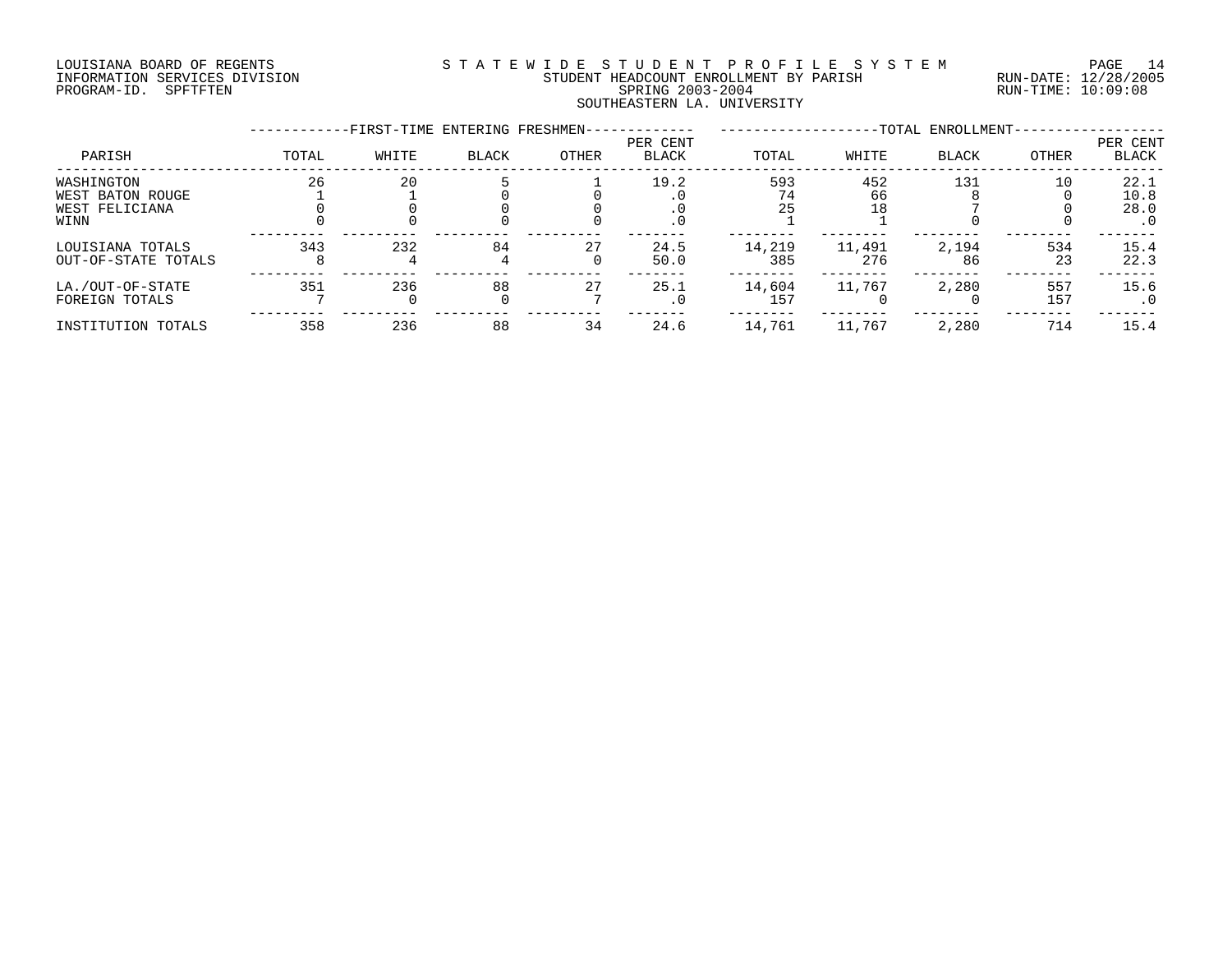# LOUISIANA BOARD OF REGENTS S T A T E W I D E S T U D E N T P R O F I L E S Y S T E M PAGE 15 INFORMATION SERVICES DIVISION STUDENT HEADCOUNT ENROLLMENT BY PARISH RUN-DATE: 12/28/2005 PROGRAM-ID. SPFTFTEN SPRING 2003-2004 RUN-TIME: 10:09:08 UNIVERSITY OF LA. IN LAFAYETTE

|                      |              |                | -FIRST-TIME ENTERING FRESHMEN |                |                   |                |                | -TOTAL ENROLLMENT |               |                   |
|----------------------|--------------|----------------|-------------------------------|----------------|-------------------|----------------|----------------|-------------------|---------------|-------------------|
|                      |              |                |                               |                | PER CENT          |                |                |                   |               | PER CENT          |
| PARISH               | TOTAL        | WHITE          | <b>BLACK</b>                  | OTHER          | <b>BLACK</b>      | TOTAL          | WHITE          | BLACK             | OTHER         | <b>BLACK</b>      |
| <b>ACADIA</b>        | 7            | 7              | $\mathbf 0$                   | $\Omega$       | . 0               | 622            | 542            | 62                | 18            | 10.0              |
| ALLEN                |              | 1              | $\mathbf 0$                   | $\mathbf 0$    | $\cdot$ 0         | 18             | 14             | 3                 | 1             | 16.7              |
| ASCENSION            | 2            | $\overline{2}$ | $\mathbf 0$                   | $\Omega$       | $\cdot$ 0         | 77             | 54             | 22                |               | 28.6              |
| ASSUMPTION           | $\Omega$     | $\Omega$       | $\Omega$                      | $\Omega$       | . 0               | 20             | 12             | 8                 | O             | 40.0              |
| <b>AVOYELLES</b>     | 3            |                |                               | $\Omega$       | 66.7              | 183            | 133            | 46                |               | 25.1              |
| <b>BEAUREGARD</b>    | $\Omega$     |                |                               |                | $\cdot$ 0         | 22             | 18             | 3                 |               | 13.6              |
| <b>BIENVILLE</b>     | O            |                |                               | O              | $\cdot$ 0         | 2              | $\Omega$       | $\overline{2}$    | $\Omega$      | $\cdot$ 0         |
| <b>BOSSIER</b>       |              |                |                               |                | $\cdot$ 0         | 28             | 24             | 3                 |               | 10.7              |
| CADDO                | $\Omega$     |                |                               |                | $\cdot$ 0         | 82             | 47             | 32                | 3             | 39.0              |
| CALCASIEU            | 2            |                |                               |                | 50.0              | 160            | 99             | 58                |               | 36.3              |
| CALDWELL             | $\Omega$     |                |                               |                | . 0               | 4              | $\overline{2}$ | $\overline{2}$    |               | 50.0              |
| CAMERON              | U            |                |                               |                | . 0               | 3              | 3              | $\Omega$          | <sup>0</sup>  | $\cdot$ 0         |
| CATAHOULA            | $\Omega$     |                |                               |                |                   | 2              |                | $\Omega$          |               | $\cdot$ 0         |
| CLAIBORNE            | $\Omega$     |                |                               |                | . 0               | 3              |                | 3                 | $\Omega$      | $\cdot$ 0         |
|                      |              |                |                               |                | $\cdot$ 0         | 10             |                | 2                 |               | 20.0              |
| CONCORDIA<br>DE SOTO | O            |                |                               |                | $\cdot$ 0         | 9              | 3              | 6                 | 0             | 66.7              |
|                      |              |                |                               | ∩              | 100.0             | 306            | 183            | 110               | 13            | 35.9              |
| EAST BATON ROUGE     | $\Omega$     |                |                               |                | $\cdot$ 0         | 17             | 8              | 9                 | $\Omega$      | 52.9              |
| EAST FELICIANA       | 2            |                |                               | O              |                   |                |                | 22                |               | 10.4              |
| EVANGELINE           | $\Omega$     | $\cap$         |                               |                | 50.0              | 211            | 183<br>6       | $\Omega$          | 6<br>$\Omega$ |                   |
| FRANKLIN             | $\Omega$     | $\Omega$       |                               | $\Omega$       | $\cdot$ 0         | 6<br>10        | 8              | $\overline{2}$    | $\Omega$      | $\cdot$ 0         |
| GRANT                | 66           | 53             | 8                             | 5              | $\cdot$ 0<br>12.1 | 1,369          | 1,019          | 281               | 69            | 20.0<br>20.5      |
| IBERIA               | $\Omega$     | $\Omega$       | $\Omega$                      | $\Omega$       |                   |                |                | 12                | $\Omega$      |                   |
| <b>IBERVILLE</b>     | $\Omega$     | $\Omega$       | $\Omega$                      | $\Omega$       | $\cdot$ 0         | 44             | 32             | $\mathbf 0$       |               | 27.3<br>$\cdot$ 0 |
| <b>JACKSON</b>       | $\Omega$     | $\cap$         | $\Omega$                      |                | . 0               | 3              | 3              |                   | 0             |                   |
| <b>JEFFERSON</b>     |              |                |                               | $\Omega$       | . 0               | 343            | 276            | 47                | 20            | 13.7              |
| JEFFERSON DAVIS      | 0            | 0              | 0                             | $\Omega$       | $\cdot$ 0         | 85             | 68             | 16                | 1             | 18.8              |
| LAFAYETTE            | 239          | 170            | 46<br>$\Omega$                | 23<br>$\Omega$ | 19.2              | 5,521          | 4,454          | 748<br>7          | 319           | 13.5<br>$5.8$     |
| LAFOURCHE            | $\Omega$     | 1<br>$\cap$    | $\Omega$                      |                | $\cdot$ 0         | 121            | 112            | $\Omega$          | 2             |                   |
| LA SALLE             |              |                |                               |                | . 0               | 5<br>9         | 5<br>6         | $\mathcal{D}$     | 0             | $\cdot$ 0         |
| LINCOLN              |              |                |                               |                | $\cdot$ 0         | 30             |                |                   | 1             | 22.2<br>13.3      |
| LIVINGSTON           |              |                |                               |                | $\cdot$ 0         |                | 24<br>3        |                   | 2             |                   |
| MOREHOUSE            |              |                |                               |                |                   | $\overline{4}$ |                |                   | 0             | 25.0              |
| NATCHITOCHES         |              |                |                               | n              | $\cdot$ 0         | 33             | 21             | 9                 | 3             | 27.3              |
| ORLEANS              |              |                |                               |                | 50.0              | 232            | 85             | 130               | 17            | 56.0              |
| OUACHITA             |              |                |                               | $\Omega$       | $\cdot$ 0         | 44             | 34             | 9                 | 1             | 20.5              |
| PLAQUEMINES          | $\Omega$     |                |                               | n              | $\cdot$ 0         | 41             | 27             | 9                 | 5             | 22.0              |
| POINTE COUPEE        |              |                |                               | $\Omega$       | 100.0             | 92             | 72             | 18                | 2             | 19.6              |
| RAPIDES              |              |                |                               | ∩              | 28.6              | 239            | 175            | 52                | 12            | 21.8              |
| RED RIVER            | U            |                |                               |                | . 0               | 3              | $\overline{2}$ | $\mathbf{1}$      | $\Omega$      | 33.3              |
| RICHLAND             | U            | C              |                               |                | . 0               | $\overline{4}$ | 4              | $\Omega$          | $\Omega$      | $\cdot$ 0         |
| SABINE               | $\Omega$     |                |                               |                | . 0               | 13             | 12             |                   |               | $7.7\,$           |
| ST. BERNARD          | <sup>0</sup> |                |                               |                | . 0               | 34             | 31             | $\overline{2}$    |               | $5.9$             |
| ST. CHARLES          |              |                |                               |                | 100.0             | 76             | 62             | 11                | 3             | 14.5              |
| ST. HELENA           | O            |                |                               | ∩              | $\cdot$ 0         | 4              | 2              | 1                 |               | 25.0              |
| ST. JAMES            | O            | $\bigcap$      |                               |                | $\cdot$ 0         | 21             | 9              | 11                |               | 52.4              |
| ST. JOHN             |              | $\Omega$       |                               |                | 100.0             | 37             | 24             | 8                 | 5             | 21.6              |
| ST. LANDRY           | 16           | 11             | 4                             |                | 25.0              | 991            | 718            | 245               | 28            | 24.7              |
| ST. MARTIN           | 68           | 50             | 15                            | 3              | 22.1              | 894            | 649            | 218               | 27            | 24.4              |
| ST. MARY             | 11           | 8              | 2                             |                | 18.2              | 443            | 274            | 123               | 46            | 27.8              |
| ST. TAMMANY          | $\Omega$     | $\cap$         | $\Omega$                      | $\Omega$       | . 0               | 212            | 193            | 13                | 6             | 6.1               |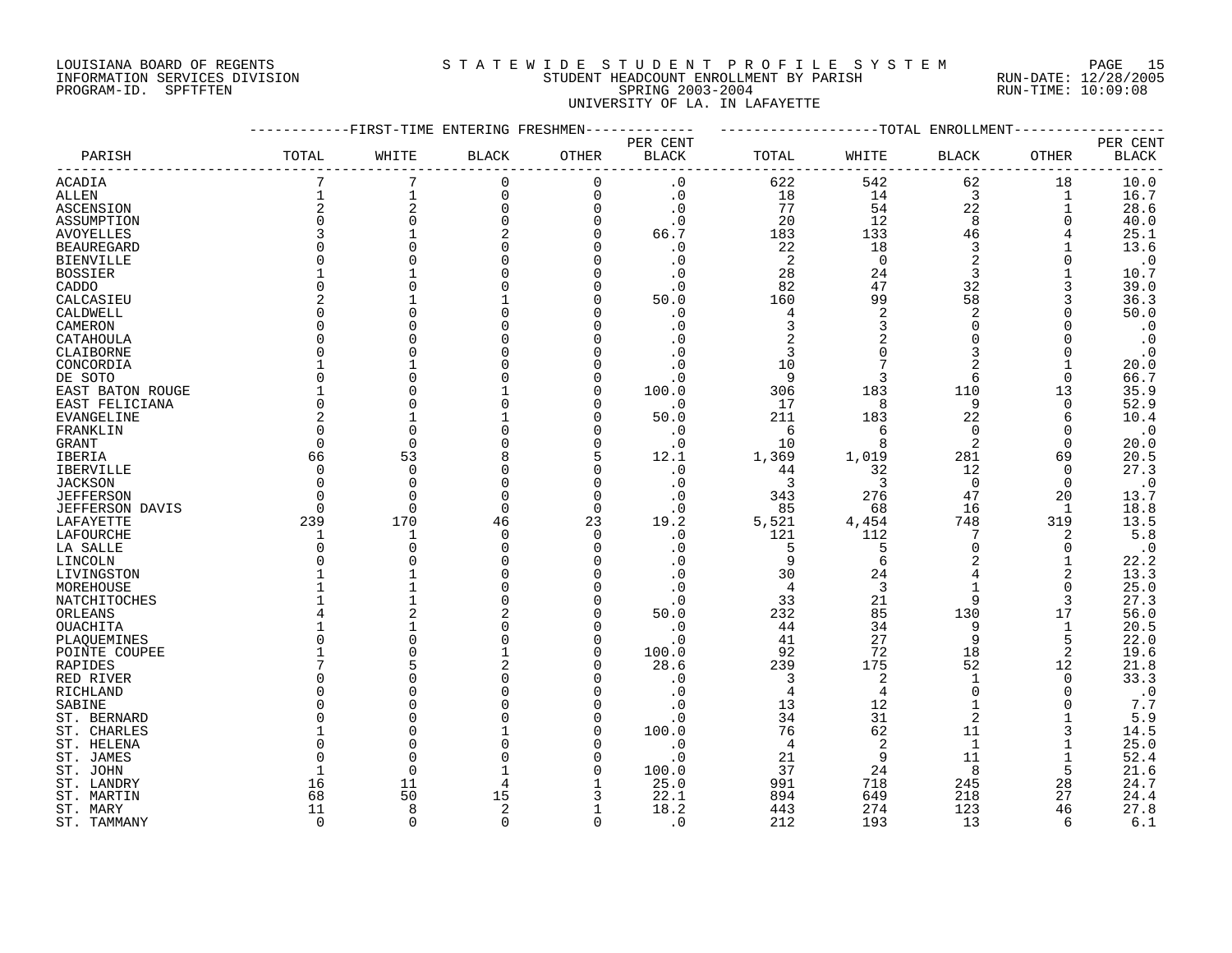# LOUISIANA BOARD OF REGENTS S T A T E W I D E S T U D E N T P R O F I L E S Y S T E M PAGE 16 INFORMATION SERVICES DIVISION STUDENT HEADCOUNT ENROLLMENT BY PARISH RUN-DATE: 12/28/2005 PROGRAM-ID. SPFTFTEN SPRING 2003-2004 RUN-TIME: 10:09:08 UNIVERSITY OF LA. IN LAFAYETTE

|                     |       | -FIRST-TIME ENTERING FRESHMEN- |              |       |                   |        |        | -TOTAL ENROLLMENT- |              |                   |
|---------------------|-------|--------------------------------|--------------|-------|-------------------|--------|--------|--------------------|--------------|-------------------|
| PARISH              | TOTAL | WHITE                          | <b>BLACK</b> | OTHER | PER CENT<br>BLACK | TOTAL  | WHITE  | <b>BLACK</b>       | <b>OTHER</b> | PER CENT<br>BLACK |
| TANGIPAHOA          |       |                                |              |       | 100.0             | 47     | 22     | 21                 |              | 44.7              |
| TERREBONNE          |       |                                |              |       | 62.5              | 195    | 140    |                    |              | 24.1              |
| UNION               |       |                                |              |       |                   |        |        |                    |              | 25.0              |
| VERMILLION          |       |                                |              |       |                   | 988    | 860    |                    | 56           | 7.3               |
| <b>VERNON</b>       |       |                                |              |       |                   | 32     | 23     |                    |              | 18.8              |
| WASHINGTON          |       |                                |              |       | 100.0             | 20     |        |                    |              | 70.0              |
| WEBSTER             |       |                                |              |       |                   |        |        |                    |              | 11.1              |
| WEST BATON ROUGE    |       |                                |              |       |                   |        |        |                    |              | 39.1              |
| WEST CARROLL        |       |                                |              |       |                   |        |        |                    |              |                   |
| WEST FELICIANA      |       |                                |              |       |                   | 29     |        |                    |              | 41.4              |
| WINN                |       |                                |              |       | . u               |        |        |                    |              | 20.0              |
| UNKNOWN PARISH      |       |                                |              |       | . 0               |        |        |                    |              | $\cdot$ 0         |
| LOUISIANA TOTALS    | 490   | 362                            | 94           | 34    | 19.2              | 14,096 | 10,842 | 2,558              | 696          | 18.1              |
| OUT-OF-STATE TOTALS |       |                                |              |       | 16.7              | 633    | 421    | 116                | 96           | 18.3              |
| LA./OUT-OF-STATE    | 496   | 367                            | 95           | 34    | 19.2              | 14,729 | 11,263 | 2,674              | 792          | 18.2              |
| FOREIGN TOTALS      |       |                                |              |       |                   | 614    |        |                    | 614          | $\cdot$ 0         |
| INSTITUTION TOTALS  | 504   | 367                            | 95           | 42    | 18.8              | 15,343 | 11,263 | 2,674              | 1,406        | 17.4              |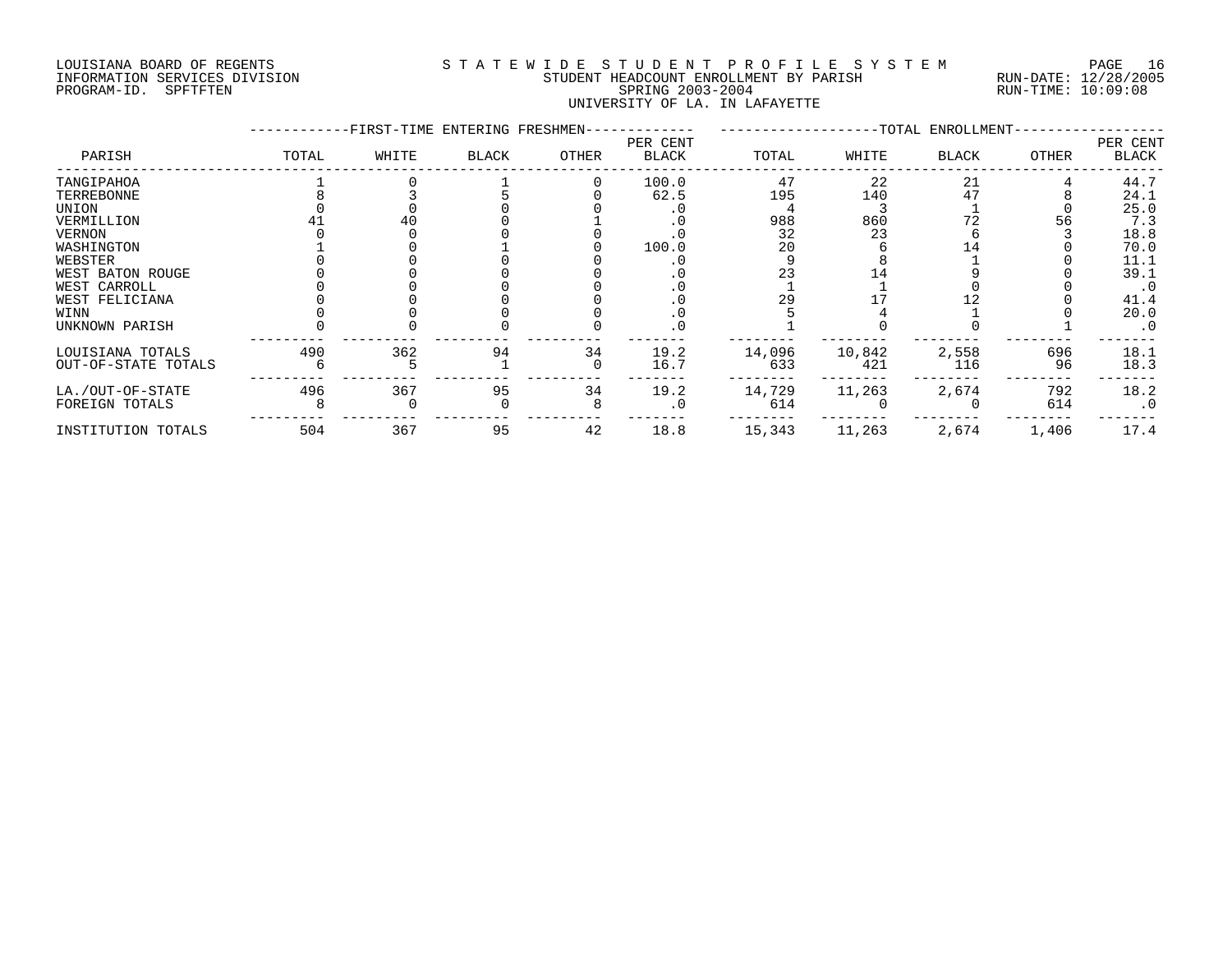# LOUISIANA BOARD OF REGENTS S T A T E W I D E S T U D E N T P R O F I L E S Y S T E M PAGE 17 INFORMATION SERVICES DIVISION STUDENT HEADCOUNT ENROLLMENT BY PARISH RUN-DATE: 12/28/2005 PROGRAM-ID. SPFTFTEN SPRING 2003-2004 RUN-TIME: 10:09:08 L.S.U. AT ALEXANDRIA

|                     |              | FIRST-TIME <sup>.</sup> | ENTERING FRESHMEN  |             |                          |                | -TOTAL | ENROLLMEN.   |              |                          |
|---------------------|--------------|-------------------------|--------------------|-------------|--------------------------|----------------|--------|--------------|--------------|--------------------------|
| PARISH              | TOTAL        | WHITE                   | <b>BLACK</b>       | OTHER       | PER CENT<br><b>BLACK</b> | TOTAL          | WHITE  | <b>BLACK</b> | <b>OTHER</b> | PER CENT<br><b>BLACK</b> |
|                     |              |                         |                    |             |                          |                |        |              |              |                          |
| <b>ACADIA</b>       | $\Omega$     | $\Omega$                | $\mathbf 0$        | 0           | $\cdot$ 0                | 1              |        | 0            | $\mathbf 0$  | $\boldsymbol{\cdot}$ 0   |
| <b>ALLEN</b>        |              | 4                       | $\Omega$           | $\Omega$    | $\cdot$ 0                | 56             | 45     | 8            | 3            | 14.3                     |
| ASCENSION           |              | $\Omega$                |                    |             | . 0                      | $\overline{2}$ | 2      | $\Omega$     |              | $\cdot$ 0                |
| ASSUMPTION          |              | $\Omega$                |                    |             | . 0                      | $\mathbf{1}$   |        | $\Omega$     | O            | $\cdot$ 0                |
| <b>AVOYELLES</b>    | 24           | 19                      |                    |             | 20.8                     | 418            | 330    | 75           | 13           | 17.9                     |
| <b>BEAUREGARD</b>   |              | $\Omega$                |                    |             | . 0                      | 3              |        |              |              | $\boldsymbol{\cdot}$ 0   |
| BOSSIER             |              |                         |                    |             | . 0                      |                |        |              |              | $\cdot$ 0                |
| CADDO               |              |                         |                    |             | <sup>0</sup>             |                |        |              |              | 50.0                     |
| CALCASIEU           |              |                         |                    |             |                          |                |        |              |              | $\cdot$ 0                |
| CALDWELL            |              |                         |                    |             | . 0                      |                |        |              |              | $\cdot$ 0                |
| CATAHOULA           |              |                         |                    |             | . 0                      | 29             | 25     |              |              | 3.4                      |
| CONCORDIA           |              |                         |                    |             |                          | 33             | 29     |              |              | 6.1                      |
| EAST BATON ROUGE    |              |                         |                    |             | . 0                      | 5              | 5      |              |              | $\boldsymbol{\cdot}$ 0   |
| EAST CARROLL        |              |                         |                    |             | . 0                      |                |        |              |              | $\cdot$ 0                |
|                     |              |                         |                    |             |                          |                |        |              |              |                          |
| <b>EVANGELINE</b>   |              |                         |                    |             | 66.7                     | 115            | 109    |              | 12           | 3.5<br>8.2               |
| <b>GRANT</b>        | 20           | 18<br>$\Omega$          |                    |             | 10.0                     | 196            | 168    | 16<br>∩      | ∩            |                          |
| <b>JACKSON</b>      |              |                         |                    |             | $\cdot$ 0                | 1              |        |              |              | $\boldsymbol{\cdot}$ 0   |
| <b>JEFFERSON</b>    |              |                         |                    |             | $\overline{0}$           |                |        |              |              | $\cdot$ 0                |
| LAFAYETTE           |              |                         |                    |             | . 0                      |                |        |              |              | 33.3                     |
| LAFOURCHE           |              |                         |                    |             | . 0                      |                |        |              |              | $\cdot$ 0                |
| LA SALLE            |              |                         |                    |             |                          | 92             | 86     |              |              | 3.3                      |
| LINCOLN             |              |                         |                    |             | $\Omega$                 |                |        |              |              | $\boldsymbol{\cdot}$ 0   |
| LIVINGSTON          |              |                         |                    |             | n                        |                |        |              |              | $\cdot$ 0                |
| MOREHOUSE           |              |                         |                    |             |                          |                |        |              |              | $\cdot$ 0                |
| NATCHITOCHES        |              |                         |                    |             | . 0                      | 16             | 14     |              |              | 12.5                     |
| OUACHITA            |              | ∩                       |                    |             | $\Omega$                 | 5              |        |              |              | $\cdot$ 0                |
| POINTE COUPEE       |              |                         |                    | U           | . 0                      | 11             | 9      |              |              | 9.1                      |
| RAPIDES             | 140          | 89                      | 40                 | 11          | 28.6                     | 1,905          | 1,340  | 465          | 100          | 24.4                     |
| SABINE              |              | ∩                       |                    | $\Omega$    | . 0                      | 2              | 2      | ∩            | O            | $\cdot$ 0                |
| ST. CHARLES         |              |                         |                    |             | . 0                      |                |        |              |              | $\boldsymbol{\cdot}$ 0   |
| ST. JOHN            |              |                         |                    |             | . 0                      |                |        |              |              | $\cdot$ 0                |
| ST. LANDRY          |              |                         |                    |             | 50.0                     | 23             | 16     |              |              | 30.4                     |
| ST. MARTIN          |              |                         |                    |             | 100.0                    | $\overline{c}$ |        |              |              | $\boldsymbol{\cdot}$ 0   |
| TANGIPAHOA          |              |                         |                    |             | . 0                      |                |        |              |              | $\boldsymbol{\cdot}$ 0   |
| TENSAS              |              |                         |                    |             |                          |                |        |              |              | $\boldsymbol{\cdot}$ 0   |
| UNION               |              |                         |                    |             |                          |                |        |              |              | $\boldsymbol{\cdot}$ 0   |
| VERMILLION          |              |                         |                    |             | . 0                      |                |        |              |              | $\cdot$ 0                |
| VERNON              |              |                         |                    |             |                          | 35             | 28     |              |              | 5.7                      |
| WEST BATON ROUGE    |              |                         |                    | U           |                          | $\mathbf{1}$   |        | ∩            |              | $\cdot$ 0                |
|                     |              |                         |                    |             |                          |                |        |              |              |                          |
| WEST CARROLL        |              |                         |                    |             | $\Omega$                 | $\mathbf{1}$   |        |              |              | $\cdot$ 0                |
| WINN                |              |                         |                    | U           | 0                        | 19             | 19     |              |              | $\boldsymbol{\cdot}$ 0   |
|                     |              |                         |                    |             |                          |                |        |              |              |                          |
| LOUISIANA TOTALS    | 215          | 150                     | 51                 | 14          | 23.7                     | 3,006          | 2,270  | 591          | 145          | 19.7                     |
| OUT-OF-STATE TOTALS | $\mathbf{1}$ | 1                       | 0                  | $\mathbf 0$ | . 0                      | 20             | 17     | 2            | 1            | 10.0                     |
|                     |              |                         |                    |             |                          |                |        |              |              |                          |
| LA./OUT-OF-STATE    | 216          | 151                     | 51<br>$\mathbf{1}$ | 14          | 23.6                     | 3,026          | 2,287  | 593<br>7     | 146          | 19.6                     |
| FOREIGN TOTALS      |              | $\mathbf{1}$            |                    | 2           | 25.0                     | 23             | 6      |              | 10           | 30.4                     |
| INSTITUTION TOTALS  | 220          | 152                     | 52                 | 16          | 23.6                     | 3,049          | 2,293  | 600          | 156          | 19.7                     |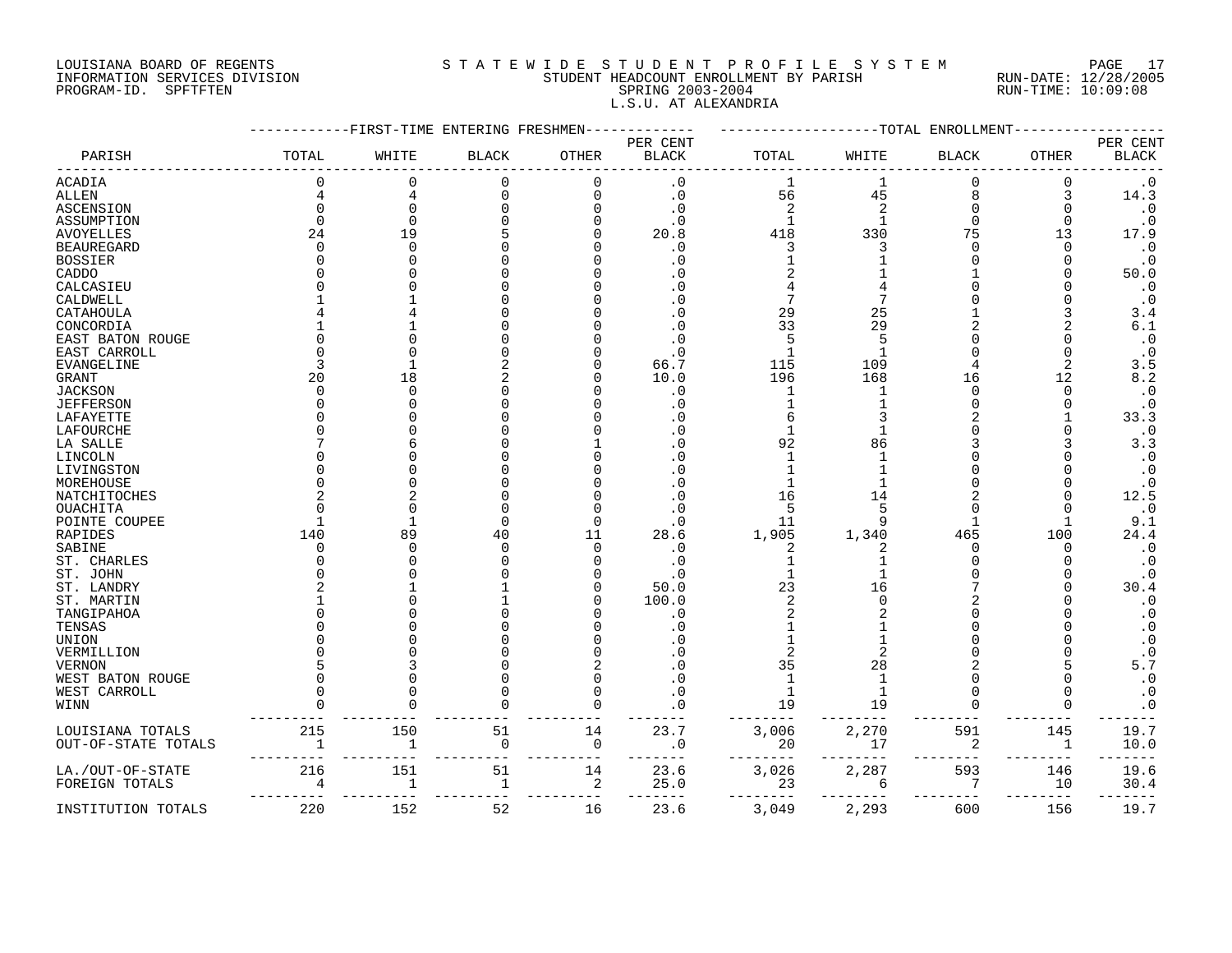# LOUISIANA BOARD OF REGENTS S T A T E W I D E S T U D E N T P R O F I L E S Y S T E M PAGE 18 INFORMATION SERVICES DIVISION STUDENT HEADCOUNT ENROLLMENT BY PARISH RUN-DATE: 12/28/2005 PROGRAM-ID. SPFTFTEN SPRING 2003-2004 RUN-TIME: 10:09:08 L.S.U. AT BATON ROUGE

|                        |                | -FIRST-TIME ENTERING FRESHMEN |              |             |                        |       |              | -TOTAL ENROLLMENT |              |              |
|------------------------|----------------|-------------------------------|--------------|-------------|------------------------|-------|--------------|-------------------|--------------|--------------|
|                        |                |                               |              |             | PER CENT               |       |              |                   |              | PER CENT     |
| PARISH                 | TOTAL          | WHITE                         | <b>BLACK</b> | OTHER       | <b>BLACK</b>           | TOTAL | WHITE        | BLACK             | OTHER        | <b>BLACK</b> |
| ACADIA                 |                | 1                             | $\mathbf 0$  | $\Omega$    | . 0                    | 167   | 150          | 12                | 5            | 7.2          |
| ALLEN                  | $\Omega$       | $\mathbf 0$                   | 0            | $\mathbf 0$ | $\cdot$ 0              | 36    | 30           | 4                 | 2            | 11.1         |
| ASCENSION              | 5              | 5                             | $\mathbf 0$  | $\mathbf 0$ | $\cdot$ 0              | 905   | 797          | 62                | 46           | $6.9$        |
| ASSUMPTION             | $\Omega$       | $\Omega$                      | $\Omega$     | $\Omega$    | $\cdot$ 0              | 84    | 76           | 7                 |              | 8.3          |
| <b>AVOYELLES</b>       | $\Omega$       |                               |              | $\Omega$    | . 0                    | 126   | 114          | 6                 | 6            | $4.8$        |
| <b>BEAUREGARD</b>      | $\Omega$       |                               |              | $\Omega$    | $\cdot$ 0              | 100   | 73           | 13                | 14           | 13.0         |
| <b>BIENVILLE</b>       | O              |                               |              | $\Omega$    | $\cdot$ 0              | 5     | 2            | 3                 | 0            | 60.0         |
| <b>BOSSIER</b>         |                |                               |              |             | . 0                    | 166   | 143          | 13                | 10           | 7.8          |
| CADDO                  |                |                               |              | $\Omega$    | $\cdot$ 0              | 473   | 390          | 61                | 22           | 12.9         |
| CALCASIEU              |                |                               |              | n           | $\boldsymbol{\cdot}$ 0 | 689   | 556          | 77                | 56           | 11.2         |
| CALDWELL               | U              |                               |              | n           | . 0                    | 11    | 9            | $\mathbf{1}$      | 1            | 9.1          |
| CAMERON                | O              |                               |              | n           | . 0                    | 21    | 19           | $\Omega$          | 2            | $\cdot$ 0    |
| CATAHOULA              | $\Omega$       |                               |              |             | . 0                    | 28    | 25           | 3                 | $\Omega$     | 10.7         |
| CLAIBORNE              | $\Omega$       | $\cap$                        |              |             | . 0                    | 13    | $\mathsf{R}$ | 5                 | 0            | 38.5         |
|                        | $\Omega$       | $\cap$                        |              | ∩           |                        |       | 65           | 6                 | 5            | 7.9          |
| CONCORDIA              |                |                               |              |             | . 0                    | 76    |              |                   |              |              |
| DE SOTO                | 0              | 0<br>27                       |              | $\Omega$    | $\cdot$ 0              | 15    | 11           | 4                 | 0            | 26.7         |
| EAST BATON ROUGE       | 36             |                               |              | 5           | 11.1                   | 7,972 | 6,289        | 889               | 794          | 11.2         |
| EAST CARROLL           | 0              | $\Omega$                      |              |             | $\cdot$ 0              | 17    | 15           | $\mathbf{1}$      | 1            | $5.9$        |
| EAST FELICIANA         | 0              | $\Omega$                      |              | n           | . 0                    | 121   | 97           | 18                | 6            | 14.9         |
| <b>EVANGELINE</b>      | $\Omega$       |                               |              | n           | . 0                    | 131   | 115          | 14                | 2            | 10.7         |
| FRANKLIN               | <sup>0</sup>   |                               |              | n           | $\cdot$ 0              | 26    | 19           | 7                 | $\Omega$     | 26.9         |
| GRANT                  | $\Omega$       |                               |              |             | . 0                    | 25    | 21           | 2                 | 2            | 8.0          |
| IBERIA                 | $\Omega$       |                               |              |             | $\cdot$ 0              | 290   | 223          | 50                | 17           | 17.2         |
| IBERVILLE              | <sup>0</sup>   |                               |              |             | . 0                    | 205   | 160          | 33                | 12           | 16.1         |
| <b>JACKSON</b>         | O              | $\cap$                        |              |             | $\cdot$ 0              | 3     | $\mathbf{1}$ | 2                 | $\Omega$     | 66.7         |
| <b>JEFFERSON</b>       | 4              |                               |              |             | 25.0                   | 1,382 | 1,055        | 97                | 230          | 7.0          |
| <b>JEFFERSON DAVIS</b> | 0              |                               |              |             | $\cdot$ 0              | 65    | 61           | 3                 | 1            | 4.6          |
| LAFAYETTE              | 3              |                               |              |             | . 0                    | 868   | 732          | 82                | 54           | 9.4          |
| LAFOURCHE              | 2              |                               |              |             | . 0                    | 388   | 354          | 8                 | 26           | 2.1          |
| LA SALLE               | $\Omega$       | $\cap$                        |              | $\Omega$    | $\cdot$ 0              | 11    | 11           | $\Omega$          | $\Omega$     | $\cdot$ 0    |
| LINCOLN                | $\Omega$       |                               |              | $\Omega$    | . 0                    | 74    | 65           | 8                 | $\mathbf{1}$ | 10.8         |
| LIVINGSTON             | 11             | β                             |              | 3           | . 0                    | 814   | 758          | 10                | 46           | 1.2          |
| MADISON                | 0              |                               |              |             | . 0                    | 19    | 16           | 2                 | 1            | 10.5         |
| MOREHOUSE              | O              |                               |              | $\Omega$    | . 0                    | 23    | 13           | 8                 | 2            | 34.8         |
| NATCHITOCHES           |                |                               |              |             | $\cdot$ 0              | 313   | 233          | 31                | 49           | 9.9          |
| ORLEANS                | 3              |                               |              | $\Omega$    | $\cdot$ 0              | 2,445 | 1,816        | 375               | 254          | 15.3         |
| OUACHITA               |                |                               |              | $\Omega$    | $\cdot$ 0              | 326   | 282          | 38                | 6            | 11.7         |
| PLAQUEMINES            | U              |                               |              | n           | . 0                    | 57    | 42           | 7                 | 8            | 12.3         |
| POINTE COUPEE          | U              |                               |              | n           | . 0                    | 238   | 213          | 18                | 7            | 7.6          |
| RAPIDES                |                |                               |              | n           | $\cdot$ 0              | 397   | 339          | 38                | 20           | 9.6          |
| RED RIVER              | $\Omega$       |                               |              |             | . 0                    | 8     | 7            | $\Omega$          | -1           | $\cdot$ 0    |
| RICHLAND               |                |                               |              |             | . 0                    | 40    | 38           | 2                 | 0            | $5.0$        |
| SABINE                 | U              |                               |              |             | $\cdot$ 0              | 25    | 20           | $\overline{2}$    | 3            | $8.0$        |
| ST. BERNARD            | O              |                               |              |             | $\cdot$ 0              | 148   | 131          | 5                 | 12           | 3.4          |
| ST. CHARLES            | O              |                               |              |             | . 0                    | 313   | 256          | 34                | 23           | 10.9         |
| ST. HELENA             | O              |                               |              |             | . 0                    | 9     | $\mathsf{R}$ | 1                 | $\Omega$     | 11.1         |
| ST. JAMES              | ∩              |                               |              |             | . 0                    | 93    | 74           | 18                | 1            | 19.4         |
| ST. JOHN               |                |                               |              |             | 100.0                  | 220   | 172          | 25                | 23           | 11.4         |
| ST. LANDRY             | <sup>0</sup>   |                               |              |             | $\cdot$ 0              | 347   | 259          | 74                | 14           | 21.3         |
| ST. MARTIN             | $\overline{a}$ |                               |              | $\cap$      | 50.0                   | 121   | 88           | 19                | 14           | 15.7         |
|                        |                |                               |              |             |                        |       |              |                   |              |              |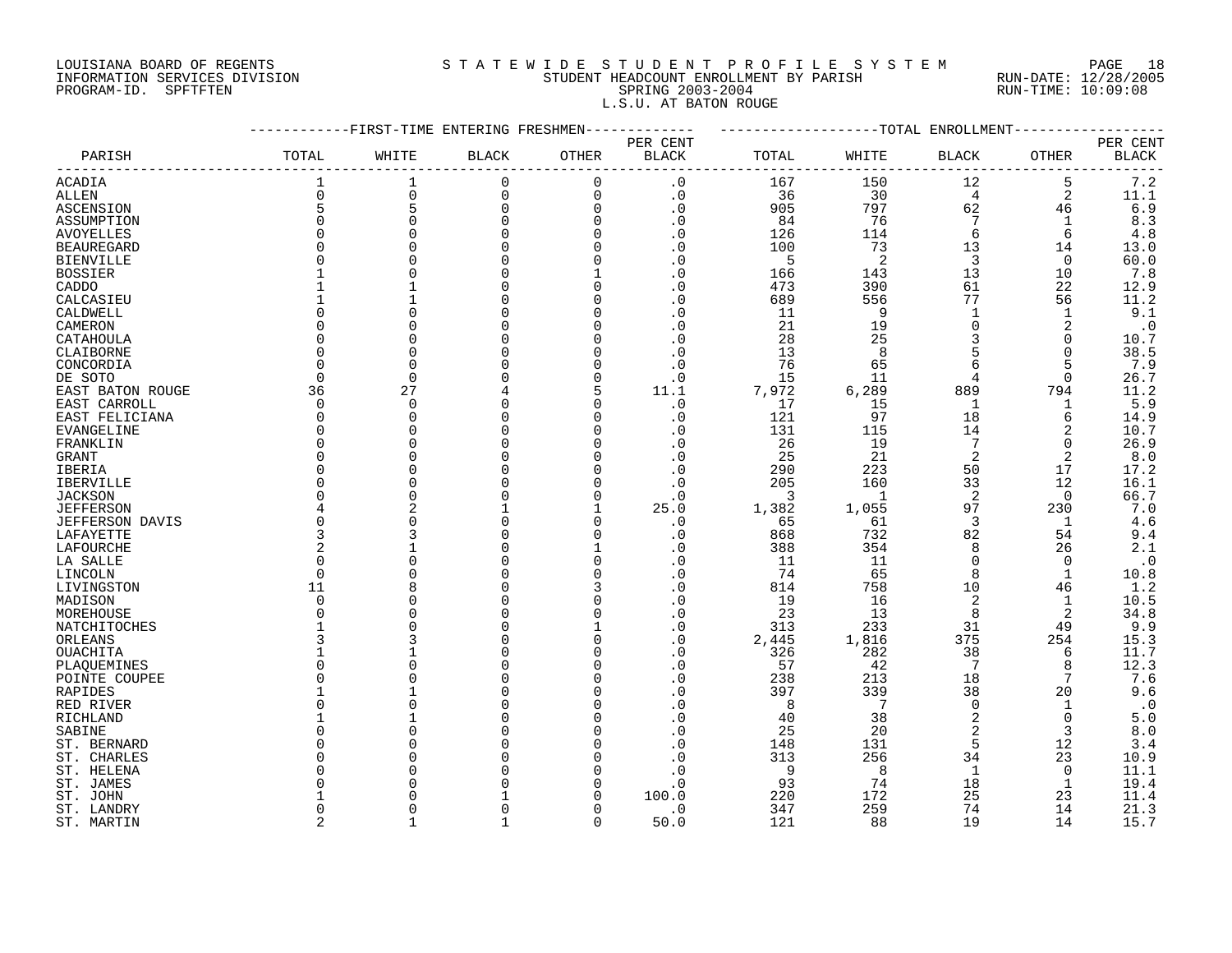# LOUISIANA BOARD OF REGENTS S T A T E W I D E S T U D E N T P R O F I L E S Y S T E M PAGE 19 INFORMATION SERVICES DIVISION STUDENT HEADCOUNT ENROLLMENT BY PARISH RUN-DATE: 12/28/2005 PROGRAM-ID. SPFTFTEN SPRING 2003-2004 RUN-TIME: 10:09:08 L.S.U. AT BATON ROUGE

|                     |       | -FIRST-TIME ENTERING FRESHMEN- |              |       |                   |        |        | -TOTAL ENROLLMENT- |              |                   |
|---------------------|-------|--------------------------------|--------------|-------|-------------------|--------|--------|--------------------|--------------|-------------------|
| PARISH              | TOTAL | WHITE                          | <b>BLACK</b> | OTHER | PER CENT<br>BLACK | TOTAL  | WHITE  | <b>BLACK</b>       | <b>OTHER</b> | PER CENT<br>BLACK |
| ST. MARY            |       |                                |              |       | $\cdot$ 0         | 239    | 182    | 21                 | 36           | 8.8               |
| ST. TAMMANY         |       |                                |              |       | . 0               | 1,885  | 1,710  | 37                 | 138          | 2.0               |
| TANGIPAHOA          |       |                                |              |       | . 0               | 359    | 308    | 36                 | 15           | 10.0              |
| TENSAS              |       |                                |              |       |                   | 21     | 20     |                    |              | 4.8               |
| TERREBONNE          |       |                                |              |       |                   | 365    | 320    |                    | 33           | 3.3               |
| UNION               |       |                                |              |       |                   |        |        |                    |              | 16.7              |
| VERMILLION          |       |                                |              |       |                   | 147    | 117    |                    | 25           | 3.4               |
| <b>VERNON</b>       |       |                                |              |       |                   | 104    | 79     |                    | 19           | 5.8               |
| WASHINGTON          |       |                                |              |       |                   | 99     | 78     | 16                 |              | 16.2              |
| WEBSTER             |       |                                |              |       |                   | 48     | 44     |                    |              | 4.2               |
| WEST BATON ROUGE    |       |                                |              |       | 25.0              | 224    | 190    |                    |              | 12.1              |
| WEST CARROLL        |       |                                |              |       |                   | 12     | 12     |                    |              |                   |
| WEST FELICIANA      |       |                                |              |       | . 0               | 108    | 99     |                    |              | 4.6               |
| WINN                |       |                                |              |       | . 0               | 16     | 14     |                    |              | 12.5              |
| LOUISIANA TOTALS    | 90    | 68                             |              | 14    | 8.9               | 24,082 | 19,629 | 2,369              | 2,084        | 9.8               |
| OUT-OF-STATE TOTALS | 13    |                                |              |       | 30.8              | 3,281  | 2,669  | 300                | 312          | 9.1               |
| LA./OUT-OF-STATE    | 103   | 76                             | 12           | 15    | 11.7              | 27,363 | 22,298 | 2,669              | 2,396        | 9.8               |
| FOREIGN TOTALS      | 14    |                                |              | 14    | $\cdot$ 0         | 1,761  |        |                    | 1,761        | $\cdot$ 0         |
| INSTITUTION TOTALS  | 117   | 76                             | 12           | 29    | 10.3              | 29,124 | 22,298 | 2,669              | 4,157        | 9.2               |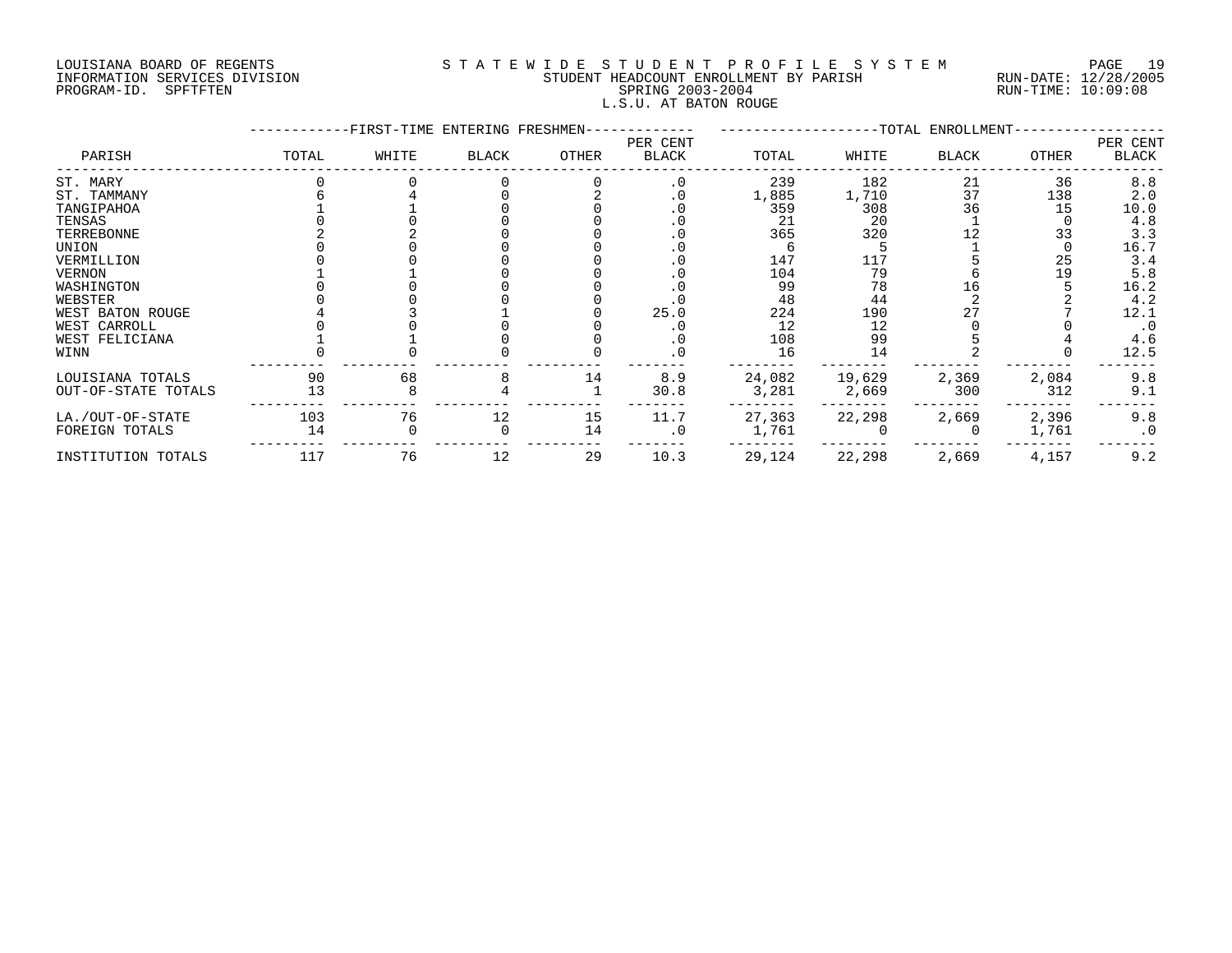# LOUISIANA BOARD OF REGENTS S T A T E W I D E S T U D E N T P R O F I L E S Y S T E M PAGE 20 INFORMATION SERVICES DIVISION STUDENT HEADCOUNT ENROLLMENT BY PARISH RUN-DATE: 12/28/2005 PROGRAM-ID. SPFTFTEN SPRING 2003-2004 RUN-TIME: 10:09:08 L.S.U. AT EUNICE

| PER CENT<br>PER CENT<br>TOTAL<br>TOTAL<br>OTHER<br>PARISH<br>WHITE<br><b>BLACK</b><br>OTHER<br>WHITE<br><b>BLACK</b><br>BLACK<br>BLACK<br>502<br>49<br>34<br>11<br>22.4<br>615<br>102<br>11<br>16.6<br>4<br>9<br>5<br>0<br>55.6<br>93<br>64<br>25<br>26.9<br>4<br>4<br>0<br>. 0<br>3<br>2<br>33.3<br><b>ASCENSION</b><br>$\Omega$<br>$\Omega$<br>0<br>1<br>$\Omega$<br>. 0<br>$\mathbf{1}$<br>$\cdot$ 0<br>0<br>1<br>$\Omega$<br>14<br>13<br>7.1<br>AVOYELLES<br>O<br>2<br>$\cdot$ 0<br>6<br>6<br>$\Omega$<br>. 0<br>2<br>$\cdot$ 0<br>O<br><sup>n</sup><br>. 0<br>2<br>1<br>CADDO<br>$\Omega$<br>. 0<br>$\Omega$<br>50.0<br>39<br>2<br>66.7<br>22<br>15<br>38.5<br>CALCASIEU<br>N<br>$\Omega$<br>$\cdot$ 0<br>2<br>$\mathbf{1}$<br>1<br>50.0<br>CAMERON<br>2<br>2<br>$\Omega$<br>$\cdot$ 0<br>0<br>$\cdot$ 0<br>CONCORDIA<br>33.3<br>38<br>27<br>10<br>26.3<br>EAST BATON ROUGE<br>0<br>$\mathbf{1}$<br>$\mathbf 1$<br>$\Omega$<br>$\cdot$ 0<br>EAST CARROLL<br>$\Omega$<br>. 0<br>0<br>$\cdot$ 0<br>$\mathbf{1}$<br>$\Omega$<br>$\cdot$ 0<br>$\Omega$<br>$\Omega$<br>$\mathbf{1}$<br>EAST FELICIANA<br>19<br>32<br>13<br>431<br>319<br>109<br>25.3<br>40.6<br>EVANGELINE<br>$\mathbf 0$<br>$\cdot$ 0<br>$\Omega$<br>0<br>$\Omega$<br>. 0<br>$\mathbf 1$<br>1<br>41.3<br>40.0<br>75<br>31<br>3<br>41<br>$\cdot$ 0<br>2<br>$\overline{c}$<br>$\mathbf 0$<br>$\cdot$ 0<br>0<br>$\cdot$ 0<br>$\Omega$<br>$\cdot$ 0<br>2<br>$\Omega$<br>$\Omega$<br>9<br>8<br>$\Omega$<br>$\cdot$ 0<br>1<br>11.1<br>35.7<br>87<br>32<br>17<br>23.5<br>14<br>6<br>5<br>136<br>26.0<br>33<br>19<br>13<br>39.4<br>334<br>237<br>87<br>10<br>$\mathbf{1}$<br>$\Omega$<br>. 0<br>7<br>$\Omega$<br>$\cdot$ 0<br>1<br>O<br>6<br>$\mathbf{1}$<br>0<br>$\cdot$ 0<br>U<br>. 0<br><sup>n</sup><br>O<br>$\cdot$ 0<br>3<br><sup>n</sup><br>$\cdot$ 0<br>O<br><sup>n</sup><br>. 0<br>$\cdot$ 0<br>U<br>. 0<br>U<br>$\cdot$ 0<br>O<br>. 0<br><sup>n</sup><br>$\cdot$ 0<br>U<br>5<br>. 0<br>60.0<br>U<br>15<br>20.0<br>12<br>. 0<br>$\overline{2}$<br>2<br>$\cdot$ 0<br>U<br>. 0<br>100.0<br>20<br>11<br>9<br>45.0<br>O<br>10<br>15.4<br>13<br>. 0<br>. 0<br>$\mathbf{1}$<br>$\cdot$ 0<br>RICHLAND<br>U<br><sup>n</sup><br>2<br>$\overline{c}$<br>$\cdot$ 0<br>ST. CHARLES<br>O<br>U<br>. 0<br>$\Omega$<br>$\cdot$ 0<br>ST. JAMES<br>. 0<br>$\Omega$<br>$\Omega$<br>5<br>$\mathbf 1$<br>20.0<br>ST. JOHN<br>$\Omega$<br>U<br>$\cdot$ 0<br>4<br>$\Omega$<br>77<br>47<br>917<br>582<br>320<br>34.9<br>29<br>37.7<br>15<br>ST. LANDRY<br>7<br>38<br>53.5<br>16<br>q<br>O<br>56.3<br>86<br>46<br>2<br>ST. MARTIN<br>52.9<br>O<br>100.0<br>15<br>18<br>ST. MARY<br>34<br>Б<br>23<br>22<br>4.3<br>$\Omega$<br>. 0<br>ST. TAMMANY<br>5<br>$\cdot$ 0<br>$\cdot$ 0<br>5<br>$\Omega$<br>TANGIPAHOA<br>1<br>33.3<br>. 0<br>TERREBONNE<br>1<br>3<br>66.7<br>$\Omega$<br>O<br>100.0<br>3<br>$\mathfrak{D}$<br>UNION<br>9.8<br>13<br>11<br>15.4<br>123<br>107<br>12<br>VERMILLION<br>U<br>14.3<br>. 0<br>7<br>1<br>VERNON<br>$\Omega$<br>5<br>$\mathbf{1}$<br>$\boldsymbol{\cdot}$ 0<br>$\Omega$<br>$\cdot$ 0<br>$\Omega$<br>WEBSTER<br>$\Omega$<br>U<br>∩<br>5<br>$\cdot$ 0<br>$\mathbf{1}$<br>$\Omega$<br>. 0<br>$\Omega$<br>WEST BATON ROUGE<br>1<br>U<br>5<br>$\Omega$ |                   | -FIRST-TIME ENTERING FRESHMEN |  |  | ------------TOTAL ENROLLMENT |  |
|---------------------------------------------------------------------------------------------------------------------------------------------------------------------------------------------------------------------------------------------------------------------------------------------------------------------------------------------------------------------------------------------------------------------------------------------------------------------------------------------------------------------------------------------------------------------------------------------------------------------------------------------------------------------------------------------------------------------------------------------------------------------------------------------------------------------------------------------------------------------------------------------------------------------------------------------------------------------------------------------------------------------------------------------------------------------------------------------------------------------------------------------------------------------------------------------------------------------------------------------------------------------------------------------------------------------------------------------------------------------------------------------------------------------------------------------------------------------------------------------------------------------------------------------------------------------------------------------------------------------------------------------------------------------------------------------------------------------------------------------------------------------------------------------------------------------------------------------------------------------------------------------------------------------------------------------------------------------------------------------------------------------------------------------------------------------------------------------------------------------------------------------------------------------------------------------------------------------------------------------------------------------------------------------------------------------------------------------------------------------------------------------------------------------------------------------------------------------------------------------------------------------------------------------------------------------------------------------------------------------------------------------------------------------------------------------------------------------------------------------------------------------------------------------------------------------------------------------------------------------------------------------------------------------------------------------------------------------------------------------------------------------------------------------------------------------------------------------------------------------------------------------------------------------------------------------------------------------------|-------------------|-------------------------------|--|--|------------------------------|--|
|                                                                                                                                                                                                                                                                                                                                                                                                                                                                                                                                                                                                                                                                                                                                                                                                                                                                                                                                                                                                                                                                                                                                                                                                                                                                                                                                                                                                                                                                                                                                                                                                                                                                                                                                                                                                                                                                                                                                                                                                                                                                                                                                                                                                                                                                                                                                                                                                                                                                                                                                                                                                                                                                                                                                                                                                                                                                                                                                                                                                                                                                                                                                                                                                                           |                   |                               |  |  |                              |  |
|                                                                                                                                                                                                                                                                                                                                                                                                                                                                                                                                                                                                                                                                                                                                                                                                                                                                                                                                                                                                                                                                                                                                                                                                                                                                                                                                                                                                                                                                                                                                                                                                                                                                                                                                                                                                                                                                                                                                                                                                                                                                                                                                                                                                                                                                                                                                                                                                                                                                                                                                                                                                                                                                                                                                                                                                                                                                                                                                                                                                                                                                                                                                                                                                                           |                   |                               |  |  |                              |  |
|                                                                                                                                                                                                                                                                                                                                                                                                                                                                                                                                                                                                                                                                                                                                                                                                                                                                                                                                                                                                                                                                                                                                                                                                                                                                                                                                                                                                                                                                                                                                                                                                                                                                                                                                                                                                                                                                                                                                                                                                                                                                                                                                                                                                                                                                                                                                                                                                                                                                                                                                                                                                                                                                                                                                                                                                                                                                                                                                                                                                                                                                                                                                                                                                                           | ACADIA            |                               |  |  |                              |  |
|                                                                                                                                                                                                                                                                                                                                                                                                                                                                                                                                                                                                                                                                                                                                                                                                                                                                                                                                                                                                                                                                                                                                                                                                                                                                                                                                                                                                                                                                                                                                                                                                                                                                                                                                                                                                                                                                                                                                                                                                                                                                                                                                                                                                                                                                                                                                                                                                                                                                                                                                                                                                                                                                                                                                                                                                                                                                                                                                                                                                                                                                                                                                                                                                                           | ALLEN             |                               |  |  |                              |  |
|                                                                                                                                                                                                                                                                                                                                                                                                                                                                                                                                                                                                                                                                                                                                                                                                                                                                                                                                                                                                                                                                                                                                                                                                                                                                                                                                                                                                                                                                                                                                                                                                                                                                                                                                                                                                                                                                                                                                                                                                                                                                                                                                                                                                                                                                                                                                                                                                                                                                                                                                                                                                                                                                                                                                                                                                                                                                                                                                                                                                                                                                                                                                                                                                                           |                   |                               |  |  |                              |  |
|                                                                                                                                                                                                                                                                                                                                                                                                                                                                                                                                                                                                                                                                                                                                                                                                                                                                                                                                                                                                                                                                                                                                                                                                                                                                                                                                                                                                                                                                                                                                                                                                                                                                                                                                                                                                                                                                                                                                                                                                                                                                                                                                                                                                                                                                                                                                                                                                                                                                                                                                                                                                                                                                                                                                                                                                                                                                                                                                                                                                                                                                                                                                                                                                                           | ASSUMPTION        |                               |  |  |                              |  |
|                                                                                                                                                                                                                                                                                                                                                                                                                                                                                                                                                                                                                                                                                                                                                                                                                                                                                                                                                                                                                                                                                                                                                                                                                                                                                                                                                                                                                                                                                                                                                                                                                                                                                                                                                                                                                                                                                                                                                                                                                                                                                                                                                                                                                                                                                                                                                                                                                                                                                                                                                                                                                                                                                                                                                                                                                                                                                                                                                                                                                                                                                                                                                                                                                           |                   |                               |  |  |                              |  |
|                                                                                                                                                                                                                                                                                                                                                                                                                                                                                                                                                                                                                                                                                                                                                                                                                                                                                                                                                                                                                                                                                                                                                                                                                                                                                                                                                                                                                                                                                                                                                                                                                                                                                                                                                                                                                                                                                                                                                                                                                                                                                                                                                                                                                                                                                                                                                                                                                                                                                                                                                                                                                                                                                                                                                                                                                                                                                                                                                                                                                                                                                                                                                                                                                           | <b>BEAUREGARD</b> |                               |  |  |                              |  |
|                                                                                                                                                                                                                                                                                                                                                                                                                                                                                                                                                                                                                                                                                                                                                                                                                                                                                                                                                                                                                                                                                                                                                                                                                                                                                                                                                                                                                                                                                                                                                                                                                                                                                                                                                                                                                                                                                                                                                                                                                                                                                                                                                                                                                                                                                                                                                                                                                                                                                                                                                                                                                                                                                                                                                                                                                                                                                                                                                                                                                                                                                                                                                                                                                           | <b>BOSSIER</b>    |                               |  |  |                              |  |
|                                                                                                                                                                                                                                                                                                                                                                                                                                                                                                                                                                                                                                                                                                                                                                                                                                                                                                                                                                                                                                                                                                                                                                                                                                                                                                                                                                                                                                                                                                                                                                                                                                                                                                                                                                                                                                                                                                                                                                                                                                                                                                                                                                                                                                                                                                                                                                                                                                                                                                                                                                                                                                                                                                                                                                                                                                                                                                                                                                                                                                                                                                                                                                                                                           |                   |                               |  |  |                              |  |
|                                                                                                                                                                                                                                                                                                                                                                                                                                                                                                                                                                                                                                                                                                                                                                                                                                                                                                                                                                                                                                                                                                                                                                                                                                                                                                                                                                                                                                                                                                                                                                                                                                                                                                                                                                                                                                                                                                                                                                                                                                                                                                                                                                                                                                                                                                                                                                                                                                                                                                                                                                                                                                                                                                                                                                                                                                                                                                                                                                                                                                                                                                                                                                                                                           |                   |                               |  |  |                              |  |
|                                                                                                                                                                                                                                                                                                                                                                                                                                                                                                                                                                                                                                                                                                                                                                                                                                                                                                                                                                                                                                                                                                                                                                                                                                                                                                                                                                                                                                                                                                                                                                                                                                                                                                                                                                                                                                                                                                                                                                                                                                                                                                                                                                                                                                                                                                                                                                                                                                                                                                                                                                                                                                                                                                                                                                                                                                                                                                                                                                                                                                                                                                                                                                                                                           |                   |                               |  |  |                              |  |
|                                                                                                                                                                                                                                                                                                                                                                                                                                                                                                                                                                                                                                                                                                                                                                                                                                                                                                                                                                                                                                                                                                                                                                                                                                                                                                                                                                                                                                                                                                                                                                                                                                                                                                                                                                                                                                                                                                                                                                                                                                                                                                                                                                                                                                                                                                                                                                                                                                                                                                                                                                                                                                                                                                                                                                                                                                                                                                                                                                                                                                                                                                                                                                                                                           |                   |                               |  |  |                              |  |
|                                                                                                                                                                                                                                                                                                                                                                                                                                                                                                                                                                                                                                                                                                                                                                                                                                                                                                                                                                                                                                                                                                                                                                                                                                                                                                                                                                                                                                                                                                                                                                                                                                                                                                                                                                                                                                                                                                                                                                                                                                                                                                                                                                                                                                                                                                                                                                                                                                                                                                                                                                                                                                                                                                                                                                                                                                                                                                                                                                                                                                                                                                                                                                                                                           |                   |                               |  |  |                              |  |
|                                                                                                                                                                                                                                                                                                                                                                                                                                                                                                                                                                                                                                                                                                                                                                                                                                                                                                                                                                                                                                                                                                                                                                                                                                                                                                                                                                                                                                                                                                                                                                                                                                                                                                                                                                                                                                                                                                                                                                                                                                                                                                                                                                                                                                                                                                                                                                                                                                                                                                                                                                                                                                                                                                                                                                                                                                                                                                                                                                                                                                                                                                                                                                                                                           |                   |                               |  |  |                              |  |
|                                                                                                                                                                                                                                                                                                                                                                                                                                                                                                                                                                                                                                                                                                                                                                                                                                                                                                                                                                                                                                                                                                                                                                                                                                                                                                                                                                                                                                                                                                                                                                                                                                                                                                                                                                                                                                                                                                                                                                                                                                                                                                                                                                                                                                                                                                                                                                                                                                                                                                                                                                                                                                                                                                                                                                                                                                                                                                                                                                                                                                                                                                                                                                                                                           |                   |                               |  |  |                              |  |
|                                                                                                                                                                                                                                                                                                                                                                                                                                                                                                                                                                                                                                                                                                                                                                                                                                                                                                                                                                                                                                                                                                                                                                                                                                                                                                                                                                                                                                                                                                                                                                                                                                                                                                                                                                                                                                                                                                                                                                                                                                                                                                                                                                                                                                                                                                                                                                                                                                                                                                                                                                                                                                                                                                                                                                                                                                                                                                                                                                                                                                                                                                                                                                                                                           |                   |                               |  |  |                              |  |
|                                                                                                                                                                                                                                                                                                                                                                                                                                                                                                                                                                                                                                                                                                                                                                                                                                                                                                                                                                                                                                                                                                                                                                                                                                                                                                                                                                                                                                                                                                                                                                                                                                                                                                                                                                                                                                                                                                                                                                                                                                                                                                                                                                                                                                                                                                                                                                                                                                                                                                                                                                                                                                                                                                                                                                                                                                                                                                                                                                                                                                                                                                                                                                                                                           | GRANT             |                               |  |  |                              |  |
|                                                                                                                                                                                                                                                                                                                                                                                                                                                                                                                                                                                                                                                                                                                                                                                                                                                                                                                                                                                                                                                                                                                                                                                                                                                                                                                                                                                                                                                                                                                                                                                                                                                                                                                                                                                                                                                                                                                                                                                                                                                                                                                                                                                                                                                                                                                                                                                                                                                                                                                                                                                                                                                                                                                                                                                                                                                                                                                                                                                                                                                                                                                                                                                                                           | IBERIA            |                               |  |  |                              |  |
|                                                                                                                                                                                                                                                                                                                                                                                                                                                                                                                                                                                                                                                                                                                                                                                                                                                                                                                                                                                                                                                                                                                                                                                                                                                                                                                                                                                                                                                                                                                                                                                                                                                                                                                                                                                                                                                                                                                                                                                                                                                                                                                                                                                                                                                                                                                                                                                                                                                                                                                                                                                                                                                                                                                                                                                                                                                                                                                                                                                                                                                                                                                                                                                                                           | IBERVILLE         |                               |  |  |                              |  |
|                                                                                                                                                                                                                                                                                                                                                                                                                                                                                                                                                                                                                                                                                                                                                                                                                                                                                                                                                                                                                                                                                                                                                                                                                                                                                                                                                                                                                                                                                                                                                                                                                                                                                                                                                                                                                                                                                                                                                                                                                                                                                                                                                                                                                                                                                                                                                                                                                                                                                                                                                                                                                                                                                                                                                                                                                                                                                                                                                                                                                                                                                                                                                                                                                           | JACKSON           |                               |  |  |                              |  |
|                                                                                                                                                                                                                                                                                                                                                                                                                                                                                                                                                                                                                                                                                                                                                                                                                                                                                                                                                                                                                                                                                                                                                                                                                                                                                                                                                                                                                                                                                                                                                                                                                                                                                                                                                                                                                                                                                                                                                                                                                                                                                                                                                                                                                                                                                                                                                                                                                                                                                                                                                                                                                                                                                                                                                                                                                                                                                                                                                                                                                                                                                                                                                                                                                           | <b>JEFFERSON</b>  |                               |  |  |                              |  |
|                                                                                                                                                                                                                                                                                                                                                                                                                                                                                                                                                                                                                                                                                                                                                                                                                                                                                                                                                                                                                                                                                                                                                                                                                                                                                                                                                                                                                                                                                                                                                                                                                                                                                                                                                                                                                                                                                                                                                                                                                                                                                                                                                                                                                                                                                                                                                                                                                                                                                                                                                                                                                                                                                                                                                                                                                                                                                                                                                                                                                                                                                                                                                                                                                           | JEFFERSON DAVIS   |                               |  |  |                              |  |
|                                                                                                                                                                                                                                                                                                                                                                                                                                                                                                                                                                                                                                                                                                                                                                                                                                                                                                                                                                                                                                                                                                                                                                                                                                                                                                                                                                                                                                                                                                                                                                                                                                                                                                                                                                                                                                                                                                                                                                                                                                                                                                                                                                                                                                                                                                                                                                                                                                                                                                                                                                                                                                                                                                                                                                                                                                                                                                                                                                                                                                                                                                                                                                                                                           | LAFAYETTE         |                               |  |  |                              |  |
|                                                                                                                                                                                                                                                                                                                                                                                                                                                                                                                                                                                                                                                                                                                                                                                                                                                                                                                                                                                                                                                                                                                                                                                                                                                                                                                                                                                                                                                                                                                                                                                                                                                                                                                                                                                                                                                                                                                                                                                                                                                                                                                                                                                                                                                                                                                                                                                                                                                                                                                                                                                                                                                                                                                                                                                                                                                                                                                                                                                                                                                                                                                                                                                                                           | LAFOURCHE         |                               |  |  |                              |  |
|                                                                                                                                                                                                                                                                                                                                                                                                                                                                                                                                                                                                                                                                                                                                                                                                                                                                                                                                                                                                                                                                                                                                                                                                                                                                                                                                                                                                                                                                                                                                                                                                                                                                                                                                                                                                                                                                                                                                                                                                                                                                                                                                                                                                                                                                                                                                                                                                                                                                                                                                                                                                                                                                                                                                                                                                                                                                                                                                                                                                                                                                                                                                                                                                                           | LA SALLE          |                               |  |  |                              |  |
|                                                                                                                                                                                                                                                                                                                                                                                                                                                                                                                                                                                                                                                                                                                                                                                                                                                                                                                                                                                                                                                                                                                                                                                                                                                                                                                                                                                                                                                                                                                                                                                                                                                                                                                                                                                                                                                                                                                                                                                                                                                                                                                                                                                                                                                                                                                                                                                                                                                                                                                                                                                                                                                                                                                                                                                                                                                                                                                                                                                                                                                                                                                                                                                                                           | LINCOLN           |                               |  |  |                              |  |
|                                                                                                                                                                                                                                                                                                                                                                                                                                                                                                                                                                                                                                                                                                                                                                                                                                                                                                                                                                                                                                                                                                                                                                                                                                                                                                                                                                                                                                                                                                                                                                                                                                                                                                                                                                                                                                                                                                                                                                                                                                                                                                                                                                                                                                                                                                                                                                                                                                                                                                                                                                                                                                                                                                                                                                                                                                                                                                                                                                                                                                                                                                                                                                                                                           | LIVINGSTON        |                               |  |  |                              |  |
|                                                                                                                                                                                                                                                                                                                                                                                                                                                                                                                                                                                                                                                                                                                                                                                                                                                                                                                                                                                                                                                                                                                                                                                                                                                                                                                                                                                                                                                                                                                                                                                                                                                                                                                                                                                                                                                                                                                                                                                                                                                                                                                                                                                                                                                                                                                                                                                                                                                                                                                                                                                                                                                                                                                                                                                                                                                                                                                                                                                                                                                                                                                                                                                                                           | MADISON           |                               |  |  |                              |  |
|                                                                                                                                                                                                                                                                                                                                                                                                                                                                                                                                                                                                                                                                                                                                                                                                                                                                                                                                                                                                                                                                                                                                                                                                                                                                                                                                                                                                                                                                                                                                                                                                                                                                                                                                                                                                                                                                                                                                                                                                                                                                                                                                                                                                                                                                                                                                                                                                                                                                                                                                                                                                                                                                                                                                                                                                                                                                                                                                                                                                                                                                                                                                                                                                                           | MOREHOUSE         |                               |  |  |                              |  |
|                                                                                                                                                                                                                                                                                                                                                                                                                                                                                                                                                                                                                                                                                                                                                                                                                                                                                                                                                                                                                                                                                                                                                                                                                                                                                                                                                                                                                                                                                                                                                                                                                                                                                                                                                                                                                                                                                                                                                                                                                                                                                                                                                                                                                                                                                                                                                                                                                                                                                                                                                                                                                                                                                                                                                                                                                                                                                                                                                                                                                                                                                                                                                                                                                           | NATCHITOCHES      |                               |  |  |                              |  |
|                                                                                                                                                                                                                                                                                                                                                                                                                                                                                                                                                                                                                                                                                                                                                                                                                                                                                                                                                                                                                                                                                                                                                                                                                                                                                                                                                                                                                                                                                                                                                                                                                                                                                                                                                                                                                                                                                                                                                                                                                                                                                                                                                                                                                                                                                                                                                                                                                                                                                                                                                                                                                                                                                                                                                                                                                                                                                                                                                                                                                                                                                                                                                                                                                           | ORLEANS           |                               |  |  |                              |  |
|                                                                                                                                                                                                                                                                                                                                                                                                                                                                                                                                                                                                                                                                                                                                                                                                                                                                                                                                                                                                                                                                                                                                                                                                                                                                                                                                                                                                                                                                                                                                                                                                                                                                                                                                                                                                                                                                                                                                                                                                                                                                                                                                                                                                                                                                                                                                                                                                                                                                                                                                                                                                                                                                                                                                                                                                                                                                                                                                                                                                                                                                                                                                                                                                                           | OUACHITA          |                               |  |  |                              |  |
|                                                                                                                                                                                                                                                                                                                                                                                                                                                                                                                                                                                                                                                                                                                                                                                                                                                                                                                                                                                                                                                                                                                                                                                                                                                                                                                                                                                                                                                                                                                                                                                                                                                                                                                                                                                                                                                                                                                                                                                                                                                                                                                                                                                                                                                                                                                                                                                                                                                                                                                                                                                                                                                                                                                                                                                                                                                                                                                                                                                                                                                                                                                                                                                                                           | PLAQUEMINES       |                               |  |  |                              |  |
|                                                                                                                                                                                                                                                                                                                                                                                                                                                                                                                                                                                                                                                                                                                                                                                                                                                                                                                                                                                                                                                                                                                                                                                                                                                                                                                                                                                                                                                                                                                                                                                                                                                                                                                                                                                                                                                                                                                                                                                                                                                                                                                                                                                                                                                                                                                                                                                                                                                                                                                                                                                                                                                                                                                                                                                                                                                                                                                                                                                                                                                                                                                                                                                                                           | POINTE COUPEE     |                               |  |  |                              |  |
|                                                                                                                                                                                                                                                                                                                                                                                                                                                                                                                                                                                                                                                                                                                                                                                                                                                                                                                                                                                                                                                                                                                                                                                                                                                                                                                                                                                                                                                                                                                                                                                                                                                                                                                                                                                                                                                                                                                                                                                                                                                                                                                                                                                                                                                                                                                                                                                                                                                                                                                                                                                                                                                                                                                                                                                                                                                                                                                                                                                                                                                                                                                                                                                                                           | RAPIDES           |                               |  |  |                              |  |
|                                                                                                                                                                                                                                                                                                                                                                                                                                                                                                                                                                                                                                                                                                                                                                                                                                                                                                                                                                                                                                                                                                                                                                                                                                                                                                                                                                                                                                                                                                                                                                                                                                                                                                                                                                                                                                                                                                                                                                                                                                                                                                                                                                                                                                                                                                                                                                                                                                                                                                                                                                                                                                                                                                                                                                                                                                                                                                                                                                                                                                                                                                                                                                                                                           |                   |                               |  |  |                              |  |
|                                                                                                                                                                                                                                                                                                                                                                                                                                                                                                                                                                                                                                                                                                                                                                                                                                                                                                                                                                                                                                                                                                                                                                                                                                                                                                                                                                                                                                                                                                                                                                                                                                                                                                                                                                                                                                                                                                                                                                                                                                                                                                                                                                                                                                                                                                                                                                                                                                                                                                                                                                                                                                                                                                                                                                                                                                                                                                                                                                                                                                                                                                                                                                                                                           |                   |                               |  |  |                              |  |
|                                                                                                                                                                                                                                                                                                                                                                                                                                                                                                                                                                                                                                                                                                                                                                                                                                                                                                                                                                                                                                                                                                                                                                                                                                                                                                                                                                                                                                                                                                                                                                                                                                                                                                                                                                                                                                                                                                                                                                                                                                                                                                                                                                                                                                                                                                                                                                                                                                                                                                                                                                                                                                                                                                                                                                                                                                                                                                                                                                                                                                                                                                                                                                                                                           |                   |                               |  |  |                              |  |
|                                                                                                                                                                                                                                                                                                                                                                                                                                                                                                                                                                                                                                                                                                                                                                                                                                                                                                                                                                                                                                                                                                                                                                                                                                                                                                                                                                                                                                                                                                                                                                                                                                                                                                                                                                                                                                                                                                                                                                                                                                                                                                                                                                                                                                                                                                                                                                                                                                                                                                                                                                                                                                                                                                                                                                                                                                                                                                                                                                                                                                                                                                                                                                                                                           |                   |                               |  |  |                              |  |
|                                                                                                                                                                                                                                                                                                                                                                                                                                                                                                                                                                                                                                                                                                                                                                                                                                                                                                                                                                                                                                                                                                                                                                                                                                                                                                                                                                                                                                                                                                                                                                                                                                                                                                                                                                                                                                                                                                                                                                                                                                                                                                                                                                                                                                                                                                                                                                                                                                                                                                                                                                                                                                                                                                                                                                                                                                                                                                                                                                                                                                                                                                                                                                                                                           |                   |                               |  |  |                              |  |
|                                                                                                                                                                                                                                                                                                                                                                                                                                                                                                                                                                                                                                                                                                                                                                                                                                                                                                                                                                                                                                                                                                                                                                                                                                                                                                                                                                                                                                                                                                                                                                                                                                                                                                                                                                                                                                                                                                                                                                                                                                                                                                                                                                                                                                                                                                                                                                                                                                                                                                                                                                                                                                                                                                                                                                                                                                                                                                                                                                                                                                                                                                                                                                                                                           |                   |                               |  |  |                              |  |
|                                                                                                                                                                                                                                                                                                                                                                                                                                                                                                                                                                                                                                                                                                                                                                                                                                                                                                                                                                                                                                                                                                                                                                                                                                                                                                                                                                                                                                                                                                                                                                                                                                                                                                                                                                                                                                                                                                                                                                                                                                                                                                                                                                                                                                                                                                                                                                                                                                                                                                                                                                                                                                                                                                                                                                                                                                                                                                                                                                                                                                                                                                                                                                                                                           |                   |                               |  |  |                              |  |
|                                                                                                                                                                                                                                                                                                                                                                                                                                                                                                                                                                                                                                                                                                                                                                                                                                                                                                                                                                                                                                                                                                                                                                                                                                                                                                                                                                                                                                                                                                                                                                                                                                                                                                                                                                                                                                                                                                                                                                                                                                                                                                                                                                                                                                                                                                                                                                                                                                                                                                                                                                                                                                                                                                                                                                                                                                                                                                                                                                                                                                                                                                                                                                                                                           |                   |                               |  |  |                              |  |
|                                                                                                                                                                                                                                                                                                                                                                                                                                                                                                                                                                                                                                                                                                                                                                                                                                                                                                                                                                                                                                                                                                                                                                                                                                                                                                                                                                                                                                                                                                                                                                                                                                                                                                                                                                                                                                                                                                                                                                                                                                                                                                                                                                                                                                                                                                                                                                                                                                                                                                                                                                                                                                                                                                                                                                                                                                                                                                                                                                                                                                                                                                                                                                                                                           |                   |                               |  |  |                              |  |
|                                                                                                                                                                                                                                                                                                                                                                                                                                                                                                                                                                                                                                                                                                                                                                                                                                                                                                                                                                                                                                                                                                                                                                                                                                                                                                                                                                                                                                                                                                                                                                                                                                                                                                                                                                                                                                                                                                                                                                                                                                                                                                                                                                                                                                                                                                                                                                                                                                                                                                                                                                                                                                                                                                                                                                                                                                                                                                                                                                                                                                                                                                                                                                                                                           |                   |                               |  |  |                              |  |
|                                                                                                                                                                                                                                                                                                                                                                                                                                                                                                                                                                                                                                                                                                                                                                                                                                                                                                                                                                                                                                                                                                                                                                                                                                                                                                                                                                                                                                                                                                                                                                                                                                                                                                                                                                                                                                                                                                                                                                                                                                                                                                                                                                                                                                                                                                                                                                                                                                                                                                                                                                                                                                                                                                                                                                                                                                                                                                                                                                                                                                                                                                                                                                                                                           |                   |                               |  |  |                              |  |
|                                                                                                                                                                                                                                                                                                                                                                                                                                                                                                                                                                                                                                                                                                                                                                                                                                                                                                                                                                                                                                                                                                                                                                                                                                                                                                                                                                                                                                                                                                                                                                                                                                                                                                                                                                                                                                                                                                                                                                                                                                                                                                                                                                                                                                                                                                                                                                                                                                                                                                                                                                                                                                                                                                                                                                                                                                                                                                                                                                                                                                                                                                                                                                                                                           |                   |                               |  |  |                              |  |
|                                                                                                                                                                                                                                                                                                                                                                                                                                                                                                                                                                                                                                                                                                                                                                                                                                                                                                                                                                                                                                                                                                                                                                                                                                                                                                                                                                                                                                                                                                                                                                                                                                                                                                                                                                                                                                                                                                                                                                                                                                                                                                                                                                                                                                                                                                                                                                                                                                                                                                                                                                                                                                                                                                                                                                                                                                                                                                                                                                                                                                                                                                                                                                                                                           |                   |                               |  |  |                              |  |
|                                                                                                                                                                                                                                                                                                                                                                                                                                                                                                                                                                                                                                                                                                                                                                                                                                                                                                                                                                                                                                                                                                                                                                                                                                                                                                                                                                                                                                                                                                                                                                                                                                                                                                                                                                                                                                                                                                                                                                                                                                                                                                                                                                                                                                                                                                                                                                                                                                                                                                                                                                                                                                                                                                                                                                                                                                                                                                                                                                                                                                                                                                                                                                                                                           |                   |                               |  |  |                              |  |
|                                                                                                                                                                                                                                                                                                                                                                                                                                                                                                                                                                                                                                                                                                                                                                                                                                                                                                                                                                                                                                                                                                                                                                                                                                                                                                                                                                                                                                                                                                                                                                                                                                                                                                                                                                                                                                                                                                                                                                                                                                                                                                                                                                                                                                                                                                                                                                                                                                                                                                                                                                                                                                                                                                                                                                                                                                                                                                                                                                                                                                                                                                                                                                                                                           |                   |                               |  |  |                              |  |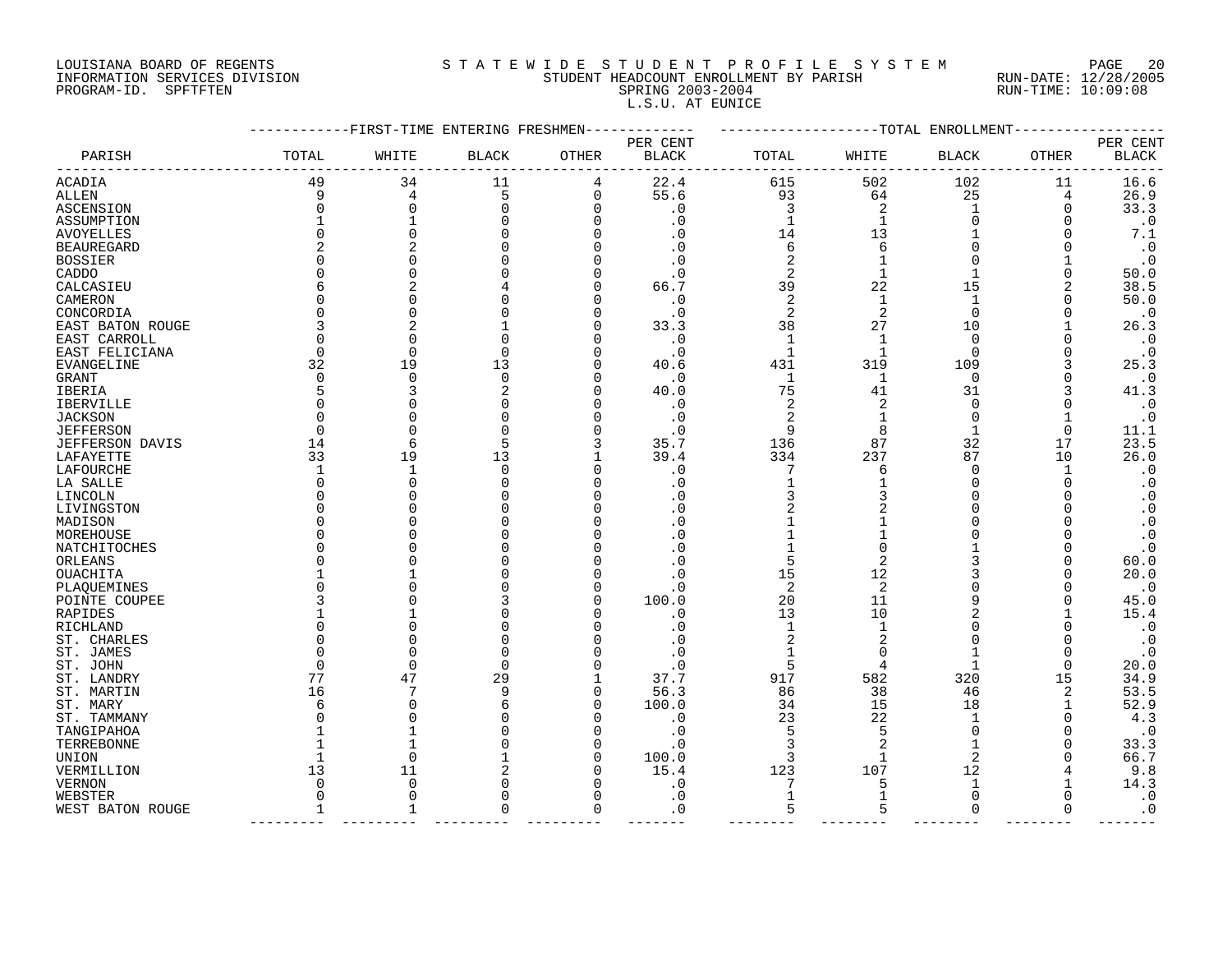# LOUISIANA BOARD OF REGENTS S T A T E W I D E S T U D E N T P R O F I L E S Y S T E M PAGE 21 INFORMATION SERVICES DIVISION STUDENT HEADCOUNT ENROLLMENT BY PARISH RUN-DATE: 12/28/2005 PROGRAM-ID. SPFTFTEN SPRING 2003-2004 RUN-TIME: 10:09:08 L.S.U. AT EUNICE

|                                         |       | -FIRST-TIME ENTERING FRESHMEN- |              |              |                   |       |       | -TOTAL ENROLLMENT- |              |                          |
|-----------------------------------------|-------|--------------------------------|--------------|--------------|-------------------|-------|-------|--------------------|--------------|--------------------------|
| PARISH                                  | TOTAL | WHITE                          | <b>BLACK</b> | <b>OTHER</b> | PER CENT<br>BLACK | TOTAL | WHITE | BLACK              | <b>OTHER</b> | PER CENT<br><b>BLACK</b> |
| LOUISIANA TOTALS<br>OUT-OF-STATE TOTALS | 276   | 163                            | 104          |              | 37.7              | 3,096 | 2,181 | 837                | 78           | 27.0                     |
| LA./OUT-OF-STATE<br>FOREIGN TOTALS      | 276   | 163                            | 104          |              | 37.7<br>50.0      | 3,096 | 2,181 | 837                | 78           | 27.0<br>25.9             |
| INSTITUTION TOTALS                      | 278   | 164                            | 105          |              | 37.8              | 3,123 | 2,197 | 844                | 82           | 27.0                     |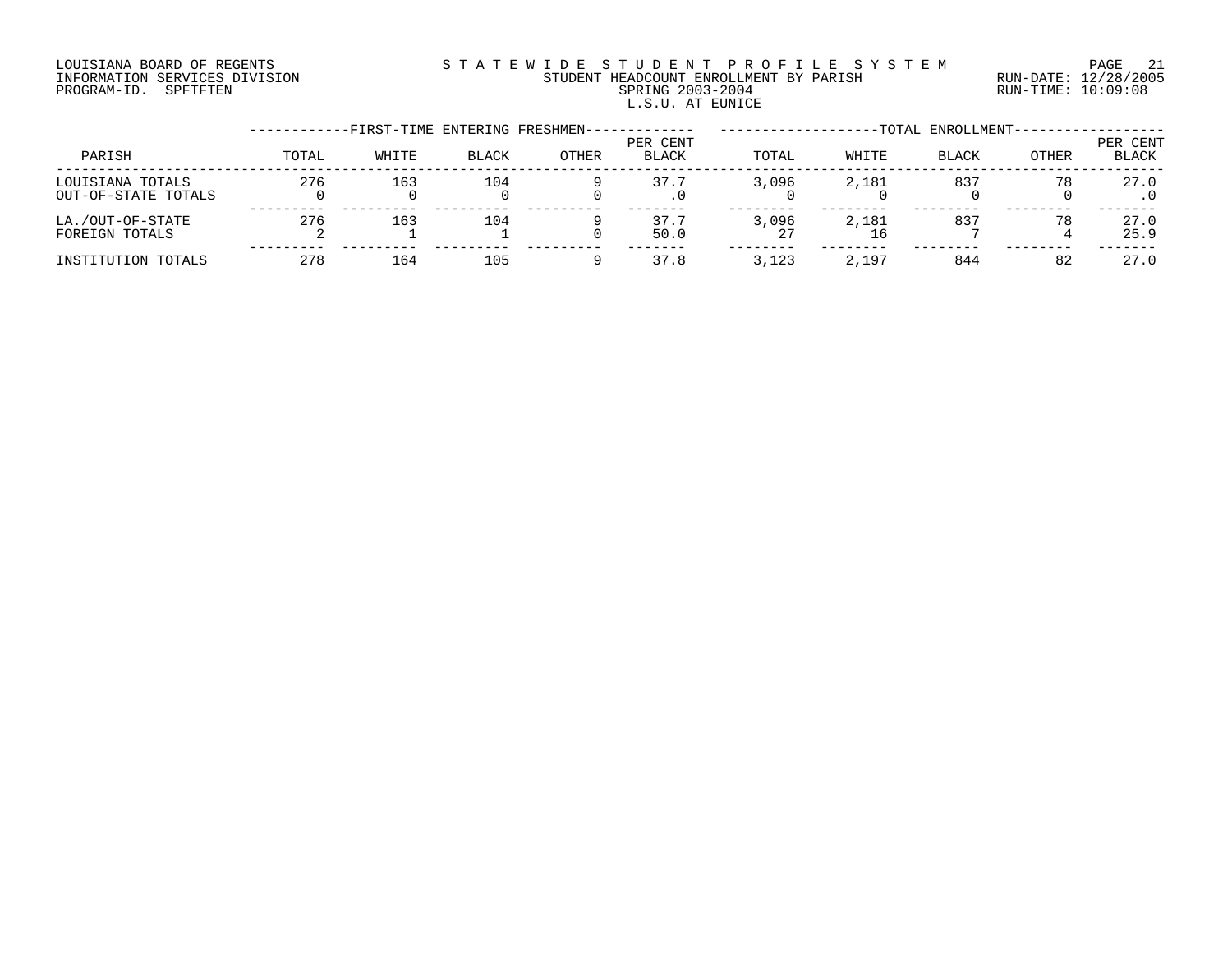# LOUISIANA BOARD OF REGENTS S T A T E W I D E S T U D E N T P R O F I L E S Y S T E M PAGE 22 INFORMATION SERVICES DIVISION STUDENT HEADCOUNT ENROLLMENT BY PARISH RUN-DATE: 12/28/2005 PROGRAM-ID. SPFTFTEN SPRING 2003-2004 RUN-TIME: 10:09:08 L.S.U. AT SHREVEPORT

|                        |                | -FIRST-TIME ENTERING FRESHMEN |              |             |                          |                |                | -TOTAL ENROLLMENT |              |                          |
|------------------------|----------------|-------------------------------|--------------|-------------|--------------------------|----------------|----------------|-------------------|--------------|--------------------------|
| PARISH                 | TOTAL          | WHITE                         | <b>BLACK</b> | OTHER       | PER CENT<br><b>BLACK</b> | TOTAL          | WHITE          | <b>BLACK</b>      | OTHER        | PER CENT<br><b>BLACK</b> |
| <b>ACADIA</b>          | 0              | 0                             | $\mathbf 0$  | $\Omega$    | . 0                      |                | $\Omega$       | $\Omega$          | 1            | $\cdot$ 0                |
| ASCENSION              | $\Omega$       | $\Omega$                      | $\mathbf 0$  | $\mathbf 0$ | $\cdot$ 0                | 3              | 3              | $\Omega$          | $\mathbf 0$  | $\cdot$ 0                |
| <b>AVOYELLES</b>       | $\Omega$       | $\Omega$                      | $\Omega$     | $\Omega$    | $\cdot$ 0                |                |                |                   | $\mathbf 0$  | 20.0                     |
| <b>BEAUREGARD</b>      |                | $\Omega$                      | O            | 1           | . 0                      | 8              | 5              |                   | 2            | 12.5                     |
| <b>BIENVILLE</b>       | 3              | $\overline{c}$                | $\Omega$     | $\mathbf 1$ | $\cdot$ 0                | 26             | 19             | 6                 |              | 23.1                     |
| <b>BOSSIER</b>         | 38             | 25                            | 5            | 8           | 13.2                     | 850            | 635            | 99                | 116          | 11.6                     |
| CADDO                  | 118            | 58                            | 23           | 37          | 19.5                     | 2,370          | 1,475          | 607               | 288          | 25.6                     |
| CALCASIEU              | 0              | $\Omega$                      | $\mathbf 0$  | $\Omega$    | $\cdot$ 0                | 11             | 8              | -1                | 2            | 9.1                      |
| CALDWELL               | 0              | C                             | O            | $\Omega$    | . 0                      | 3              | 2              | $\Omega$          |              | $\cdot$ 0                |
| CATAHOULA              | O              |                               |              | n           | . 0                      | $\overline{2}$ | $\overline{2}$ |                   | <sup>0</sup> | $\cdot$ 0                |
| CLAIBORNE              |                |                               |              | n           | 100.0                    | 27             | 16             | $\mathsf{R}$      | 3            | 29.6                     |
| CONCORDIA              | $\Omega$       |                               |              | ∩           | $\cdot$ 0                | $\overline{4}$ | 3              | $\Omega$          | 1            | $\cdot$ 0                |
|                        | 10             |                               |              |             | 40.0                     | 167            | 107            | 35                | 25           |                          |
| DE SOTO                | $\mathbf{1}$   |                               |              |             |                          | 20             | 16             | $\overline{2}$    | 2            | 21.0                     |
| EAST BATON ROUGE       |                |                               |              |             | . 0                      |                |                | $\Omega$          |              | 10.0                     |
| EVANGELINE             | O              |                               |              |             | . 0                      | $\overline{c}$ | $\overline{2}$ |                   | 0            | $\cdot$ 0                |
| FRANKLIN               | 0              |                               |              |             | . 0                      | 8              | 6              |                   |              | 12.5                     |
| GRANT                  | <sup>0</sup>   |                               |              |             | . 0                      | 9              | 6              |                   | 2            | 11.1                     |
| IBERIA                 | O              |                               |              |             | . 0                      | $\overline{2}$ |                |                   |              | $\boldsymbol{\cdot}$ 0   |
| IBERVILLE              | <sup>0</sup>   |                               |              |             | . 0                      |                |                |                   | ∩            | $\cdot$ 0                |
| <b>JACKSON</b>         | $\Omega$       |                               |              |             | $\Omega$                 |                | 3              |                   |              | $\cdot$ 0                |
| <b>JEFFERSON</b>       | O              |                               |              |             | $\cdot$ 0                | 6              |                |                   | $\Omega$     | 16.7                     |
| <b>JEFFERSON DAVIS</b> | $\Omega$       |                               |              |             | $\Omega$                 | 3              | 3              | $\Omega$          | $\Omega$     | $\cdot$ 0                |
| LAFAYETTE              | $\Omega$       |                               |              |             |                          | 10             |                | 2                 | $\Omega$     | 20.0                     |
| LAFOURCHE              | 1              |                               |              |             | . 0                      | $\mathbf 1$    |                |                   | $\Omega$     | $\boldsymbol{\cdot}$ 0   |
| LA SALLE               | O              |                               |              |             | $\Omega$                 | $\mathbf{1}$   |                |                   | <sup>0</sup> | $\boldsymbol{\cdot}$ 0   |
| LINCOLN                | O              |                               |              |             | . 0                      | 19             | 10             | 7                 | 2            | 36.8                     |
| LIVINGSTON             | O              |                               |              |             | . 0                      | 3              | 3              |                   | $\Omega$     | $\cdot$ 0                |
| MADISON                | O              |                               |              |             | . 0                      | $\mathbf{1}$   |                | $\Omega$          | $\Omega$     | $\cdot$ 0                |
| MOREHOUSE              |                |                               |              | n           | 100.0                    | 13             | 5              | $\overline{7}$    | 1            | 53.8                     |
| NATCHITOCHES           | ζ              |                               |              |             | $\cdot$ 0                | 48             | 26             | 10                | 12           | 20.8                     |
| ORLEANS                | $\Omega$       |                               |              | n           | . 0                      | 9              | $\overline{2}$ | 6                 | $\mathbf 1$  | 66.7                     |
| OUACHITA               | $\Omega$       |                               |              |             | . 0                      | 49             | 32             | 13                | 4            | 26.5                     |
| PLAQUEMINES            | O              |                               |              |             | . 0                      | 3              | 3              | $\Omega$          | <sup>0</sup> | $\boldsymbol{\cdot}$ 0   |
| POINTE COUPEE          | O              |                               |              |             | . 0                      | $\mathbf{1}$   | $\mathbf 1$    | $\Omega$          | <sup>0</sup> | $\boldsymbol{\cdot}$ 0   |
| RAPIDES                | 3              |                               |              |             | . 0                      | 35             | 26             | 6                 | 3            | 17.1                     |
| RED RIVER              | 0              |                               |              |             | . 0                      | 48             | 30             | 17                | 1            | 35.4                     |
| SABINE                 | 2              |                               |              |             | 50.0                     | 33             | 18             | 4                 | 11           | 12.1                     |
| ST. CHARLES            | <sup>0</sup>   |                               |              |             | . 0                      | $\mathbf{1}$   | $\cap$         |                   | $\Omega$     | $\boldsymbol{\cdot}$ 0   |
| ST. JAMES              | $\Omega$       |                               |              |             | . 0                      | $\mathbf{1}$   |                | $\Omega$          |              | $\cdot$ 0                |
| ST. JOHN               | $\overline{2}$ |                               |              |             | $\cdot$ 0                | 3              | 3              | $\Omega$          | <sup>0</sup> | $\cdot$ 0                |
| ST. LANDRY             | $\Omega$       |                               |              |             | . 0                      | 10             |                | 3                 | 2            | 30.0                     |
| ST. MARTIN             | <sup>0</sup>   |                               |              |             | . 0                      | 4              |                | <sup>0</sup>      | 0            | $\cdot$ 0                |
| ST. MARY               | U              |                               |              |             | . 0                      | 5              |                | 2                 | 2            | 40.0                     |
| ST. TAMMANY            | O              |                               |              |             | . 0                      | 11             |                |                   | 2            | 9.1                      |
| TERREBONNE             | C              |                               |              |             | . 0                      | 7              |                | U                 | O            | $\cdot$ 0                |
| UNION                  |                |                               |              |             | . 0                      | 7              |                |                   |              | 28.6                     |
| VERMILLION             |                |                               |              |             | . 0                      | $\overline{2}$ | $\overline{2}$ |                   | O            | $\cdot$ 0                |
| <b>VERNON</b>          |                |                               |              |             | $\Omega$                 | 19             | 10             |                   | 5            | 21.1                     |
| WASHINGTON             | <sup>0</sup>   |                               |              |             | $\cdot$ 0                | 2              | 2              | $\Omega$          | $\Omega$     | $\cdot$ 0                |
| WEBSTER                | 5              |                               | U            |             | $\Omega$                 | 139            | 103            | 20                | 16           | 14.4                     |
|                        |                |                               |              |             |                          |                |                |                   |              |                          |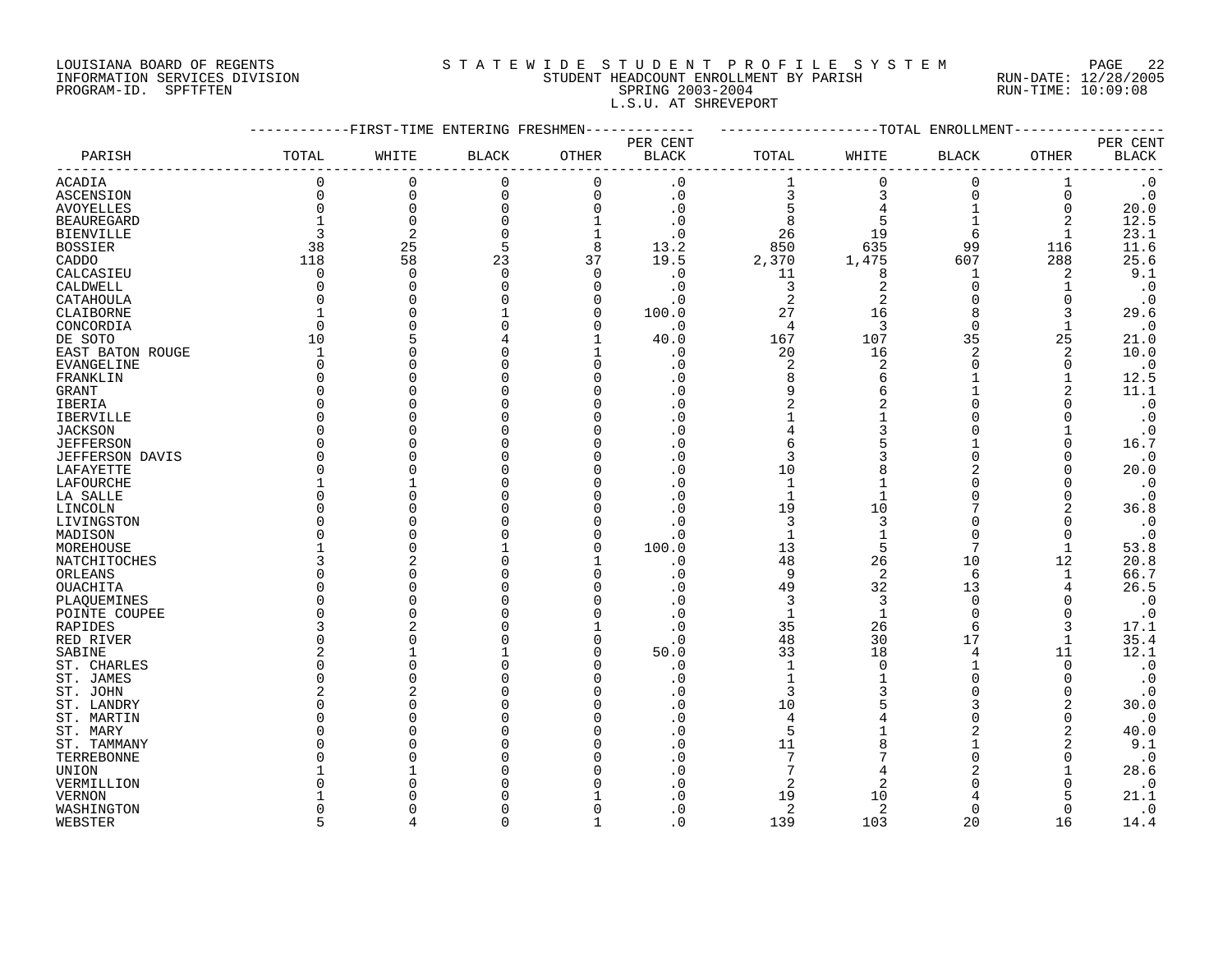# LOUISIANA BOARD OF REGENTS S T A T E W I D E S T U D E N T P R O F I L E S Y S T E M PAGE 23 INFORMATION SERVICES DIVISION STUDENT HEADCOUNT ENROLLMENT BY PARISH RUN-DATE: 12/28/2005 PROGRAM-ID. SPFTFTEN SPRING 2003-2004 RUN-TIME: 10:09:08 L.S.U. AT SHREVEPORT

|                     |       | -FIRST-TIME ENTERING FRESHMEN- |              |       |                          |       |       | -TOTAL ENROLLMENT- |       |                   |
|---------------------|-------|--------------------------------|--------------|-------|--------------------------|-------|-------|--------------------|-------|-------------------|
| PARISH              | TOTAL | WHITE                          | <b>BLACK</b> | OTHER | PER CENT<br><b>BLACK</b> | TOTAL | WHITE | <b>BLACK</b>       | OTHER | PER CENT<br>BLACK |
| WEST BATON ROUGE    |       |                                |              |       |                          |       |       |                    |       |                   |
| WEST CARROLL        |       |                                |              |       |                          |       |       |                    |       | 33.3              |
| WEST FELICIANA      |       |                                |              |       |                          |       |       |                    |       |                   |
| WINN                |       |                                |              |       | 100.0                    |       |       |                    |       | 33.3              |
| LOUISIANA TOTALS    | 192   | 103                            | 36           | 53    | 18.8                     | 4,031 | 2,649 | 872                | 510   | 21.6              |
| OUT-OF-STATE TOTALS |       |                                |              |       | 33.3                     | 159   | 107   | 23                 | 29    | 14.5              |
| LA./OUT-OF-STATE    | 195   | 105                            | 37           | 53    | 19.0                     | 4,190 | 2,756 | 895                | 539   | 21.4              |
| FOREIGN TOTALS      |       |                                |              |       | . 0                      | 21    |       |                    | 21    | $\cdot$ 0         |
| INSTITUTION TOTALS  | 195   | 105                            | 37           | 53    | 19.0                     | 4,211 | 2,756 | 895                | 560   | 21.3              |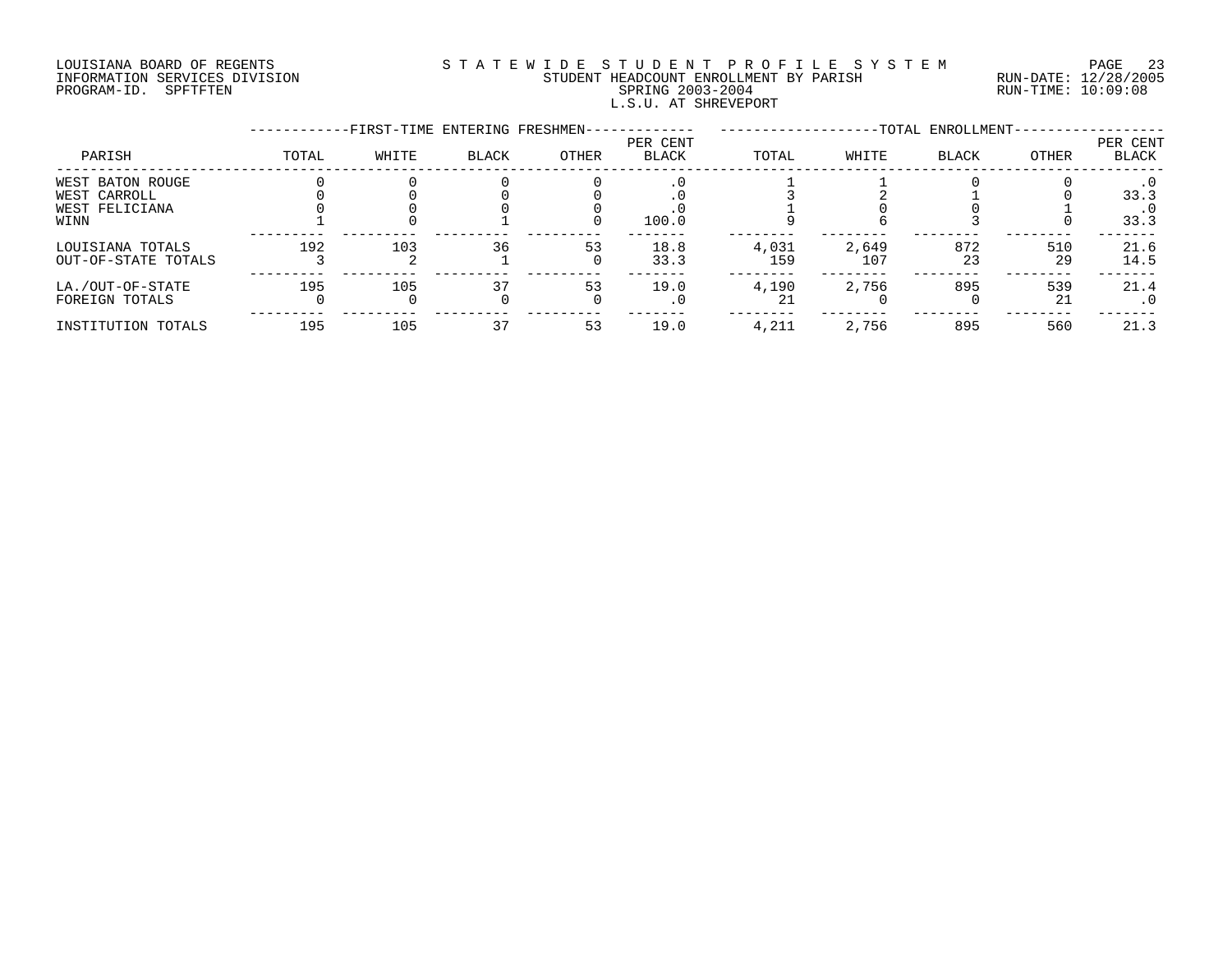# LOUISIANA BOARD OF REGENTS S T A T E W I D E S T U D E N T P R O F I L E S Y S T E M PAGE 24 INFORMATION SERVICES DIVISION STUDENT HEADCOUNT ENROLLMENT BY PARISH RUN-DATE: 12/28/2005 PROGRAM-ID. SPFTFTEN SPRING 2003-2004 RUN-TIME: 10:09:08 UNIVERSITY OF NEW ORLEANS

|                        |          | -FIRST-TIME ENTERING FRESHMEN |              |          |              |                |                | -----------TOTAL ENROLLMENT |              |              |
|------------------------|----------|-------------------------------|--------------|----------|--------------|----------------|----------------|-----------------------------|--------------|--------------|
|                        |          |                               |              |          | PER CENT     |                |                |                             |              | PER CENT     |
| PARISH                 | TOTAL    | WHITE                         | <b>BLACK</b> | OTHER    | <b>BLACK</b> | $\tt TOTAL$    | WHITE          | <b>BLACK</b>                | OTHER        | <b>BLACK</b> |
| <b>ACADIA</b>          | $\Omega$ | 0                             | 0            | 0        | $\cdot$ 0    | 18             | 11             | 5                           | 2            | 27.8         |
| <b>ALLEN</b>           | $\Omega$ | 0                             | $\mathbf 0$  | 0        | $\cdot$ 0    | $\overline{4}$ | 2              | $\mathbf 0$                 | 2            | $\cdot$ 0    |
| ASCENSION              | $\Omega$ | 0                             | $\mathbf 0$  | 0        | $\cdot$ 0    | 39             | 18             | 18                          | 3            | 46.2         |
| ASSUMPTION             |          | $\Omega$                      | U            | $\Omega$ | $\cdot$ 0    | 8              | 2              | 5                           |              | 62.5         |
| <b>AVOYELLES</b>       |          | 0                             |              | O        | $\cdot$ 0    | 13             | 8              | 4                           |              | 30.8         |
| <b>BEAUREGARD</b>      |          | $\Omega$                      |              |          | . 0          | 8              | 3              | 4                           |              | 50.0         |
| BOSSIER                |          | $\Omega$                      |              | 0        | $\cdot$ 0    | 20             | 13             | 2                           | 5            | 10.0         |
| CADDO                  |          | $\Omega$                      |              | U        | 100.0        | 80             | 28             | 46                          | 6            | 57.5         |
| CALCASIEU              |          | 0                             |              |          | $\cdot$ 0    | 38             | 19             | 12                          |              | 31.6         |
| CAMERON                |          | $\Omega$                      |              | U        | $\cdot$ 0    | 1              | $\Omega$       | 0                           |              | $\cdot$ 0    |
| CATAHOULA              |          | $\Omega$                      |              | U        | $\cdot$ 0    | 2              | 1              | $\mathbf{1}$                | 0            | 50.0         |
| CLAIBORNE              |          | $\Omega$                      |              | U        | $\cdot$ 0    | 2              | $\mathbf{1}$   | $\mathbf{1}$                | 0            | 50.0         |
| CONCORDIA              |          | 0                             |              |          | $\cdot$ 0    | 3              | $\overline{2}$ | $\mathbf{1}$                | $\mathbf 0$  | 33.3         |
| EAST BATON ROUGE       |          | 2                             |              | U        | 66.7         | 273            | 105            | 142                         | 26           | 52.0         |
| EAST CARROLL           |          | $\Omega$                      |              |          | $\cdot$ 0    | 3              | $\Omega$       | 3                           | <sup>0</sup> | $\cdot$ 0    |
| EAST FELICIANA         |          | $\mathbf{1}$                  |              | U        | $\cdot$ 0    | 4              |                | 2                           | $\Omega$     | 50.0         |
| EVANGELINE             |          | $\Omega$                      |              | O        | $\cdot$ 0    | 10             | 5              | 5                           | $\Omega$     | 50.0         |
| FRANKLIN               |          | 0                             |              | O        | 100.0        | 3              |                |                             | $\Omega$     | 33.3         |
| GRANT                  |          | $\Omega$                      |              | U        | $\cdot$ 0    | $\mathbf{1}$   | $\mathbf{1}$   | $\mathbf 0$                 | $\Omega$     | $\cdot$ 0    |
| IBERIA                 |          | $\Omega$                      |              | $\Omega$ | 100.0        | 35             | 15             | 19                          | 1            | 54.3         |
| <b>IBERVILLE</b>       | $\Omega$ | $\Omega$                      | $\Omega$     | $\Omega$ | $\cdot$ 0    | 16             | 3              | 13                          | $\Omega$     | 81.3         |
| <b>JEFFERSON</b>       | 92       | 48                            | 21           | 23       | 22.8         | 4,913          | 3,125          | 594                         | 1,194        | 12.1         |
| <b>JEFFERSON DAVIS</b> | $\Omega$ | $\Omega$                      | $\Omega$     | 0        | . 0          | -5             | 4              | $\overline{0}$              | 1            | $\cdot$ 0    |
| LAFAYETTE              |          | 0                             | U            | 1        | $\cdot$ 0    | 111            | 70             | 25                          | 16           | 22.5         |
| LAFOURCHE              |          | 0                             |              | 1        | 50.0         | 102            | 71             | 15                          | 16           | 14.7         |
| LA SALLE               |          | 0                             |              | $\Omega$ | $\cdot$ 0    | $\mathbf{1}$   | $\mathbf 0$    | 1                           | $\mathbf 0$  | $\cdot$ 0    |
| LINCOLN                |          | $\Omega$                      |              | $\Omega$ | $\cdot$ 0    | $\overline{7}$ | 6              | 1                           | 0            | 14.3         |
| LIVINGSTON             |          | $\Omega$                      |              | U        | $\cdot$ 0    | 17             | 15             |                             |              | 5.9          |
| MADISON                |          | 0                             |              | $\Omega$ | $\cdot$ 0    | 2              | $\mathbf{1}$   |                             | $\Omega$     | 50.0         |
| MOREHOUSE              |          | $\Omega$                      |              | $\Omega$ | $\cdot$ 0    | 6              | 6              | $\Omega$                    | $\Omega$     | $\cdot$ 0    |
| NATCHITOCHES           | $\Omega$ | 0                             | $\Omega$     | $\Omega$ | . 0          | 28             | 18             |                             | 9            | 3.6          |
| ORLEANS                | 115      | 33                            | 65           | 17       | 56.5         | 6,255          | 2,852          | 2,407                       | 996          | 38.5         |
| OUACHITA               | $\Omega$ | $\Omega$                      | $\Omega$     | $\Omega$ | $\cdot$ 0    | 22             | 13             | 6                           | 3            | 27.3         |
| PLAQUEMINES            |          | $\mathbf{1}$                  |              | 1        | $\cdot$ 0    | 189            | 138            | 32                          | 19           | 16.9         |
| POINTE COUPEE          |          | 0                             |              | 0        | 100.0        | 9              | 4              | 5                           | 0            | 55.6         |
| RAPIDES                |          | $\Omega$                      |              | U        | $\cdot$ 0    | 53             | 41             | 9                           | 3            | 17.0         |
| RICHLAND               |          | $\Omega$                      |              | U        | $\cdot$ 0    | 3              | $\mathbf{1}$   | $\mathbf{1}$                | $\mathbf{1}$ | 33.3         |
| SABINE                 |          | $\Omega$                      |              | 0        | $\cdot$ 0    | $\mathbf{1}$   | 1              | $\mathbf 0$                 | $\Omega$     | $\cdot$ 0    |
| ST. BERNARD            |          | 7                             |              | 2        | . 0          | 569            | 458            | 12                          | 99           | 2.1          |
| ST. CHARLES            |          | 5                             |              | 0        | 16.7         | 359            | 253            | 55                          | 51           | 15.3         |
| ST. HELENA             |          | $\Omega$                      |              | $\Omega$ | . 0          | 1              | $\mathbf{1}$   | $\Omega$                    | $\Omega$     | $\cdot$ 0    |
| ST. JAMES              |          | 0                             |              | 0        | 100.0        | 31             | 5              | 24                          | 2            | 77.4         |
| ST. JOHN               |          | 1                             |              |          | 60.0         | 222            | 121            | 80                          | 21           | 36.0         |
| ST. LANDRY             |          | $\Omega$                      |              | 0        | . 0          | 34             | 20             | 13                          | 1            | 38.2         |
| ST. MARTIN             |          | $\Omega$                      |              | 0        | $\cdot$ 0    | 16             | 10             | 6                           | $\mathbf 0$  | 37.5         |
| ST. MARY               |          | $\Omega$                      |              | $\Omega$ | 100.0        | 64             | 15             | 39                          | 10           | 60.9         |
| ST. TAMMANY            | 15       | 12                            |              | 3        | $\cdot$ 0    | 1,151          | 889            | 92                          | 170          | 8.0          |
| TANGIPAHOA             |          | 0                             |              | U        | 100.0        | 69             | 38             | 19                          | 12           | 27.5         |
| TENSAS                 |          | $\Omega$                      |              | U        | $\cdot$ 0    | $\mathbf{1}$   | 1              | $\Omega$                    | $\Omega$     | $\cdot$ 0    |
| TERREBONNE             | 4        | $\mathbf{1}$                  | 3            | $\Omega$ | 75.0         | 161            | 77             | 58                          | 26           | 36.0         |
|                        |          |                               |              |          |              |                |                |                             |              |              |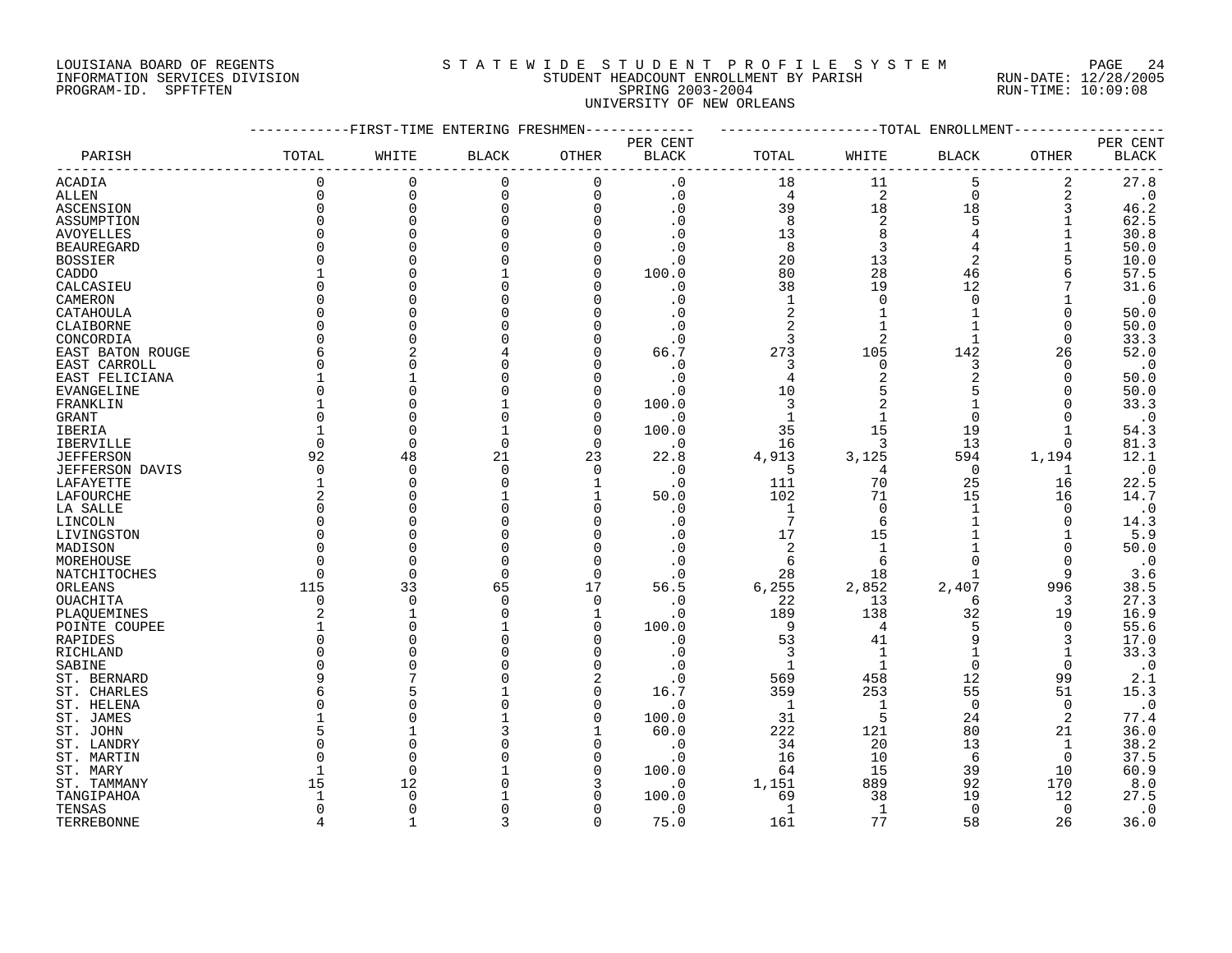# LOUISIANA BOARD OF REGENTS S T A T E W I D E S T U D E N T P R O F I L E S Y S T E M PAGE 25 INFORMATION SERVICES DIVISION STUDENT HEADCOUNT ENROLLMENT BY PARISH RUN-DATE: 12/28/2005 PROGRAM-ID. SPFTFTEN SPRING 2003-2004 RUN-TIME: 10:09:08 UNIVERSITY OF NEW ORLEANS

|                                                                                                                             |           | -FIRST-TIME ENTERING FRESHMEN- |              |          |                          |                 |              | -TOTAL ENROLLMENT- |              |                                                                                     |
|-----------------------------------------------------------------------------------------------------------------------------|-----------|--------------------------------|--------------|----------|--------------------------|-----------------|--------------|--------------------|--------------|-------------------------------------------------------------------------------------|
| PARISH                                                                                                                      | TOTAL     | WHITE                          | <b>BLACK</b> | OTHER    | PER CENT<br><b>BLACK</b> | TOTAL           | WHITE        | <b>BLACK</b>       | OTHER        | PER CENT<br>BLACK                                                                   |
| UNION<br>VERMILLION<br><b>VERNON</b><br>WASHINGTON<br>WEBSTER<br>WEST BATON ROUGE<br>WEST CARROLL<br>WEST FELICIANA<br>WINN |           |                                |              |          | . 0                      |                 | 16           | 24                 |              | $\cdot$ 0<br>$\cdot$ 0<br>16.7<br>55.8<br>25.0<br>50.0<br>$\cdot$ 0<br>25.0<br>25.0 |
| LOUISIANA TOTALS<br>OUT-OF-STATE TOTALS                                                                                     | 265<br>23 | 111                            | 105          | 49<br>15 | 39.6<br>21.7             | 15,061<br>1,460 | 8,535<br>463 | 3,810<br>125       | 2,716<br>872 | 25.3<br>8.6                                                                         |
| LA./OUT-OF-STATE<br>FOREIGN TOTALS                                                                                          | 288       | 114                            | 110          | 64       | 38.2<br>. 0              | 16,521<br>156   | 8,998<br>60  | 3,935              | 3,588<br>88  | 23.8<br>5.1                                                                         |
| INSTITUTION TOTALS                                                                                                          | 290       | 114                            | 110          | 66       | 37.9                     | 16,677          | 9,058        | 3,943              | 3,676        | 23.6                                                                                |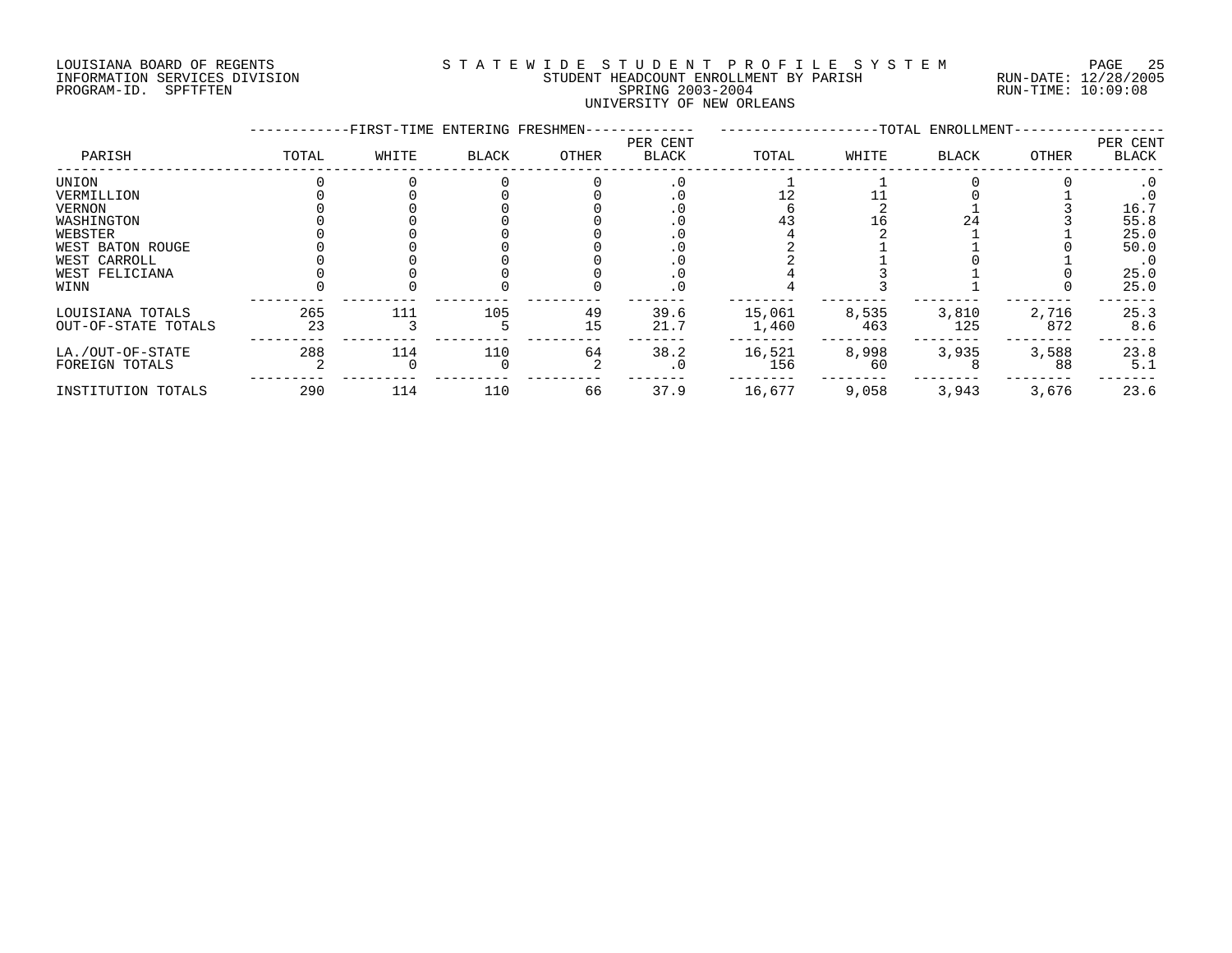# LOUISIANA BOARD OF REGENTS S T A T E W I D E S T U D E N T P R O F I L E S Y S T E M PAGE 26 INFORMATION SERVICES DIVISION STUDENT HEADCOUNT ENROLLMENT BY PARISH RUN-DATE: 12/28/2005 PROGRAM-ID. SPFTFTEN SPRING 2003-2004 RUN-TIME: 10:09:08 L.S.U. LAW CENTER

|                        |              |          | -FIRST-TIME ENTERING FRESHMEN- |              |              |                         |                | --TOTAL ENROLLMENT |              |                        |
|------------------------|--------------|----------|--------------------------------|--------------|--------------|-------------------------|----------------|--------------------|--------------|------------------------|
|                        |              |          |                                |              | PER CENT     |                         |                |                    |              | PER CENT               |
| PARISH                 | TOTAL        | WHITE    | <b>BLACK</b>                   | <b>OTHER</b> | <b>BLACK</b> | TOTAL                   | WHITE          | <b>BLACK</b>       | OTHER        | <b>BLACK</b>           |
| <b>ACADIA</b>          | 0            | 0        | $\mathbf 0$                    | $\mathbf 0$  | $\cdot$ 0    | 3                       | $\overline{2}$ | 1                  | 0            | 33.3                   |
| ALLEN                  | 0            | $\Omega$ | 0                              | $\mathbf 0$  | $\cdot$ 0    | $\mathbf{1}$            | 1              | $\overline{0}$     | 0            | $\cdot$ 0              |
| ASCENSION              | $\Omega$     | $\Omega$ | $\Omega$                       | $\Omega$     | $\cdot$ 0    | 6                       | 5              | $\Omega$           |              | $\cdot$ 0              |
| ASSUMPTION             | $\Omega$     | C        |                                | n            | . 0          | 5                       |                | $\Omega$           |              | $\cdot$ 0              |
| <b>AVOYELLES</b>       | $\Omega$     |          |                                |              | $\cdot$ 0    | 3                       | $\overline{2}$ |                    | U            | 33.3                   |
| <b>BEAUREGARD</b>      | $\Omega$     |          |                                |              | $\cdot$ 0    | 4                       | 4              | $\Omega$           |              | $\boldsymbol{\cdot}$ 0 |
| <b>BOSSIER</b>         | O            |          |                                | O            | . 0          | 9                       | 8              | $\Omega$           |              | $\cdot$ 0              |
| CADDO                  | O            |          |                                |              | . 0          | 31                      | 30             | $\Omega$           |              | $\cdot$ 0              |
| CALCASIEU              | <sup>0</sup> |          |                                |              | . 0          | 24                      | 19             | 2                  | 3            | 8.3                    |
| CALDWELL               | U            |          |                                |              | $\cdot$ 0    | $\mathbf{1}$            |                |                    |              | $\cdot$ 0              |
| CAMERON                | O            |          |                                |              | . 0          | $\mathbf{1}$            | $\Omega$       | $\mathbf{1}$       |              | $\boldsymbol{\cdot}$ 0 |
| CATAHOULA              | O            |          |                                |              | . 0          | $\mathbf{1}$            |                | $\Omega$           | $\Omega$     | $\cdot$ 0              |
| EAST BATON ROUGE       | $\Omega$     |          |                                |              | $\cdot$ 0    | 169                     | 141            | 18                 | 10           | 10.7                   |
| EAST CARROLL           | $\Omega$     |          |                                |              | . 0          | $\mathbf{1}$            | $\mathbf{1}$   | $\Omega$           | $\Omega$     | $\cdot$ 0              |
| EAST FELICIANA         | <sup>0</sup> |          |                                |              | $\cdot$ 0    | $\overline{2}$          | $\overline{2}$ | $\Omega$           | ∩            | $\boldsymbol{\cdot}$ 0 |
| EVANGELINE             | 0            |          |                                |              | $\cdot$ 0    | 5                       | 5              | $\Omega$           |              | $\cdot$ 0              |
| FRANKLIN               | <sup>0</sup> |          |                                |              | . 0          | 3                       |                | $\Omega$           |              | $\cdot$ 0              |
| GRANT                  | O            |          |                                |              | . 0          | $\overline{2}$          |                | $\Omega$           |              | $\cdot$ 0              |
| <b>IBERIA</b>          | <sup>0</sup> |          |                                |              | . 0          | 11                      | 9              | 2                  | O            | 18.2                   |
| <b>IBERVILLE</b>       | $\Omega$     |          |                                |              | $\Omega$     | $\mathbf{1}$            | $\Omega$       |                    |              | $\cdot$ 0              |
| <b>JEFFERSON</b>       | <sup>0</sup> |          |                                |              | . 0          | 32                      | 29             | 3                  | <sup>0</sup> | 9.4                    |
| <b>JEFFERSON DAVIS</b> | $\Omega$     |          |                                |              | $\Omega$     | 3                       | $\overline{2}$ |                    | $\Omega$     | 33.3                   |
| LAFAYETTE              | $\Omega$     |          |                                |              | $\Omega$     | 45                      | 39             |                    | 3            | $6.7$                  |
| LAFOURCHE              | <sup>0</sup> |          |                                |              | $\cdot$ 0    | 3                       | 3              |                    | $\Omega$     | $\cdot$ 0              |
| LINCOLN                | O            |          |                                |              | $\Omega$     | 7                       | 6              |                    |              | 14.3                   |
| LIVINGSTON             | 0            |          |                                |              | . 0          | 14                      | 14             | $\Omega$           | n            | $\cdot$ 0              |
| MADISON                | O            |          |                                |              | $\Omega$     | 3                       | 3              |                    |              | $\boldsymbol{\cdot}$ 0 |
| MOREHOUSE              | <sup>0</sup> |          |                                |              | . 0          | $\overline{\mathbf{c}}$ | $\overline{2}$ |                    |              | $\cdot$ 0              |
| NATCHITOCHES           | $\Omega$     |          |                                |              | $\cdot$ 0    | 8                       | 7              |                    |              | $\boldsymbol{\cdot}$ 0 |
| ORLEANS                | U            |          |                                |              | $\Omega$     | 59                      | 48             |                    | 4            | 11.9                   |
| OUACHITA               | O            |          |                                |              | $\cdot$ 0    | 21                      | 20             |                    | $\Omega$     | 4.8                    |
| PLAQUEMINES            | $\Omega$     |          |                                |              | . 0          | $\overline{2}$          | $\overline{2}$ | $\Omega$           | 0            | $\cdot$ 0              |
| POINTE COUPEE          | <sup>0</sup> |          |                                |              | . 0          | 6                       |                |                    |              | 16.7                   |
| RAPIDES                | O            |          |                                |              | . 0          | 9                       |                | 1                  |              | 11.1                   |
| RED RIVER              | O            |          |                                |              | $\cdot$ 0    |                         |                | $\Omega$           |              | $\cdot$ 0              |
| ST. BERNARD            | <sup>0</sup> |          |                                |              | . 0          | 4                       |                | $\Omega$           |              | $\cdot$ 0              |
| ST. CHARLES            | O            |          |                                |              | . 0          |                         |                |                    | O            | $\cdot$ 0              |
| ST. HELENA             | U            |          |                                |              | . 0          | $\overline{c}$          |                |                    | O            | 50.0                   |
| ST. JAMES              | O            |          |                                |              | $\cdot$ 0    | 3                       | $\overline{a}$ |                    | ∩            | 33.3                   |
| ST. JOHN               | O            |          |                                |              | $\cdot$ 0    | 4                       | $\overline{4}$ | U                  | ∩            | $\cdot$ 0              |
| ST. LANDRY             | $\Omega$     |          |                                |              | . 0          | 14                      | 14             |                    |              | $\cdot$ 0              |
| ST. MARTIN             | <sup>0</sup> |          |                                |              | . 0          | 4                       | 4              |                    | 0            | $\cdot$ 0              |
| ST. MARY               | U            |          |                                |              | . 0          | 8                       | 7              |                    | $\Omega$     | 12.5                   |
| ST. TAMMANY            | O            |          |                                |              | $\cdot$ 0    | 32                      | 28             |                    | 3            | 3.1                    |
| TANGIPAHOA             | O            |          |                                |              | . 0          | 14                      | 14             |                    | O            | $\cdot$ 0              |
| TENSAS                 | U            |          |                                |              | . 0          | $\mathbf{1}$            | $\Omega$       |                    |              | $\cdot$ 0              |
| TERREBONNE             | ∩            |          |                                |              | . 0          | 15                      | 12             |                    | 2            | 6.7                    |
| UNION                  |              |          |                                |              | $\Omega$     | $\overline{2}$          |                |                    |              | 50.0                   |
| VERMILLION             | O            |          |                                |              | $\cdot$ 0    | 5                       | 4              | $\Omega$           |              | $\cdot$ 0              |
| <b>VERNON</b>          | $\cap$       | $\cap$   | $\Omega$                       | $\Omega$     | $\Omega$     | $\mathbf{z}$            | $\mathbf{z}$   | $\Omega$           | $\Omega$     | $\cdot$ 0              |
|                        |              |          |                                |              |              |                         |                |                    |              |                        |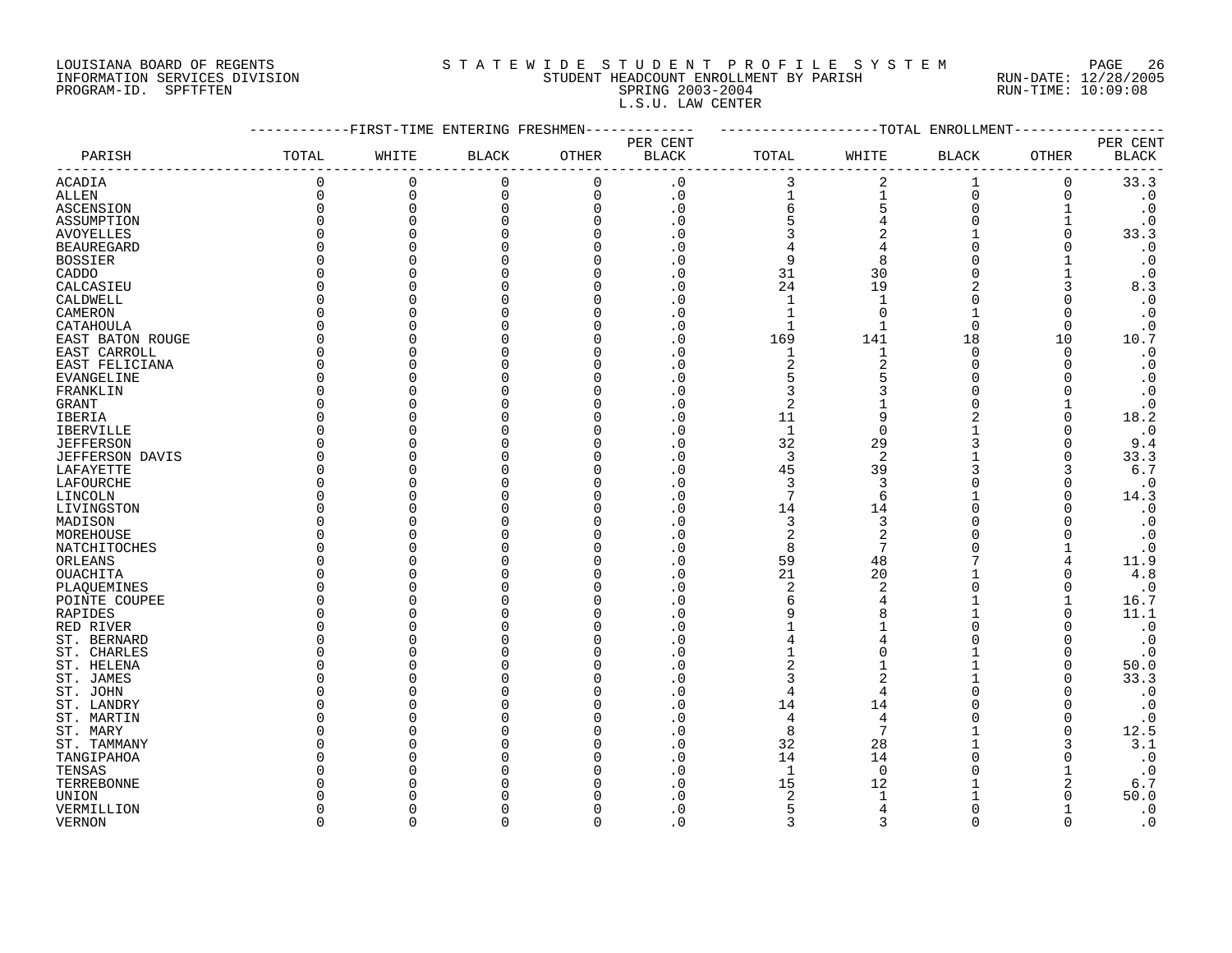# LOUISIANA BOARD OF REGENTS S T A T E W I D E S T U D E N T P R O F I L E S Y S T E M PAGE 27 INFORMATION SERVICES DIVISION STUDENT HEADCOUNT ENROLLMENT BY PARISH RUN-DATE: 12/28/2005 PROGRAM-ID. SPFTFTEN SPRING 2003-2004 RUN-TIME: 10:09:08 L.S.U. LAW CENTER

|                     |       | -FIRST-TIME ENTERING FRESHMEN- |       |       |                   |       |       | -TOTAL ENROLLMENT- |       |                   |
|---------------------|-------|--------------------------------|-------|-------|-------------------|-------|-------|--------------------|-------|-------------------|
| PARISH              | TOTAL | WHITE                          | BLACK | OTHER | PER CENT<br>BLACK | TOTAL | WHITE | BLACK              | OTHER | PER CENT<br>BLACK |
| WASHINGTON          |       |                                |       |       |                   |       |       |                    |       |                   |
| WEBSTER             |       |                                |       |       |                   |       |       |                    |       |                   |
| WEST CARROLL        |       |                                |       |       |                   |       |       |                    |       |                   |
| WEST FELICIANA      |       |                                |       |       |                   |       |       |                    |       |                   |
| WINN                |       |                                |       |       |                   |       |       |                    |       | $\cdot$ 0         |
| LOUISIANA TOTALS    |       |                                |       |       |                   | 621   | 536   | 51                 | 34    | 8.2               |
| OUT-OF-STATE TOTALS |       |                                |       |       | . U               | 75    | 45    | 20                 | 10    | 26.7              |
| LA./OUT-OF-STATE    |       |                                |       |       |                   | 696   | 581   |                    | 44    | 10.2              |
| FOREIGN TOTALS      |       |                                |       |       |                   |       |       |                    | 15    | $\cdot$ 0         |
| INSTITUTION TOTALS  |       |                                |       |       |                   | 711   | 581   |                    | 59    | 10.0              |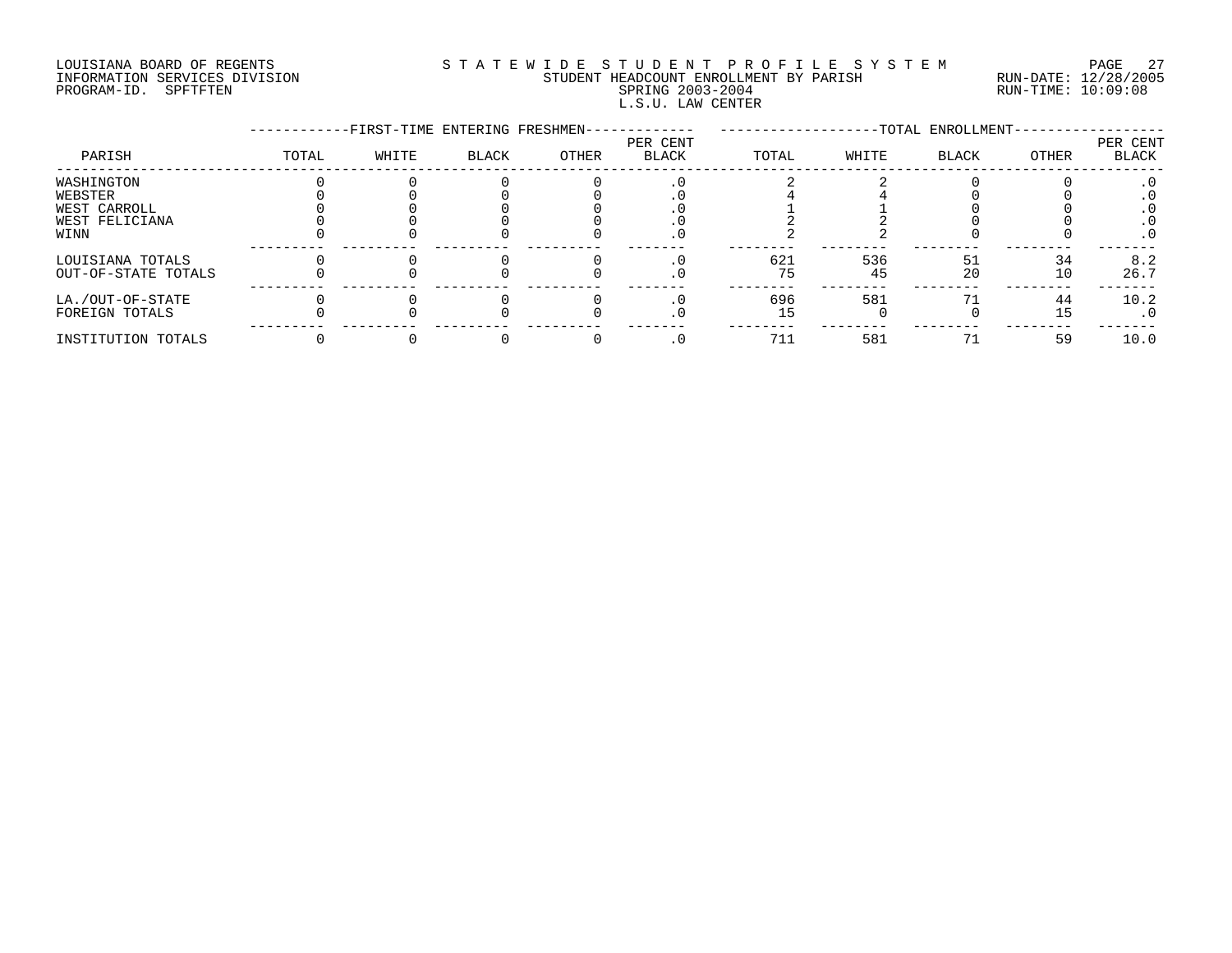# LOUISIANA BOARD OF REGENTS S T A T E W I D E S T U D E N T P R O F I L E S Y S T E M PAGE 28 INFORMATION SERVICES DIVISION STUDENT HEADCOUNT ENROLLMENT BY PARISH RUN-DATE: 12/28/2005 PROGRAM-ID. SPFTFTEN SPRING 2003-2004 RUN-TIME: 10:09:08 SOUTHERN U. AT BATON ROUGE

|                   |                |           | -FIRST-TIME ENTERING FRESHMEN |                |                        |                |                | --TOTAL ENROLLMENT |              |              |
|-------------------|----------------|-----------|-------------------------------|----------------|------------------------|----------------|----------------|--------------------|--------------|--------------|
|                   |                |           |                               |                | PER CENT               |                |                |                    |              | PER CENT     |
| PARISH            | TOTAL          | WHITE     | <b>BLACK</b>                  | OTHER          | $\operatorname{BLACK}$ | TOTAL          | WHITE          | <b>BLACK</b>       | OTHER        | <b>BLACK</b> |
| <b>ACADIA</b>     | 0              | 0         | $\mathbf 0$                   | $\Omega$       | $\cdot$ 0              | 43             | $\Omega$       | 43                 | 0            | $\cdot$ 0    |
| ALLEN             | $\Omega$       | $\Omega$  | 0                             | $\mathbf 0$    | $\cdot$ 0              | 15             | $\Omega$       | 15                 | $\Omega$     | $\cdot$ 0    |
| ASCENSION         | 0              | $\Omega$  | $\mathbf 0$                   | $\overline{0}$ | $\cdot$ 0              | 172            | 7              | 164                |              | 95.3         |
| ASSUMPTION        |                | $\Omega$  |                               | $\Omega$       | 100.0                  | 19             |                | 18                 | $\Omega$     | 94.7         |
| <b>AVOYELLES</b>  | $\Omega$       | $\cap$    | $\Omega$                      |                | $\cdot$ 0              | 48             | $\overline{2}$ | 46                 | $\Omega$     | 95.8         |
| <b>BEAUREGARD</b> | $\Omega$       |           |                               |                | $\cdot$ 0              | 15             |                | 15                 |              | $\cdot$ 0    |
| <b>BIENVILLE</b>  | O              |           |                               |                | . 0                    | 7              | $\Omega$       | 7                  |              | $\cdot$ 0    |
| <b>BOSSIER</b>    | $\Omega$       |           |                               |                | $\cdot$ 0              | 27             |                | 26                 |              | 96.3         |
| CADDO             | 2              |           | 2                             | $\Omega$       | 100.0                  | 240            | $\Omega$       | 239                |              | $\cdot$ 0    |
| CALCASIEU         | U              |           |                               |                | $\cdot$ 0              | 144            |                | 142                |              | 98.6         |
| CALDWELL          | U              |           |                               |                | $\cdot$ 0              | 3              | ∩              | 3                  |              | $\cdot$ 0    |
| CATAHOULA         |                |           |                               | n              | 100.0                  | 41             | $\Omega$       | 41                 |              | $\cdot$ 0    |
| CLAIBORNE         | $\Omega$       |           |                               |                | $\cdot$ 0              | 11             |                | 10                 |              | $\cdot$ 0    |
| CONCORDIA         | $\Omega$       |           | $\Omega$                      |                | $\cdot$ 0              | 47             | $\Omega$       | 47                 | $\Omega$     | $\cdot$ 0    |
| DE SOTO           | $\Omega$       |           | $\Omega$                      |                | . 0                    | 28             | $\Omega$       | 28                 | $\Omega$     | $\cdot$ 0    |
| EAST BATON ROUGE  | 40             | $\bigcap$ | 40                            | $\Omega$       | 100.0                  | 2,920          | 66             | 2,822              | 32           | 96.6         |
| EAST CARROLL      | $\mathbf 0$    |           | $\mathbf 0$                   | ∩              | . 0                    | 19             | $\Omega$       | 19                 | 0            | $\cdot$ 0    |
| EAST FELICIANA    | 2              |           |                               |                | 100.0                  | 130            | 3              | 126                |              | 96.9         |
| EVANGELINE        | $\Omega$       |           |                               |                | $\cdot$ 0              | 29             | 5              | 24                 | $\Omega$     | 82.8         |
| FRANKLIN          | $\Omega$       |           |                               |                | $\cdot$ 0              | 42             | $\cap$         | 42                 |              | $\cdot$ 0    |
| GRANT             | $\Omega$       |           |                               |                | $\cdot$ 0              | 6              | $\Omega$       | 6                  | ∩            | $\cdot$ 0    |
| IBERIA            | $\Omega$       |           |                               |                | $\cdot$ 0              | 70             |                | 70                 |              | $\cdot$ 0    |
| IBERVILLE         | ζ              |           |                               | ∩              | 100.0                  | 269            |                | 264                |              | 98.1         |
|                   | <sup>0</sup>   |           |                               | ∩              | $\cdot$ 0              | $\overline{4}$ | ∩              | 4                  | <sup>0</sup> | $\cdot$ 0    |
| <b>JACKSON</b>    | 2              |           |                               |                |                        |                |                | 165                | 3            |              |
| <b>JEFFERSON</b>  | 0              | C         |                               | n              | 50.0                   | 172            |                |                    |              | 95.9         |
| JEFFERSON DAVIS   |                |           |                               | n              | $\cdot$ 0              | 15             | 3              | 14                 | $\Omega$     | 93.3         |
| LAFAYETTE         | $\Omega$       |           |                               |                | 100.0                  | 115            |                | 112                | $\Omega$     | 97.4         |
| LAFOURCHE         | $\Omega$       |           |                               |                | $\cdot$ 0              | 19             | 2<br>$\Omega$  | 17                 | $\Omega$     | 89.5         |
| LA SALLE          |                |           |                               |                | $\cdot$ 0              | $\overline{4}$ |                | 4                  | ∩            | $\cdot$ 0    |
| LINCOLN           | U              |           |                               |                | $\cdot$ 0              | 12             | 1<br>6         | 11                 | $\Omega$     | 91.7         |
| LIVINGSTON        |                |           |                               | n              | 100.0                  | 24             | $\Omega$       | 18                 | $\Omega$     | 75.0         |
| MADISON           |                |           |                               | n              | 100.0                  | 38             |                | 38                 |              | $\cdot$ 0    |
| MOREHOUSE         | U              |           |                               |                | $\cdot$ 0              | 45             | $\Omega$       | 45                 |              | $\cdot$ 0    |
| NATCHITOCHES      | O              |           |                               | $\Omega$       | $\cdot$ 0              | 23             | $\Omega$       | 23                 |              | $\cdot$ 0    |
| ORLEANS           |                |           |                               | $\Omega$       | 100.0                  | 577            | 4              | 570                | 3            | 98.8         |
| OUACHITA          | $\Omega$       |           |                               | n              | $\cdot$ 0              | 113            | $\Omega$       | 113                |              | $\cdot$ 0    |
| PLAQUEMINES       | $\Omega$       |           |                               | n              | $\cdot$ 0              | 43             |                | 42                 |              | $\cdot$ 0    |
| POINTE COUPEE     | 2              |           |                               | n              | 100.0                  | 137            |                | 132                |              | 96.4         |
| RAPIDES           | $\overline{2}$ |           | 2                             | ∩              | 100.0                  | 199            | 3              | 196                |              | 98.5         |
| RED RIVER         | $\Omega$       |           |                               | n              | $\cdot$ 0              | 6              | $\Omega$       | 6                  |              | $\cdot$ 0    |
| RICHLAND          |                |           |                               |                | 100.0                  | 18             |                | 18                 |              | $\cdot$ 0    |
| SABINE            | <sup>0</sup>   |           |                               |                | . 0                    | 6              |                | 6                  |              | $\cdot$ 0    |
| ST. BERNARD       | U              |           |                               |                | . 0                    | 5              |                | 5                  |              | $\cdot$ 0    |
| ST. CHARLES       |                |           |                               |                | . 0                    | 37             |                | 35                 |              | 94.6         |
| ST. HELENA        | O              |           |                               |                | $\cdot$ 0              | 71             | $\Omega$       | 70                 |              | $\cdot$ 0    |
| ST. JAMES         | U              |           |                               |                | $\cdot$ 0              | 113            |                | 113                |              | $\cdot$ 0    |
| ST. JOHN          | 2              |           |                               |                | 100.0                  | 116            | $\Omega$       | 115                |              | $\cdot$ 0    |
| ST. LANDRY        | 3              |           |                               |                | 100.0                  | 220            | 10             | 210                |              | 95.5         |
| ST. MARTIN        | <sup>0</sup>   |           |                               | n              | $\cdot$ 0              | 57             | $\Omega$       | 57                 |              | $\cdot$ 0    |
| ST. MARY          | $\overline{a}$ | $\cap$    | $\overline{a}$                | $\Omega$       | 100.0                  | 72             | -1             | 71                 | $\cap$       | 98.6         |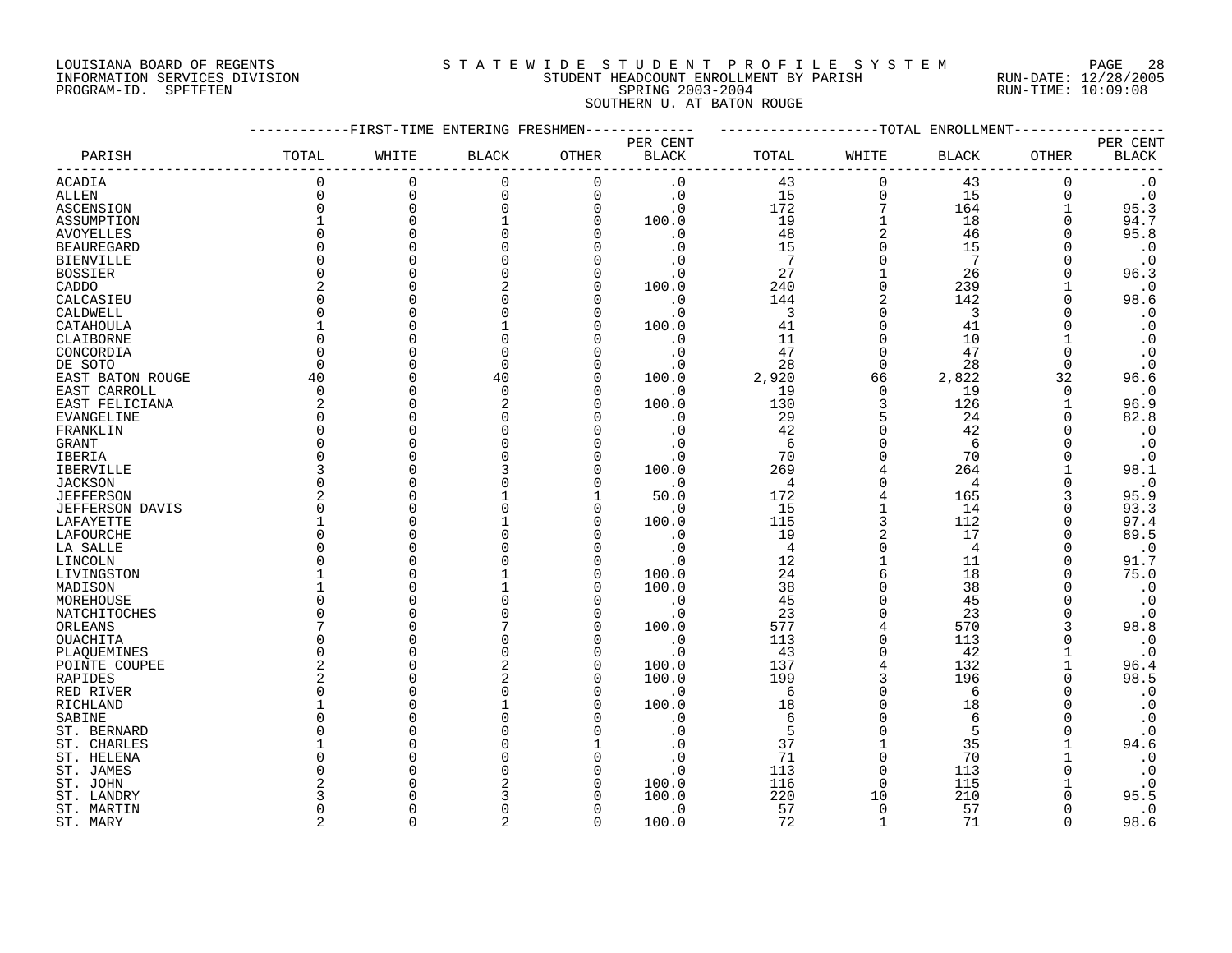#### LOUISIANA BOARD OF REGENTS S T A T E W I D E S T U D E N T P R O F I L E S Y S T E M PAGE 29 INFORMATION SERVICES DIVISION STUDENT HEADCOUNT ENROLLMENT BY PARISH RUN-DATE: 12/28/2005 PROGRAM-ID. SPFTFTEN SALL SOLUTION SPRING 2003-2004 RUN-TIME: 10:09:08 SOUTHERN U. AT BATON ROUGE

|                     |       | -FIRST-TIME ENTERING FRESHMEN- |              |       |                          |       |       | -TOTAL ENROLLMENT- |              |                   |
|---------------------|-------|--------------------------------|--------------|-------|--------------------------|-------|-------|--------------------|--------------|-------------------|
| PARISH              | TOTAL | WHITE                          | <b>BLACK</b> | OTHER | PER CENT<br><b>BLACK</b> | TOTAL | WHITE | <b>BLACK</b>       | <b>OTHER</b> | PER CENT<br>BLACK |
| ST. TAMMANY         |       |                                |              |       | . 0                      | 53    |       | 48                 |              | 90.6              |
| TANGIPAHOA          |       |                                |              |       |                          | 130   |       | 126                |              | 96.9              |
| TENSAS              |       |                                |              |       |                          | 36    |       | 36                 |              | $\cdot$ 0         |
| TERREBONNE          |       |                                |              |       | 100.0                    | 70    |       | 68                 |              | 97.1              |
| UNION               |       |                                |              |       | . 0                      |       |       | 10                 |              | $\cdot$ 0         |
| VERMILLION          |       |                                |              |       | 100.0                    | 14    |       | 14                 |              | $\cdot$ 0         |
| <b>VERNON</b>       |       |                                |              |       | $\cdot$ 0                | 16    |       | 15                 |              | 93.8              |
| WASHINGTON          |       |                                |              |       | 100.0                    | 68    |       | 62                 |              | 91.2              |
| WEBSTER             |       |                                |              |       |                          | 26    |       | 24                 |              | 92.3              |
| WEST BATON ROUGE    |       |                                |              |       | 100.0                    | 142   |       | 133                |              | 93.7              |
| WEST CARROLL        |       |                                |              |       |                          |       |       |                    |              | $\cdot$ 0         |
| WEST FELICIANA      |       |                                |              |       |                          | 42    |       | 39                 |              | 92.9              |
| WINN                |       |                                |              |       |                          |       |       |                    |              | $\cdot$ 0         |
| LOUISIANA TOTALS    | 80    |                                | 78           |       | 97.5                     | 7,226 | 159   | 7,014              | 53           | 97.1              |
| OUT-OF-STATE TOTALS |       |                                |              |       | 100.0                    | 1,131 | 19    | 1,103              |              | 97.5              |
| LA./OUT-OF-STATE    | 84    |                                | 82           |       | 97.6                     | 8,357 | 178   | 8,117              | 62           | 97.1              |
| FOREIGN TOTALS      | 15    |                                | 11           |       | 73.3                     | 294   | 10    | 160                | 124          | 54.4              |
| INSTITUTION TOTALS  | 99    |                                | 93           | 5     | 93.9                     | 8,651 | 188   | 8,277              | 186          | 95.7              |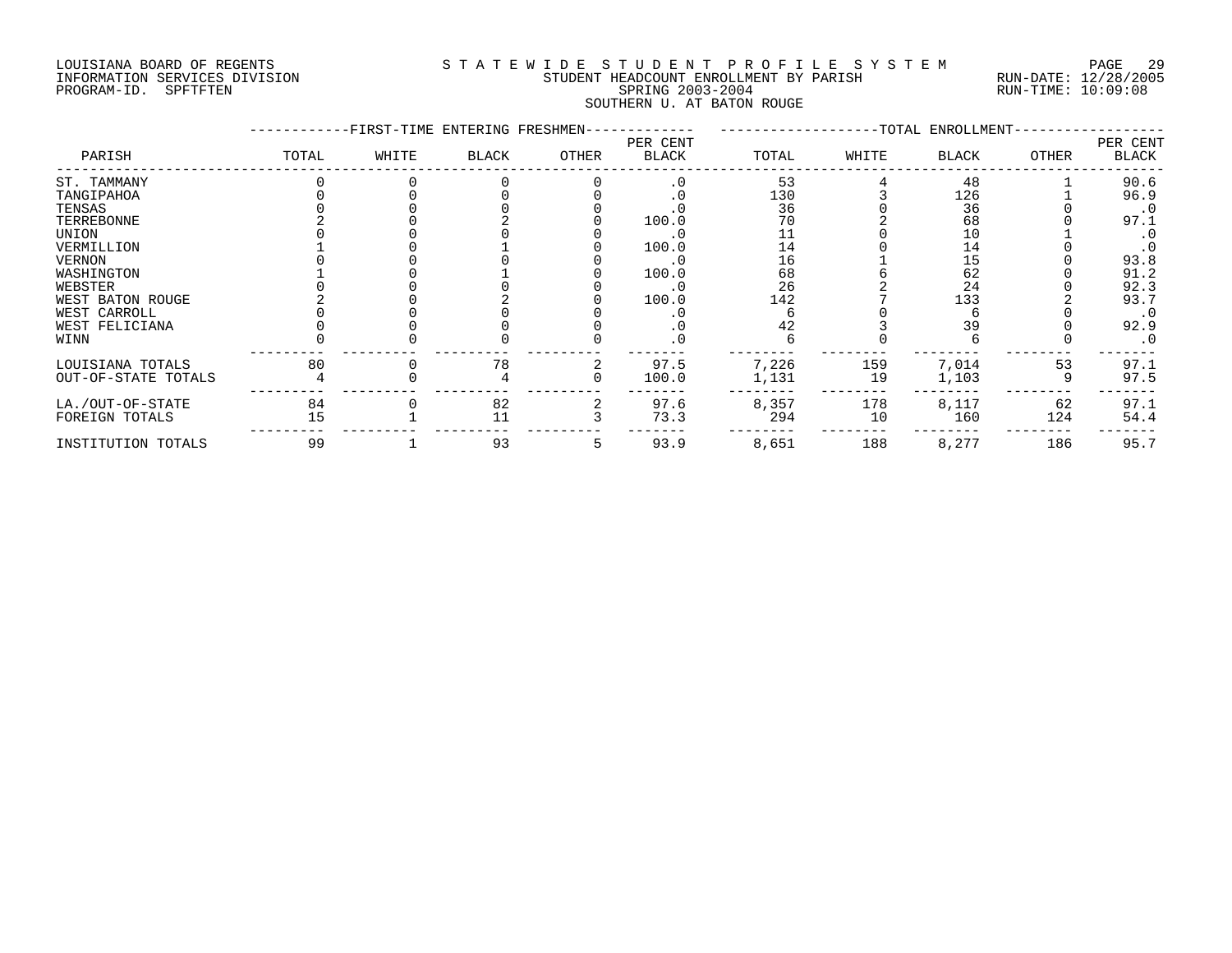# LOUISIANA BOARD OF REGENTS S T A T E W I D E S T U D E N T P R O F I L E S Y S T E M PAGE 30 INFORMATION SERVICES DIVISION STUDENT HEADCOUNT ENROLLMENT BY PARISH RUN-DATE: 12/28/2005 PROGRAM-ID. SPFTFTEN SPRING 2003-2004 RUN-TIME: 10:09:08 SOUTHERN U. AT NEW ORLEANS

|                     |       | ----FIRST-TIME ENTERING FRESHMEN- |              |              |                          |                         |                | --TOTAL ENROLLMENT |              |                          |
|---------------------|-------|-----------------------------------|--------------|--------------|--------------------------|-------------------------|----------------|--------------------|--------------|--------------------------|
| PARISH              | TOTAL | WHITE                             | <b>BLACK</b> | <b>OTHER</b> | PER CENT<br><b>BLACK</b> | TOTAL                   | WHITE          | <b>BLACK</b>       | <b>OTHER</b> | PER CENT<br><b>BLACK</b> |
| <b>ASCENSION</b>    |       | $\Omega$                          | $\Omega$     | 0            | $\cdot$ 0                | $\overline{c}$          | $\Omega$       | 2                  | $\Omega$     | $\cdot$ 0                |
| ASSUMPTION          |       | $\Omega$                          |              | $\mathbf 0$  | 100.0                    | $\overline{\mathbf{c}}$ | $\Omega$       | $\overline{a}$     |              | $\boldsymbol{\cdot}$ 0   |
| <b>AVOYELLES</b>    |       | ∩                                 |              | O            | . 0                      | 3                       |                | 3                  |              | $\boldsymbol{\cdot}$ 0   |
| CADDO               |       | $\Omega$                          |              | U            | 100.0                    |                         |                |                    |              | $\overline{0}$           |
| CALCASIEU           |       |                                   |              |              | . 0                      |                         |                |                    |              | $\cdot$ 0                |
| CALDWELL            |       |                                   |              |              | . 0                      |                         |                |                    |              | $\boldsymbol{\cdot}$ 0   |
| CATAHOULA           |       |                                   |              |              | . 0                      |                         |                |                    |              | $\cdot$ 0                |
| CONCORDIA           |       |                                   |              |              |                          |                         |                |                    |              | $\cdot$ 0                |
| DE SOTO             |       |                                   |              |              | . 0                      |                         |                |                    |              | $\cdot$ 0                |
| EAST BATON ROUGE    |       |                                   |              |              | 100.0                    | 47                      |                | 46                 |              | 97.9                     |
| EAST FELICIANA      |       |                                   |              |              | . 0                      | 2                       |                |                    |              | 50.0                     |
| EVANGELINE          |       |                                   |              |              | . 0                      | 1                       |                |                    |              | $\cdot$ 0                |
| IBERIA              |       |                                   |              |              | . 0                      | 10                      |                | 10                 |              | $\boldsymbol{\cdot}$ 0   |
| IBERVILLE           |       |                                   |              |              | . 0                      | 3                       |                | 3                  | ∩            | $\cdot$ 0                |
| <b>JEFFERSON</b>    | 19    |                                   | 19           |              | 100.0                    | 453                     | 20             | 415                | 18           | 91.6                     |
| JEFFERSON DAVIS     |       |                                   |              |              | . 0                      | 1                       |                |                    | ∩            | $\cdot$ 0                |
| LAFAYETTE           |       |                                   |              |              | . 0                      |                         |                |                    |              | $\cdot$ 0                |
| LAFOURCHE           |       |                                   |              |              |                          |                         |                |                    |              | 85.7                     |
| LINCOLN             |       |                                   |              |              |                          |                         |                |                    |              | $\cdot$ 0                |
| LIVINGSTON          |       |                                   |              |              | . 0                      |                         |                |                    |              | 50.0                     |
| MADISON             |       |                                   |              |              |                          |                         |                |                    |              | $\cdot$ 0                |
| MOREHOUSE           |       |                                   |              |              |                          |                         |                |                    |              | $\cdot$ 0                |
| NATCHITOCHES        |       |                                   |              |              | $\cdot$ 0                |                         |                | 1                  |              | $\cdot$ 0                |
| ORLEANS             | 113   |                                   | 110          |              | 97.3                     | 2,596                   | 32             | 2,526              | 38           | 97.3                     |
| <b>OUACHITA</b>     |       |                                   |              |              |                          | 2                       | $\Omega$       | 2                  |              | $\cdot$ 0                |
|                     |       |                                   |              |              | $\boldsymbol{\cdot}$ 0   | 21                      | 2              | 18                 |              | 85.7                     |
| PLAQUEMINES         |       |                                   |              |              | . 0                      |                         |                |                    |              | $\cdot$ 0                |
| POINTE COUPEE       |       |                                   |              |              |                          |                         |                |                    |              |                          |
| RAPIDES             |       |                                   |              |              | . 0                      | 5                       |                | 3<br>19            |              | 60.0                     |
| ST. BERNARD         |       |                                   |              |              | 100.0                    | 30                      |                |                    |              | 63.3                     |
| ST. CHARLES         |       |                                   |              |              | 100.0                    | 45                      |                | 43                 |              | 95.6                     |
| ST. HELENA          |       | ∩                                 |              |              | . 0                      | -1                      |                | 1<br>9             |              | $\cdot$ 0                |
| ST. JAMES           |       |                                   |              |              | $\cdot$ 0                | 9                       |                |                    |              | $\cdot$ 0                |
| ST. JOHN            |       |                                   |              |              | 100.0                    | 45                      |                | 43                 |              | 95.6                     |
| ST. LANDRY          |       |                                   |              |              | . 0                      | 7                       |                |                    |              | $\cdot$ 0                |
| ST. MARTIN          |       |                                   |              |              | $\cdot$ 0                | 3                       |                | 3                  |              | $\cdot$ 0                |
| ST. MARY            |       |                                   |              |              | 100.0                    | 10                      |                | 10                 |              | $\cdot$ 0                |
| ST. TAMMANY         |       |                                   |              |              | $\cdot$ 0                | 39                      | 10             | 28                 |              | 71.8                     |
| TANGIPAHOA          |       |                                   |              |              | . 0                      | 16                      | $\overline{2}$ | 14                 |              | 87.5                     |
| TERREBONNE          |       |                                   |              |              | 100.0                    | 19                      |                | 18                 |              | 94.7                     |
| VERMILLION          |       |                                   |              |              | . 0                      |                         |                |                    |              | $\cdot$ 0                |
| <b>VERNON</b>       |       |                                   |              |              |                          |                         |                |                    |              | $\boldsymbol{\cdot}$ 0   |
| WASHINGTON          |       |                                   |              |              |                          |                         |                |                    |              | $\boldsymbol{\cdot}$ 0   |
| WEST BATON ROUGE    |       | ∩                                 |              |              |                          |                         |                |                    |              | $\boldsymbol{\cdot}$ 0   |
| WEST FELICIANA      |       |                                   |              |              |                          |                         |                |                    |              | $\cdot$ 0                |
| WINN                |       |                                   |              | O            | . 0                      | 1                       |                |                    | 0            | $\cdot$ 0                |
| LOUISIANA TOTALS    | 144   | $\Omega$                          | 141          | 3            | 97.9                     | 3,422                   | 85             | 3,272              | 65           | 95.6                     |
| OUT-OF-STATE TOTALS |       | 0                                 | 0            | 1            | $\cdot$ 0                | 169                     | 13             | 98                 | 58           | 58.0                     |
| LA./OUT-OF-STATE    | 145   | $\mathbf 0$                       | 141          | 4            | 97.2                     | 3,591                   | 98             | 3,370              | 123          | 93.8                     |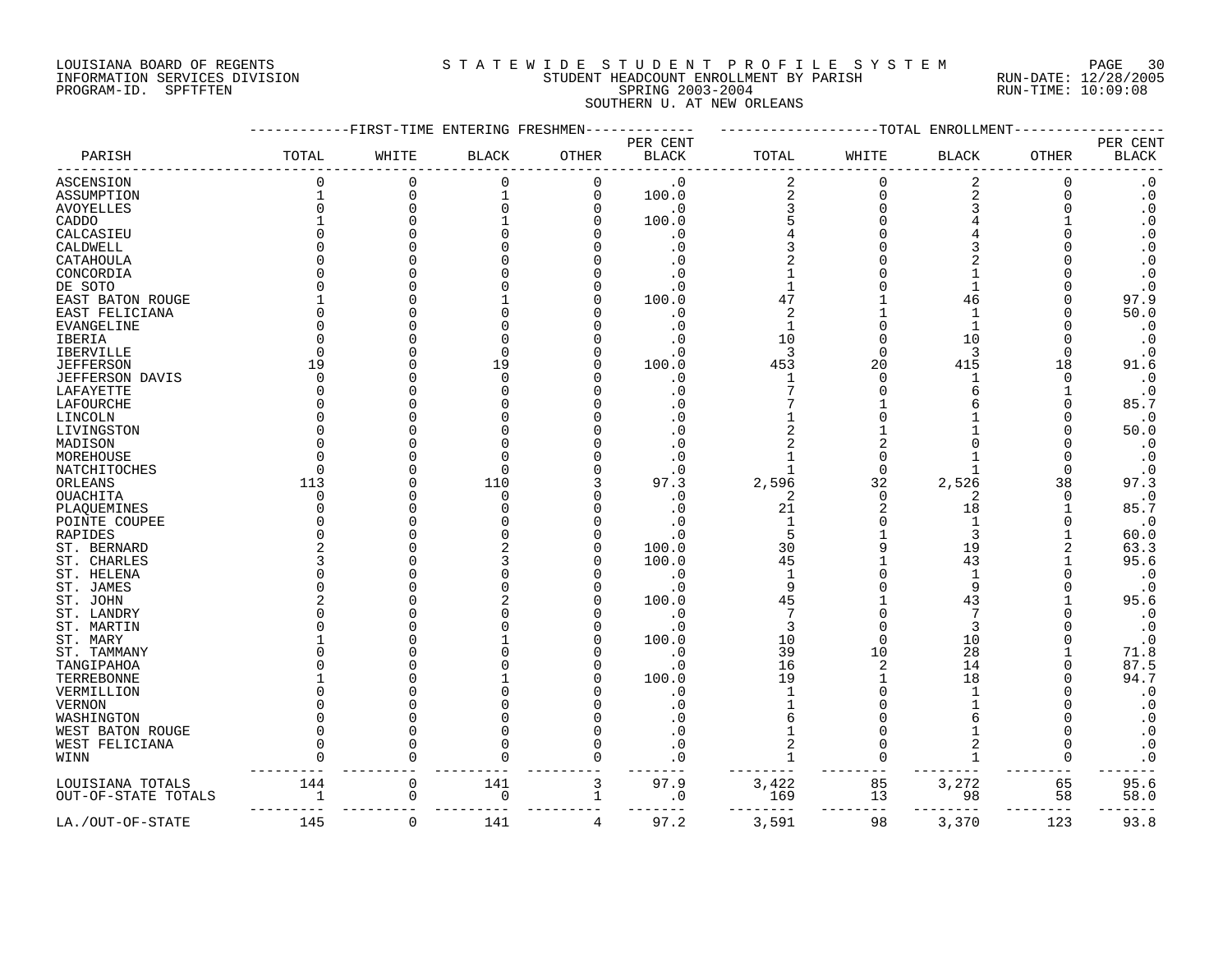# LOUISIANA BOARD OF REGENTS SOURCLEARIE S T A T E W I D E S T U D E N T P R O F I L E S Y S T E M PAGE 31 INFORMATION SERVICES DIVISION STUDENT HEADCOUNT ENROLLMENT BY PARISH RUN-DATE: 12/28/2005 PROGRAM-ID. SPFTFTEN SPRING 2003-2004 RUN-TIME: 10:09:08

#### SOUTHERN U. AT NEW ORLEANS ------------FIRST-TIME ENTERING FRESHMEN------------- -------------------TOTAL ENROLLMENT------------------ PER CENT PARISH TOTAL WHITE BLACK OTHER BLACK TOTAL WHITE BLACK OTHER BLACK

| 교어교 |           |  |           |         |                     |       |                              |          |            |
|-----|-----------|--|-----------|---------|---------------------|-------|------------------------------|----------|------------|
|     | $- - - -$ |  | $- - - -$ | ------- | ---------<br>$\sim$ | ----- | -----<br>__<br>$\neg$ $\neg$ | -------- | ------     |
|     |           |  |           |         | ---                 | QΩ    |                              | ᆂᅀ       | <u>ດ :</u> |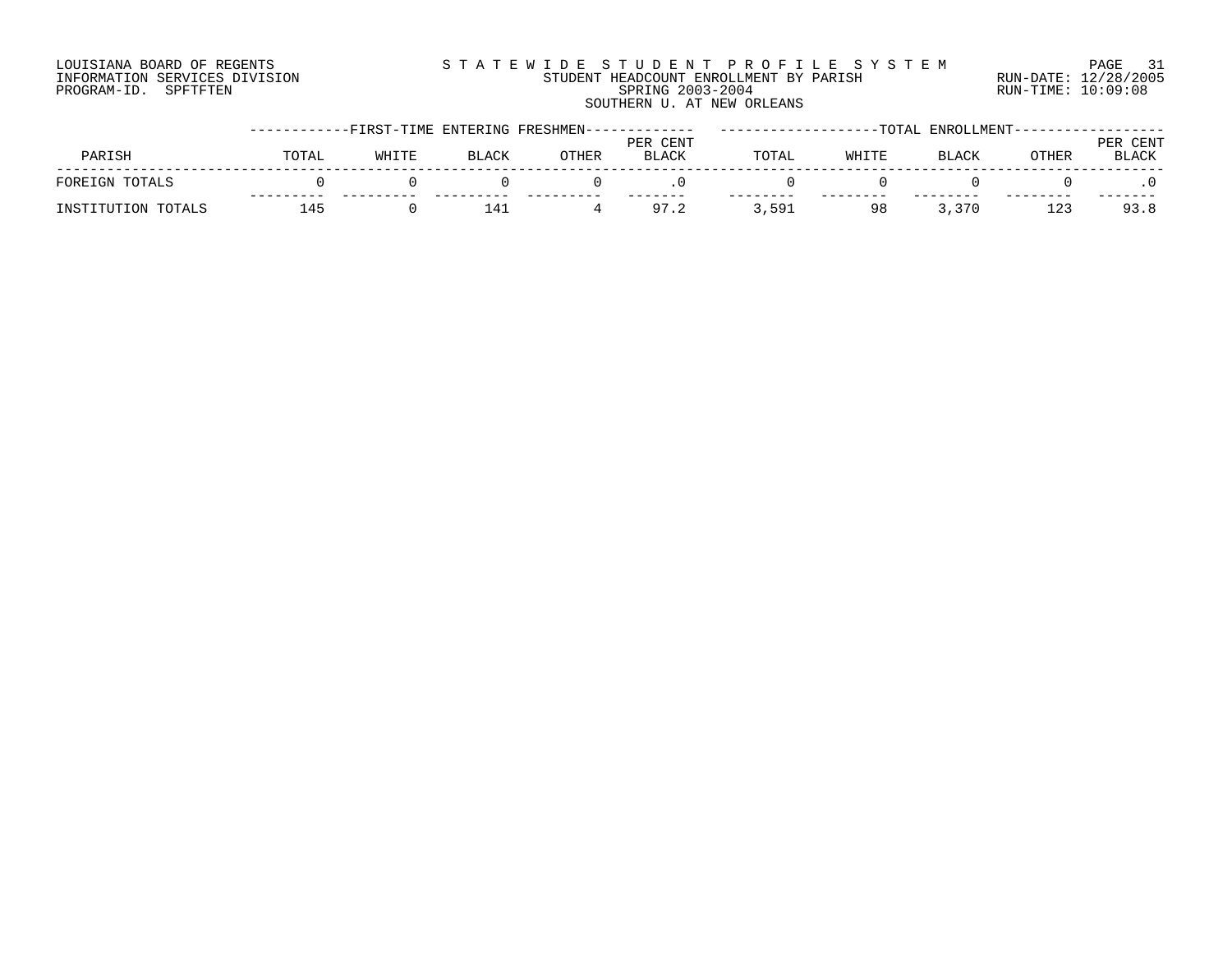# LOUISIANA BOARD OF REGENTS S T A T E W I D E S T U D E N T P R O F I L E S Y S T E M PAGE 32 INFORMATION SERVICES DIVISION STUDENT HEADCOUNT ENROLLMENT BY PARISH RUN-DATE: 12/28/2005 PROGRAM-ID. SPFTFTEN SPRING 2003-2004 RUN-TIME: 10:09:08 SOUTHERN U. AT SHREVEPORT

|                     |       | -FIRST-TIME ENTERING FRESHMEN- |              |              |                          |       |       | -TOTAL ENROLLMENT |              |                          |
|---------------------|-------|--------------------------------|--------------|--------------|--------------------------|-------|-------|-------------------|--------------|--------------------------|
| PARISH              | TOTAL | WHITE                          | <b>BLACK</b> | <b>OTHER</b> | PER CENT<br><b>BLACK</b> | TOTAL | WHITE | <b>BLACK</b>      | <b>OTHER</b> | PER CENT<br><b>BLACK</b> |
| <b>BIENVILLE</b>    |       |                                | 0            |              | $\cdot$ 0                |       |       |                   |              | 57.1                     |
| <b>BOSSIER</b>      | 15    |                                | 13           |              | 86.7                     | 217   | 57    | 153               |              | 70.5                     |
| CADDO               | 217   | 22                             | 190          |              | 87.6                     | 1,920 | 144   | 1,762             | 14           | 91.8                     |
| CATAHOULA           |       |                                |              |              | . 0                      |       |       |                   |              | $\cdot$ 0                |
| CLAIBORNE           |       |                                |              |              | . 0                      |       |       |                   |              | $\cdot$ 0                |
| DE SOTO             |       |                                |              |              | 83.3                     | 55    |       | 46                |              | 83.6                     |
| EAST FELICIANA      |       |                                |              |              | 100.0                    |       |       |                   |              | $\cdot$ 0                |
| <b>GRANT</b>        |       |                                |              |              | . 0                      |       |       |                   |              | $\cdot$ 0                |
| <b>JACKSON</b>      |       |                                |              |              | 50.0                     |       |       |                   |              | 80.0                     |
| LAFAYETTE           |       |                                |              |              | . 0                      |       |       |                   |              | 66.7                     |
| LINCOLN             |       |                                |              |              |                          |       |       |                   |              | 50.0                     |
| LIVINGSTON          |       |                                |              |              |                          |       |       |                   |              | $\cdot$ 0                |
| MOREHOUSE           |       |                                |              |              | . 0                      |       |       |                   |              | $\cdot$ 0                |
| <b>NATCHITOCHES</b> |       |                                |              |              | $\cdot$ 0                |       |       |                   |              | 75.0                     |
| ORLEANS             |       |                                |              |              |                          |       |       |                   |              | $\cdot$ 0                |
| <b>OUACHITA</b>     |       |                                |              |              | 100.0                    |       |       |                   |              | 87.5                     |
| RAPIDES             |       |                                |              |              | 100.0                    |       |       |                   |              | 66.7                     |
| RED RIVER           |       |                                |              |              | 100.0                    |       |       |                   |              | 50.0                     |
| SABINE              |       |                                |              |              | . 0                      |       |       |                   |              | $\cdot$ 0                |
| <b>UNION</b>        |       |                                |              |              | . 0                      |       |       |                   |              | . 0                      |
| WEBSTER             |       |                                |              |              | 71.4                     | 66    |       | 58                |              | 87.9                     |
| WEST CARROLL        |       |                                |              |              | . 0                      |       |       |                   |              | $\cdot$ 0                |
| WINN                |       |                                |              |              | . 0                      |       |       |                   |              | $\cdot$ 0                |
| LOUISIANA TOTALS    | 251   | 28                             | 218          | 5            | 86.9                     | 2,312 | 231   | 2,058             | 23           | 89.0                     |
| OUT-OF-STATE TOTALS |       | O                              | $\Omega$     | O            | . 0                      |       |       |                   | 0            | 55.6                     |
| LA./OUT-OF-STATE    | 251   | 28                             | 218          | 5            | 86.9                     | 2,321 | 235   | 2,063             | 23           | 88.9                     |
| FOREIGN TOTALS      |       | U                              | $\Omega$     |              | . 0                      |       |       |                   | $\Omega$     | $\cdot$ 0                |
| INSTITUTION TOTALS  | 251   | 28                             | 218          | 5            | 86.9                     | 2,321 | 235   | 2,063             | 23           | 88.9                     |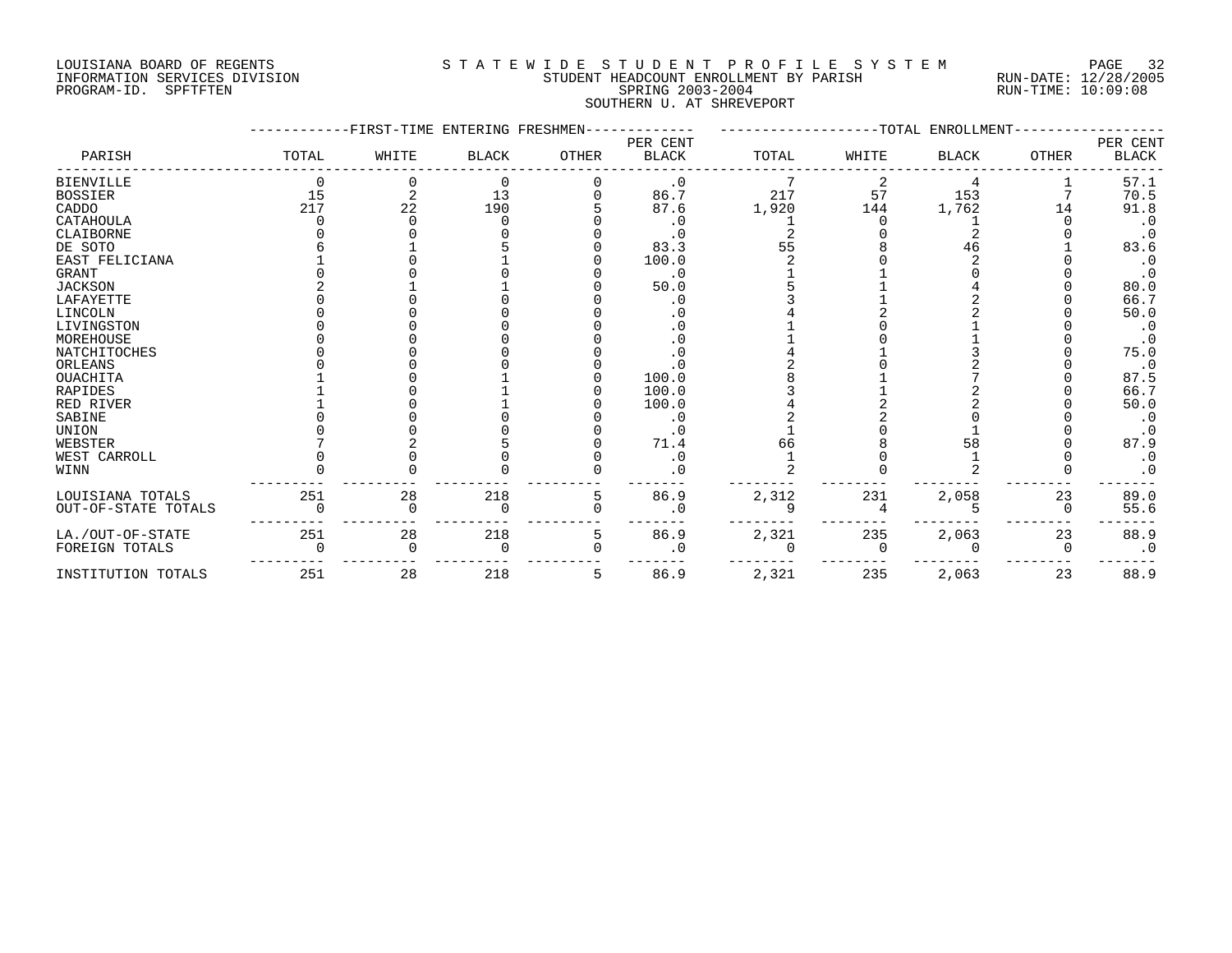#### LOUISIANA BOARD OF REGENTS S T A T E W I D E S T U D E N T P R O F I L E S Y S T E M PAGE 33 INFORMATION SERVICES DIVISION STUDENT HEADCOUNT ENROLLMENT BY PARISH RUN-DATE: 12/28/2005 PROGRAM-ID. SPFTFTEN SPRING 2003-2004 RUN-TIME: 10:09:08 SOUTHERN LAW CENTER

|                        |                   | -FIRST-TIME ENTERING FRESHMEN |              |              |                        |                |                | --TOTAL ENROLLMENT |              |                        |
|------------------------|-------------------|-------------------------------|--------------|--------------|------------------------|----------------|----------------|--------------------|--------------|------------------------|
|                        |                   |                               |              |              | PER CENT               |                |                |                    |              | PER CENT               |
| PARISH                 | TOTAL             | WHITE                         | <b>BLACK</b> | <b>OTHER</b> | <b>BLACK</b>           | TOTAL          | WHITE          | <b>BLACK</b>       | OTHER        | <b>BLACK</b>           |
| <b>ACADIA</b>          | 0                 | 0                             | $\mathbf 0$  | $\mathbf 0$  | $\cdot$ 0              | 1              | $\Omega$       | 1                  | 0            | $\cdot$ 0              |
| ALLEN                  | 0                 | $\Omega$                      | 0            | $\mathbf 0$  | $\cdot$ 0              | 3              | 1              | $\overline{2}$     | 0            | 66.7                   |
| ASCENSION              | $\Omega$          | $\Omega$                      | $\Omega$     | $\Omega$     | $\cdot$ 0              | 13             | 6              | 6                  |              | 46.2                   |
| ASSUMPTION             | $\Omega$          |                               |              | n            | . 0                    | 3              | 3              | $\Omega$           |              | $\boldsymbol{\cdot}$ 0 |
| <b>AVOYELLES</b>       | $\Omega$          |                               |              |              | . 0                    | 5              |                | $\Omega$           |              | $\boldsymbol{\cdot}$ 0 |
| <b>BEAUREGARD</b>      | $\Omega$          |                               |              |              | . 0                    | 3              | 3              |                    |              | $\boldsymbol{\cdot}$ 0 |
| <b>BIENVILLE</b>       | 0                 |                               |              | O            | . 0                    |                |                |                    |              | $\cdot$ 0              |
| <b>BOSSIER</b>         | O                 |                               |              |              | $\boldsymbol{\cdot}$ 0 | $\mathbf{1}$   |                | $\Omega$           |              | $\cdot$ 0              |
| CADDO                  | O                 |                               |              |              | . 0                    | 17             | 3              | 14                 | O            | 82.4                   |
| CALCASIEU              | U                 |                               |              |              | $\overline{0}$         | 14             | 6              | 8                  | <sup>0</sup> | 57.1                   |
| CALDWELL               | O                 |                               |              |              | $\Omega$               | $\overline{2}$ | 2              | $\Omega$           |              | $\cdot$ 0              |
| CONCORDIA              | O                 |                               |              |              | . 0                    | $\overline{2}$ | $\overline{2}$ | $\Omega$           |              | $\cdot$ 0              |
| DE SOTO                | $\Omega$          |                               |              |              | . 0                    | $\mathbf{1}$   |                | $\Omega$           | $\Omega$     | $\cdot$ 0              |
| EAST BATON ROUGE       | $\Omega$          |                               |              |              | $\cdot$ 0              | 71             | 31             | 38                 | 2            | 53.5                   |
|                        | <sup>0</sup>      |                               |              |              |                        | $\mathbf{1}$   | $\mathbf{1}$   | $\Omega$           | O            | $\cdot$ 0              |
| EAST FELICIANA         |                   |                               |              |              | 0                      |                | $\Omega$       | $\Omega$           |              |                        |
| EVANGELINE             | 0<br><sup>0</sup> |                               |              |              | . 0                    | $\mathbf{1}$   |                |                    |              | $\cdot$ 0              |
| FRANKLIN               |                   |                               |              |              | . 0                    | 3              | 2              |                    | $\Omega$     | 33.3                   |
| IBERIA                 | O                 |                               |              |              | . 0                    | 5              | 2              | 2                  |              | 40.0                   |
| IBERVILLE              | <sup>0</sup>      |                               |              |              | . 0                    | 10             | 4              | 6                  |              | 60.0                   |
| <b>JEFFERSON</b>       | $\Omega$          |                               |              |              | $\Omega$               | 21             |                | 14                 |              | 66.7                   |
| <b>JEFFERSON DAVIS</b> | <sup>0</sup>      |                               |              |              | . 0                    | $\overline{2}$ |                | $\mathbf{1}$       | O            | 50.0                   |
| LAFAYETTE              | $\Omega$          |                               |              |              | $\Omega$               | 21             | 6              | 14                 |              | 66.7                   |
| LAFOURCHE              | $\Omega$          |                               |              |              |                        | 6              |                | $\mathbf{1}$       | $\Omega$     | 16.7                   |
| LINCOLN                | <sup>0</sup>      |                               |              |              | . 0                    | $\overline{2}$ |                | $\overline{2}$     | $\Omega$     | $\cdot$ 0              |
| LIVINGSTON             | O                 |                               |              |              | $\Omega$               | 5              |                |                    |              | 20.0                   |
| MADISON                | 0                 |                               |              |              | . 0                    |                | O              |                    | O            | $\cdot$ 0              |
| MOREHOUSE              | O                 |                               |              |              | $\Omega$               | 1              |                |                    |              | $\cdot$ 0              |
| NATCHITOCHES           | <sup>0</sup>      |                               |              |              |                        | 6              | 2              |                    | $\Omega$     | 66.7                   |
| ORLEANS                | $\Omega$          |                               |              |              | $\mathbf 0$            | 48             |                | 44                 | ∩            | 91.7                   |
| OUACHITA               | $\Omega$          |                               |              |              |                        | 17             | 3              | 14                 |              | 82.4                   |
| PLAQUEMINES            | $\Omega$          |                               |              |              | . 0                    | $\mathbf{1}$   | $\Omega$       | $\mathbf{1}$       |              | $\cdot$ 0              |
| POINTE COUPEE          | $\Omega$          |                               |              |              | $\Omega$               | $\overline{2}$ | $\Omega$       | $\overline{a}$     |              | $\cdot$ 0              |
| RAPIDES                | O                 |                               |              |              | . 0                    | 11             | 3              |                    |              | 63.6                   |
| RED RIVER              | O                 |                               |              |              | $\overline{0}$         | $\overline{2}$ |                | 2                  |              | $\cdot$ 0              |
| RICHLAND               | O                 |                               |              |              | $\Omega$               | $\mathbf{1}$   |                |                    |              | $\cdot$ 0              |
| SABINE                 | <sup>0</sup>      |                               |              |              | . 0                    |                |                | $\Omega$           | $\Omega$     | $\cdot$ 0              |
| ST. BERNARD            | O                 |                               |              |              | . 0                    | 2              |                |                    | $\Omega$     | 50.0                   |
| ST. HELENA             | U                 |                               |              |              | . 0                    |                |                |                    |              | $\cdot$ 0              |
| ST. JAMES              | O                 |                               |              |              | $\Omega$               | 4              |                |                    |              | $\boldsymbol{\cdot}$ 0 |
| ST. JOHN               | O                 |                               |              |              |                        | 4              |                |                    | ∩            | $\cdot$ 0              |
| ST. LANDRY             | $\Omega$          |                               |              |              | . 0                    | 7              |                | 5                  |              | 71.4                   |
| ST. MARTIN             | <sup>0</sup>      |                               |              |              | . 0                    | 2              |                |                    | $\Omega$     | $\boldsymbol{\cdot}$ 0 |
| ST. MARY               | O                 |                               |              |              | 0                      | $\overline{2}$ |                |                    |              | $\cdot$ 0              |
| ST. TAMMANY            | O                 |                               |              |              | . 0                    | 5              |                |                    |              | 20.0                   |
| TANGIPAHOA             | O                 |                               |              |              | . 0                    | 2              |                |                    | $\Omega$     | 50.0                   |
| TERREBONNE             | O                 |                               |              |              | . 0                    |                |                |                    |              | 50.0                   |
| UNION                  | $\Omega$          |                               |              |              | . 0                    |                |                |                    |              | $\cdot$ 0              |
| VERMILLION             |                   |                               |              |              | $\cap$                 |                |                |                    |              | $\cdot$ 0              |
| WEBSTER                | O                 |                               |              |              | $\cdot$ 0              | $\overline{c}$ |                | 2                  |              | $\cdot$ 0              |
| WEST BATON ROUGE       | $\cap$            | $\cap$                        | $\Omega$     | $\Omega$     | $\Omega$               | $\Delta$       |                | $\mathbf{3}$       | $\Omega$     | 75.0                   |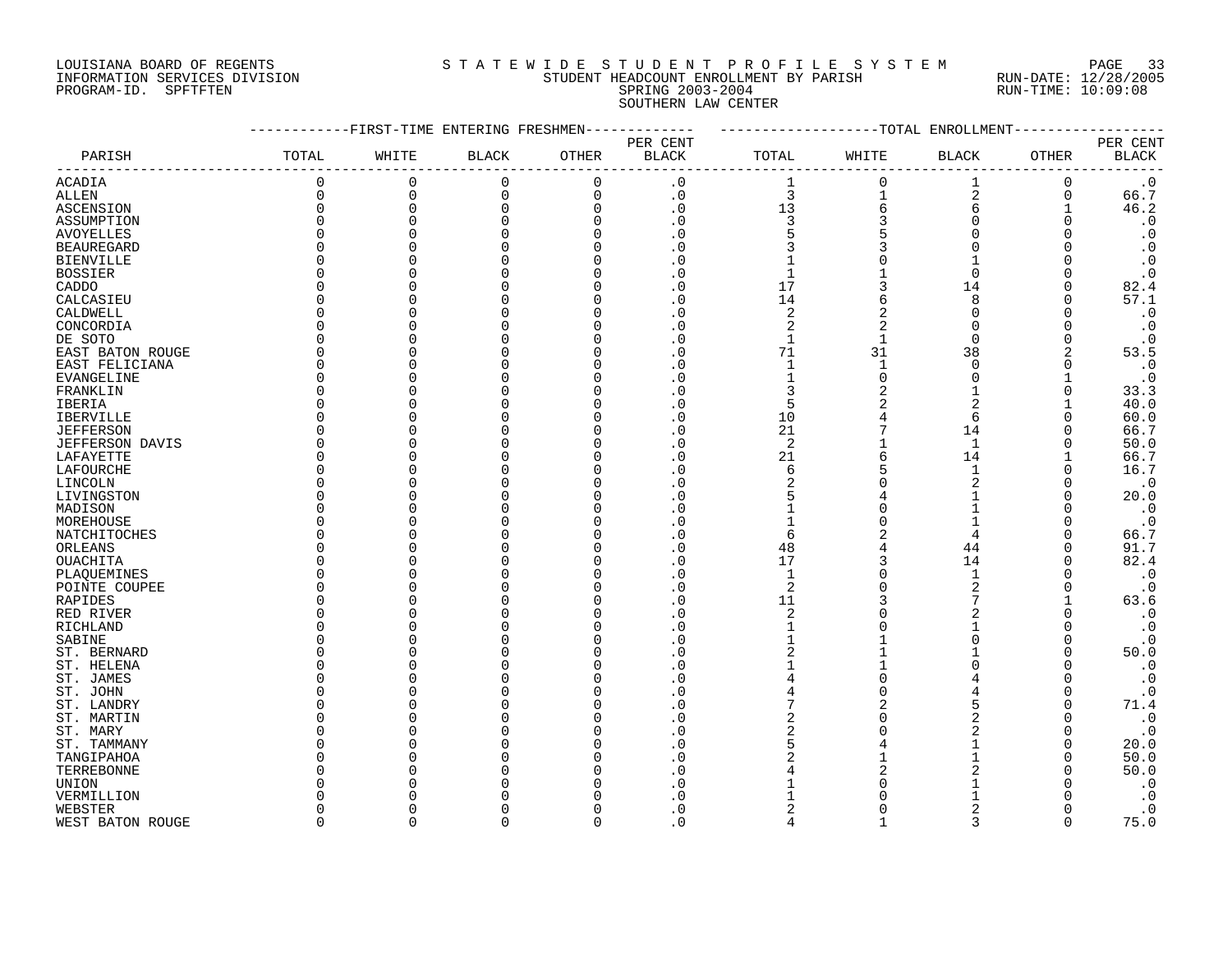# LOUISIANA BOARD OF REGENTS S T A T E W I D E S T U D E N T P R O F I L E S Y S T E M PAGE 34 INFORMATION SERVICES DIVISION STUDENT HEADCOUNT ENROLLMENT BY PARISH RUN-DATE: 12/28/2005 PROGRAM-ID. SPFTFTEN SPRING 2003-2004 RUN-TIME: 10:09:08 SOUTHERN LAW CENTER

|                                         |       | -FIRST-TIME ENTERING FRESHMEN- |              |       |                          |           |       | -TOTAL ENROLLMENT- |       |                   |
|-----------------------------------------|-------|--------------------------------|--------------|-------|--------------------------|-----------|-------|--------------------|-------|-------------------|
| PARISH                                  | TOTAL | WHITE                          | <b>BLACK</b> | OTHER | PER CENT<br><b>BLACK</b> | TOTAL     | WHITE | <b>BLACK</b>       | OTHER | PER CENT<br>BLACK |
| WEST CARROLL<br>WEST FELICIANA          |       |                                |              |       |                          |           |       |                    |       |                   |
| WINN                                    |       |                                |              |       | . 0                      |           |       |                    |       |                   |
| LOUISIANA TOTALS<br>OUT-OF-STATE TOTALS |       |                                |              |       |                          | 349<br>50 | 123   | 218<br>49          |       | 62.5<br>98.0      |
| LA./OUT-OF-STATE<br>FOREIGN TOTALS      |       |                                |              |       |                          | 399       | 124   | 267                |       | 66.9              |
| INSTITUTION TOTALS                      |       |                                |              |       |                          | 409       | 124   | 274                |       | 67.0              |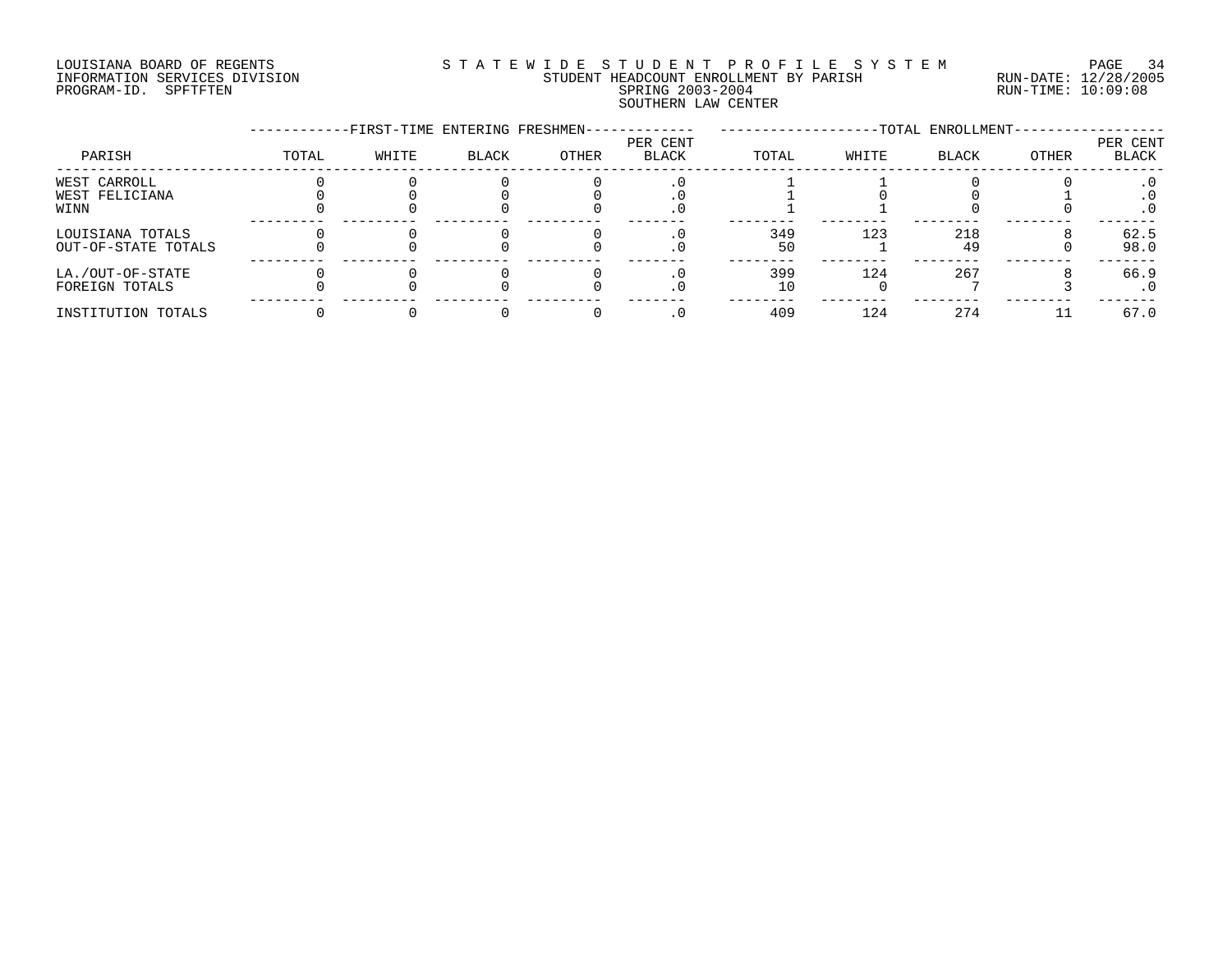### LOUISIANA BOARD OF REGENTS S T A T E W I D E S T U D E N T P R O F I L E S Y S T E M PAGE 35 INFORMATION SERVICES DIVISION STUDENT HEADCOUNT ENROLLMENT BY PARISH RUN-DATE: 12/28/2005 PROGRAM-ID. SPFTFTEN SPRING 2003-2004 RUN-TIME: 10:09:08 BATON ROUGE COMMUNITY COLLEGE

|                        |             | ------FIRST-TIME ENTERING FRESHMEN- |              |                |              |                |             | ------------TOTAL ENROLLMENT |          |                  |
|------------------------|-------------|-------------------------------------|--------------|----------------|--------------|----------------|-------------|------------------------------|----------|------------------|
|                        |             |                                     |              |                | PER CENT     |                |             |                              |          | PER CENT         |
| PARISH                 | TOTAL       | WHITE                               | <b>BLACK</b> | OTHER          | <b>BLACK</b> | TOTAL          | WHITE       | <b>BLACK</b>                 | OTHER    | <b>BLACK</b>     |
| ACADIA                 | $\mathbf 0$ | 0                                   | 0            | 0              | $\cdot$ 0    | 6              | 4           | 1                            | 1        | 16.7             |
| ASCENSION              | 17          | 9                                   | 6            | $\overline{2}$ | 35.3         | 199            | 143         | 43                           | 13       | 21.6             |
| ASSUMPTION             | 2           | $\mathbf{1}$                        |              | $\mathbf 0$    | 50.0         | 16             | 14          | 2                            | 0        | 12.5             |
| AVOYELLES              | 3           | $\Omega$                            |              | 0              | 100.0        | 9              | 6           | 3                            | O        | 33.3             |
| <b>BEAUREGARD</b>      |             |                                     |              | U              | . 0          | 3              |             | ∩                            |          | $\cdot$ 0        |
| BOSSIER                |             |                                     |              |                | . 0          | 2              |             | ∩                            |          | $\cdot$ 0        |
| CADDO                  |             |                                     |              |                | . 0          |                |             |                              |          | 40.0             |
| CALCASIEU              |             |                                     |              |                | . 0          |                |             |                              |          | $\cdot$ 0        |
| CONCORDIA              |             | ∩                                   |              | 0              | . 0          |                |             |                              | O        | $\cdot$ 0        |
| DE SOTO                |             | ∩                                   |              | $\Omega$       | . 0          |                |             | ∩                            | ∩        | $\cdot$ 0        |
| EAST BATON ROUGE       | 406         | 157                                 | 226          | 23             | 55.7         | 3,615          | 1,833       | 1,567                        | 215      | 43.3             |
| EAST CARROLL           | $\Omega$    | ∩                                   | ∩            | $\Omega$       | . 0          | 1              | -1          | $\Omega$                     | O        | $\cdot$ 0        |
| EAST FELICIANA         | 17          | 5                                   |              | 3              | 52.9         | 76             | 39          | 34                           | 3        | 44.7             |
| EVANGELINE             |             |                                     |              | O              | . 0          | 6              |             | 1                            | O        | 16.7             |
| FRANKLIN               |             |                                     |              | U              | . 0          | 3              |             | $\Omega$                     |          | $\cdot$ 0        |
| IBERIA                 |             |                                     | $\Omega$     | U              | . 0          | $\overline{4}$ | 3           | 1                            | O        | 25.0             |
| <b>IBERVILLE</b>       | 20          |                                     | 12           | U              | 60.0         | 213            | 120         | 91                           | 2        | 42.7             |
|                        | 5           |                                     | $\Omega$     |                | . 0          | 8              | 6           | $\Omega$                     | 2        |                  |
| <b>JACKSON</b>         |             |                                     |              | O              |              |                | 54          |                              |          | $\cdot$ 0<br>1.6 |
| <b>JEFFERSON</b>       |             |                                     |              | U              | . 0          | 62             |             |                              | ∩        |                  |
| <b>JEFFERSON DAVIS</b> |             |                                     |              |                | . 0          | 3              | 2           |                              |          | 33.3             |
| LAFAYETTE              |             | ∩                                   |              |                | . 0          | 11             | 10          |                              | $\Omega$ | 9.1              |
| LAFOURCHE              |             |                                     |              |                | . 0          | 16             | 13          |                              |          | 6.3              |
| LINCOLN                | ∩           | $\Omega$                            |              |                | . 0          | 2              | 2           | $\Omega$                     | $\Omega$ | $\cdot$ 0        |
| LIVINGSTON             | 62          | 58                                  |              |                | 4.8          | 289            | 265         | 14                           | 10       | 4.8              |
| MOREHOUSE              |             | $\Omega$                            |              | U              | . 0          | 1              | -1          | $\Omega$                     | O        | $\cdot$ 0        |
| NATCHITOCHES           |             | $\Omega$                            |              | O              | . 0          | 2              | $\mathbf 1$ | $\Omega$                     |          | $\cdot$ 0        |
| ORLEANS                |             | O                                   |              | O              | 100.0        | 32             | 22          |                              |          | 18.8             |
| OUACHITA               |             | $\Omega$                            |              | O              | . 0          | 10             | 10          | $\Omega$                     | O        | $\cdot$ 0        |
| PLAQUEMINES            |             | $\Omega$                            |              | O              | $\cdot$ 0    | -7             | 5           | 2                            | O        | 28.6             |
| POINTE COUPEE          | 16          | 12                                  |              | U              | 25.0         | 107            | 82          | 23                           |          | 21.5             |
| RAPIDES                |             | $\Omega$                            |              |                | . 0          | 14             | 12          | 2                            |          | 14.3             |
| ST. BERNARD            |             |                                     |              | U              | . 0          | 10             | 9           | ∩                            |          | $\cdot$ 0        |
| ST. CHARLES            |             | 1                                   |              | O              | $\cdot$ 0    | 16             | 13          |                              |          | 12.5             |
| ST. HELENA             |             | ∩                                   |              | O              | 100.0        | 5              | 2           |                              | ∩        | 60.0             |
| ST. JAMES              |             |                                     |              | U              | 100.0        | 6              |             |                              |          | 83.3             |
| ST. JOHN               |             |                                     |              |                | . 0          | 6              |             |                              |          | 33.3             |
| ST. LANDRY             |             |                                     |              |                | . 0          | 5              |             |                              |          | 20.0             |
| ST. MARTIN             |             |                                     |              | U              | . 0          |                | 2           |                              |          | 25.0             |
| ST. MARY               |             |                                     |              |                | . 0          | 8              |             |                              |          | $\cdot$ 0        |
| ST. TAMMANY            |             |                                     |              |                | . 0          | 45             | 45          |                              |          | $\cdot$ 0        |
| TANGIPAHOA             |             |                                     |              |                | 75.0         | 19             | 12          |                              | ∩        | 36.8             |
| TERREBONNE             |             |                                     |              |                | . 0          | 9              | 8           |                              |          | 11.1             |
| VERMILLION             |             |                                     |              |                | . 0          | 3              |             | ∩                            |          | $\cdot$ 0        |
| <b>VERNON</b>          |             |                                     |              | U              | . 0          | 2              |             |                              |          | $\cdot$ 0        |
| WASHINGTON             |             |                                     |              |                | . 0          |                |             |                              |          | $\cdot$ 0        |
| WEBSTER                |             |                                     |              | U              | . 0          |                |             | ∩                            |          | $\cdot$ 0        |
| WEST BATON ROUGE       | 14          |                                     |              | U              | 57.1         | 183            | 118         | 59                           |          | 32.2             |
| WEST FELICIANA         | 7           |                                     |              | $\Omega$       | 42.9         | 67             | 47          | 20                           | ∩        | 29.9             |
| WINN                   | $\Omega$    | $\Omega$                            |              | $\Omega$       | . 0          | $\mathbf{1}$   | $\Omega$    | $\mathbf 1$                  | $\Omega$ | $\cdot$ 0        |
|                        |             |                                     |              |                |              |                |             |                              |          |                  |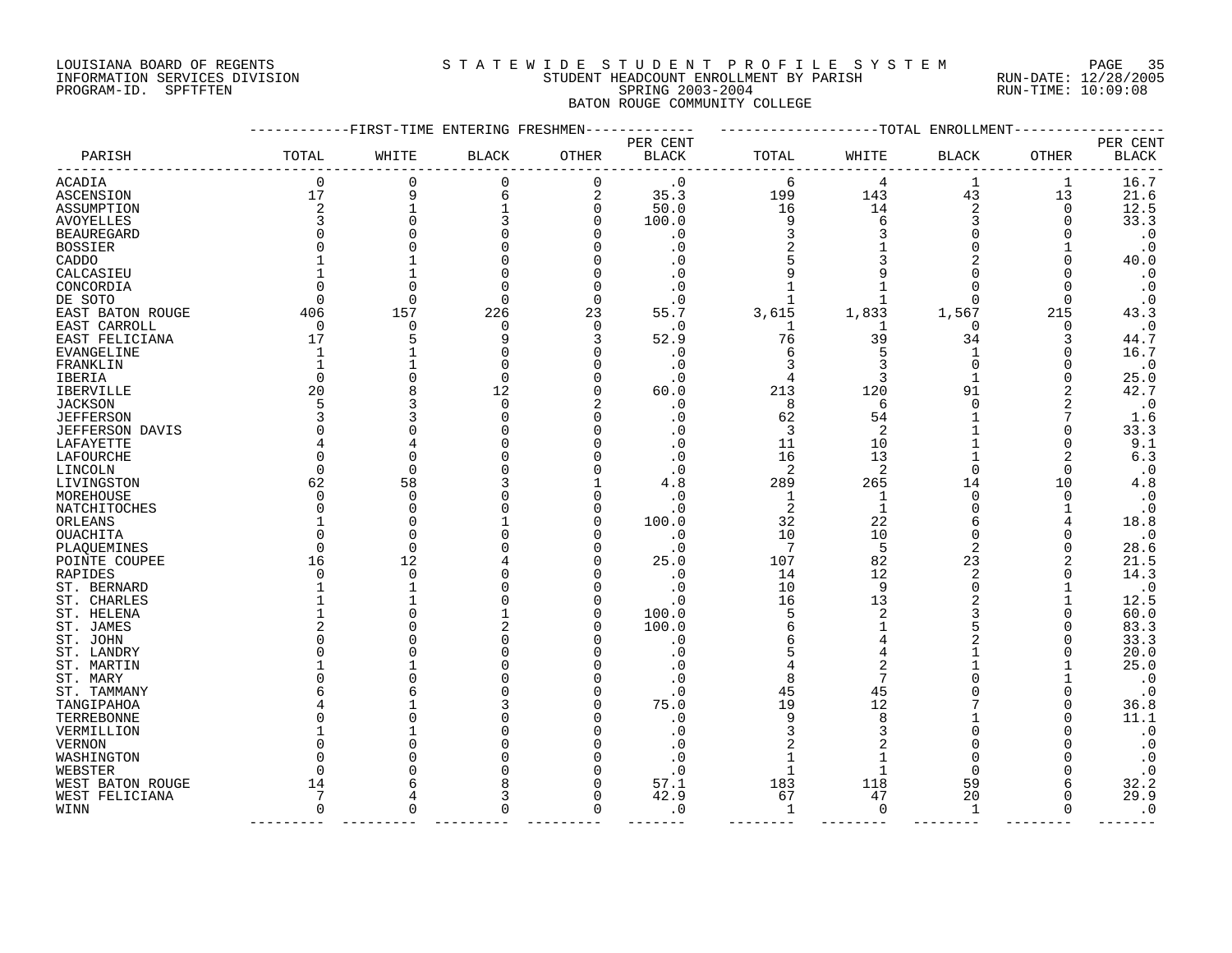# LOUISIANA BOARD OF REGENTS S T A T E W I D E S T U D E N T P R O F I L E S Y S T E M PAGE 36 INFORMATION SERVICES DIVISION STUDENT HEADCOUNT ENROLLMENT BY PARISH RUN-DATE: 12/28/2005 PROGRAM-ID. SPFTFTEN SPRING 2003-2004 RUN-TIME: 10:09:08 BATON ROUGE COMMUNITY COLLEGE

|                                         |       | -FIRST-TIME ENTERING FRESHMEN- |              |       |                          |             |       | -TOTAL ENROLLMENT- |              |                   |
|-----------------------------------------|-------|--------------------------------|--------------|-------|--------------------------|-------------|-------|--------------------|--------------|-------------------|
| PARISH                                  | TOTAL | WHITE                          | <b>BLACK</b> | OTHER | PER CENT<br><b>BLACK</b> | TOTAL       | WHITE | BLACK              | <b>OTHER</b> | PER CENT<br>BLACK |
| LOUISIANA TOTALS<br>OUT-OF-STATE TOTALS | 598   | 285                            | 282          | 31    | 47.2<br>. 0              | 5.124<br>26 | 2,953 | 1,898              | 273          | 37.0<br>7.7       |
| LA./OUT-OF-STATE<br>FOREIGN TOTALS      | 600   | 285                            | 282          | 33    | 47.0<br>. 0              | 5,150       | 2,972 | 1,900              | 278<br>18    | 36.9              |
| INSTITUTION TOTALS                      | 601   | 285                            | 282          | 34    | 46.9                     | 5,168       | 2,972 | 1,900              | 296          | 36.8              |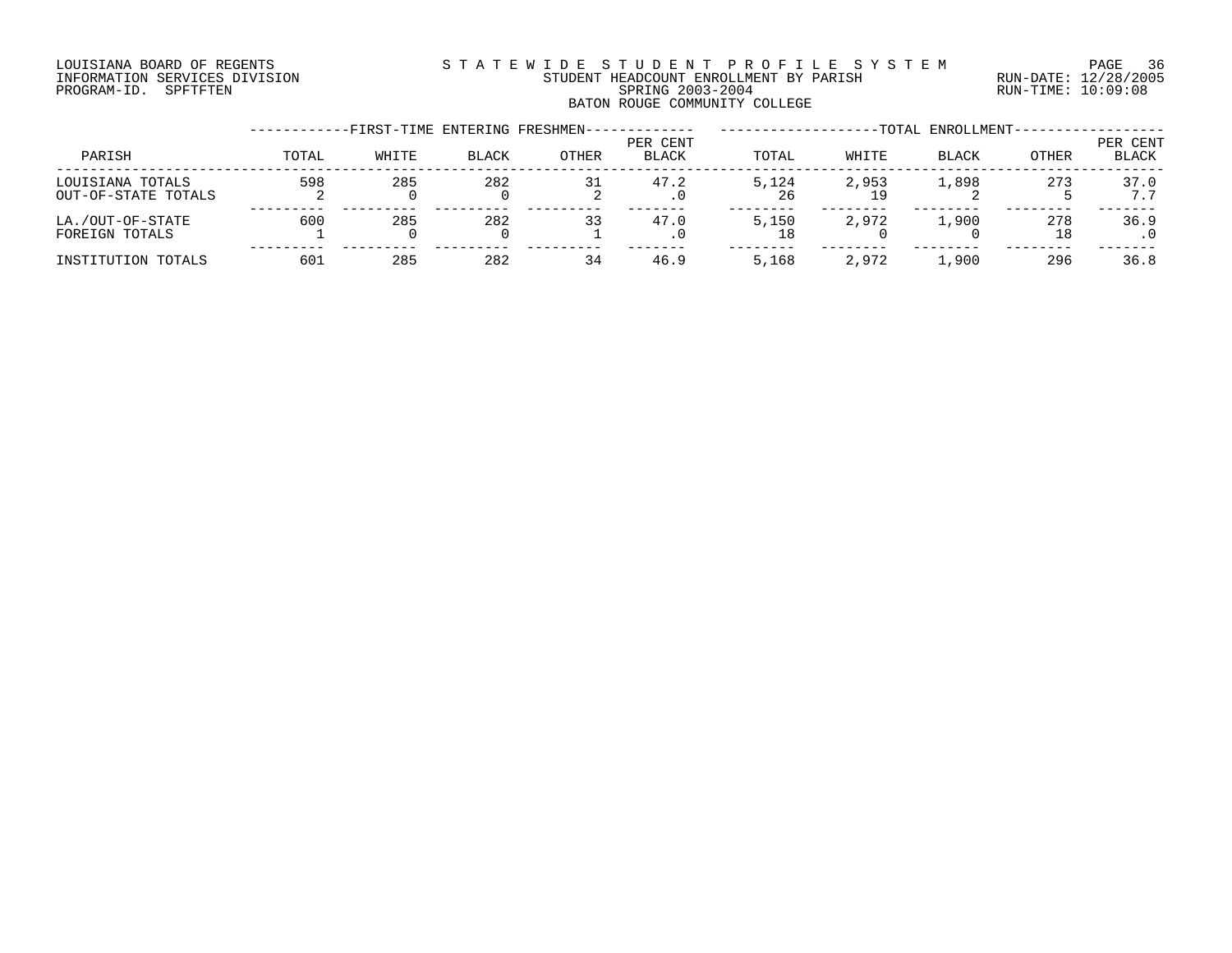## LOUISIANA BOARD OF REGENTS S T A T E W I D E S T U D E N T P R O F I L E S Y S T E M PAGE 37 INFORMATION SERVICES DIVISION STUDENT HEADCOUNT ENROLLMENT BY PARISH RUN-DATE: 12/28/2005 PROGRAM-ID. SPFTFTEN SPRING 2003-2004 RUN-TIME: 10:09:08 BOSSIER PARISH COMMUNITY COLLEGE

|                        |              | -FIRST-TIME ENTERING FRESHMEN |              |       |              |              |          | -TOTAL ENROLLMENT |              |                        |
|------------------------|--------------|-------------------------------|--------------|-------|--------------|--------------|----------|-------------------|--------------|------------------------|
|                        |              |                               |              |       | PER CENT     |              |          |                   |              | PER CENT               |
| PARISH                 | TOTAL        | WHITE                         | <b>BLACK</b> | OTHER | <b>BLACK</b> | TOTAL        | WHITE    | <b>BLACK</b>      | <b>OTHER</b> | <b>BLACK</b>           |
| ACADIA                 | $\Omega$     | 0                             | 0            | 0     | $\cdot$ 0    | 3            |          | 1                 | 1            | 33.3                   |
| ALLEN                  | $\Omega$     | $\mathbf 0$                   | 0            | 0     | $\cdot$ 0    | $\mathbf{1}$ | $\Omega$ | $\mathbf{1}$      | 0            | $\cdot$ 0              |
| ASCENSION              | <sup>0</sup> | $\mathbf 0$                   | 0            | 0     | $\cdot$ 0    | 2            |          | 1                 | 0            | 50.0                   |
| AVOYELLES              |              | $\Omega$                      |              | 0     | . 0          |              |          | $\Omega$          | O            | $\cdot$ 0              |
| <b>BEAUREGARD</b>      |              | $\Omega$                      |              | 0     | . 0          | 3            |          |                   | O            | 33.3                   |
| <b>BIENVILLE</b>       | h            | 4                             | -1           | 1     | 16.7         | 60           | 31       | 23                | 6            | 38.3                   |
| <b>BOSSIER</b>         | 136          | 90                            | 27           | 19    | 19.9         | 1,471        | 1,067    | 263               | 141          | 17.9                   |
| CADDO                  | 192          | 104                           | 69           | 19    | 35.9         | 1,887        | 1,208    | 544               | 135          | 28.8                   |
| CALCASIEU              | $\Omega$     | 0                             | $\Omega$     | 0     | . 0          | 7            | 6        | 1                 | O            | 14.3                   |
| CALDWELL               |              | 0                             |              | 0     | $\cdot$ 0    | 2            | 2        | $\mathbf 0$       | O            | $\cdot$ 0              |
| CLAIBORNE              |              | $\Omega$                      |              | 1     | 80.0         | 57           | 25       | 27                |              | 47.4                   |
| CONCORDIA              |              | $\mathbf 0$                   |              | 0     | 100.0        | 2            | $\Omega$ | $\mathbf{1}$      |              | $\cdot$ 0              |
| DE SOTO                | 17           | 12                            |              | 1     | 23.5         | 126          | 95       | 26                |              | 20.6                   |
| EAST BATON ROUGE       |              | 2                             |              | O     | . 0          | 7            |          | 1                 |              | 14.3                   |
| EAST CARROLL           |              | 0                             |              | O     | . 0          | 2            |          |                   |              | 50.0                   |
| EAST FELICIANA         |              | $\mathbf{1}$                  |              | 0     | . 0          | 2            |          | ∩                 |              | $\cdot$ 0              |
| FRANKLIN               |              | $\Omega$                      |              | O     | . 0          |              |          | ∩                 |              | $\cdot$ 0              |
| GRANT                  |              | $\Omega$                      |              | O     | . 0          |              |          | O                 |              | $\cdot$ 0              |
| IBERIA                 |              | U                             |              | O     | 0            | 2            |          |                   |              | 50.0                   |
| <b>JACKSON</b>         |              |                               |              |       | . 0          |              |          |                   |              | 25.0                   |
| <b>JEFFERSON</b>       |              | U                             |              | ∩     | 0            | 3            |          |                   |              | $\cdot$ 0              |
| <b>JEFFERSON DAVIS</b> |              | $\Omega$                      |              |       | . 0          | 2            |          |                   |              | $\cdot$ 0              |
| LAFAYETTE              |              | 0                             |              | O     | . 0          | 8            |          |                   |              | 25.0                   |
| LAFOURCHE              |              | $\Omega$                      |              | O     | . 0          | 2            |          | ∩                 |              | $\cdot$ 0              |
| LA SALLE               |              | $\Omega$                      |              |       | . 0          | 2            |          |                   |              | 50.0                   |
| LINCOLN                |              | 2                             |              | O     | . 0          | 15           | 11       |                   | 2            | 13.3                   |
| MOREHOUSE              |              |                               |              | O     | . 0          | 5            | 5        | ∩                 | O            | $\cdot$ 0              |
| NATCHITOCHES           |              | 0                             |              |       | 50.0         | 21           | 15       | 4                 |              | 19.0                   |
| ORLEANS                |              | O                             |              | 0     | . 0          | 5            | 3        | 2                 |              | 40.0                   |
| OUACHITA               |              |                               |              |       | 33.3         | 34           | 21       | 10                |              | 29.4                   |
| POINTE COUPEE          |              | $\Omega$                      |              | 0     | . 0          | 1            | 0        | 1                 |              | $\cdot$ 0              |
| RAPIDES                |              | $\Omega$                      |              | 0     | 100.0        | 17           | 10       |                   |              | 35.3                   |
| RED RIVER              |              |                               |              | 0     | 66.7         | 18           | 13       |                   |              | 22.2                   |
| RICHLAND               |              | O                             |              | O     | . 0          | 5            | 4        |                   |              | $\cdot$ 0              |
| SABINE                 |              |                               |              |       | . 0          | 23           | 17       |                   |              | 13.0                   |
| ST. BERNARD            |              | ∩                             |              | O     | . 0          | 1            | 1        |                   |              | $\cdot$ 0              |
| ST. CHARLES            |              | $\Omega$                      |              | O     | . 0          | 2            |          | O                 |              | $\boldsymbol{\cdot}$ 0 |
| ST. LANDRY             |              | 0<br>$\Omega$                 |              | O     | . 0          | 2            |          | 0<br>∩            |              | $\cdot$ 0              |
| ST. MARTIN             |              |                               |              | O     | . 0          |              |          | ∩                 |              | $\boldsymbol{\cdot}$ 0 |
| ST. MARY               |              | $\Omega$<br>$\Omega$          |              | O     | . 0          |              |          | ∩                 |              | $\cdot$ 0              |
| ST. TAMMANY            |              | $\Omega$                      |              | O     | . 0<br>. 0   | 3<br>2       |          | $\Omega$          |              | $\cdot$ 0<br>$\cdot$ 0 |
| TANGIPAHOA             |              | 0                             |              | 0     |              | 3            |          |                   |              | 66.7                   |
| UNION                  |              | $\Omega$                      | ∩            | O     | 100.0        | 3            |          | $\Omega$          |              |                        |
| VERMILLION             | ∩            | $\Omega$                      | $\Omega$     | 0     | . 0<br>. 0   | 9            |          | ∩                 | 3            | $\cdot$ 0<br>$\cdot$ 0 |
| VERNON<br>WEBSTER      | 42           | 29                            | 10           | 3     | 23.8         | 416          | 279      | 121               | 16           | 29.1                   |
| WEST CARROLL           | $\Omega$     | 0                             | <sup>0</sup> | 0     | . 0          | 3            |          | O                 | O            | $\cdot$ 0              |
| WEST FELICIANA         |              | $\mathbf 0$                   | O            | 1     | . 0          | $\mathbf{1}$ | $\Omega$ | $\Omega$          |              | $\cdot$ 0              |
| WINN                   | 1            | 1                             | O            | 0     | . 0          | 2            |          | 1                 | 0            | 50.0                   |
|                        |              |                               |              |       |              |              |          |                   |              |                        |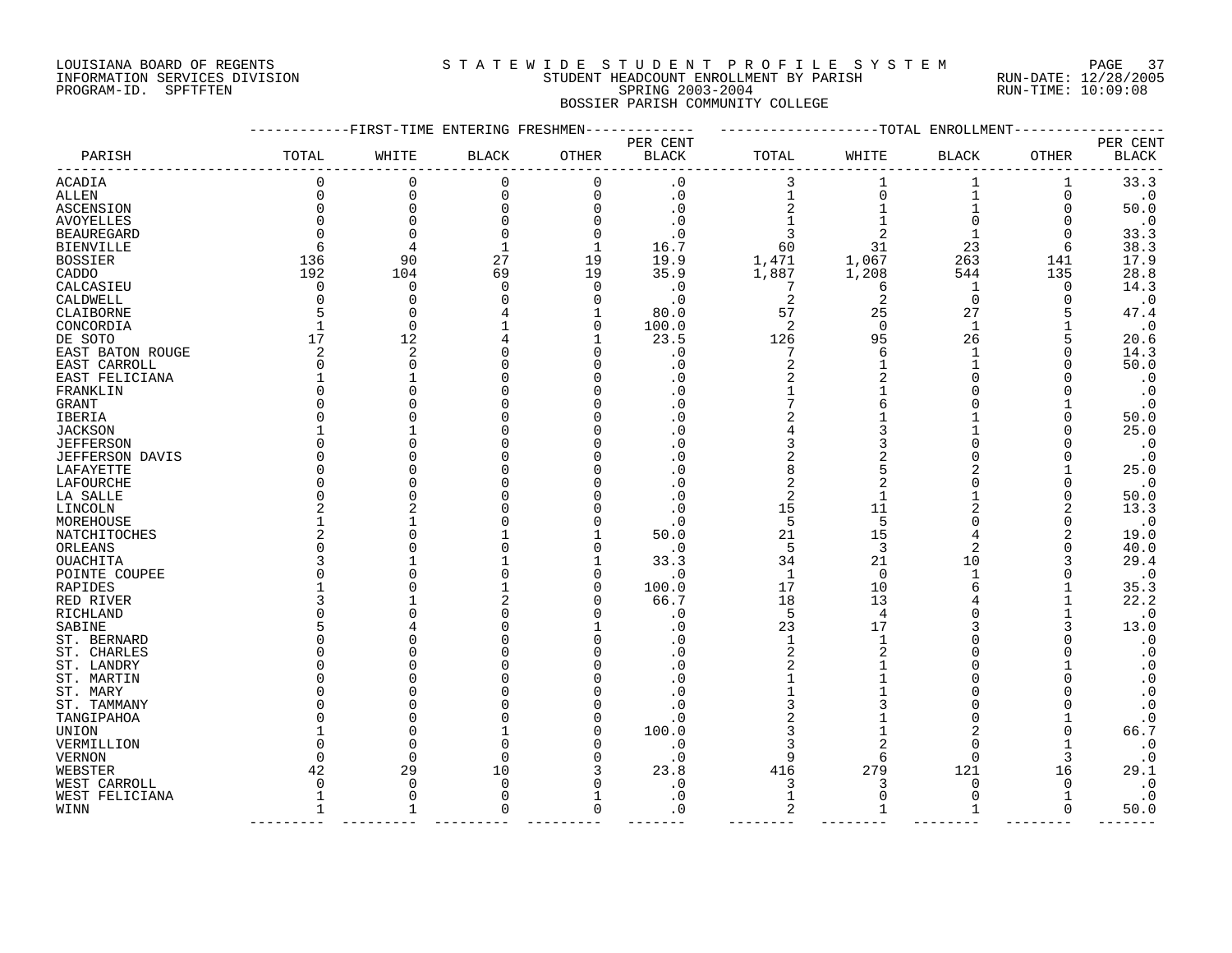# LOUISIANA BOARD OF REGENTS S T A T E W I D E S T U D E N T P R O F I L E S Y S T E M PAGE 38 INFORMATION SERVICES DIVISION STUDENT HEADCOUNT ENROLLMENT BY PARISH RUN-DATE: 12/28/2005 PROGRAM-ID. SPFTFTEN SPRING 2003-2004 RUN-TIME: 10:09:08 BOSSIER PARISH COMMUNITY COLLEGE

|                                         |       | -FIRST-TIME ENTERING FRESHMEN- |              |              |                          |             |             | -TOTAL ENROLLMENT- |              |                   |
|-----------------------------------------|-------|--------------------------------|--------------|--------------|--------------------------|-------------|-------------|--------------------|--------------|-------------------|
| PARISH                                  | TOTAL | WHITE                          | <b>BLACK</b> | <b>OTHER</b> | PER CENT<br><b>BLACK</b> | TOTAL       | WHITE       | <b>BLACK</b>       | <b>OTHER</b> | PER CENT<br>BLACK |
| LOUISIANA TOTALS<br>OUT-OF-STATE TOTALS | 423   | 253                            | 122          | 48           | 28.8                     | 4,257<br>66 | 2,873<br>41 | 1,052              | 332          | 24.7<br>19.7      |
| LA./OUT-OF-STATE<br>FOREIGN TOTALS      | 427   | 257                            | 122          | 48           | 28.6<br>. 0              | 4,323       | 2,920       | 1,065              | 338          | 24.6              |
| INSTITUTION TOTALS                      | 427   | 257                            | 122          | 48           | 28.6                     | 4,334       | 2,920       | 1,065              | 349          | 24.6              |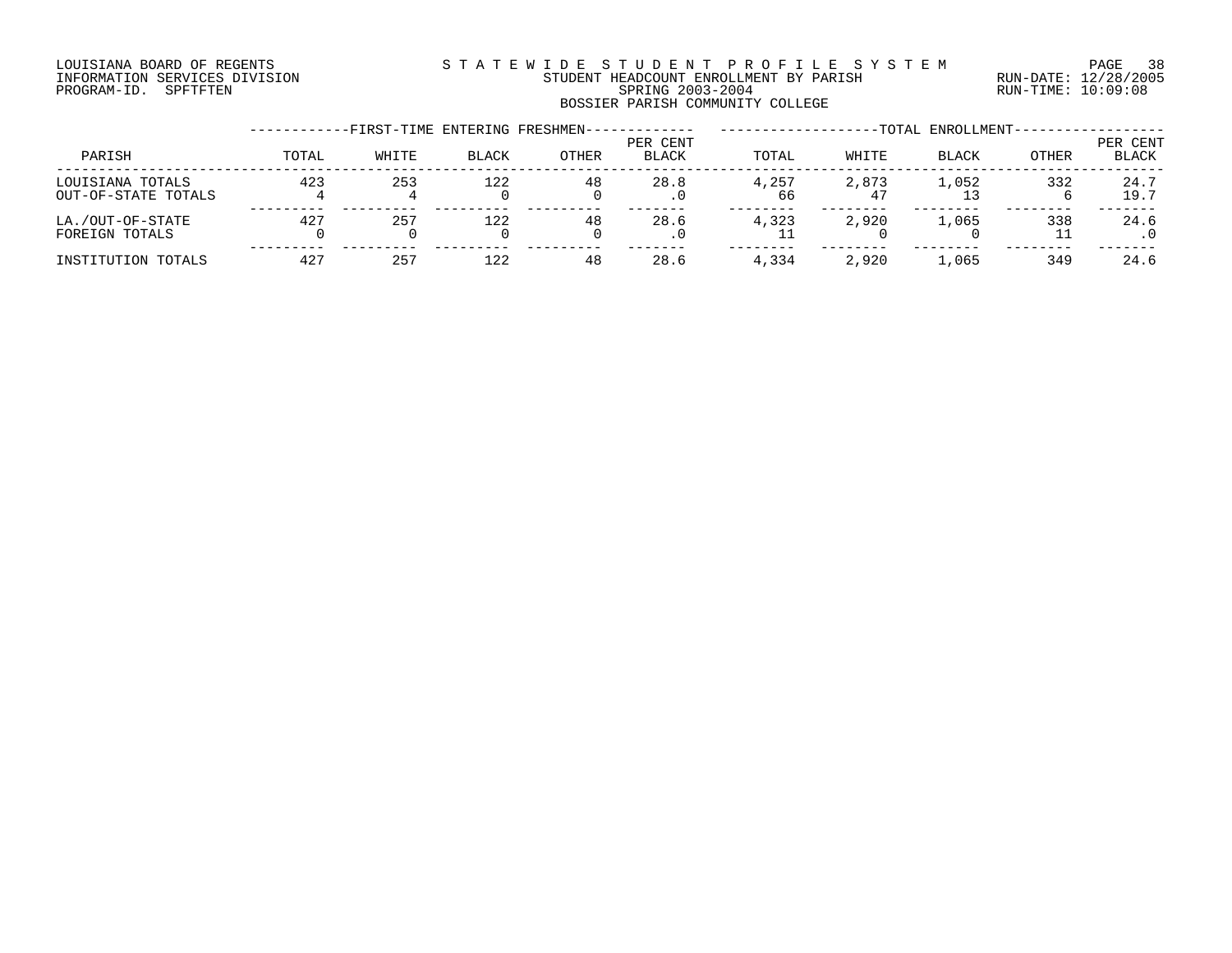#### LOUISIANA BOARD OF REGENTS S T A T E W I D E S T U D E N T P R O F I L E S Y S T E M PAGE 39 INFORMATION SERVICES DIVISION STUDENT HEADCOUNT ENROLLMENT BY PARISH RUN-DATE: 12/28/2005 PROGRAM-ID. SPFTFTEN SPRING 2003-2004 RUN-TIME: 10:09:08 DELGADO COMMUNITY COLLEGE

|                   |              |             | -FIRST-TIME ENTERING FRESHMEN |              |                        |                | -TOTAL         | ENROLLMENT     |              |                        |
|-------------------|--------------|-------------|-------------------------------|--------------|------------------------|----------------|----------------|----------------|--------------|------------------------|
|                   |              |             |                               |              | PER CENT               |                |                |                |              | PER CENT               |
| PARISH            | TOTAL        | WHITE       | <b>BLACK</b>                  | OTHER        | $\operatorname{BLACK}$ | $\tt TOTAL$    | WHITE          | <b>BLACK</b>   | OTHER        | <b>BLACK</b>           |
| <b>ACADIA</b>     | $\Omega$     | 0           | 0                             | $\Omega$     | $\cdot$ 0              | $\mathbf 1$    | $\Omega$       | $\Omega$       |              | $\cdot$ 0              |
| ASCENSION         | 0            | 0           | 0                             | $\Omega$     | $\cdot$ 0              | 16             | 11             | $\overline{2}$ | 3            | 12.5                   |
| ASSUMPTION        |              |             | $\Omega$                      | $\Omega$     | $\cdot$ 0              | 17             | 10             |                | 3            | 23.5                   |
| <b>BOSSIER</b>    |              |             |                               |              | . 0                    | 3              | $\overline{c}$ |                |              | $\boldsymbol{\cdot}$ 0 |
| CADDO             | ∩            |             |                               |              | . 0                    | $\overline{2}$ |                |                |              | $\cdot$ 0              |
| CALCASIEU         |              |             |                               |              | 100.0                  | 9              |                |                |              | 33.3                   |
| CALDWELL          | $\Omega$     |             |                               | $\cap$       | $\cdot$ 0              |                |                |                |              | $\cdot$ 0              |
|                   | O            |             |                               |              |                        |                |                |                |              |                        |
| CAMERON           |              |             |                               |              | $\cdot$ 0              |                |                |                |              | $\cdot$ 0<br>$\cdot$ 0 |
| CONCORDIA         | $\Omega$     |             |                               |              | 100.0                  | 3              |                |                |              |                        |
| DE SOTO           |              |             |                               | ∩            | $\cdot$ 0              |                |                |                |              | 33.3                   |
| EAST BATON ROUGE  |              |             |                               |              | 100.0                  | 42             | 24             | 14             |              | 33.3                   |
| EAST FELICIANA    | $\Omega$     |             |                               |              | . 0                    | 12             |                | 5              | h            | 41.7                   |
| <b>EVANGELINE</b> | $\Omega$     |             |                               |              | $\cdot$ 0              | 3              |                |                |              | $\boldsymbol{\cdot}$ 0 |
| FRANKLIN          | O            |             |                               |              | . 0                    |                |                |                |              | $\cdot$ 0              |
| <b>GRANT</b>      | O            |             |                               |              | . 0                    |                |                |                |              | $\cdot$ 0              |
| IBERIA            | 2            |             | 2                             | $\cap$       | 100.0                  | 14             |                |                |              | 42.9                   |
| <b>IBERVILLE</b>  |              |             |                               | $\cap$       | $\cdot$ 0              | 6              |                | 3              |              | 50.0                   |
| <b>JACKSON</b>    | $\Omega$     | $\Omega$    | $\Omega$                      | $\cap$       | $\cdot$ 0              | 2              |                |                |              | $\cdot$ 0              |
| <b>JEFFERSON</b>  | 507          | 195         | 196                           | 116          | 38.7                   | 5,886          | 2,875          | 1,703          | 1,308        | 28.9                   |
| LAFAYETTE         | 1            | 1           | $\Omega$                      | 0            | $\cdot$ 0              | 12             | 8              | 2              | 2            | 16.7                   |
| LAFOURCHE         | 16           | 10          |                               | -1           | 31.3                   | 145            | 95             | 26             | 24           | 17.9                   |
| LINCOLN           | $\Omega$     | $\Omega$    |                               |              | . 0                    | $\mathbf{1}$   |                |                | O            | $\boldsymbol{\cdot}$ 0 |
| LIVINGSTON        |              |             |                               |              | . 0                    | 14             |                |                |              | 35.7                   |
| MADISON           | $\Omega$     |             |                               | $\Omega$     | . 0                    | $\overline{2}$ |                |                |              | 50.0                   |
| MOREHOUSE         |              | C           |                               |              | . 0                    |                |                | ∩              |              | $\cdot$ 0              |
| NATCHITOCHES      |              | $\Omega$    |                               | $\Omega$     | 100.0                  | 3              |                |                |              | $\cdot$ 0              |
| ORLEANS           | 691          | 63          | 561                           | 67           | 81.2                   | 6,303          | 956            | 4,567          | 780          | 72.5                   |
| OUACHITA          | $\Omega$     | $\Omega$    | $\Omega$                      | $\Omega$     | $\cdot$ 0              | 4              | $\Omega$       | 4              | $\Omega$     | $\cdot$ 0              |
| PLAQUEMINES       | 20           |             | 2                             | 11           | 10.0                   | 250            | 134            | 50             | 66           | 20.0                   |
| POINTE COUPEE     | $\Omega$     |             |                               | $\cap$       | . 0                    | 2              |                |                | 0            | 50.0                   |
| RAPIDES           | 0            |             |                               |              | . 0                    | 5              | 2              |                | 2            | 20.0                   |
| RED RIVER         | $\Omega$     |             |                               |              | . 0                    |                |                |                | 1            | $\cdot$ 0              |
| <b>RICHLAND</b>   | $\Omega$     | $\cap$      |                               |              |                        |                |                |                | $\Omega$     | $\cdot$ 0              |
| SABINE            |              |             |                               |              | $\cdot$ 0              | 3              | $\overline{2}$ |                | $\Omega$     | 33.3                   |
| ST. BERNARD       | 20           | 13          | 3                             |              | 15.0                   | 304            | 202            | 35             | 67           | 11.5                   |
| ST. CHARLES       | 56           | 30          | 21                            | 5            | 37.5                   | 480            | 282            | 143            | 55           | 29.8                   |
| ST. HELENA        | 1            | $\Omega$    | $\mathbf 1$                   | $\Omega$     | 100.0                  | 4              | $\Omega$       | $\overline{4}$ | O            | $\boldsymbol{\cdot}$ 0 |
| ST. JAMES         | 5            | $\bigcap$   | 5                             | $\Omega$     | 100.0                  | 56             | 22             | 30             | 4            | 53.6                   |
| ST. JOHN          | 29           |             | 20                            | 2            | 69.0                   | 343            | 125            | 161            | 57           | 46.9                   |
| ST. LANDRY        | $\mathbf{1}$ |             | $\mathbf{1}$                  | $\mathbf 0$  | 100.0                  | 3              | $\Omega$       |                | 2            | $\cdot$ 0              |
|                   | $\Omega$     | $\cap$      | $\Omega$                      | $\Omega$     |                        | 5              | 3              |                | 1            | 20.0                   |
| ST. MARTIN        | 2            | $\Omega$    | 1                             | $\mathbf{1}$ | $\cdot$ 0<br>50.0      | 10             | 3              | 3              | 4            | 30.0                   |
| ST. MARY          | 174          |             |                               |              |                        |                |                |                |              |                        |
| ST. TAMMANY       |              | 116         | 21                            | 37           | 12.1                   | 1,669          | 1,135          | 203            | 331          | 12.2                   |
| TANGIPAHOA        | 13           | 2           | 10                            |              | 76.9                   | 82             | 41             | 25             | 16           | 30.5                   |
| TENSAS            | $\mathbf 0$  | C           | $\mathbf 0$                   | n            | . 0                    | $\mathbf{1}$   | $\Omega$       | $\mathbf 1$    | $\mathbf 0$  | $\boldsymbol{\cdot}$ 0 |
| TERREBONNE        | 14           |             |                               |              | 50.0                   | 188            | 109            | 48             | 31           | 25.5                   |
| VERMILLION        | 0            |             |                               |              | $\cdot$ 0              | 8              | 7              | 0              | 1            | $\cdot$ 0              |
| <b>VERNON</b>     | U            |             |                               |              | $\cdot$ 0              | $\mathbf{1}$   |                | $\Omega$       | $\Omega$     | $\cdot$ 0              |
| WASHINGTON        | 9            |             |                               |              | 77.8                   | 65             | 23             | 23             | 19           | 35.4                   |
| WEST BATON ROUGE  | $\mathbf{1}$ | $\mathbf 1$ | U                             | $\cap$       | $\cdot$ 0              | 3              | $\overline{2}$ | $\Omega$       | $\mathbf{1}$ | $\cdot$ 0              |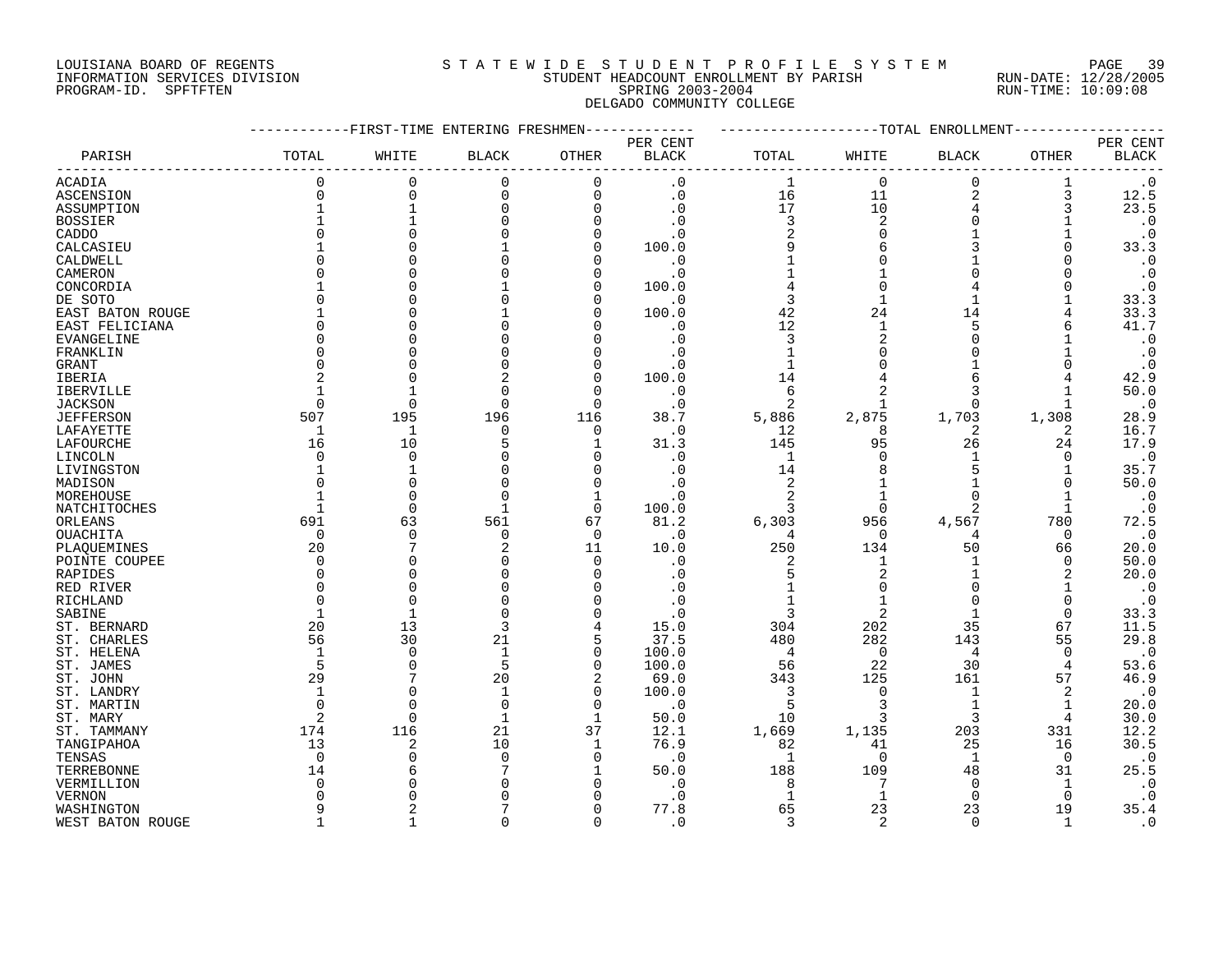#### LOUISIANA BOARD OF REGENTS S T A T E W I D E S T U D E N T P R O F I L E S Y S T E M PAGE 40 INFORMATION SERVICES DIVISION STUDENT HEADCOUNT ENROLLMENT BY PARISH RUN-DATE: 12/28/2005 PROGRAM-ID. SPFTFTEN SPRING 2003-2004 RUN-TIME: 10:09:08 DELGADO COMMUNITY COLLEGE

|                                         |             | -FIRST-TIME ENTERING FRESHMEN- |          |           |                   |               |              | -TOTAL ENROLLMENT- |              |                   |
|-----------------------------------------|-------------|--------------------------------|----------|-----------|-------------------|---------------|--------------|--------------------|--------------|-------------------|
| PARISH                                  | TOTAL       | WHITE                          | BLACK    | OTHER     | PER CENT<br>BLACK | TOTAL         | WHITE        | <b>BLACK</b>       | OTHER        | PER CENT<br>BLACK |
| WEST FELICIANA                          |             |                                |          |           | $.0 \cdot$        |               |              |                    |              | $\cdot$ 0         |
| LOUISIANA TOTALS<br>OUT-OF-STATE TOTALS | 1,572<br>45 | 458<br>25                      | 867<br>8 | 247<br>12 | 55.2<br>17.8      | 15,995<br>256 | 6,104<br>135 | 7,088<br>64        | 2,803<br>57  | 44.3<br>25.0      |
| LA./OUT-OF-STATE<br>FOREIGN TOTALS      | 1,617       | 483                            | 875      | 259<br>28 | 54.1<br>. 0       | 16,251<br>191 | 6,239        | 7,152              | 2,860<br>187 | 44.0              |
| INSTITUTION TOTALS                      | 1,648       | 486                            | 875      | 287       | 53.1              | 16,442        | 6,243        | 7,152              | 3,047        | 43.5              |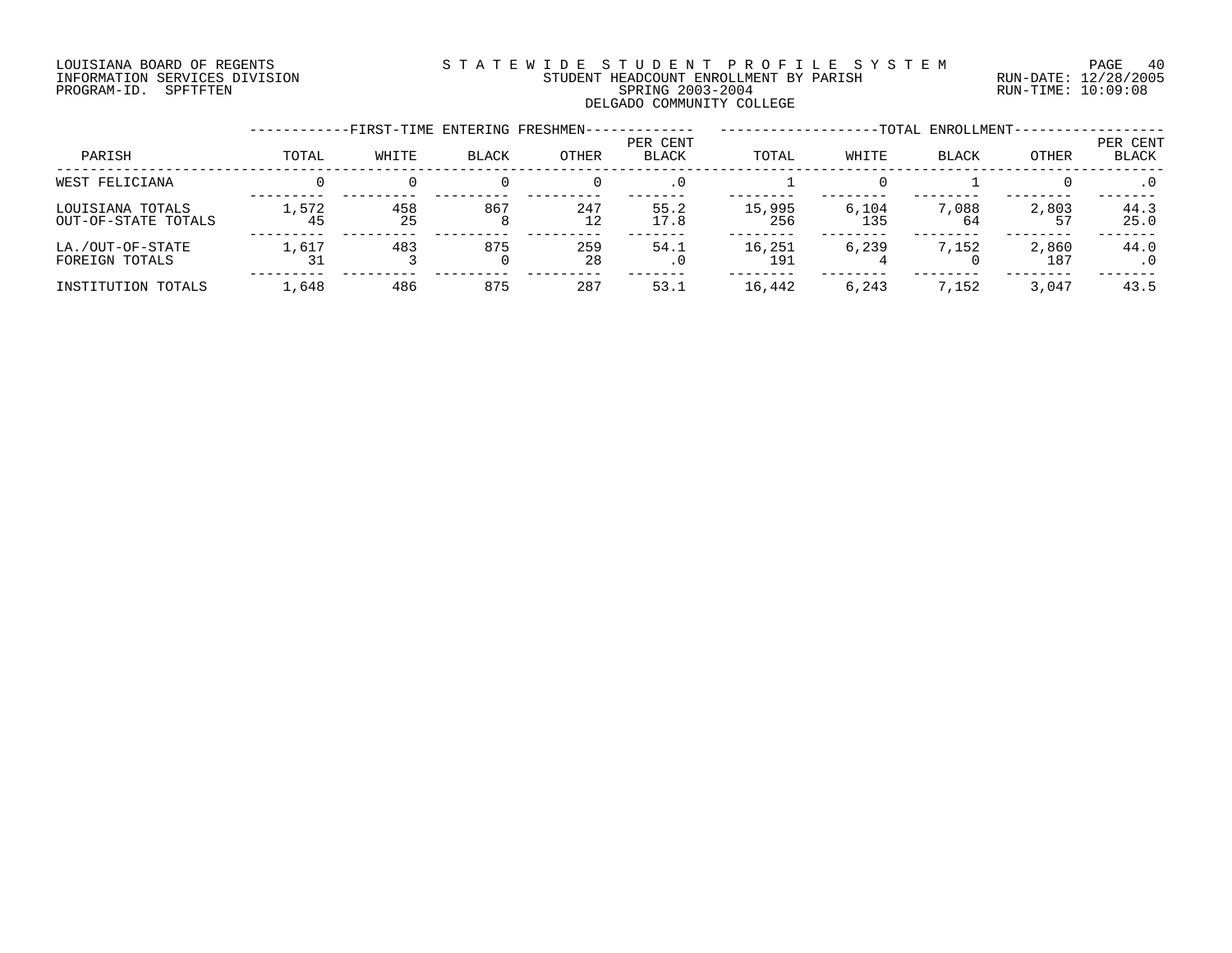# LOUISIANA BOARD OF REGENTS S T A T E W I D E S T U D E N T P R O F I L E S Y S T E M PAGE 41 INFORMATION SERVICES DIVISION STUDENT HEADCOUNT ENROLLMENT BY PARISH RUN-DATE: 12/28/2005 PROGRAM-ID. SPFTFTEN SPRING 2003-2004 RUN-TIME: 10:09:08 ELAINE P. NUNEZ COMMUN. COLLEGE

|                     |       | -FIRST-TIME ENTERING FRESHMEN- |              |              |                          |       |       | -TOTAL ENROLLMENT |              |                          |
|---------------------|-------|--------------------------------|--------------|--------------|--------------------------|-------|-------|-------------------|--------------|--------------------------|
| PARISH              | TOTAL | WHITE                          | <b>BLACK</b> | <b>OTHER</b> | PER CENT<br><b>BLACK</b> | TOTAL | WHITE | <b>BLACK</b>      | <b>OTHER</b> | PER CENT<br><b>BLACK</b> |
| <b>ACADIA</b>       |       |                                |              |              | $\cdot$ 0                |       |       |                   |              | $\cdot$ 0                |
| <b>ASCENSION</b>    |       |                                |              |              | $\cdot$ 0                |       |       |                   |              | .0                       |
| <b>BEAUREGARD</b>   |       |                                |              |              |                          |       |       |                   |              |                          |
| CADDO               |       |                                |              |              | 100.0                    |       |       |                   |              | 50.0                     |
| CALCASIEU           |       |                                |              |              | $\cdot$ 0                |       |       |                   |              | $\cdot$ 0                |
| EAST BATON ROUGE    |       |                                |              |              | $\cdot$ 0                |       |       |                   |              | 11.1                     |
| <b>EVANGELINE</b>   |       |                                |              |              |                          |       |       |                   |              | $\cdot$ 0                |
| <b>IBERIA</b>       |       |                                |              |              |                          |       |       |                   |              | $\cdot$ 0                |
| <b>JEFFERSON</b>    | 14    |                                |              |              | 42.9                     | 99    | 58    | 36                |              | 36.4                     |
| LAFOURCHE           |       |                                |              |              | . 0                      |       |       | $\Omega$          |              | $\cdot$ 0                |
| ORLEANS             | 58    |                                | 48           |              | 82.8                     | 603   | 139   | 433               | 31           | 71.8                     |
| PLAQUEMINES         | 26    |                                | 16           |              | 61.5                     | 169   | 69    | 89                | 11           | 52.7                     |
| SABINE              |       |                                |              |              | $\cdot$ 0                |       |       | ∩                 | $\Omega$     | $\cdot$ 0                |
| ST. BERNARD         | 135   | 107                            | 18           | 10           | 13.3                     | 1,286 | 1,057 | 127               | 102          | 9.9                      |
| ST. CHARLES         |       |                                |              |              |                          |       |       |                   |              | $\cdot$ 0                |
| ST. JAMES           |       |                                |              |              |                          |       |       |                   |              | . 0                      |
| ST. JOHN            |       |                                |              |              | 100.0                    |       |       |                   |              | $\cdot$ 0                |
| ST. LANDRY          |       |                                |              |              | $\cdot$ 0                |       |       |                   |              | . 0                      |
| ST. MARY            |       |                                |              |              |                          |       |       |                   |              | 33.3                     |
| ST. TAMMANY         |       | 12                             |              |              | 7.7                      |       |       |                   |              | 7.5                      |
| TANGIPAHOA          |       |                                |              |              |                          |       |       |                   |              | 25.0                     |
| TERREBONNE          |       |                                |              |              |                          |       |       |                   |              | $\cdot$ 0                |
| <b>VERNON</b>       |       |                                |              |              | . 0                      |       |       |                   |              | . 0                      |
| WASHINGTON          |       |                                |              |              | 100.0                    |       |       |                   |              | . 0                      |
| LOUISIANA TOTALS    | 254   | 147                            | 92           | 15           | 36.2                     | 2,265 | 1,409 | 699               | 157          | 30.9                     |
| OUT-OF-STATE TOTALS |       |                                |              | $\Omega$     | $\cdot$ 0                |       |       |                   | $\Omega$     | $\cdot$ 0                |
| LA./OUT-OF-STATE    | 254   | 147                            | 92           | 15           | 36.2                     | 2,265 | 1,409 | 699               | 157          | 30.9                     |
| FOREIGN TOTALS      |       | $\Omega$                       | $\Omega$     | 0            | $\cdot$ 0                |       |       | O                 | $\Omega$     | $\cdot$ 0                |
| INSTITUTION TOTALS  | 254   | 147                            | 92           | 15           | 36.2                     | 2,265 | 1,409 | 699               | 157          | 30.9                     |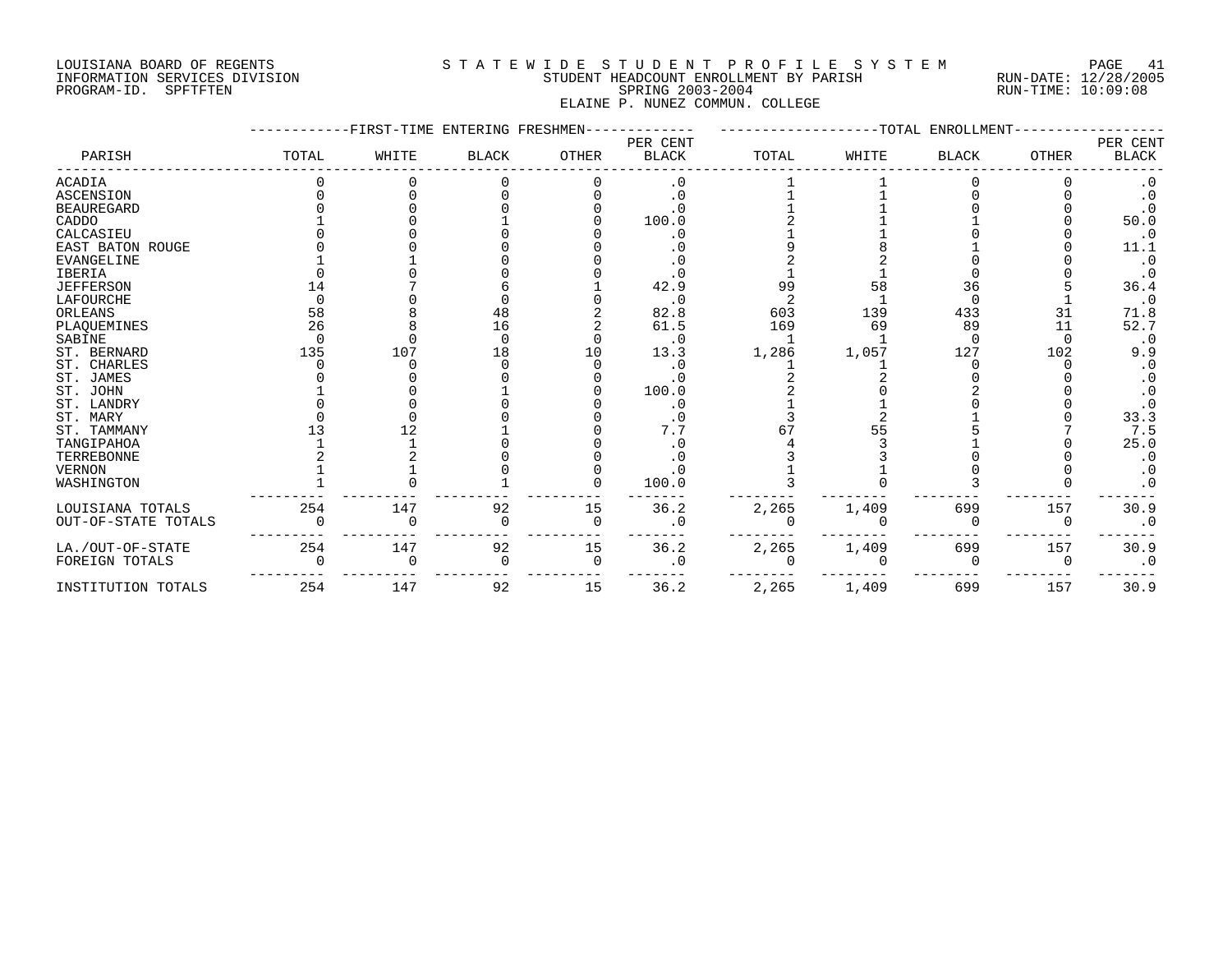#### LOUISIANA BOARD OF REGENTS S T A T E W I D E S T U D E N T P R O F I L E S Y S T E M PAGE 42 INFORMATION SERVICES DIVISION STUDENT HEADCOUNT ENROLLMENT BY PARISH RUN-DATE: 12/28/2005 PAGE 4: المستحسن المستحسن المستحسن المستحسن المستحسن المستحسن المستحسن المستحسن المستحسن المستحسن المستحسن الم<br>PROGRAM-ID. SPFTFTEN SPETTEN SPETER SPRING 2003-2004 STUDENT READCOUNT ENROLLMENT BY PARISH RUN-TIME: 10:09:08 RIVER PARISHES COMMUNITY COLLEGE

|                     |       | -FIRST-TIME ENTERING FRESHMEN- |              |       |                          |       |       | -TOTAL ENROLLMENT- |       |                   |
|---------------------|-------|--------------------------------|--------------|-------|--------------------------|-------|-------|--------------------|-------|-------------------|
| PARISH              | TOTAL | WHITE                          | <b>BLACK</b> | OTHER | PER CENT<br><b>BLACK</b> | TOTAL | WHITE | <b>BLACK</b>       | OTHER | PER CENT<br>BLACK |
| ASCENSION           | 41    | 30                             | 10           |       | 24.4                     | 426   | 365   | 46                 | 15    | 10.8              |
| ASSUMPTION          |       |                                |              |       |                          | 37    | 29    |                    |       | 21.6              |
| EAST BATON ROUGE    |       |                                |              |       | 50.0                     | 26    |       |                    |       | 19.2              |
| IBERVILLE           |       |                                |              |       |                          |       |       |                    |       |                   |
| LAFOURCHE           |       |                                |              |       |                          |       |       |                    |       |                   |
| LIVINGSTON          |       |                                |              |       |                          |       |       |                    |       |                   |
| ORLEANS             |       |                                |              |       |                          |       |       |                    |       |                   |
| ST. CHARLES         |       |                                |              |       |                          |       |       |                    |       |                   |
| ST. JAMES           |       |                                |              |       | 72.7                     | 104   | 53    | 50                 |       | 48.1              |
| ST. JOHN            |       |                                |              |       | 28.6                     | 39    | 23    | 5ء                 |       | 38.5              |
| TERREBONNE          |       |                                |              |       |                          |       |       |                    |       | $\cdot$ 0         |
| WASHINGTON          |       |                                |              |       | 58.3                     | 38    | 10    | 25                 |       | 65.8              |
| LOUISIANA TOTALS    | 80    | 50                             | 28           |       | 35.0                     | 698   | 529   | 149                | 20    | 21.3              |
| OUT-OF-STATE TOTALS |       |                                |              |       | $\cdot$ 0                |       |       |                    |       | $\cdot$ 0         |
| LA./OUT-OF-STATE    | 80    | 50                             | 28           |       | 35.0                     | 698   | 529   | 149                | 20    | 21.3              |
| FOREIGN TOTALS      |       |                                |              |       |                          |       |       |                    |       | $\cdot$ 0         |
| INSTITUTION TOTALS  | 80    | 50                             | 28           |       | 35.0                     | 698   | 529   | 149                | 20    | 21.3              |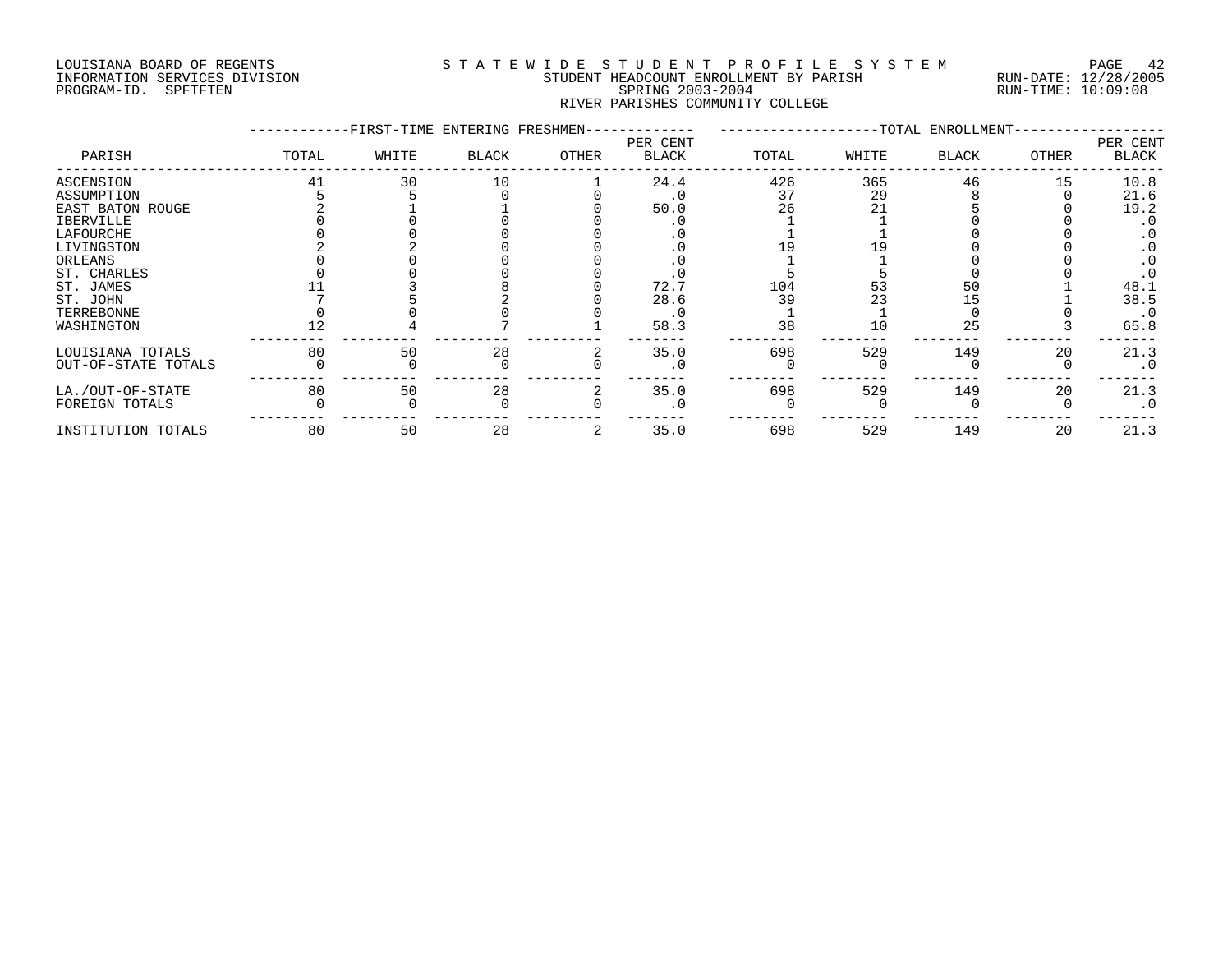#### LOUISIANA BOARD OF REGENTS S T A T E W I D E S T U D E N T P R O F I L E S Y S T E M PAGE 43 INFORMATION SERVICES DIVISION STUDENT HEADCOUNT ENROLLMENT BY PARISH RUN-DATE: 12/28/2005 PROGRAM-ID. SPFTFTEN SPRING 2003-2004 RUN-TIME: 10:09:08 SOUTH LA. COMMUNITY COLLEGE

|                     |             | -FIRST-TIME ENTERING FRESHMEN |                |                      |                          |                |                | -TOTAL ENROLLMENT |                |                          |
|---------------------|-------------|-------------------------------|----------------|----------------------|--------------------------|----------------|----------------|-------------------|----------------|--------------------------|
| PARISH              | TOTAL       | WHITE                         | <b>BLACK</b>   | <b>OTHER</b>         | PER CENT<br><b>BLACK</b> | TOTAL          | WHITE          | <b>BLACK</b>      | <b>OTHER</b>   | PER CENT<br><b>BLACK</b> |
| ACADIA              |             | 3                             | $\mathbf{1}$   | 0                    | 25.0                     | 18             | 14             |                   | 0              | 22.2                     |
| ALLEN               |             | 3                             | $\Omega$       | 0                    | $\cdot$ 0                | 6              | 6              | $\Omega$          | $\Omega$       | $\boldsymbol{\cdot}$ 0   |
| <b>ASCENSION</b>    |             |                               |                | 0                    | . 0                      | 14             | 14             | $\Omega$          |                | $\boldsymbol{\cdot}$ 0   |
| ASSUMPTION          |             | $\Omega$                      |                | $\Omega$             | 100.0                    | 3              | 2              |                   |                | 33.3                     |
| <b>AVOYELLES</b>    |             |                               |                |                      | . 0                      | 3              |                |                   |                | $\boldsymbol{\cdot}$ 0   |
| <b>BEAUREGARD</b>   |             | $\Omega$                      |                |                      | . 0                      | $\overline{2}$ |                |                   |                | $\cdot$ 0                |
| <b>BOSSIER</b>      |             | $\mathbf{1}$                  |                |                      | . 0                      | $\mathbf{1}$   |                |                   |                | $\cdot$ 0                |
| CALCASIEU           | 17          | 13                            |                |                      | 17.6                     | 40             | 33             |                   |                | 15.0                     |
| CAMERON             |             | $\Omega$                      |                |                      | . 0                      | $\overline{c}$ |                |                   |                | $\cdot$ 0                |
| CLAIBORNE           |             | O                             |                |                      | . 0                      |                |                |                   |                | $\cdot$ 0                |
| CONCORDIA           |             |                               |                |                      |                          |                |                |                   |                | $\cdot$ 0                |
| EAST BATON ROUGE    | 11          |                               |                | 2                    | 9.1                      | 30             | 20             |                   |                | 23.3                     |
| EAST FELICIANA      |             |                               |                | $\Omega$             | 100.0                    | $\overline{c}$ |                |                   |                | $\boldsymbol{\cdot}$ 0   |
| <b>EVANGELINE</b>   |             |                               |                | 0                    | . 0                      | 4              |                | $\Omega$          |                | $\ddot{\theta}$          |
| GRANT               |             | $\Omega$                      |                | 0                    | . 0                      | 2              |                | $\cap$            |                | $\cdot$ 0                |
| IBERIA              | 181         | 93                            | 45             | 43                   | 24.9                     | 437            | 251            | 136               | 50             | 31.1                     |
| IBERVILLE           | 3           | $\overline{2}$                | $\mathbf{1}$   | $\Omega$             | 33.3                     | 4              | 3              | 1                 | ∩              | 25.0                     |
| <b>JEFFERSON</b>    |             | 3                             | $\Omega$       | $\Omega$             | $\cdot$ 0                | 10             |                |                   | ∩              | 10.0                     |
|                     |             | $\mathbf 0$                   | $\Omega$       | 1                    | $\cdot$ 0                | 2              |                | $\Omega$          |                | $\cdot$ 0                |
| JEFFERSON DAVIS     | 113         | 71                            |                |                      |                          |                |                |                   |                |                          |
| LAFAYETTE           |             |                               | 20<br>$\Omega$ | 22                   | 17.7                     | 676            | 438            | 203               | 35             | 30.0                     |
| LAFOURCHE           |             | 6<br>$\mathbf{1}$             |                | $\Omega$<br>$\Omega$ | . 0                      | 20             | 19             |                   |                | $5.0$                    |
| LA SALLE            |             |                               |                |                      | . 0                      | $\overline{4}$ |                |                   |                | 25.0                     |
| LIVINGSTON          |             |                               |                |                      |                          |                |                |                   |                | $\boldsymbol{\cdot}$ 0   |
| MADISON             |             |                               |                |                      |                          |                |                |                   |                | $\cdot$ 0                |
| NATCHITOCHES        |             |                               |                |                      |                          |                |                |                   |                | $\boldsymbol{\cdot}$ 0   |
| ORLEANS             |             |                               |                |                      |                          |                |                |                   |                | $\boldsymbol{\cdot}$ 0   |
| OUACHITA            |             | $\Omega$                      |                |                      | . ດ                      |                |                |                   |                | $\boldsymbol{\cdot}$ 0   |
| PLAQUEMINES         |             | $\Omega$                      |                |                      |                          |                |                |                   |                | $\cdot$ 0                |
| POINTE COUPEE       |             |                               |                |                      | . 0                      |                |                |                   |                | 25.0                     |
| RAPIDES             | 13          | 10                            |                |                      | 7.7                      | 31             | 23             |                   |                | 16.1                     |
| ST. BERNARD         |             | $\mathbf{1}$                  |                |                      | . 0                      | $\mathbf{1}$   |                |                   |                | $\boldsymbol{\cdot}$ 0   |
| ST. CHARLES         |             | $\overline{2}$                |                | 0                    | $\cdot$ 0                | $\overline{2}$ | $\overline{2}$ |                   |                | $\cdot$ 0                |
| ST. LANDRY          | 10          | 9                             |                |                      | 10.0                     | 43             | 29             | 13                |                | 30.2                     |
| ST. MARTIN          | 34          | 18                            | 14             |                      | 41.2                     | 149            | 74             | 71                |                | 47.7                     |
| ST. MARY            | 21          | 10                            | 11             | $\Omega$             | 52.4                     | 127            | 57             | 59                | 11             | 46.5                     |
| ST. TAMMANY         | 14          | 12                            | $\Omega$       | 2                    | . 0                      | 37             | 35             | $\Omega$          | $\overline{c}$ | $\cdot$ 0                |
| TANGIPAHOA          |             | $\mathbf{1}$                  |                | $\overline{0}$       | . 0                      | 10             | 9              |                   | $\Omega$       | 10.0                     |
| TERREBONNE          |             | 4                             |                | 2                    | 33.3                     | 30             | 20             |                   | 2              | 26.7                     |
| VERMILLION          | 27          | 16                            |                |                      | 14.8                     | 96             | 72             | 15                |                | 15.6                     |
| <b>VERNON</b>       |             | $\overline{c}$                |                | O                    | . 0                      | 3              | 3              | $\Omega$          |                | $\cdot$ 0                |
| WASHINGTON          |             | $\Omega$                      |                | 0                    | 100.0                    |                |                |                   |                | 25.0                     |
| WEST BATON ROUGE    |             | $\Omega$                      |                | O                    | . 0                      | 3              |                |                   |                | $\cdot$ 0                |
| WINN                |             |                               |                | O                    | . 0                      |                |                |                   |                | $\cdot$ 0                |
|                     |             |                               |                |                      |                          |                |                |                   |                |                          |
| LOUISIANA TOTALS    | 489         | 297                           | 108            | 84                   | 22.1                     | 1,836          | 1,176          | 537               | 123            | 29.2                     |
| OUT-OF-STATE TOTALS |             | 1                             | 0              | $\mathbf 0$          | $\cdot$ 0                | 8              |                | 1                 | 0              | 12.5                     |
|                     |             |                               |                |                      |                          |                |                |                   |                |                          |
| LA./OUT-OF-STATE    | 490         | 298                           | 108            | 84                   | 22.0                     | 1,844          | 1,183          | 538               | 123            | 29.2                     |
| FOREIGN TOTALS      | $\mathbf 1$ | $\mathbf 0$                   | $\mathbf 0$    | 1                    | . 0                      | 4              | $\Omega$       | $\mathbf 0$       | 4              | $\cdot$ 0                |
|                     |             |                               |                |                      |                          |                |                |                   |                |                          |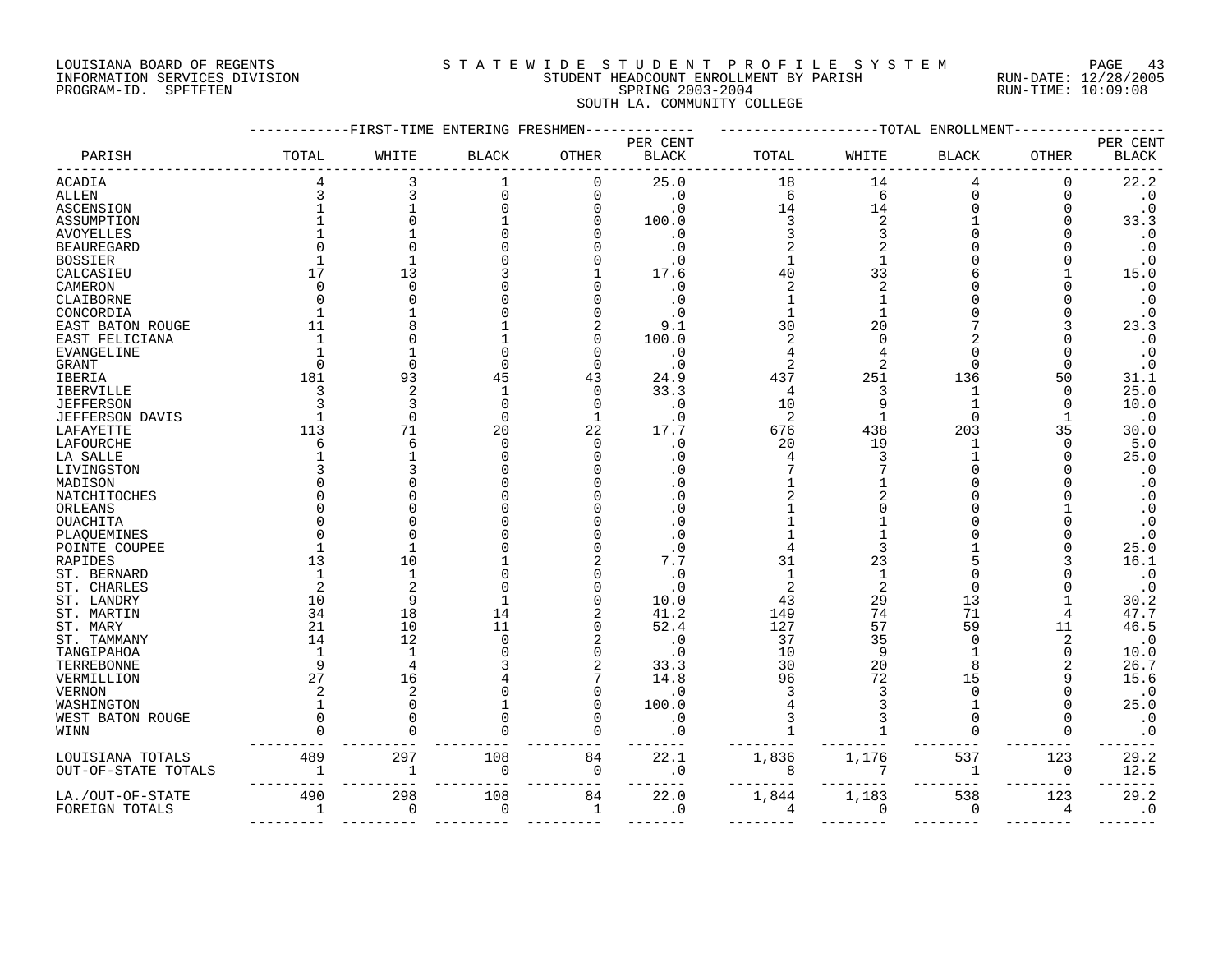# LOUISIANA BOARD OF REGENTS S T A T E W I D E S T U D E N T P R O F I L E S Y S T E M PAGE 44 INFORMATION SERVICES DIVISION STUDENT HEADCOUNT ENROLLMENT BY PARISH RUN-DATE: 12/28/2005 PROGRAM-ID. SPFTFTEN SPRING 2003-2004 RUN-TIME: 10:09:08 SOUTH LA. COMMUNITY COLLEGE

|               |              |       |              | ----------FIRST-TIME ENTERING FRESHMEN------------ |              |     | -TOTAL |        |       |        |
|---------------|--------------|-------|--------------|----------------------------------------------------|--------------|-----|--------|--------|-------|--------|
|               |              |       |              |                                                    | PER CENT     |     |        |        |       |        |
| <b>DARTSH</b> | <b>POTAL</b> | WHITE | <b>RTACK</b> | OTHER                                              | <b>BLACK</b> |     | WHITE  | RT.ACK | OTHER | RT.ACK |
| ד אדפידי      | 497          | 298   | L 0 8        | 85                                                 |              | 848 | 183    | 538    | 127   | 29.1   |
|               |              |       |              |                                                    |              |     |        |        |       |        |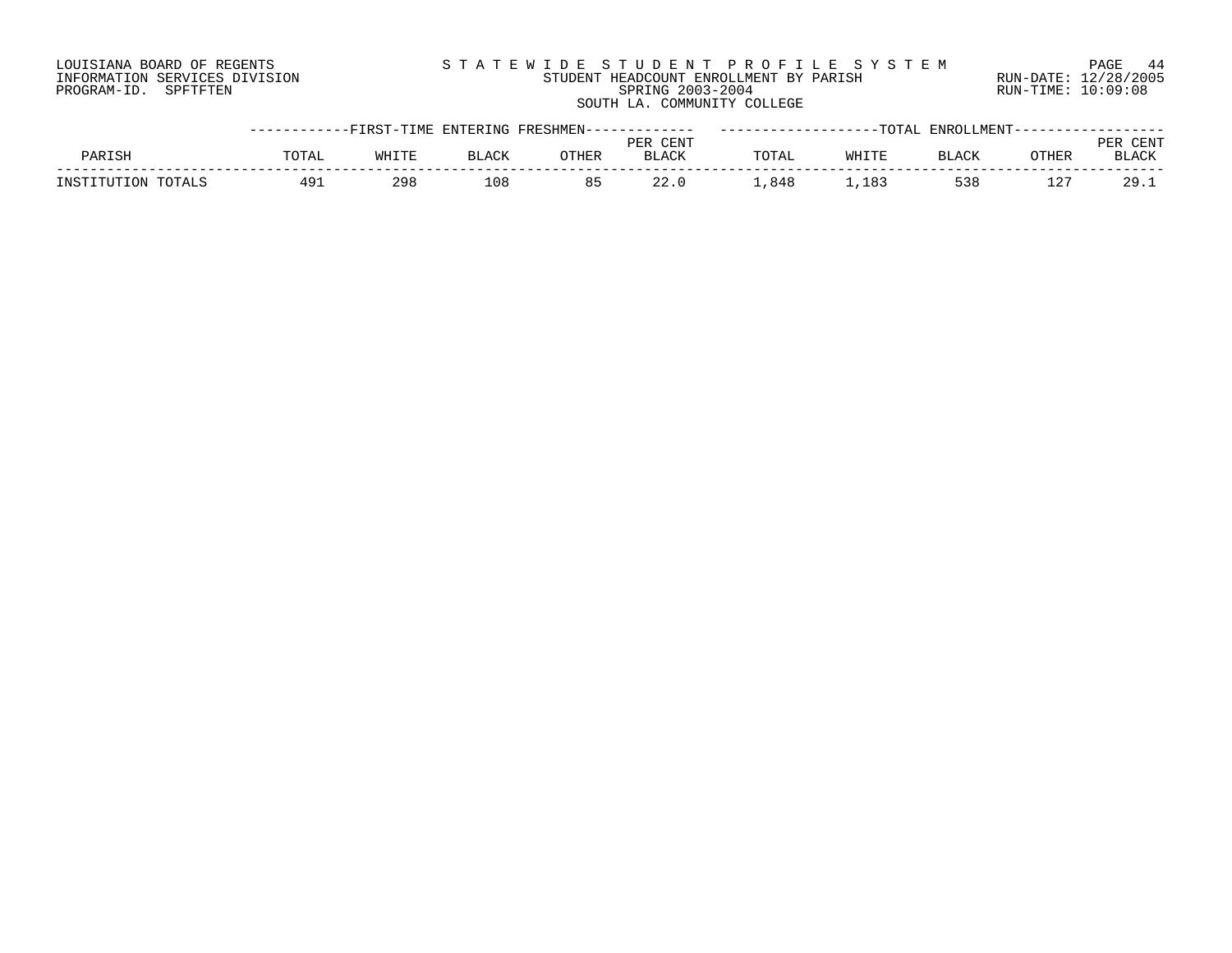# LOUISIANA BOARD OF REGENTS S T A T E W I D E S T U D E N T P R O F I L E S Y S T E M PAGE 45 INFORMATION SERVICES DIVISION STUDENT HEADCOUNT ENROLLMENT BY PARISH RUN-DATE: 12/28/2005 PROGRAM-ID. SPFTFTEN SPRING 2003-2004 RUN-TIME: 10:09:08 LA. DELTA COMMUNITY COLLEGE

|                     |       | FIRST-TIME ENTERING FRESHMEN- |              |       |                          |       |       | -TOTAL ENROLLMENT |       |                          |
|---------------------|-------|-------------------------------|--------------|-------|--------------------------|-------|-------|-------------------|-------|--------------------------|
| PARISH              | TOTAL | WHITE                         | <b>BLACK</b> | OTHER | PER CENT<br><b>BLACK</b> | TOTAL | WHITE | <b>BLACK</b>      | OTHER | PER CENT<br><b>BLACK</b> |
| <b>BIENVILLE</b>    |       |                               |              |       | $\cdot$ 0                |       |       |                   |       | $\cdot$ 0                |
| CADDO               |       |                               |              |       |                          |       |       |                   |       | $\cdot$ 0                |
| CALDWELL            |       | 10                            |              |       | 28.6                     | 38    | 24    |                   |       | 34.2                     |
| CATAHOULA           |       |                               |              |       | $\cdot$ 0                |       |       |                   |       | $\cdot$ 0                |
| EAST CARROLL        | 10    |                               |              |       | 90.0                     | 14    |       |                   |       | 78.6                     |
| FRANKLIN            |       |                               |              |       | 30.8                     | 23    | 14    |                   |       | 34.8                     |
| <b>JACKSON</b>      |       |                               |              |       |                          | 14    | 12    |                   |       | 7.1                      |
| LA SALLE            |       |                               |              |       |                          |       |       |                   |       | $\cdot$ 0                |
| LINCOLN             |       |                               |              |       | 50.0                     |       | 13    |                   |       | 17.6                     |
| MADISON             |       |                               |              |       | 25.0                     | 12    | 10    |                   |       | 16.7                     |
| MOREHOUSE           | 23    | 12                            |              |       | 47.8                     | 53    | 24    | 29                |       | 54.7                     |
| ORLEANS             |       | ∩                             |              |       | 100.0                    |       |       |                   |       | 50.0                     |
| OUACHITA            | 204   | 134                           |              |       | 32.8                     | 481   | 308   | 160               |       | 33.3                     |
| RAPIDES             |       |                               |              |       |                          |       |       |                   |       | $\cdot$ 0                |
| <b>RICHLAND</b>     |       | 10                            |              |       |                          | 30    | 23    |                   |       | 23.3                     |
| ST. BERNARD         |       |                               |              |       |                          |       |       |                   |       | $\cdot$ 0                |
| TENSAS              |       |                               |              |       |                          |       |       |                   |       | $\cdot$ 0                |
| UNION               |       | 13                            |              |       | 13.3                     | 30    | 25    |                   |       | 16.7                     |
| WASHINGTON          |       |                               |              |       |                          |       |       |                   |       | $\cdot$ 0                |
| WEST CARROLL        |       |                               |              |       | . 0                      |       |       |                   |       | 12.5                     |
| WINN                |       |                               |              |       | $\cdot$ 0                |       |       |                   |       | $\cdot$ 0                |
| LOUISIANA TOTALS    | 306   | 200                           | 101          | 5     | 33.0                     | 733   | 473   | 243               | 17    | 33.2                     |
| OUT-OF-STATE TOTALS |       |                               |              |       | . 0                      |       |       |                   |       | $\cdot$ 0                |
| LA./OUT-OF-STATE    | 306   | 200                           | 101          | 5     | 33.0                     | 733   | 473   | 243               | 17    | 33.2                     |
| FOREIGN TOTALS      |       |                               |              |       | . 0                      |       |       |                   |       | $\cdot$ 0                |
| INSTITUTION TOTALS  | 306   | 200                           | 101          | 5     | 33.0                     | 733   | 473   | 243               | 17    | 33.2                     |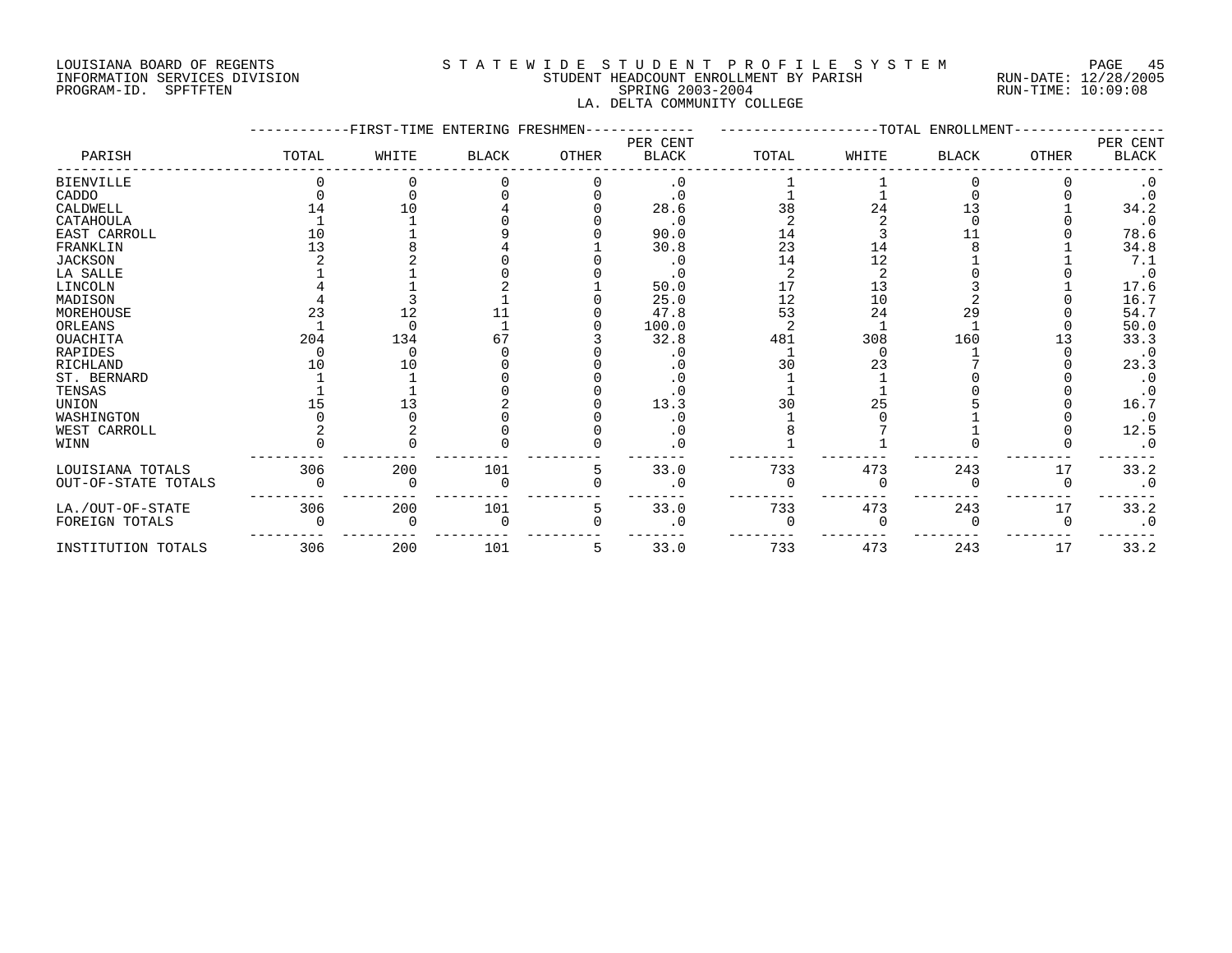# LOUISIANA BOARD OF REGENTS S T A T E W I D E S T U D E N T P R O F I L E S Y S T E M PAGE 46 INFORMATION SERVICES DIVISION STUDENT HEADCOUNT ENROLLMENT BY PARISH RUN-DATE: 12/28/2005 PROGRAM-ID. SPFTFTEN SPRING 2003-2004 RUN-TIME: 10:09:08 L.T.C.-ACADIAN

|                        |       | -FIRST-TIME ENTERING FRESHMEN- |       |       |                          |       |       | -TOTAL ENROLLMENT- |       |                   |
|------------------------|-------|--------------------------------|-------|-------|--------------------------|-------|-------|--------------------|-------|-------------------|
| PARISH                 | TOTAL | WHITE                          | BLACK | OTHER | PER CENT<br><b>BLACK</b> | TOTAL | WHITE | BLACK              | OTHER | PER CENT<br>BLACK |
| <b>ACADIA</b>          | 42    | 26                             | 16    |       | 38.1                     | 187   | 143   | 42                 |       | 22.5              |
| EVANGELINE             |       |                                |       |       |                          |       |       |                    |       |                   |
| <b>JEFFERSON DAVIS</b> |       |                                |       |       |                          |       |       |                    |       |                   |
| LAFAYETTE              |       |                                |       |       |                          |       |       |                    |       |                   |
| ST. LANDRY             |       |                                |       |       |                          |       |       |                    |       |                   |
| ST. MARTIN             |       |                                |       |       |                          |       |       |                    |       |                   |
| VERMILLION             |       |                                |       |       |                          |       |       |                    |       | . 0               |
| WEBSTER                |       |                                |       |       | . U                      |       |       |                    |       | $\cdot$ 0         |
| LOUISIANA TOTALS       | 44    | 28                             | 16    |       | 36.4                     | 203   | 159   | 42                 |       | 20.7              |
| OUT-OF-STATE TOTALS    |       |                                |       |       |                          |       |       |                    |       | . 0               |
| LA./OUT-OF-STATE       | 44    | 28                             | 16    |       | 36.4                     | 203   | 159   | 42                 |       | 20.7              |
| FOREIGN TOTALS         |       |                                |       |       | $\cdot$ 0                |       |       |                    |       | $\cdot$ 0         |
| INSTITUTION TOTALS     | 44    | 28                             | 16    |       | 36.4                     | 203   | 159   | 42                 |       | 20.7              |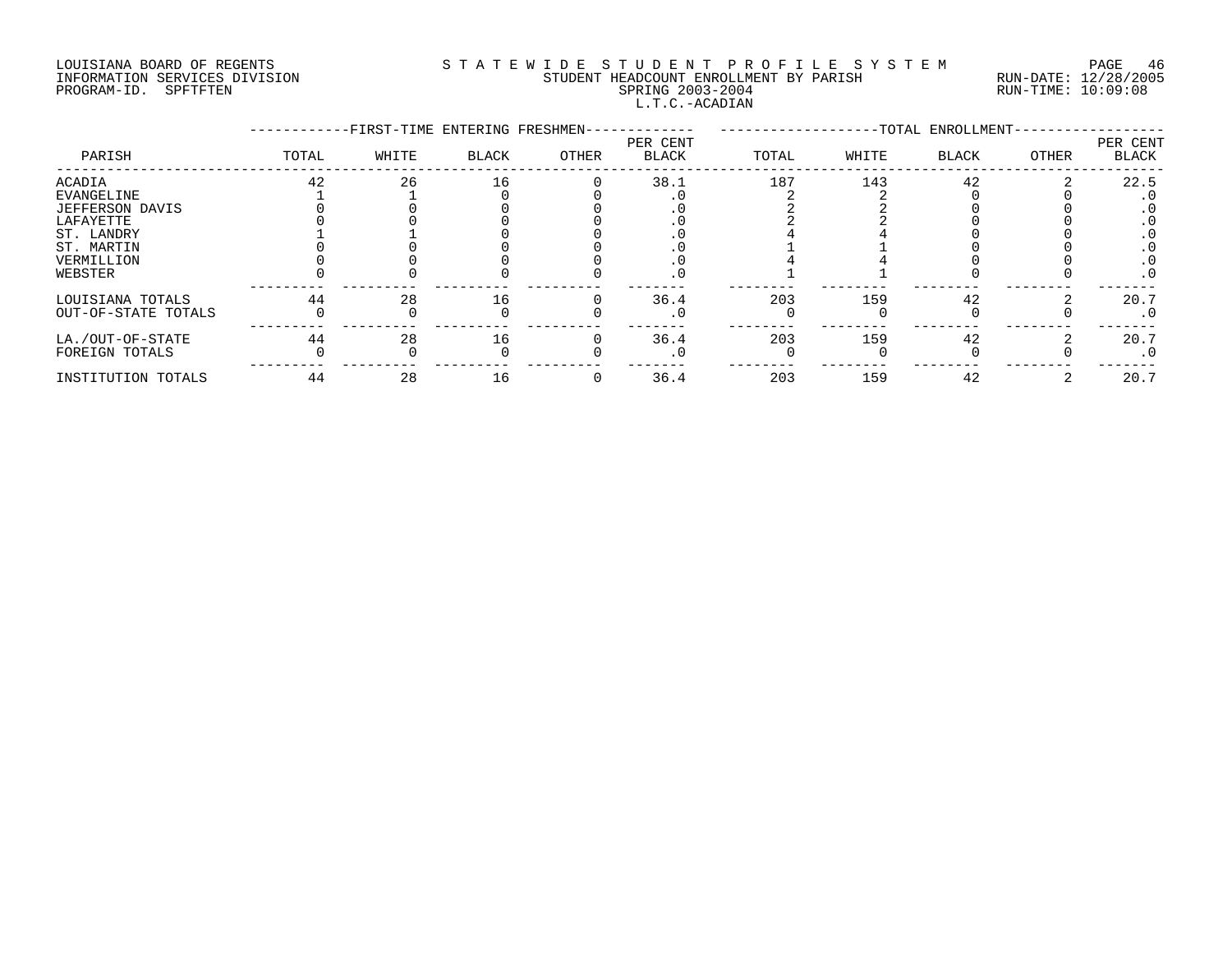#### LOUISIANA BOARD OF REGENTS S T A T E W I D E S T U D E N T P R O F I L E S Y S T E M PAGE 47 INFORMATION SERVICES DIVISION STUDENT HEADCOUNT ENROLLMENT BY PARISH RUN-DATE: 12/28/2005 PAGE 4 Exercise Computers of Algebra 10 SIAIE WIDE STUDE STUDE NT PROFILE SYSTEM PAGE 4 (2003-2004)<br>INFORMATION SERVICES DIVISION STUDENT HEADCOUNT ENROLLMENT BY PARISH RUN-DATE: 12/28/200<br>PROGRAM-ID. SPFTFTEN SPRING 2003-L.T.C.-ALEXANDRIA

|                     |       | FIRST-TIME ENTERING FRESHMEN |              |              |                          |          |          | TOTAL ENROLLMENT |              |                          |
|---------------------|-------|------------------------------|--------------|--------------|--------------------------|----------|----------|------------------|--------------|--------------------------|
| PARISH              | TOTAL | WHITE                        | <b>BLACK</b> | <b>OTHER</b> | PER CENT<br><b>BLACK</b> | TOTAL    | WHITE    | <b>BLACK</b>     | <b>OTHER</b> | PER CENT<br><b>BLACK</b> |
| <b>ALLEN</b>        |       |                              |              |              | $\cdot$ 0                |          |          |                  |              | $\cdot$ 0                |
| <b>AVOYELLES</b>    |       |                              |              |              | 20.0                     | 15       | 11       |                  |              | 26.7                     |
| CADDO               |       |                              |              |              | $\cdot$ 0                |          |          |                  |              | $\cdot$ 0                |
| CALCASIEU           |       |                              |              |              |                          |          |          |                  |              |                          |
| CATAHOULA           |       |                              |              |              |                          |          |          |                  |              | . 0                      |
| CONCORDIA           |       |                              |              |              | . 0                      |          |          |                  |              | $\cdot$ 0                |
| EAST BATON ROUGE    |       |                              |              |              | . 0                      |          |          |                  |              | $\cdot$ 0                |
| <b>EVANGELINE</b>   |       |                              |              |              | . 0                      |          |          |                  |              | 33.3                     |
| <b>GRANT</b>        |       |                              |              |              | . 0                      | 30       |          |                  |              | 10.0                     |
| <b>IBERIA</b>       |       |                              |              |              | 100.0                    |          |          |                  |              | 66.7                     |
| <b>JEFFERSON</b>    |       |                              |              |              | 33.3                     |          |          |                  |              | 57.1                     |
| LAFAYETTE           |       |                              |              |              | 50.0                     |          |          |                  |              | 50.0                     |
| LA SALLE            |       |                              |              |              | . 0                      |          |          |                  |              | $\cdot$ 0                |
| <b>NATCHITOCHES</b> |       |                              |              |              | . 0                      |          |          |                  |              | 50.0                     |
| ORLEANS             |       |                              |              |              | 100.0                    |          |          |                  |              | $\cdot$ 0                |
| <b>RAPIDES</b>      | 170   | 49                           | 105          | 16           | 61.8                     | 533      | 188      | 311              |              | 58.3                     |
| ST. JOHN            |       |                              |              |              | 100.0                    |          |          |                  |              | $\cdot$ 0                |
| ST. LANDRY          |       |                              |              |              | . 0                      |          |          |                  |              | . 0                      |
| ST. TAMMANY         |       |                              |              |              | $\cdot$ 0                |          |          |                  |              | . 0                      |
| TANGIPAHOA          |       |                              |              |              |                          |          |          |                  |              | . 0                      |
| TERREBONNE          |       |                              |              |              |                          |          |          |                  |              | $\cdot$ 0                |
| VERMILLION          |       |                              |              |              |                          |          |          |                  |              | $\cdot$ 0                |
| <b>VERNON</b>       |       |                              |              |              |                          |          |          |                  |              |                          |
| WASHINGTON          |       |                              |              |              | . 0                      |          |          |                  |              | $\cdot$ 0                |
| WINN                |       |                              |              |              | 100.0                    |          |          |                  |              | 50.0                     |
| LOUISIANA TOTALS    | 196   | 64                           | 114          | 18           | 58.2                     | 624      | 247      | 341              | 36           | 54.6                     |
| OUT-OF-STATE TOTALS |       | $\Omega$                     | $\mathbf 0$  | $\mathbf 0$  | $\cdot$ 0                |          | $\Omega$ | $\Omega$         | 0            | $\cdot$ 0                |
| LA./OUT-OF-STATE    | 196   | 64                           | 114          | 18           | 58.2                     | 624      | 247      | 341              | 36           | 54.6                     |
| FOREIGN TOTALS      |       | $\Omega$                     | $\mathbf 0$  | $\mathbf 0$  | $\cdot$ 0                | $\Omega$ | $\Omega$ | $\Omega$         | $\Omega$     | $\cdot$ 0                |
| INSTITUTION TOTALS  | 196   | 64                           | 114          | 18           | 58.2                     | 624      | 247      | 341              | 36           | 54.6                     |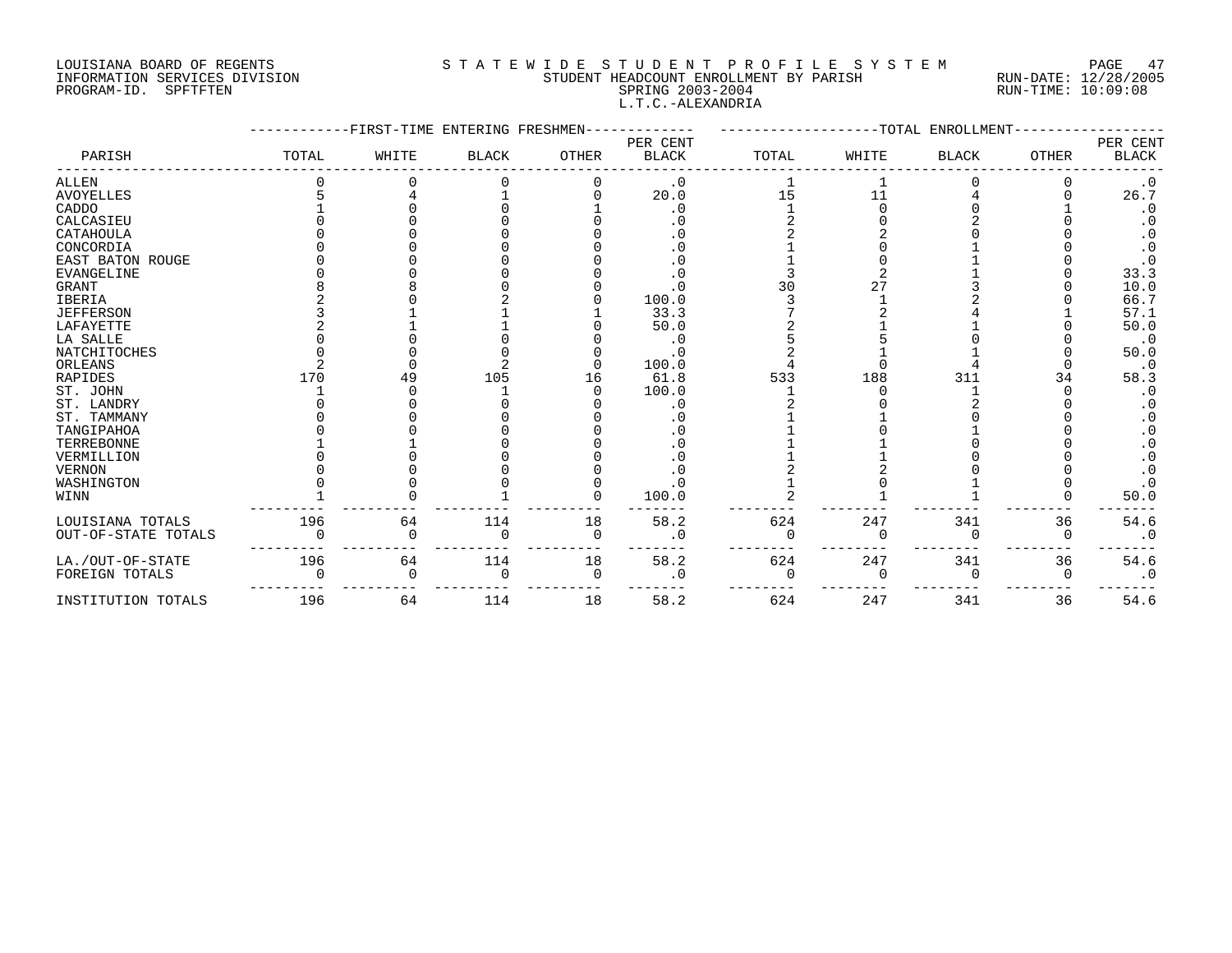### LOUISIANA BOARD OF REGENTS S T A T E W I D E S T U D E N T P R O F I L E S Y S T E M PAGE 48 INFORMATION SERVICES DIVISION STUDENT HEADCOUNT ENROLLMENT BY PARISH RUN-DATE: 12/28/2005 PROGRAM-ID. SPFTFTEN SPRING 2003-2004 RUN-TIME: 10:09:08 L.T.C.-ASCENSION

|                     |       | -FIRST-TIME ENTERING FRESHMEN- |       |       |                          |       |       | -TOTAL ENROLLMENT- |       |                          |
|---------------------|-------|--------------------------------|-------|-------|--------------------------|-------|-------|--------------------|-------|--------------------------|
| PARISH              | TOTAL | WHITE                          | BLACK | OTHER | PER CENT<br><b>BLACK</b> | TOTAL | WHITE | <b>BLACK</b>       | OTHER | PER CENT<br><b>BLACK</b> |
| ASCENSION           | 55    | 41                             | 14    |       | 25.5                     | 140   | 105   | 32                 |       | 22.9                     |
| ASSUMPTION          |       |                                |       |       | 33.3                     |       |       |                    |       | 25.0                     |
| EAST BATON ROUGE    |       |                                |       |       | 20.0                     |       |       |                    |       | 16.7                     |
| IBERVILLE           |       |                                |       |       |                          |       |       |                    |       | $\cdot$ 0                |
| LIVINGSTON          |       |                                |       |       |                          |       |       |                    |       |                          |
| MADISON             |       |                                |       |       |                          |       |       |                    |       |                          |
| POINTE COUPEE       |       |                                |       |       |                          |       |       |                    |       |                          |
| ST. JAMES           |       |                                |       |       | 50.0                     |       |       |                    |       | 45.5                     |
| ST. JOHN            |       |                                |       |       | 100.0                    |       |       |                    |       | 50.0                     |
| TANGIPAHOA          |       |                                |       |       |                          |       |       |                    |       | $\cdot$ 0                |
| LOUISIANA TOTALS    | 81    | 59                             | 22    |       | 27.2                     | 199   | 149   | 47                 |       | 23.6                     |
| OUT-OF-STATE TOTALS |       |                                |       |       |                          |       |       |                    |       | $\cdot$ 0                |
| LA./OUT-OF-STATE    | 81    | 59                             | 22    |       | 27.2                     | 199   | 149   | 47                 |       | 23.6                     |
| FOREIGN TOTALS      |       |                                |       |       |                          |       |       |                    |       | $\cdot$ 0                |
| INSTITUTION TOTALS  | 81    | 59                             | 22    |       | 27.2                     | 199   | 149   | 47                 |       | 23.6                     |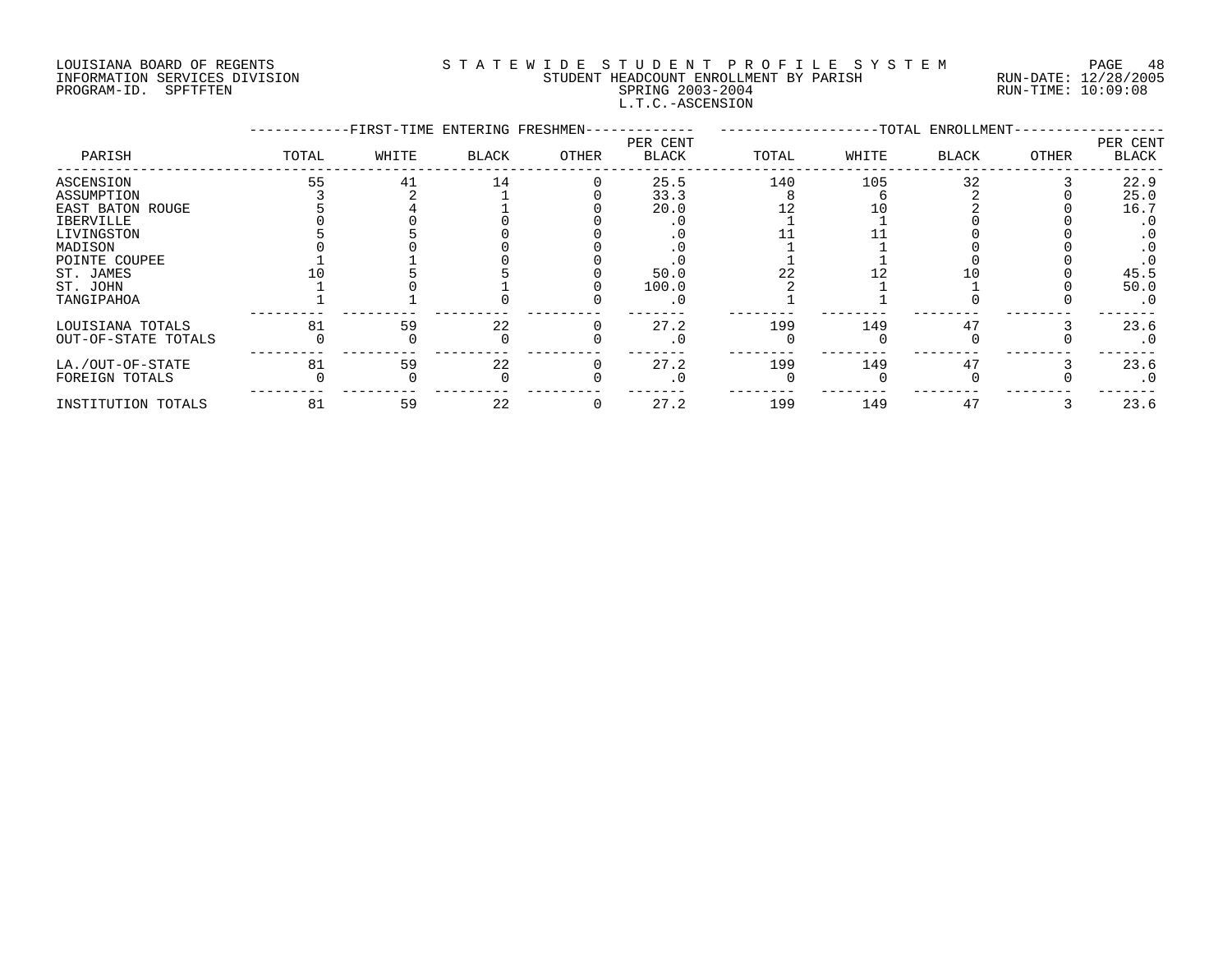#### LOUISIANA BOARD OF REGENTS S T A T E W I D E S T U D E N T P R O F I L E S Y S T E M PAGE 49 INFORMATION SERVICES DIVISION STUDENT HEADCOUNT ENROLLMENT BY PARISH RUN-DATE: 12/28/2005 PAGE 4 Expression Computer of Album District Computer Section of the ST OU ENT PROFILE SYSTEM PAGE 4 (2003-2004<br>INFORMATION SERVICES DIVISION SPRING 2003-2004 STUDENT HEADCOUNT ENROLLMENT BY PARISH RUN-DATE: 12/28/200<br>PROG L.T.C.-AVOYELLES

|                     |       | -FIRST-TIME ENTERING FRESHMEN- |              |                            |              |          |                 | ------TOTAL ENROLLMENT |               |                            |
|---------------------|-------|--------------------------------|--------------|----------------------------|--------------|----------|-----------------|------------------------|---------------|----------------------------|
|                     |       |                                |              |                            | PER CENT     |          |                 |                        |               | PER CENT                   |
| PARISH              | TOTAL | WHITE                          | <b>BLACK</b> | <b>OTHER</b>               | <b>BLACK</b> | TOTAL    | WHITE           | <b>BLACK</b>           | <b>OTHER</b>  | <b>BLACK</b>               |
| <b>ACADIA</b>       |       |                                |              | 0                          | $\cdot$ 0    |          |                 |                        | 0             | 50.0                       |
| ASCENSION           |       |                                | 2            |                            | 66.7         | 6        |                 | $\overline{2}$         |               | 33.3                       |
| <b>AVOYELLES</b>    | 53    | 26                             | 26           |                            | 49.1         | 209      | 122             | 86                     |               | 41.1                       |
| CADDO               |       | ∩                              |              |                            | 100.0        |          |                 |                        |               | $\cdot$ 0                  |
| CALCASIEU           |       |                                |              |                            | $\cdot$ 0    |          |                 |                        |               | 33.3                       |
| CAMERON             |       |                                |              |                            | . 0          |          |                 |                        |               | $\cdot$ 0                  |
| EAST BATON ROUGE    |       |                                |              |                            | 66.7         | 23       |                 | 21                     |               | 91.3                       |
| <b>EVANGELINE</b>   |       |                                |              |                            | $\cdot$ 0    |          |                 |                        |               | $\cdot$ 0                  |
| <b>IBERIA</b>       |       |                                |              |                            | 66.7         |          |                 |                        |               | 77.8                       |
| <b>JEFFERSON</b>    |       |                                |              |                            | 100.0        | 47       |                 | 37                     |               | 78.7                       |
| LAFAYETTE           |       |                                |              |                            | . 0          |          |                 |                        |               | 33.3                       |
| LAFOURCHE           |       |                                |              |                            | . 0          |          |                 |                        |               | $\cdot$ 0                  |
| LIVINGSTON          |       |                                |              |                            | . 0          |          |                 |                        |               | 11.1                       |
| ORLEANS             |       |                                |              |                            | 100.0        | 52       |                 | 50                     |               | 96.2                       |
| OUACHITA            |       |                                |              |                            | 100.0        |          |                 |                        |               | $\cdot$ 0                  |
| PLAQUEMINES         |       |                                |              |                            | 100.0        |          |                 |                        |               | $\cdot$ 0                  |
| POINTE COUPEE       |       |                                |              |                            | $\cdot$ 0    |          |                 |                        |               | $\cdot$ 0                  |
| RAPIDES             |       |                                |              |                            | 75.0         | 20       |                 | 12                     |               | 60.0                       |
| SABINE              |       |                                |              |                            | . 0          |          |                 |                        |               | $\cdot$ 0                  |
| ST. CHARLES         |       |                                |              |                            | 100.0        |          |                 |                        |               | 75.0                       |
| ST. JAMES           |       |                                |              |                            | $\cdot$ 0    |          |                 |                        |               | $\cdot$ 0                  |
| ST. JOHN            |       |                                |              |                            | . 0          |          |                 |                        |               | $\cdot$ 0                  |
| ST. LANDRY          |       |                                |              |                            | 100.0        |          |                 |                        |               | 66.7                       |
| ST. MARTIN          |       |                                |              |                            | 100.0        |          |                 |                        |               | 50.0                       |
| ST. TAMMANY         |       |                                |              |                            | $\cdot$ 0    |          |                 |                        |               | 75.0                       |
| TANGIPAHOA          |       |                                |              |                            | 66.7         | 12       |                 |                        |               | 75.0                       |
| TERREBONNE          |       |                                |              |                            | 100.0        |          |                 |                        |               | 66.7                       |
| VERMILLION          |       |                                |              |                            | $\cdot$ 0    |          |                 |                        |               | $\cdot$ 0                  |
| WASHINGTON          |       |                                |              |                            | 100.0        |          |                 |                        |               | $\cdot$ 0                  |
| WEBSTER             |       |                                |              |                            | . 0          |          |                 |                        |               | $\cdot$ 0                  |
| WEST FELICIANA      |       |                                |              |                            | . 0          |          |                 |                        |               | $\overline{\phantom{0}}$ . |
|                     |       |                                |              |                            |              |          |                 |                        |               |                            |
| LOUISIANA TOTALS    | 85    | 35                             | 49           |                            | 57.6         | 446      | 171             | 268                    |               | 60.1                       |
| OUT-OF-STATE TOTALS |       | $\Omega$                       | $\Omega$     |                            | . 0          | 16       | 4               | 11                     |               | 68.8                       |
|                     |       |                                |              |                            |              |          |                 |                        |               |                            |
| LA./OUT-OF-STATE    | 86    | 35<br>∩                        | 49<br>∩      | $\overline{2}$<br>$\Omega$ | 57.0         | 462<br>∩ | 175<br>$\Omega$ | 279<br>∩               | 8<br>$\Omega$ | 60.4                       |
| FOREIGN TOTALS      |       |                                |              |                            | . 0          |          |                 |                        |               | $\cdot$ 0                  |
| INSTITUTION TOTALS  | 86    | 35                             | 49           | 2                          | 57.0         | 462      | 175             | 279                    | 8             | 60.4                       |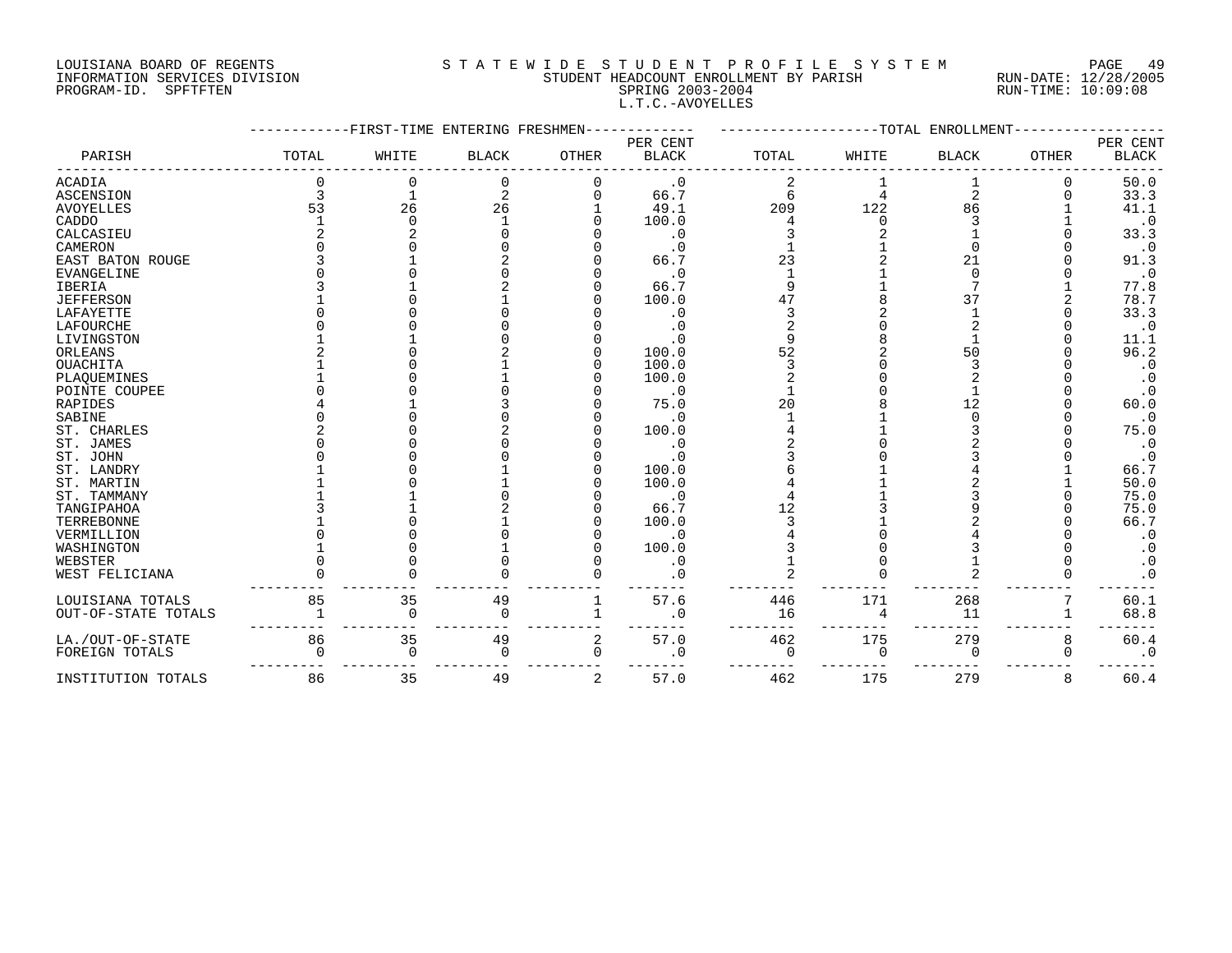# LOUISIANA BOARD OF REGENTS S T A T E W I D E S T U D E N T P R O F I L E S Y S T E M PAGE 50 INFORMATION SERVICES DIVISION STUDENT HEADCOUNT ENROLLMENT BY PARISH RUN-DATE: 12/28/2005 PROGRAM-ID. SPFTFTEN SPRING 2003-2004 RUN-TIME: 10:09:08 L.T.C.-BASTROP

|                     |       | -FIRST-TIME ENTERING FRESHMEN- |              |       |                          |       |       | -TOTAL ENROLLMENT- |       |                   |
|---------------------|-------|--------------------------------|--------------|-------|--------------------------|-------|-------|--------------------|-------|-------------------|
| PARISH              | TOTAL | WHITE                          | <b>BLACK</b> | OTHER | PER CENT<br><b>BLACK</b> | TOTAL | WHITE | BLACK              | OTHER | PER CENT<br>BLACK |
| MOREHOUSE           | 43    | 20                             | 22           |       | 51.2                     | 178   | 81    | 92                 |       | 51.7              |
| OUACHITA            |       |                                |              |       | 50.0                     | 20    |       |                    |       | 35.0              |
| RICHLAND            |       |                                |              |       |                          |       |       |                    |       | $\cdot$ 0         |
| UNION               |       |                                |              |       | . 0                      |       |       |                    |       | 50.0              |
| WEST BATON ROUGE    |       |                                |              |       | $\cdot$ 0                |       | 15    |                    |       | $\cdot$ 0         |
| LOUISIANA TOTALS    | 56    | 27                             |              |       | 48.2                     | 216   | 108   | 101                |       | 46.8              |
| OUT-OF-STATE TOTALS |       |                                |              |       | $\cdot$ 0                |       |       |                    |       | $\cdot$ 0         |
| LA./OUT-OF-STATE    | 57    | 28                             | 27           |       | 47.4                     | 217   | 109   | 101                |       | 46.5              |
| FOREIGN TOTALS      |       |                                |              |       | $\cdot$ 0                |       |       |                    |       | . 0               |
| INSTITUTION TOTALS  | 57    | 28                             |              |       | 47.4                     | 217   | 109   | 101                |       | 46.5              |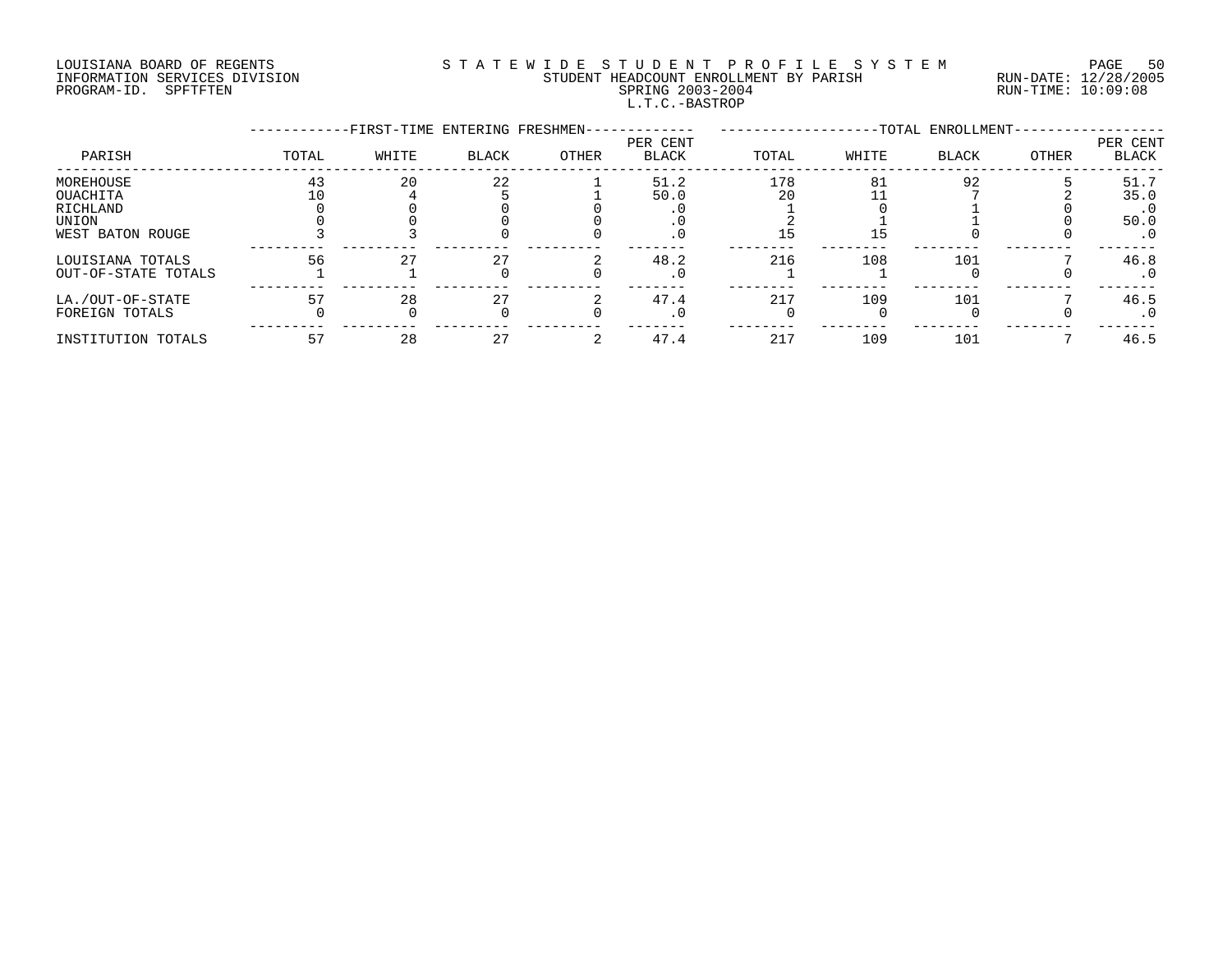## LOUISIANA BOARD OF REGENTS S T A T E W I D E S T U D E N T P R O F I L E S Y S T E M PAGE 51 INFORMATION SERVICES DIVISION STUDENT HEADCOUNT ENROLLMENT BY PARISH RUN-DATE: 12/28/2005 PROGRAM-ID. SPFTFTEN SPRING 2003-2004 RUN-TIME: 10:09:08 L.T.C.-BATON ROUGE

|                         |       | FIRST-TIME ENTERING FRESHMEN- |              |       |                          |       |       | -TOTAL ENROLLMENT |              |                   |
|-------------------------|-------|-------------------------------|--------------|-------|--------------------------|-------|-------|-------------------|--------------|-------------------|
| PARISH                  | TOTAL | WHITE                         | <b>BLACK</b> | OTHER | PER CENT<br><b>BLACK</b> | TOTAL | WHITE | <b>BLACK</b>      | <b>OTHER</b> | PER CENT<br>BLACK |
| ASCENSION               |       |                               |              |       | $\cdot$ 0                | 24    | 16    |                   |              | 20.8              |
| ASSUMPTION              |       |                               |              |       | $\cdot$ 0                |       |       |                   |              | $\cdot$ 0         |
| <b>EAST BATON ROUGE</b> |       |                               |              |       | 100.0                    | 604   | 147   | 428               | 29           | 70.9              |
| EAST FELICIANA          |       |                               |              |       |                          | 17    |       |                   |              | 52.9              |
| IBERIA                  |       |                               |              |       |                          |       |       |                   |              | 44.4              |
| <b>IBERVILLE</b>        |       |                               |              |       |                          | 28    |       | 18                |              | 64.3              |
| <b>JEFFERSON</b>        |       |                               |              |       |                          |       |       |                   |              | $\cdot$ 0         |
| LAFAYETTE               |       |                               |              |       |                          |       |       |                   |              |                   |
| LAFOURCHE               |       |                               |              |       |                          |       |       |                   |              |                   |
| LIVINGSTON              |       |                               |              |       |                          | 64    | 52    |                   |              | 9.4               |
| ORLEANS                 |       |                               |              |       |                          |       |       |                   |              |                   |
| POINTE COUPEE           |       |                               |              |       |                          | 18    | 10    |                   |              | 38.9              |
| ST. CHARLES             |       |                               |              |       |                          | 14    |       |                   |              | 71.4              |
| ST. HELENA              |       |                               |              |       |                          |       |       |                   |              | 62.5              |
| ST. JAMES               |       |                               |              |       |                          |       |       |                   |              | 42.9              |
| ST. JOHN                |       |                               |              |       |                          |       |       |                   |              | 33.3              |
| ST. LANDRY              |       |                               |              |       |                          |       |       |                   |              | $\cdot$ 0         |
| ST. TAMMANY             |       |                               |              |       |                          |       |       |                   |              | 33.3              |
| TANGIPAHOA              |       |                               |              |       |                          | 31    | 10    |                   | 12           | 29.0              |
| WASHINGTON              |       |                               |              |       |                          | 14    |       |                   |              | 57.1              |
| WEBSTER                 |       |                               |              |       | $\cdot$ 0                | 46    | 18    | 23                |              | 50.0              |
| WEST FELICIANA          |       |                               |              |       | $\mathbf 0$              | 19    | 11    |                   |              | 42.1              |
| LOUISIANA TOTALS        |       |                               |              | 0     | 100.0                    | 923   | 299   | 552               | 72           | 59.8              |
| OUT-OF-STATE TOTALS     |       |                               |              |       |                          |       |       |                   | O            | $\cdot$ 0         |
| LA./OUT-OF-STATE        |       |                               |              | 0     | 100.0                    | 925   | 299   | 554               | 72           | 59.9              |
| FOREIGN TOTALS          |       |                               |              |       | . 0                      |       |       |                   |              | $\cdot$ 0         |
| INSTITUTION TOTALS      |       |                               |              | O     | 100.0                    | 925   | 299   | 554               | 72           | 59.9              |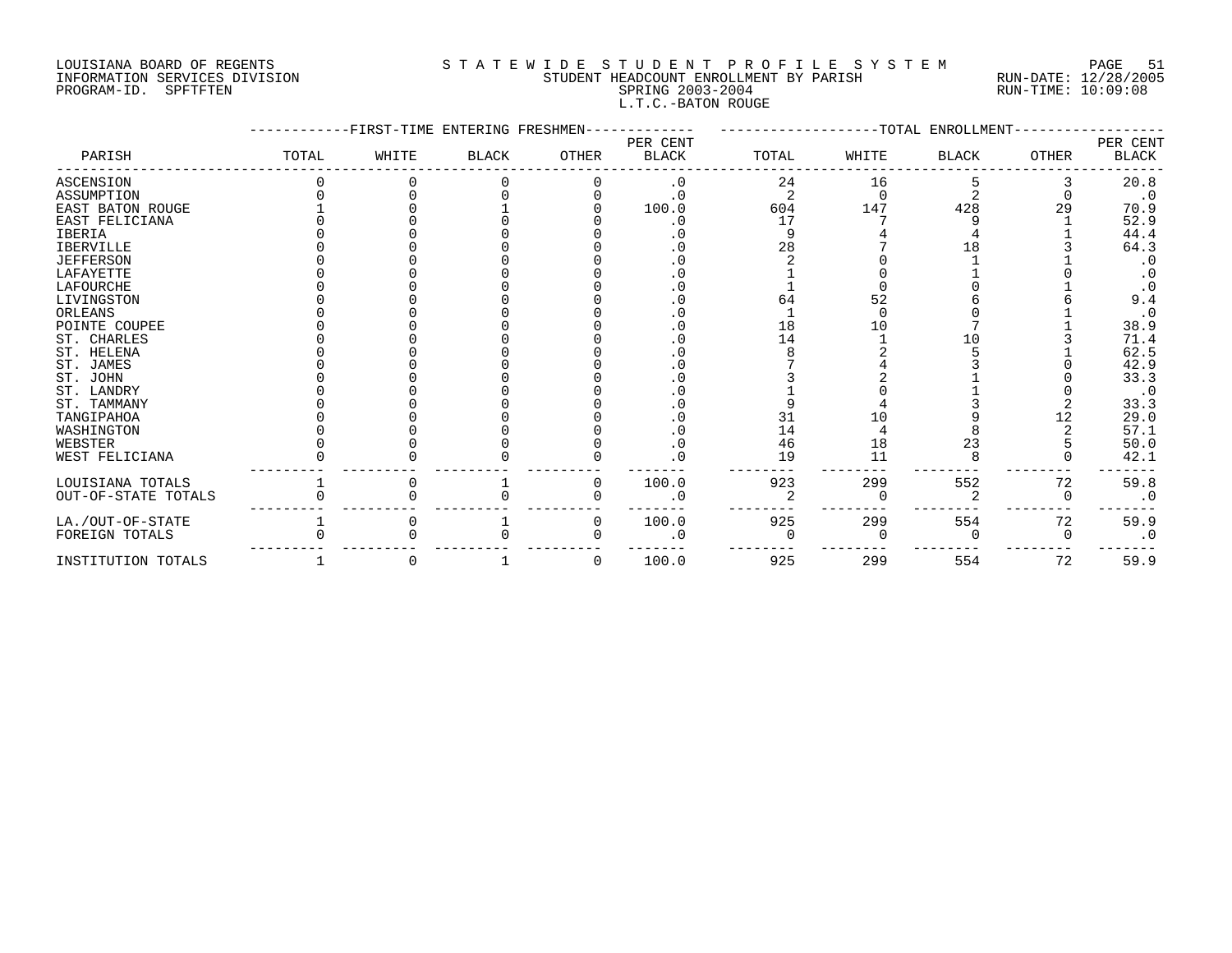# LOUISIANA BOARD OF REGENTS S T A T E W I D E S T U D E N T P R O F I L E S Y S T E M PAGE 52 INFORMATION SERVICES DIVISION STUDENT HEADCOUNT ENROLLMENT BY PARISH RUN-DATE: 12/28/2005 PROGRAM-ID. SPFTFTEN SPRING 2003-2004 RUN-TIME: 10:09:08 L.T.C.-CHARLES B. COREIL

|                                         |       | -FIRST-TIME ENTERING FRESHMEN- |              |       |                          |           |       | -TOTAL ENROLLMENT- |       |                          |
|-----------------------------------------|-------|--------------------------------|--------------|-------|--------------------------|-----------|-------|--------------------|-------|--------------------------|
| PARISH                                  | TOTAL | WHITE                          | <b>BLACK</b> | OTHER | PER CENT<br><b>BLACK</b> | TOTAL     | WHITE | <b>BLACK</b>       | OTHER | PER CENT<br><b>BLACK</b> |
| AVOYELLES<br>EVANGELINE<br>ST. LANDRY   |       | 26                             |              |       | 12.9<br>. 0              | 192<br>10 | 118   |                    |       | 37.0<br>50.0             |
| LOUISIANA TOTALS<br>OUT-OF-STATE TOTALS | 31    | 26                             |              |       | 12.9<br>. 0              | 203       | 124   | 76                 |       | 37.4<br>$\cdot$ 0        |
| LA./OUT-OF-STATE<br>FOREIGN TOTALS      | 31    | 26                             |              |       | 12.9                     | 203       | 124   | 76                 |       | 37.4<br>. 0              |
| INSTITUTION TOTALS                      |       | 26                             |              |       | 12.9                     | 203       | 124   | 76                 |       | 37.4                     |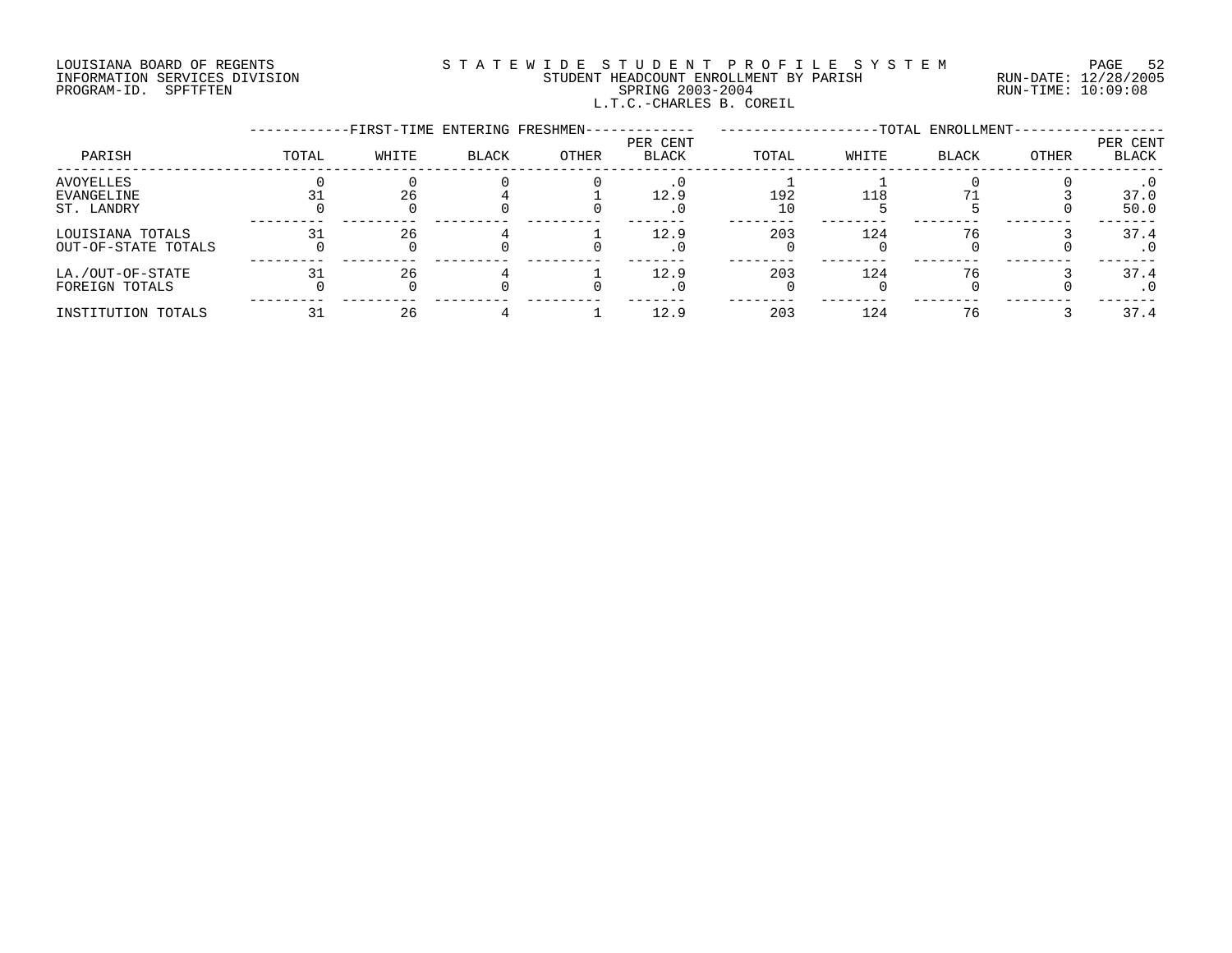## LOUISIANA BOARD OF REGENTS S T A T E W I D E S T U D E N T P R O F I L E S Y S T E M PAGE 53 INFORMATION SERVICES DIVISION STUDENT HEADCOUNT ENROLLMENT BY PARISH RUN-DATE: 12/28/2005 PROGRAM-ID. SPFTFTEN SPRING 2003-2004 RUN-TIME: 10:09:08 L.T.C.-DELTA OUACHITA

|                     |       | -FIRST-TIME ENTERING FRESHMEN- |              |       |                          |       |       | -TOTAL ENROLLMENT- |              |                   |
|---------------------|-------|--------------------------------|--------------|-------|--------------------------|-------|-------|--------------------|--------------|-------------------|
| PARISH              | TOTAL | WHITE                          | <b>BLACK</b> | OTHER | PER CENT<br><b>BLACK</b> | TOTAL | WHITE | <b>BLACK</b>       | <b>OTHER</b> | PER CENT<br>BLACK |
| <b>BIENVILLE</b>    |       |                                |              |       | $\cdot$ 0                |       |       |                    |              | $\cdot$ 0         |
| CALDWELL            |       |                                |              |       |                          |       |       |                    |              | 11.1              |
| CATAHOULA           |       |                                |              |       |                          |       |       |                    |              | $\cdot$ 0         |
| FRANKLIN            |       |                                |              |       |                          |       |       |                    |              | 37.5              |
| JACKSON             |       |                                |              |       | 50.0                     | 26    |       |                    |              | 30.8              |
| LA SALLE            |       |                                |              |       | . 0                      |       |       |                    |              | $\cdot$ 0         |
| LINCOLN             |       |                                |              |       | 33.3                     |       |       |                    |              | 29.0              |
| MADISON             |       |                                |              |       |                          |       |       |                    |              | $\cdot$ 0         |
| MOREHOUSE           |       |                                |              |       |                          | 16    |       |                    |              | 31.3              |
| OUACHITA            |       | 60                             |              |       | 19.8                     | 344   | 245   |                    |              | 23.8              |
| RICHLAND            |       |                                |              |       |                          |       |       |                    |              | 25.0              |
| TANGIPAHOA          |       |                                |              |       |                          |       |       |                    |              | $\cdot$ 0         |
| UNION               |       |                                |              |       |                          |       |       |                    |              | 4.8               |
| WEST BATON ROUGE    |       |                                |              |       |                          |       |       |                    |              |                   |
| WEST CARROLL        |       |                                |              |       | . 0                      |       |       |                    |              |                   |
| WINN                |       |                                |              |       | 0                        |       |       |                    |              | 50.0              |
| LOUISIANA TOTALS    | 104   | 79                             | 20           |       | 19.2                     | 481   | 350   | 112                | 19           | 23.3              |
| OUT-OF-STATE TOTALS |       |                                |              |       | . 0                      |       |       |                    |              | $\cdot$ 0         |
| LA./OUT-OF-STATE    | 104   | 79                             | 20           |       | 19.2                     | 481   | 350   | 112                | 19           | 23.3              |
| FOREIGN TOTALS      |       |                                |              |       | $\overline{0}$           |       |       |                    |              | $\cdot$ 0         |
| INSTITUTION TOTALS  | 104   | 79                             | 20           | 5     | 19.2                     | 481   | 350   | 112                | 19           | 23.3              |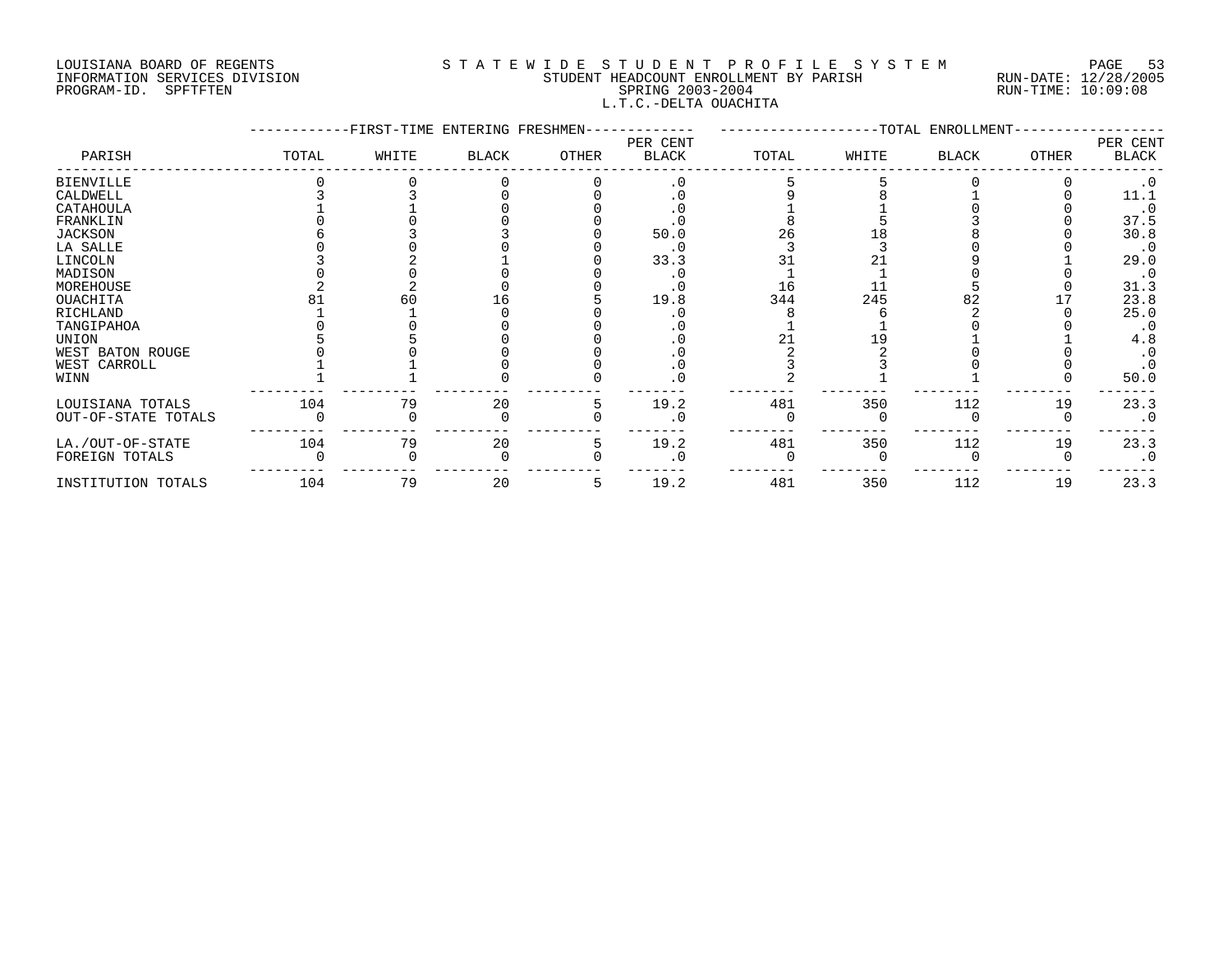# LOUISIANA BOARD OF REGENTS S T A T E W I D E S T U D E N T P R O F I L E S Y S T E M PAGE 54 INFORMATION SERVICES DIVISION STUDENT HEADCOUNT ENROLLMENT BY PARISH RUN-DATE: 12/28/2005 PROGRAM-ID. SPFTFTEN SPRING 2003-2004 RUN-TIME: 10:09:08 L.T.C.-EVANGELINE

|                     |       |       | -FIRST-TIME ENTERING FRESHMEN- |       |                          |       |       | -TOTAL ENROLLMENT- |       |                   |
|---------------------|-------|-------|--------------------------------|-------|--------------------------|-------|-------|--------------------|-------|-------------------|
| PARISH              | TOTAL | WHITE | <b>BLACK</b>                   | OTHER | PER CENT<br><b>BLACK</b> | TOTAL | WHITE | <b>BLACK</b>       | OTHER | PER CENT<br>BLACK |
| EVANGELINE          |       |       |                                |       |                          |       |       |                    |       | $\cdot$ 0         |
| IBERIA              |       |       |                                |       |                          | 35    |       |                    | 10    | 54.3              |
| LAFAYETTE           |       |       |                                |       |                          |       |       |                    |       | 28.6              |
| ST. LANDRY          |       |       |                                |       |                          |       |       |                    |       | 33.3              |
| ST. MARTIN          |       |       |                                |       |                          | 273   | 103   | 148                | 22    | 54.2              |
| ST. MARY            |       |       |                                |       |                          |       |       |                    |       | 50.0              |
| VERMILLION          |       |       |                                |       | . U                      |       |       |                    |       | $\cdot$ 0         |
| LOUISIANA TOTALS    |       |       |                                |       |                          | 336   | 120   | 177                | 39    | 52.7              |
| OUT-OF-STATE TOTALS |       |       |                                |       | . 0                      |       |       |                    |       | $\cdot$ 0         |
| LA./OUT-OF-STATE    |       |       |                                |       |                          | 336   | 120   | 177                | 39    | 52.7              |
| FOREIGN TOTALS      |       |       |                                |       |                          |       |       |                    |       | $\cdot$ 0         |
| INSTITUTION TOTALS  |       |       |                                |       | . 0                      | 336   | 120   | 177                | 39    | 52.7              |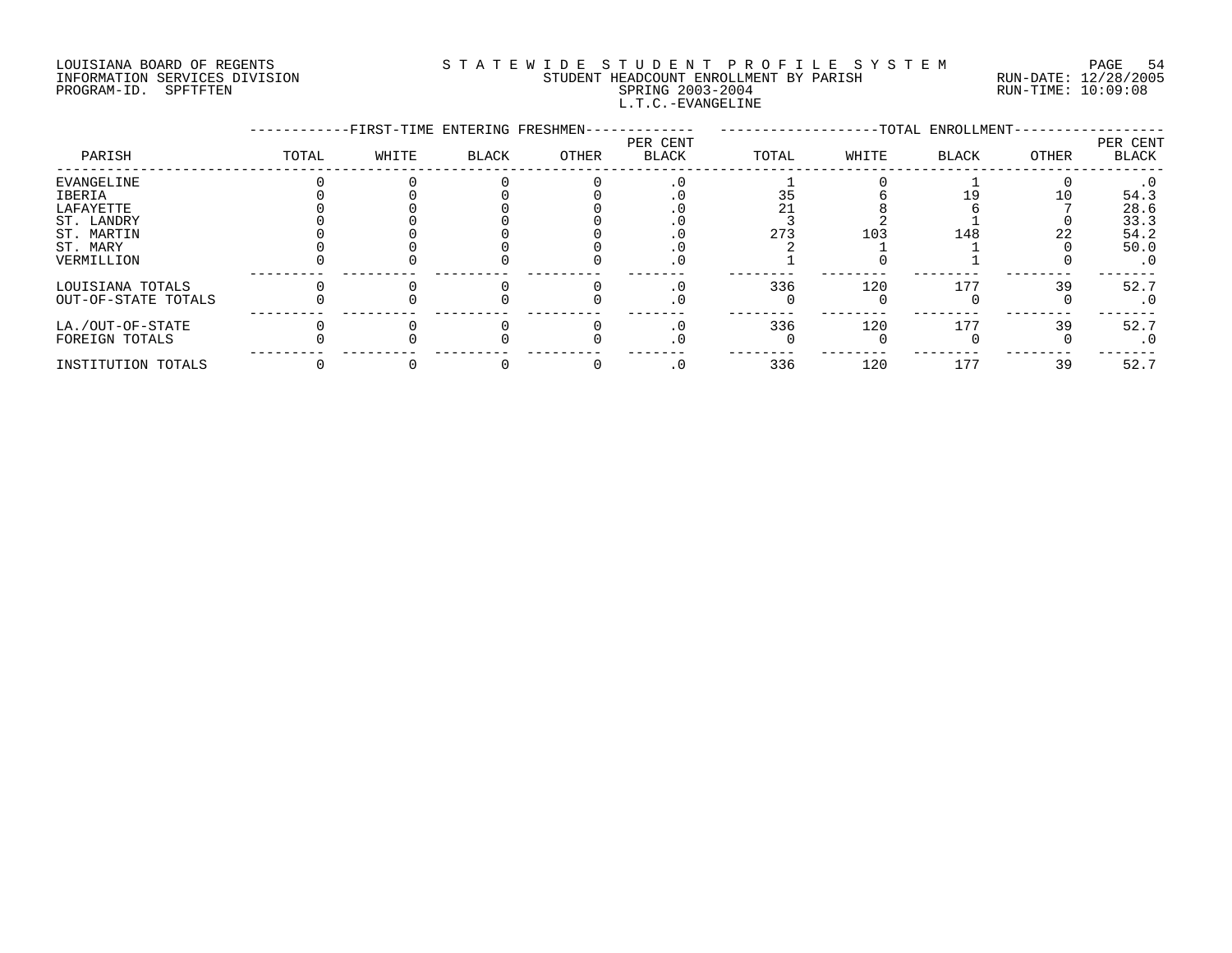## LOUISIANA BOARD OF REGENTS S T A T E W I D E S T U D E N T P R O F I L E S Y S T E M PAGE 55 INFORMATION SERVICES DIVISION STUDENT HEADCOUNT ENROLLMENT BY PARISH RUN-DATE: 12/28/2005 PROGRAM-ID. SPFTFTEN SPRING 2003-2004 RUN-TIME: 10:09:08 L.T.C.-FLORIDA PARISHES

|                     |       |       | -FIRST-TIME ENTERING FRESHMEN- |       |                          |       |       | -TOTAL ENROLLMENT- |       |                   |
|---------------------|-------|-------|--------------------------------|-------|--------------------------|-------|-------|--------------------|-------|-------------------|
| PARISH              | TOTAL | WHITE | BLACK                          | OTHER | PER CENT<br><b>BLACK</b> | TOTAL | WHITE | <b>BLACK</b>       | OTHER | PER CENT<br>BLACK |
| EAST BATON ROUGE    |       |       |                                |       | 50.0                     |       |       |                    |       | 33.3              |
| EAST FELICIANA      |       |       |                                |       | 50.0                     |       |       |                    |       | 33.3              |
| LIVINGSTON          |       | 20    |                                |       |                          |       | 66    |                    |       | 5.6               |
| ST. HELENA          |       |       |                                |       | 57.9                     | 75    | 32    | 43                 |       | 57.3              |
| TANGIPAHOA          | 66    | 36    | 28                             |       | 42.4                     | 138   |       | 60                 |       | 43.5              |
| WASHINGTON          |       |       |                                |       |                          |       |       |                    |       | 50.0              |
| WEST FELICIANA      |       |       |                                |       | 66.7                     |       |       |                    |       | 75.0              |
| UNKNOWN PARISH      |       |       |                                |       | $\cdot$ 0                |       |       |                    |       | $\cdot$ 0         |
| LOUISIANA TOTALS    | 113   | 68    | 43                             |       | 38.1                     | 309   | 184   | 122                |       | 39.5              |
| OUT-OF-STATE TOTALS |       |       |                                |       | 100.0                    |       |       |                    |       | 66.7              |
| LA./OUT-OF-STATE    | 116   | 68    | 46                             |       | 39.7                     | 315   | 186   | 126                |       | 40.0              |
| FOREIGN TOTALS      |       |       |                                |       | $\cdot$ 0                |       |       |                    |       | . 0               |
| INSTITUTION TOTALS  | 116   | 68    | 46                             |       | 39.7                     | 315   | 186   | 126                |       | 40.0              |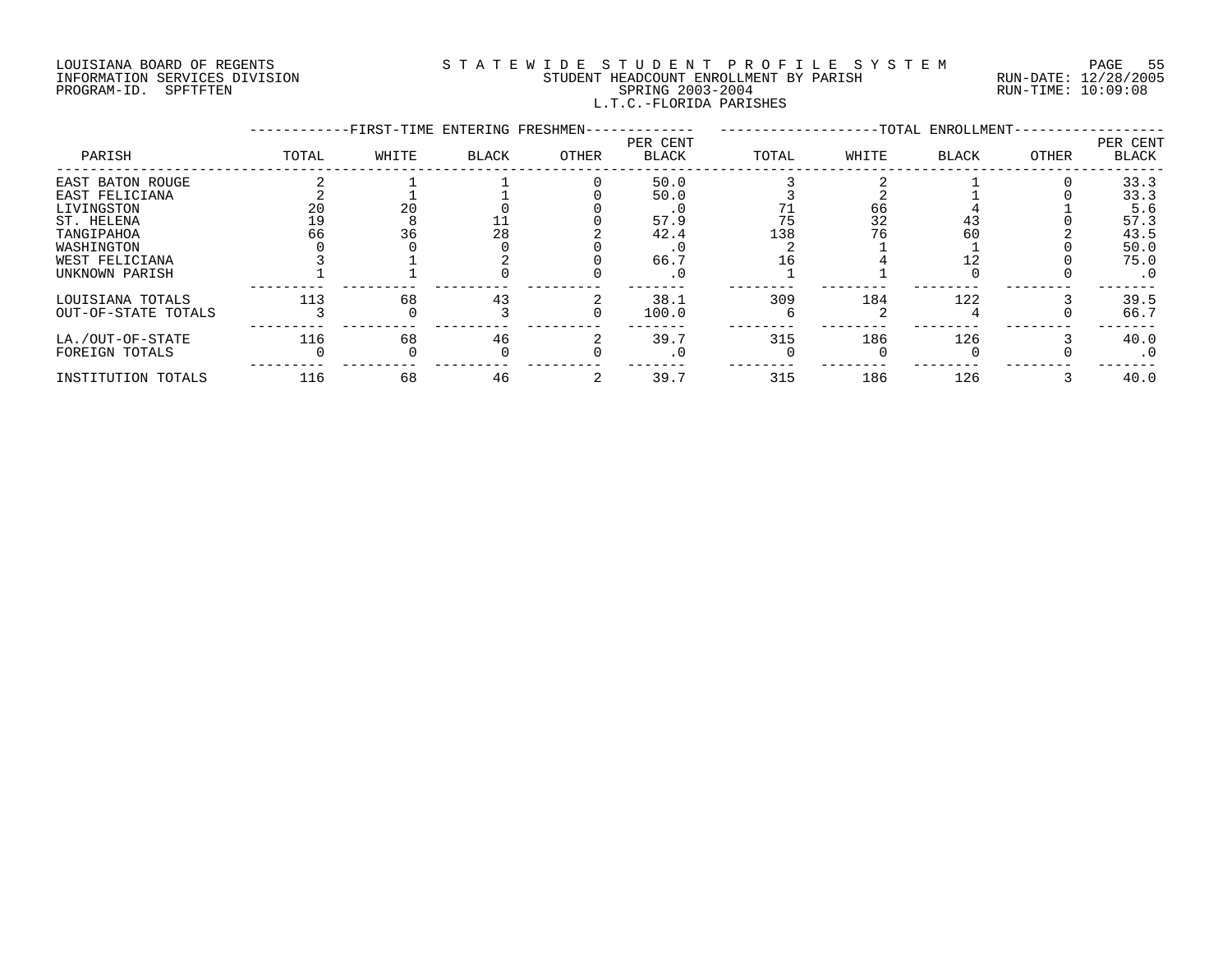# LOUISIANA BOARD OF REGENTS S T A T E W I D E S T U D E N T P R O F I L E S Y S T E M PAGE 56 INFORMATION SERVICES DIVISION STUDENT HEADCOUNT ENROLLMENT BY PARISH RUN-DATE: 12/28/2005 PROGRAM-ID. SPFTFTEN SPRING 2003-2004 RUN-TIME: 10:09:08 L.T.C.-FOLKES

|                     |       | -FIRST-TIME ENTERING FRESHMEN- |       |       |                          |       |       | -TOTAL ENROLLMENT- |       |                   |
|---------------------|-------|--------------------------------|-------|-------|--------------------------|-------|-------|--------------------|-------|-------------------|
| PARISH              | TOTAL | WHITE                          | BLACK | OTHER | PER CENT<br><b>BLACK</b> | TOTAL | WHITE | BLACK              | OTHER | PER CENT<br>BLACK |
| EAST BATON ROUGE    |       |                                |       |       |                          | 10    |       |                    |       | 50.0              |
| EAST FELICIANA      |       |                                | 22    |       | 75.9                     | 244   | 4.    | 177                | 20    | 72.5              |
| IBERIA              |       |                                |       |       |                          | 194   | 67    | 121                |       | 62.4              |
| IBERVILLE           |       |                                |       |       | 57.1                     | 445   | 109   | 287                | 49    | 64.5              |
| ST. HELENA          |       |                                |       |       |                          |       |       |                    |       |                   |
| ST. MARY            |       |                                |       |       |                          |       |       |                    |       | $\cdot$ 0         |
| WEST FELICIANA      |       |                                |       |       | 100.0                    | 394   | 62    | 294                | 38    | 74.6              |
| UNKNOWN PARISH      |       |                                |       |       | $\cdot$ 0                |       |       |                    |       | $\cdot$ 0         |
| LOUISIANA TOTALS    | 57    |                                | 44    |       | 77.2                     | 1,290 | 292   | 885                | 113   | 68.6              |
| OUT-OF-STATE TOTALS |       |                                |       |       | 100.0                    |       |       |                    |       |                   |
| LA./OUT-OF-STATE    | 59    |                                | 46    |       | 78.0                     | 1,292 | 292   | 887                | 113   | 68.7              |
| FOREIGN TOTALS      |       |                                |       |       | . 0                      |       |       |                    |       | . 0               |
| INSTITUTION TOTALS  | 59    |                                | 46    |       | 78.0                     | 1,292 | 292   | 887                | 113   | 68.7              |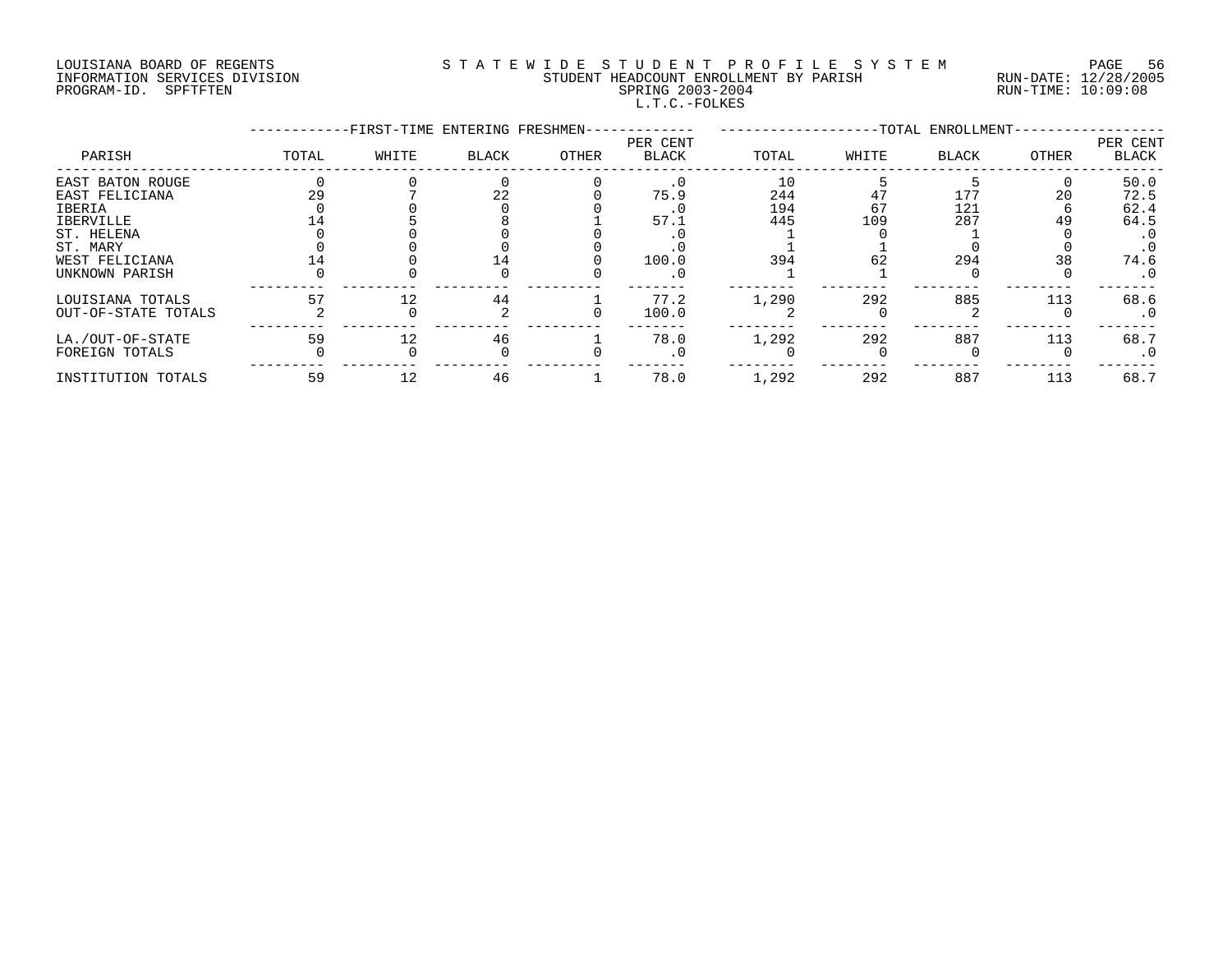# LOUISIANA BOARD OF REGENTS S T A T E W I D E S T U D E N T P R O F I L E S Y S T E M PAGE 57 INFORMATION SERVICES DIVISION STUDENT HEADCOUNT ENROLLMENT BY PARISH RUN-DATE: 12/28/2005 PROGRAM-ID. SPFTFTEN SPRING 2003-2004 RUN-TIME: 10:09:08 L.T.C.-GULF AREA

|                     |       | -FIRST-TIME ENTERING FRESHMEN- |       |       |                   |       |       | -TOTAL ENROLLMENT- |       |                          |
|---------------------|-------|--------------------------------|-------|-------|-------------------|-------|-------|--------------------|-------|--------------------------|
| PARISH              | TOTAL | WHITE                          | BLACK | OTHER | PER CENT<br>BLACK | TOTAL | WHITE | <b>BLACK</b>       | OTHER | PER CENT<br><b>BLACK</b> |
| ACADIA              |       |                                |       |       | 100.0             |       |       |                    |       | 50.0                     |
| CONCORDIA           |       |                                |       |       |                   |       |       |                    |       |                          |
| EAST BATON ROUGE    |       |                                |       |       |                   |       |       |                    |       | $\cdot$ 0                |
| IBERIA              |       |                                |       |       | 16.7              |       |       |                    |       | 17.6                     |
| LAFAYETTE           |       |                                |       |       | 50.0              | Lб    |       |                    |       | 31.3                     |
| ST. LANDRY          |       |                                |       |       |                   |       |       |                    |       |                          |
| ST. MARTIN          |       |                                |       |       | 100.0             |       |       |                    |       |                          |
| ST. MARY            |       |                                |       |       | 100.0             |       |       |                    |       | $\cdot$ 0                |
| VERMILLION          | 123   | 79                             | 33    |       | 26.8              | 350   | 247   | 85                 | 18    | 24.3                     |
| LOUISIANA TOTALS    | 140   | 87                             | 41    | 12    | 29.3              | 393   | 274   | 98                 | 21    | 24.9                     |
| OUT-OF-STATE TOTALS |       |                                |       |       | $\cdot$ 0         |       |       |                    |       | $\cdot$ 0                |
| LA./OUT-OF-STATE    | 140   | 87                             | 41    | 12    | 29.3              | 393   | 274   | 98                 | 21    | 24.9                     |
| FOREIGN TOTALS      |       |                                |       |       | $\cdot$ 0         |       |       |                    |       | $\cdot$ 0                |
| INSTITUTION TOTALS  | 140   | 87                             | 41    | 12    | 29.3              | 393   | 274   | 98                 | 21    | 24.9                     |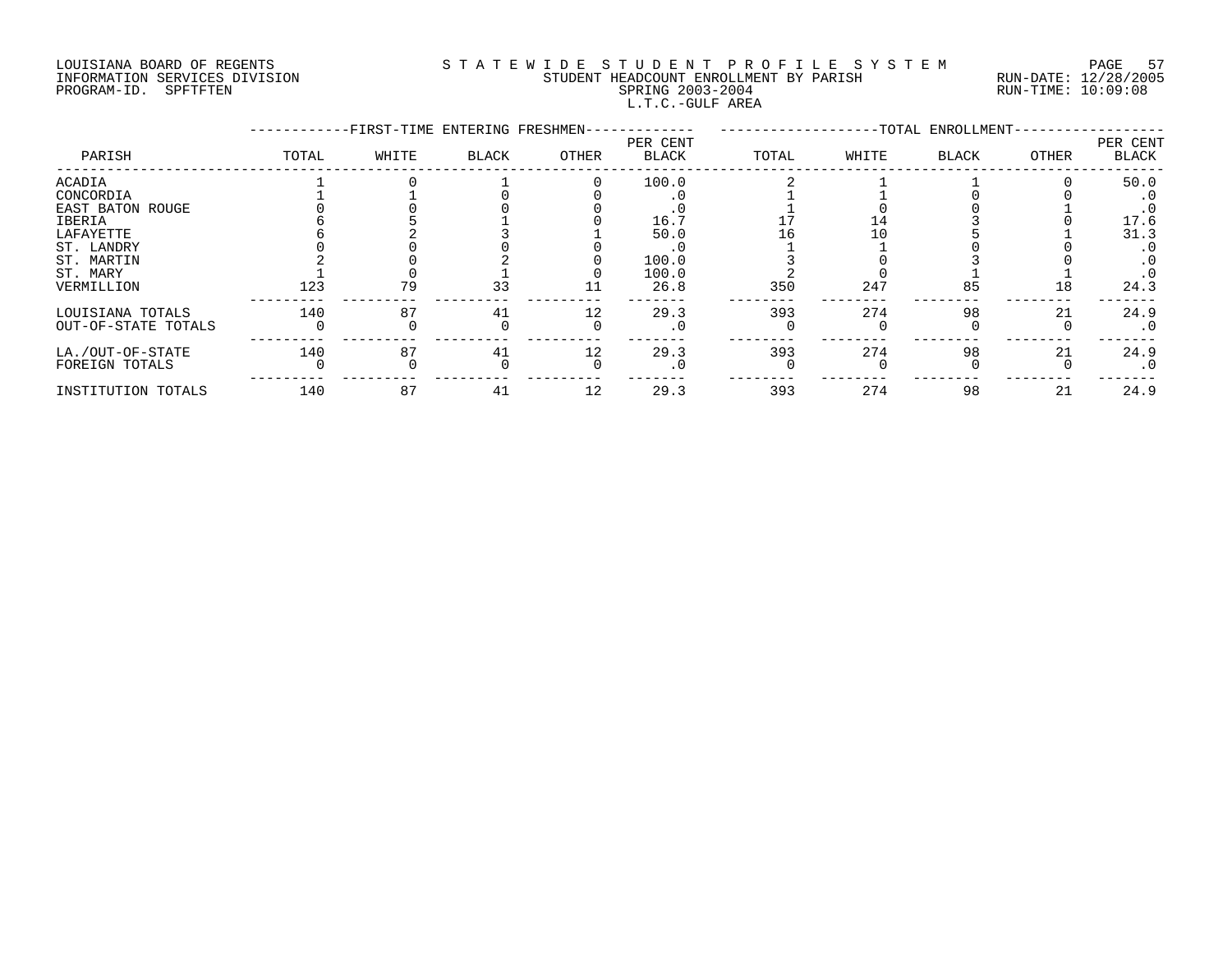# LOUISIANA BOARD OF REGENTS S T A T E W I D E S T U D E N T P R O F I L E S Y S T E M PAGE 58 INFORMATION SERVICES DIVISION STUDENT HEADCOUNT ENROLLMENT BY PARISH RUN-DATE: 12/28/2005 PROGRAM-ID. SPFTFTEN SPRING 2003-2004 RUN-TIME: 10:09:08 L.T.C.-HAMMOND AREA

|                     |       | -FIRST-TIME ENTERING FRESHMEN- |              |       |                   |       |       | -TOTAL ENROLLMENT- |       |                   |
|---------------------|-------|--------------------------------|--------------|-------|-------------------|-------|-------|--------------------|-------|-------------------|
| PARISH              | TOTAL | WHITE                          | <b>BLACK</b> | OTHER | PER CENT<br>BLACK | TOTAL | WHITE | <b>BLACK</b>       | OTHER | PER CENT<br>BLACK |
| ASCENSION           |       |                                |              |       |                   |       |       |                    |       |                   |
| LAFOURCHE           |       |                                |              |       |                   |       |       |                    |       |                   |
| LIVINGSTON          |       |                                |              |       | 14.3              |       |       |                    |       | 7.5               |
| ORLEANS             |       |                                |              |       |                   |       |       |                    |       |                   |
| POINTE COUPEE       |       |                                |              |       |                   |       |       |                    |       |                   |
| ST. CHARLES         |       |                                |              |       |                   |       |       |                    |       |                   |
| ST. HELENA          |       |                                |              |       | 50.0              |       |       |                    |       | 62.5              |
| ST. TAMMANY         |       |                                |              |       | 20.0              |       |       |                    |       | 11.1              |
| TANGIPAHOA          |       |                                |              |       | 34.4              | 197   | 130   | 66                 |       | 33.5              |
| TERREBONNE          |       |                                |              |       |                   |       |       |                    |       | $\cdot$ 0         |
| WASHINGTON          |       |                                |              |       | . 0               |       |       |                    |       | $\cdot$ 0         |
| LOUISIANA TOTALS    | 122   | 84                             | 38           |       | 31.1              | 264   | 186   |                    |       | 28.4              |
| OUT-OF-STATE TOTALS |       |                                |              |       |                   |       |       |                    |       | $\cdot$ 0         |
| LA./OUT-OF-STATE    | 122   | 84                             | 38           |       | 31.1              | 264   | 186   | 75                 |       | 28.4              |
| FOREIGN TOTALS      |       |                                |              |       |                   |       |       |                    |       | $\cdot$ 0         |
| INSTITUTION TOTALS  | 122   | 84                             | 38           |       | 31.1              | 264   | 186   | 75                 |       | 28.4              |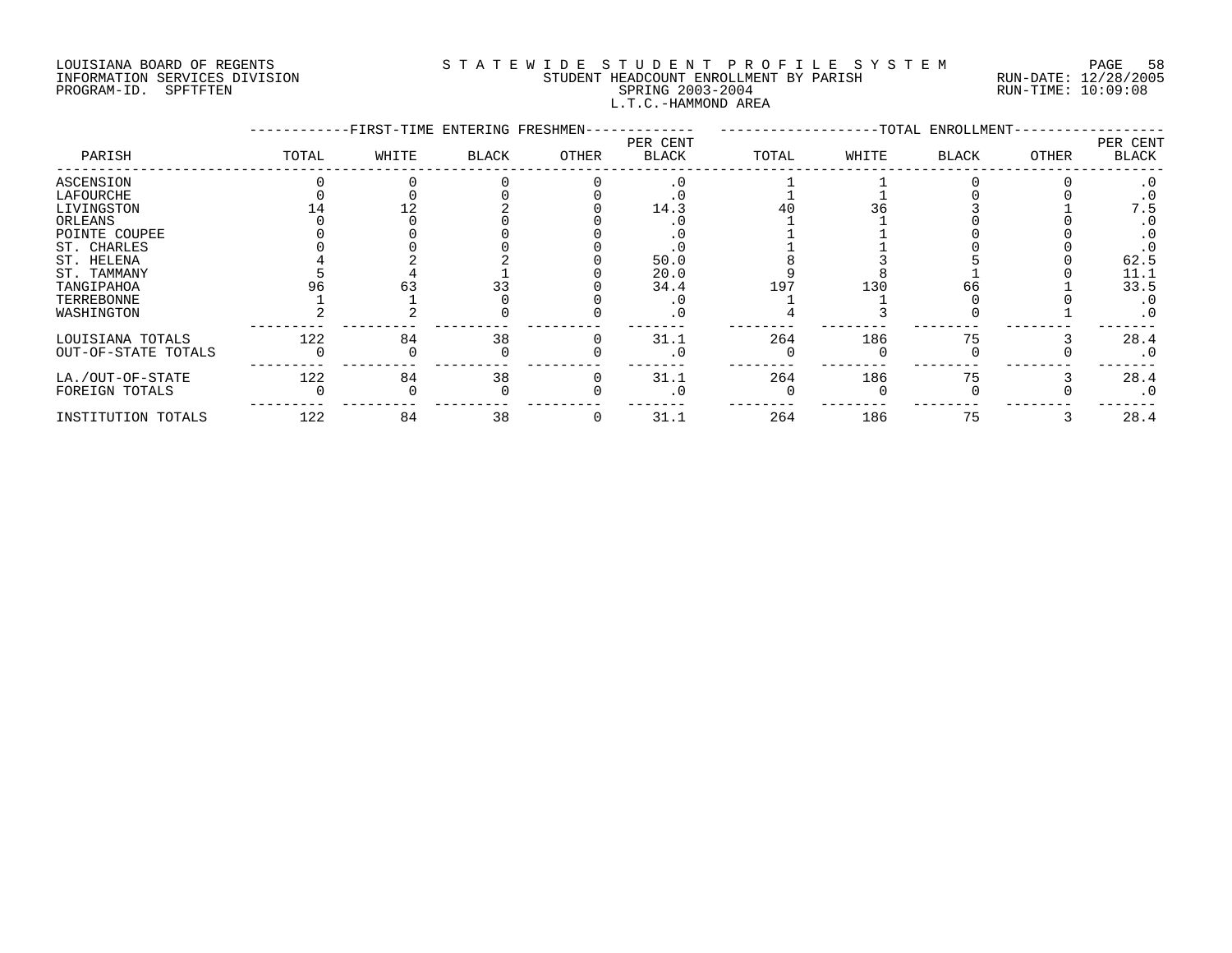# LOUISIANA BOARD OF REGENTS S T A T E W I D E S T U D E N T P R O F I L E S Y S T E M PAGE 59 INFORMATION SERVICES DIVISION STUDENT HEADCOUNT ENROLLMENT BY PARISH RUN-DATE: 12/28/2005 PROGRAM-ID. SPFTFTEN SPRING 2003-2004 RUN-TIME: 10:09:08 L.T.C.-HUEY P. LONG

|                     |       | -FIRST-TIME ENTERING FRESHMEN- |              |       |                          |       |       | -TOTAL ENROLLMENT- |       |                   |
|---------------------|-------|--------------------------------|--------------|-------|--------------------------|-------|-------|--------------------|-------|-------------------|
| PARISH              | TOTAL | WHITE                          | <b>BLACK</b> | OTHER | PER CENT<br><b>BLACK</b> | TOTAL | WHITE | <b>BLACK</b>       | OTHER | PER CENT<br>BLACK |
| <b>BIENVILLE</b>    |       |                                |              |       |                          |       |       |                    |       |                   |
| CALDWELL            |       |                                |              |       |                          |       |       |                    |       | 25.0              |
| CATAHOULA           |       |                                |              |       |                          |       |       |                    |       | 12.5              |
| CONCORDIA           |       |                                |              |       |                          |       |       |                    |       |                   |
| GRANT               |       |                                |              |       | 50.0                     | 22    |       |                    |       | 13.6              |
| JACKSON             |       |                                |              |       | 50.0                     | 19    |       |                    |       | 57.9              |
| LA SALLE            |       |                                |              |       |                          | 58    |       |                    |       | 8.6               |
| LINCOLN             |       |                                |              |       |                          |       |       |                    |       | $\cdot$ 0         |
| <b>NATCHITOCHES</b> |       |                                |              |       |                          |       |       |                    |       | 16.7              |
| RAPIDES             |       |                                |              |       |                          |       |       |                    |       | 50.0              |
| WINN                |       |                                |              |       | 50.0                     | 102   | 53    |                    |       | 46.1              |
| LOUISIANA TOTALS    | 28    |                                |              |       | 39.3                     | 226   | 149   | 72                 |       | 31.9              |
| OUT-OF-STATE TOTALS |       |                                |              |       |                          |       |       |                    |       | $\cdot$ 0         |
| LA./OUT-OF-STATE    | 28    |                                |              |       | 39.3                     | 226   | 149   | 72                 |       | 31.9              |
| FOREIGN TOTALS      |       |                                |              |       |                          |       |       |                    |       | $\cdot$ 0         |
| INSTITUTION TOTALS  | 28    |                                |              | 0     | 39.3                     | 226   | 149   | 72                 | כ     | 31.9              |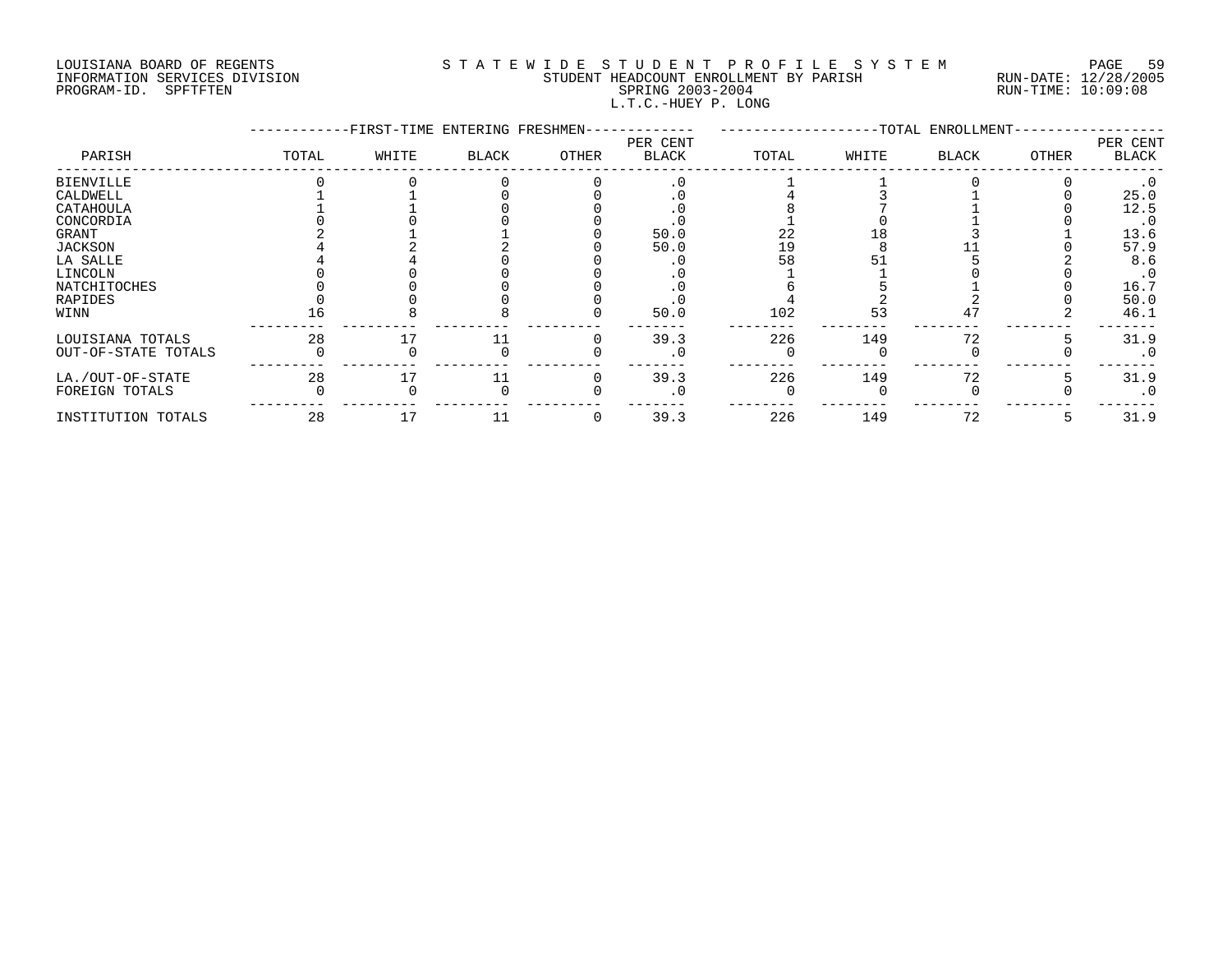# LOUISIANA BOARD OF REGENTS S T A T E W I D E S T U D E N T P R O F I L E S Y S T E M PAGE 60 INFORMATION SERVICES DIVISION STUDENT HEADCOUNT ENROLLMENT BY PARISH RUN-DATE: 12/28/2005 PROGRAM-ID. SPFTFTEN SPRING 2003-2004 RUN-TIME: 10:09:08 L.T.C.-JEFFERSON

|                     |       | -FIRST-TIME ENTERING FRESHMEN- |       |       |                   |       |       | -TOTAL ENROLLMENT- |       |                   |
|---------------------|-------|--------------------------------|-------|-------|-------------------|-------|-------|--------------------|-------|-------------------|
| PARISH              | TOTAL | WHITE                          | BLACK | OTHER | PER CENT<br>BLACK | TOTAL | WHITE | <b>BLACK</b>       | OTHER | PER CENT<br>BLACK |
| EAST BATON ROUGE    |       |                                |       |       |                   |       |       |                    |       | $\cdot$ 0         |
| <b>JEFFERSON</b>    |       |                                | 13    | 25    | 17.3              | 254   | 130   | 68                 | 56    | 26.8              |
| ORLEANS             |       |                                |       |       | 62.5              | 61    |       |                    |       | 68.9              |
| ST. BERNARD         |       |                                |       |       |                   |       |       |                    |       | $\cdot$ 0         |
| ST. CHARLES         |       |                                |       |       | 50.0              |       |       |                    |       | 47.8              |
| ST. JAMES           |       |                                |       |       |                   |       |       |                    |       |                   |
| ST. JOHN            |       |                                |       |       | 100.0             |       |       |                    |       | 80.0              |
| ST. TAMMANY         |       |                                |       |       |                   |       |       |                    |       | $\cdot$ 0         |
| TERREBONNE          |       |                                |       |       |                   |       |       |                    |       | $\cdot$ 0         |
| LOUISIANA TOTALS    | 101   | 46                             | 26    | 29    | 25.7              | 356   | 155   | 129                | 72    | 36.2              |
| OUT-OF-STATE TOTALS |       |                                |       |       |                   |       |       |                    |       | $\cdot$ 0         |
| LA./OUT-OF-STATE    | 102   | 46                             | 26    | 30    | 25.5              | 358   | 155   | 130                | 73    | 36.3              |
| FOREIGN TOTALS      |       |                                |       |       |                   |       |       |                    |       | $\cdot$ 0         |
| INSTITUTION TOTALS  | 102   | 46                             | 26    | 30    | 25.5              | 358   | 155   | 130                | 73    | 36.3              |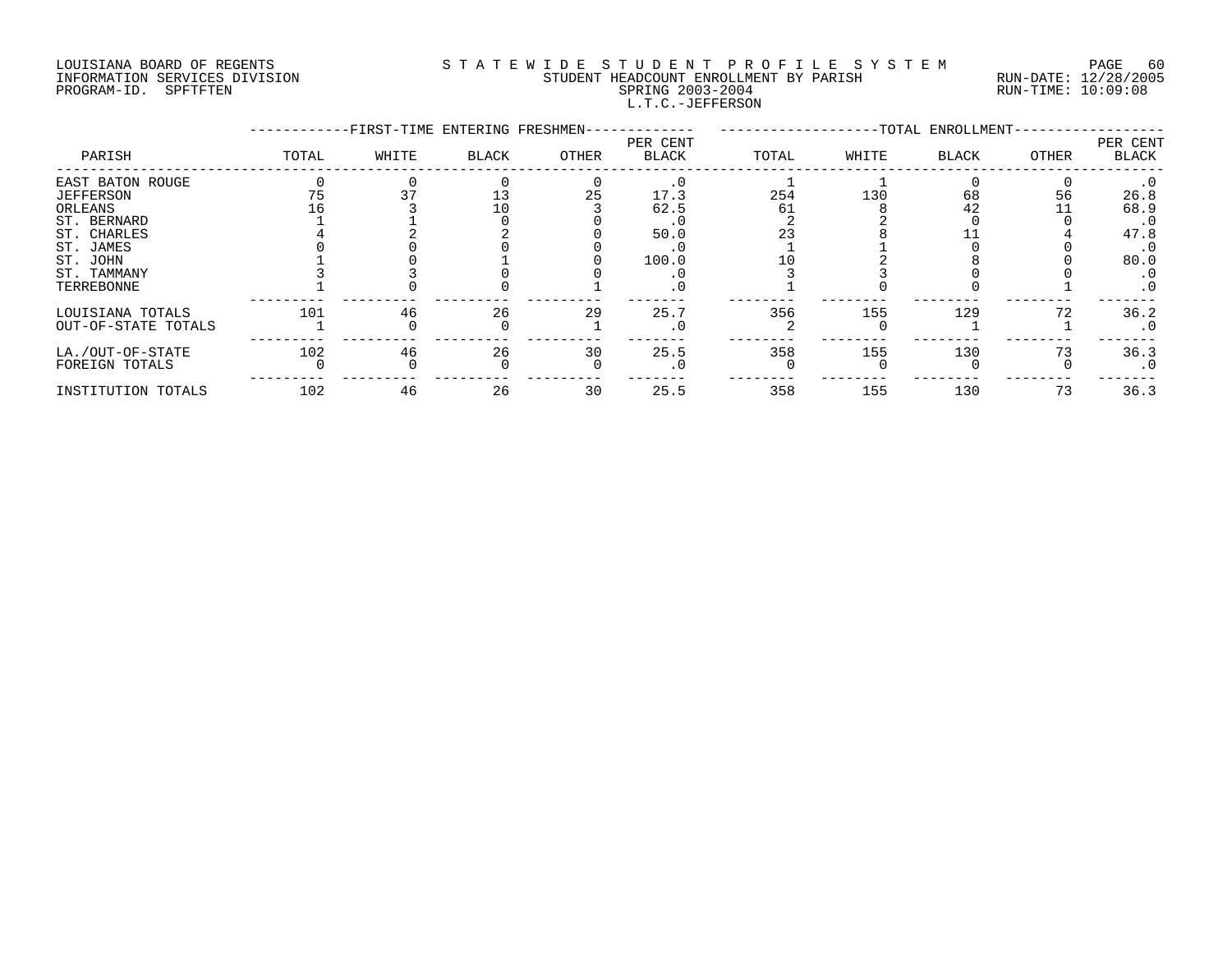#### LOUISIANA BOARD OF REGENTS SOURCLEARIE WIDE STUDENT PROFILE SYSTEM PAGE 61. INFORMATION SERVICES DIVISION STUDENT HEADCOUNT ENROLLMENT BY PARISH RUN-DATE: 12/28/2005 PROGRAM-ID. SPFTFTEN SPRING 2003-2004 RUN-TIME: 10:09:08 L.T.C.-JUMONVILLE

|                                                                                     |       | -FIRST-TIME ENTERING FRESHMEN- |       |       |                          |       |       | -TOTAL ENROLLMENT- |       |                                   |
|-------------------------------------------------------------------------------------|-------|--------------------------------|-------|-------|--------------------------|-------|-------|--------------------|-------|-----------------------------------|
| PARISH                                                                              | TOTAL | WHITE                          | BLACK | OTHER | PER CENT<br><b>BLACK</b> | TOTAL | WHITE | <b>BLACK</b>       | OTHER | PER CENT<br>BLACK                 |
| AVOYELLES<br>IBERIA<br>POINTE COUPEE<br>WEBSTER<br>WEST FELICIANA<br>UNKNOWN PARISH |       | 29                             |       |       | 40.0<br>59.7<br>40.0     | 105   |       |                    |       | 50.0<br>60.0<br>$\cdot$ 0<br>40.0 |
| LOUISIANA TOTALS<br>OUT-OF-STATE TOTALS                                             | 84    |                                |       |       | 56.0<br>. 0              | 119   | 49    | 69                 |       | 58.0<br>. 0                       |
| LA./OUT-OF-STATE<br>FOREIGN TOTALS                                                  | 84    |                                | 47    |       | 56.0<br>. 0              | 119   | 49    | 69                 |       | 58.0<br>$\cdot$ 0                 |
| INSTITUTION TOTALS                                                                  | 84    | 37                             | 47    |       | 56.0                     | 119   | 49    | 69                 |       | 58.0                              |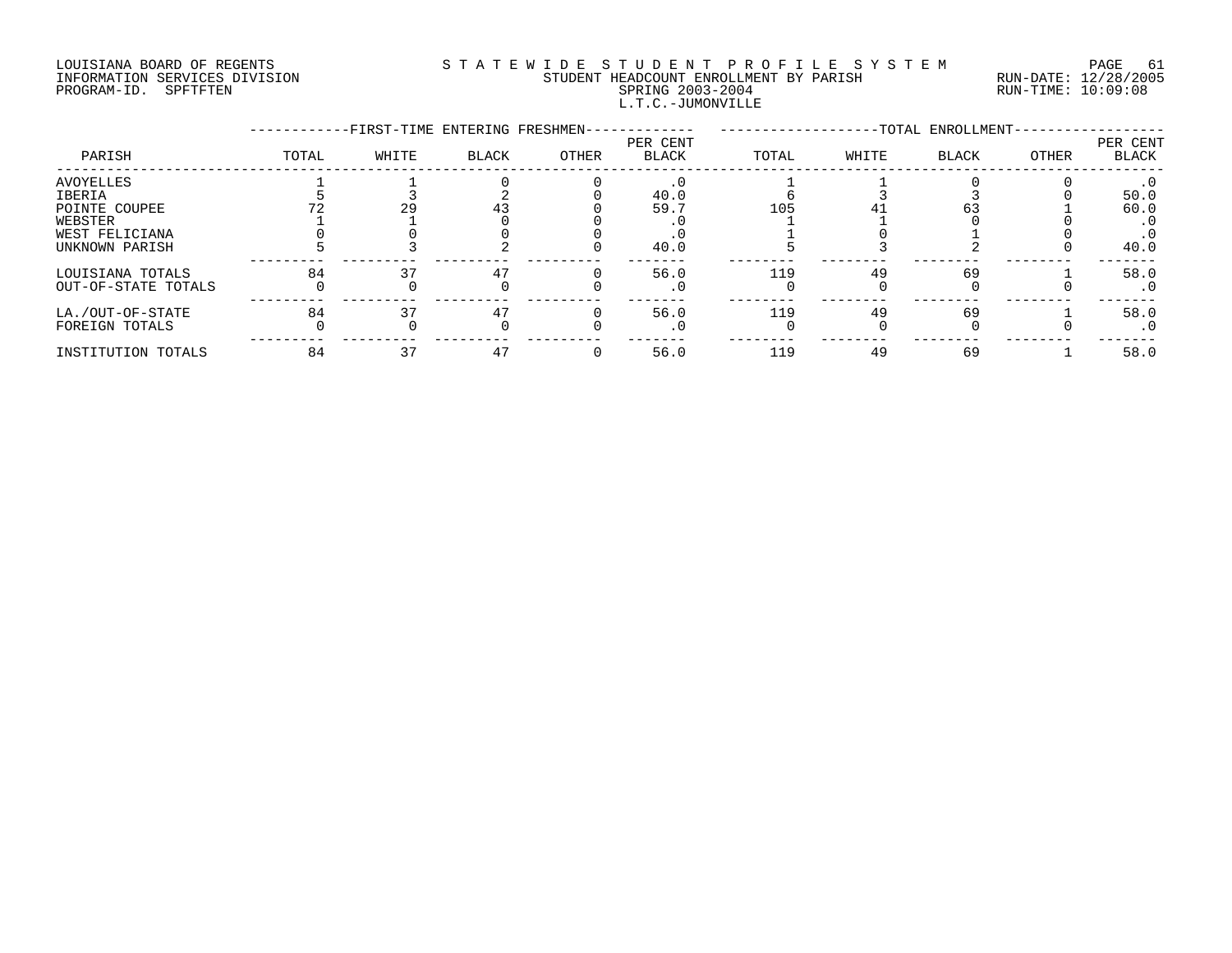# LOUISIANA BOARD OF REGENTS S T A T E W I D E S T U D E N T P R O F I L E S Y S T E M PAGE 62 INFORMATION SERVICES DIVISION STUDENT HEADCOUNT ENROLLMENT BY PARISH RUN-DATE: 12/28/2005 PROGRAM-ID. SPFTFTEN SPRING 2003-2004 RUN-TIME: 10:09:08 L. E. FLETCHER

|                        |       | -FIRST-TIME ENTERING FRESHMEN- |              |          |                          |       |       | -TOTAL ENROLLMENT |       |                          |
|------------------------|-------|--------------------------------|--------------|----------|--------------------------|-------|-------|-------------------|-------|--------------------------|
| PARISH                 | TOTAL | WHITE                          | <b>BLACK</b> | OTHER    | PER CENT<br><b>BLACK</b> | TOTAL | WHITE | BLACK             | OTHER | PER CENT<br><b>BLACK</b> |
| <b>ACADIA</b>          |       |                                |              |          | . 0                      |       |       |                   |       | $\cdot$ 0                |
| ASSUMPTION             |       |                                |              |          | $\cdot$ 0                |       |       |                   |       | 66.7                     |
| CALCASIEU              |       |                                |              |          | 50.0                     |       |       |                   |       | 50.0                     |
| EAST BATON ROUGE       |       |                                |              |          | 50.0                     |       |       |                   |       | 50.0                     |
| <b>IBERIA</b>          |       |                                |              |          | $\cdot$ 0                |       |       |                   |       | $\cdot$ 0                |
| <b>JEFFERSON DAVIS</b> |       |                                |              |          | 12.5                     |       |       |                   |       | 11.1                     |
| LAFAYETTE              |       |                                |              |          | . 0                      |       |       |                   |       | 25.0                     |
| LAFOURCHE              |       | 54                             |              |          | 7.8                      | 155   | 125   | 18                |       | 11.6                     |
| LIVINGSTON             |       |                                |              |          | . 0                      |       |       |                   |       | $\cdot$ 0                |
| ORLEANS                |       |                                |              |          | 50.0                     | 1 ∩   |       |                   |       | 50.0                     |
| ST. BERNARD            |       |                                |              |          |                          |       |       |                   |       |                          |
| ST. CHARLES            |       |                                |              |          |                          |       |       |                   |       |                          |
| ST. JAMES              |       |                                |              |          |                          |       |       |                   |       |                          |
| ST. JOHN               |       |                                |              |          |                          |       |       |                   |       |                          |
| ST. MARTIN             |       |                                |              |          |                          |       |       |                   |       | 50.0                     |
| ST. MARY               |       |                                |              |          |                          |       |       |                   |       |                          |
| ST. TAMMANY            |       |                                |              |          |                          |       |       |                   |       |                          |
| TERREBONNE             | 133   | 84                             | 37           | 12       | 27.8                     | 376   | 258   | 84                | 34    | 22.3                     |
| VERMILLION             |       |                                |              |          |                          |       |       |                   |       |                          |
| LOUISIANA TOTALS       | 237   | 165                            | 48           | 24       | 20.3                     | 594   | 423   | 117               | 54    | 19.7                     |
| OUT-OF-STATE TOTALS    | 30    | 23                             |              |          | 20.0                     | 34    | 27    |                   |       | 17.6                     |
| LA./OUT-OF-STATE       | 267   | 188                            | 54           | 25       | 20.2                     | 628   | 450   | 123               | 55    | 19.6                     |
| FOREIGN TOTALS         |       |                                |              | $\Omega$ | $\cdot$ 0                |       |       |                   |       | $\cdot$ 0                |
| INSTITUTION TOTALS     | 267   | 188                            | 54           | 25       | 20.2                     | 628   | 450   | 123               | 55    | 19.6                     |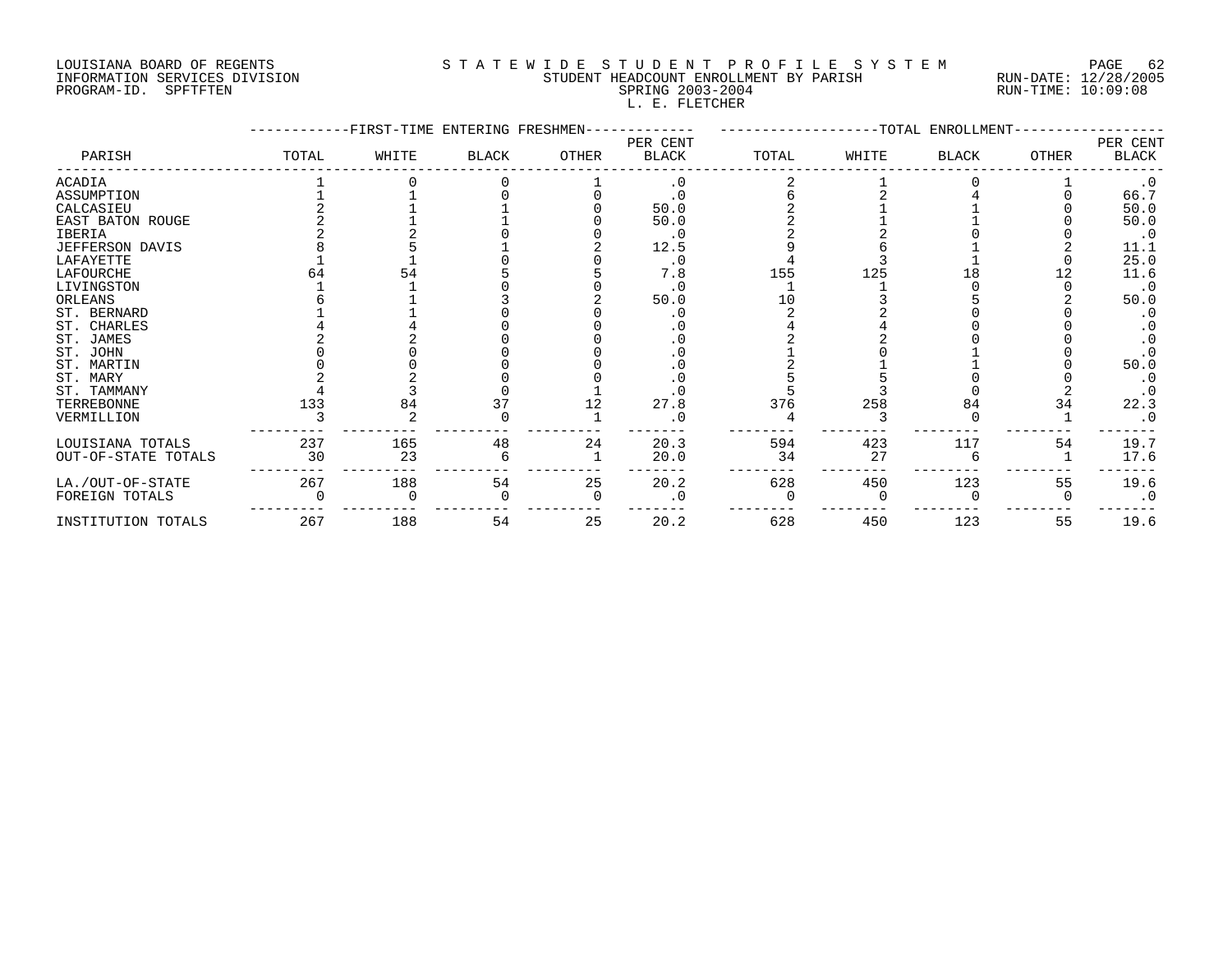# LOUISIANA BOARD OF REGENTS S T A T E W I D E S T U D E N T P R O F I L E S Y S T E M PAGE 63 INFORMATION SERVICES DIVISION STUDENT HEADCOUNT ENROLLMENT BY PARISH RUN-DATE: 12/28/2005 PROGRAM-ID. SPFTFTEN SPRING 2003-2004 RUN-TIME: 10:09:08 L.T.C.-LAFAYETTE

|                        |       | FIRST-TIME ENTERING FRESHMEN- |              |       |                          |       |       | -TOTAL ENROLLMENT- |              |                          |
|------------------------|-------|-------------------------------|--------------|-------|--------------------------|-------|-------|--------------------|--------------|--------------------------|
| PARISH                 | TOTAL | WHITE                         | <b>BLACK</b> | OTHER | PER CENT<br><b>BLACK</b> | TOTAL | WHITE | BLACK              | <b>OTHER</b> | PER CENT<br><b>BLACK</b> |
| ACADIA                 |       |                               |              |       | 57.1                     | 55    | 40    | 14                 |              | 25.5                     |
| <b>AVOYELLES</b>       |       |                               |              |       | 100.0                    |       |       |                    |              | $\cdot$ 0                |
| CALCASIEU              |       |                               |              |       |                          |       |       |                    |              | $\cdot$ 0                |
| EAST BATON ROUGE       |       |                               |              |       |                          |       |       |                    |              | 50.0                     |
| <b>EVANGELINE</b>      |       |                               |              |       | 100.0                    |       |       |                    |              | 16.7                     |
| IBERIA                 |       |                               |              |       |                          |       |       |                    |              | 15.8                     |
| <b>JEFFERSON DAVIS</b> |       |                               |              |       |                          |       |       |                    |              | $\cdot$ 0                |
| LAFAYETTE              |       | 29                            |              |       | 56.6                     | 590   | 330   | 235                | 25           | 39.8                     |
| LAFOURCHE              |       |                               |              |       |                          |       |       |                    |              | $\cdot$ 0                |
| ORLEANS                |       |                               |              |       |                          |       |       |                    |              |                          |
| RAPIDES                |       |                               |              |       |                          |       |       |                    |              | 50.0                     |
| ST. CHARLES            |       |                               |              |       |                          |       |       |                    |              | $\cdot$ 0                |
| ST. LANDRY             |       |                               |              |       |                          | 61    | 30    | 30                 |              | 49.2                     |
| ST. MARTIN             |       |                               |              |       | 23.1                     | 98    | 61    | 36                 |              | 36.7                     |
| ST. MARY               |       |                               |              |       |                          |       |       |                    |              | 66.7                     |
| ST. TAMMANY            |       |                               |              |       |                          |       |       |                    |              |                          |
| TANGIPAHOA             |       |                               |              |       |                          |       |       |                    |              | . 0                      |
| VERMILLION             |       |                               |              |       | 16.7                     | 43    | 32    |                    |              | 14.0                     |
| LOUISIANA TOTALS       | 110   | 50                            | 53           |       | 48.2                     | 888   | 519   | 331                | 38           | 37.3                     |
| OUT-OF-STATE TOTALS    |       |                               |              |       | $\cdot$ 0                |       |       |                    |              | $\cdot$ 0                |
| LA./OUT-OF-STATE       | 110   | 50                            | 53           |       | 48.2                     | 889   | 520   | 331                | 38           | 37.2                     |
| FOREIGN TOTALS         |       |                               |              |       |                          |       |       |                    |              | $\cdot$ 0                |
| INSTITUTION TOTALS     | 110   | 50                            | 53           |       | 48.2                     | 889   | 520   | 331                | 38           | 37.2                     |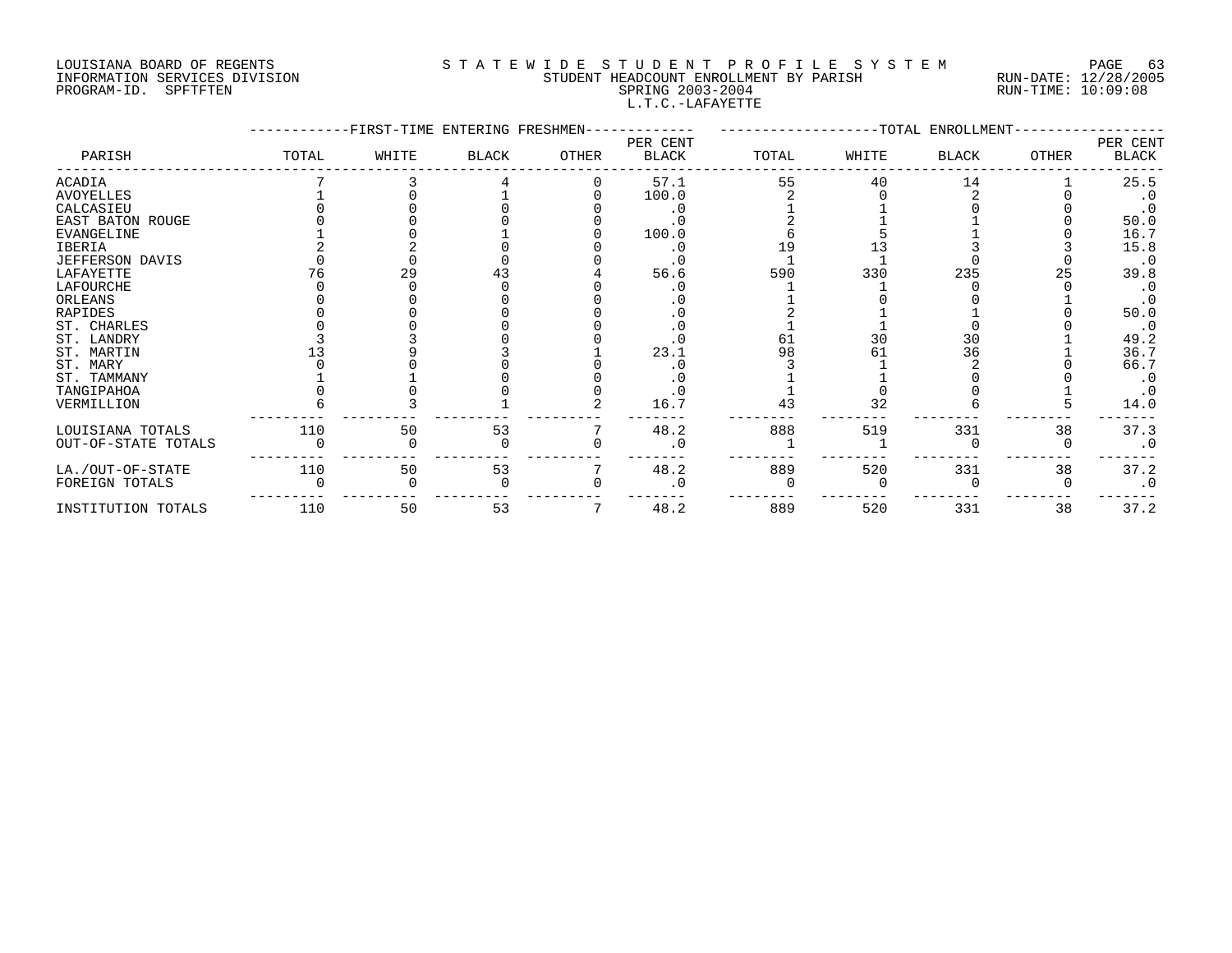# LOUISIANA BOARD OF REGENTS S T A T E W I D E S T U D E N T P R O F I L E S Y S T E M PAGE 64 INFORMATION SERVICES DIVISION STUDENT HEADCOUNT ENROLLMENT BY PARISH RUN-DATE: 12/28/2005 PROGRAM-ID. SPFTFTEN SPRING 2003-2004 RUN-TIME: 10:09:08 L.T.C.-LAFOURCHE

|                                                                                                           |           | -FIRST-TIME ENTERING FRESHMEN- |              |       |                                      |                 |                 | -TOTAL ENROLLMENT- |       |                                                                       |
|-----------------------------------------------------------------------------------------------------------|-----------|--------------------------------|--------------|-------|--------------------------------------|-----------------|-----------------|--------------------|-------|-----------------------------------------------------------------------|
| PARISH                                                                                                    | TOTAL     | WHITE                          | <b>BLACK</b> | OTHER | PER CENT<br><b>BLACK</b>             | TOTAL           | WHITE           | <b>BLACK</b>       | OTHER | PER CENT<br>BLACK                                                     |
| ASCENSION<br>ASSUMPTION<br>LAFOURCHE<br>ST. CHARLES<br>ST. JAMES<br>ST. MARY<br>ST. TAMMANY<br>TERREBONNE | 104<br>27 | 18                             |              |       | 50.0<br>20.2<br>14.3<br>50.0<br>22.2 | 28<br>279<br>42 | 10<br>216<br>28 | 48<br>10           |       | $\cdot$ 0<br>60.7<br>17.2<br>. 0<br>25.0<br>33.3<br>$\cdot$ 0<br>23.8 |
| LOUISIANA TOTALS<br>OUT-OF-STATE TOTALS                                                                   | 158       | 113                            | 36           |       | 22.8                                 | 368             | 269             | 79                 | 20    | 21.5<br>. 0                                                           |
| LA./OUT-OF-STATE<br>FOREIGN TOTALS                                                                        | 158       | 113                            | 36           |       | 22.8                                 | 368             | 269             | 79                 | 20    | 21.5<br>$\cdot$ 0                                                     |
| INSTITUTION TOTALS                                                                                        | 158       | 113                            | 36           |       | 22.8                                 | 368             | 269             | 79                 | 20    | 21.5                                                                  |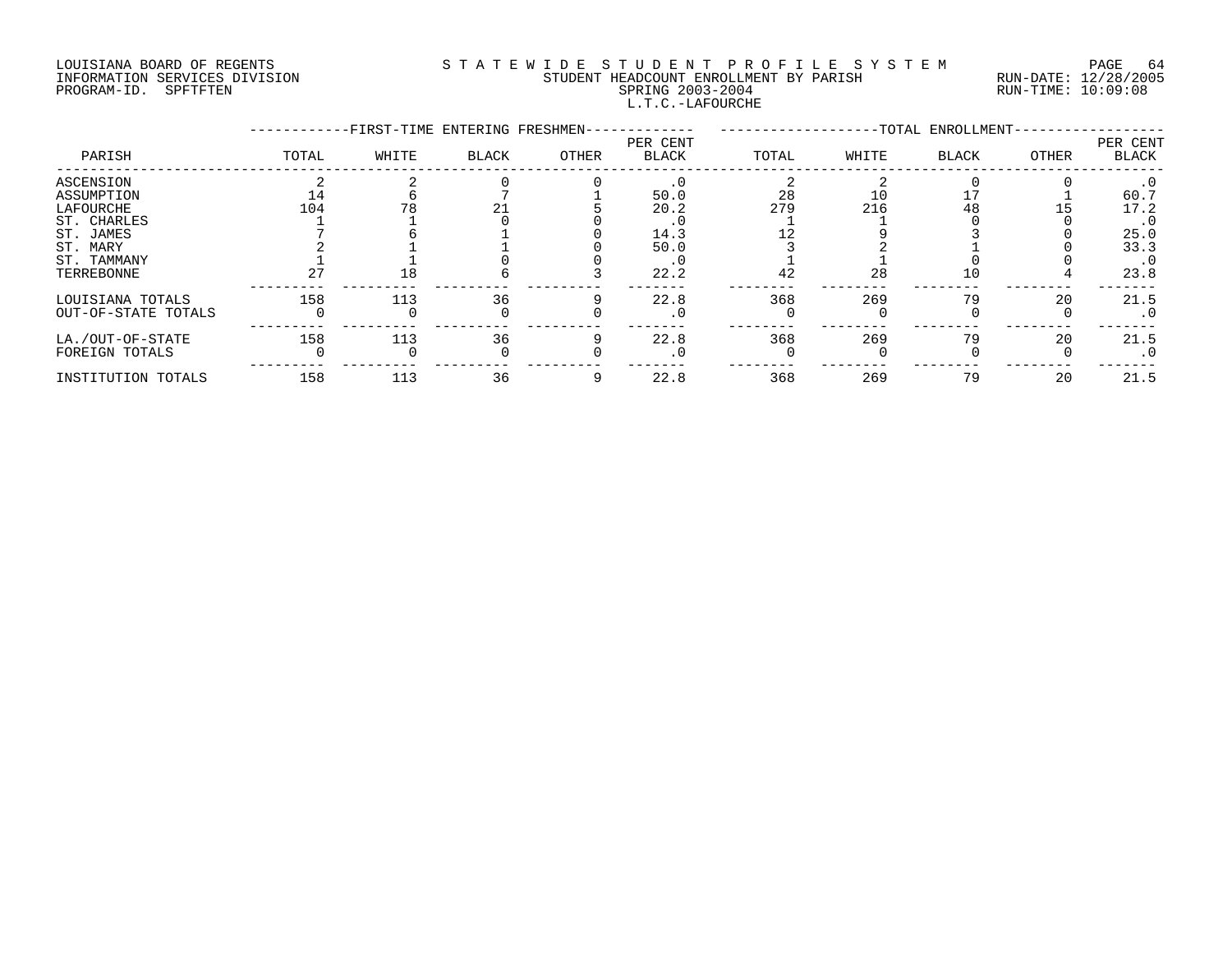# LOUISIANA BOARD OF REGENTS S T A T E W I D E S T U D E N T P R O F I L E S Y S T E M PAGE 65 INFORMATION SERVICES DIVISION STUDENT HEADCOUNT ENROLLMENT BY PARISH RUN-DATE: 12/28/2005 PROGRAM-ID. SPFTFTEN SPRING 2003-2004 RUN-TIME: 10:09:08 L.T.C.-LAMAR SALTER

|                                         |       | -FIRST-TIME ENTERING FRESHMEN- |              |       |                          |           |           | -TOTAL ENROLLMENT- |       |                          |
|-----------------------------------------|-------|--------------------------------|--------------|-------|--------------------------|-----------|-----------|--------------------|-------|--------------------------|
| PARISH                                  | TOTAL | WHITE                          | <b>BLACK</b> | OTHER | PER CENT<br><b>BLACK</b> | TOTAL     | WHITE     | <b>BLACK</b>       | OTHER | PER CENT<br><b>BLACK</b> |
| BEAUREGARD<br>SABINE<br>VERNON          | 20    | 12                             |              |       | $\cdot$ 0<br>20.0        | 69<br>174 | 55<br>116 | 35                 | 23    | 15.9<br>20.1             |
| LOUISIANA TOTALS<br>OUT-OF-STATE TOTALS | 23    | 15                             |              |       | 17.4<br>. 0              | 249       | 176       | 46                 | 27    | 18.5                     |
| LA./OUT-OF-STATE<br>FOREIGN TOTALS      | 23    | 15                             |              |       | 17.4<br>. 0              | 250       | 177       | 46                 | 27    | 18.4                     |
| INSTITUTION TOTALS                      | 23    |                                |              |       | 17.4                     | 250       | 177       | 46                 | 27    | 18.4                     |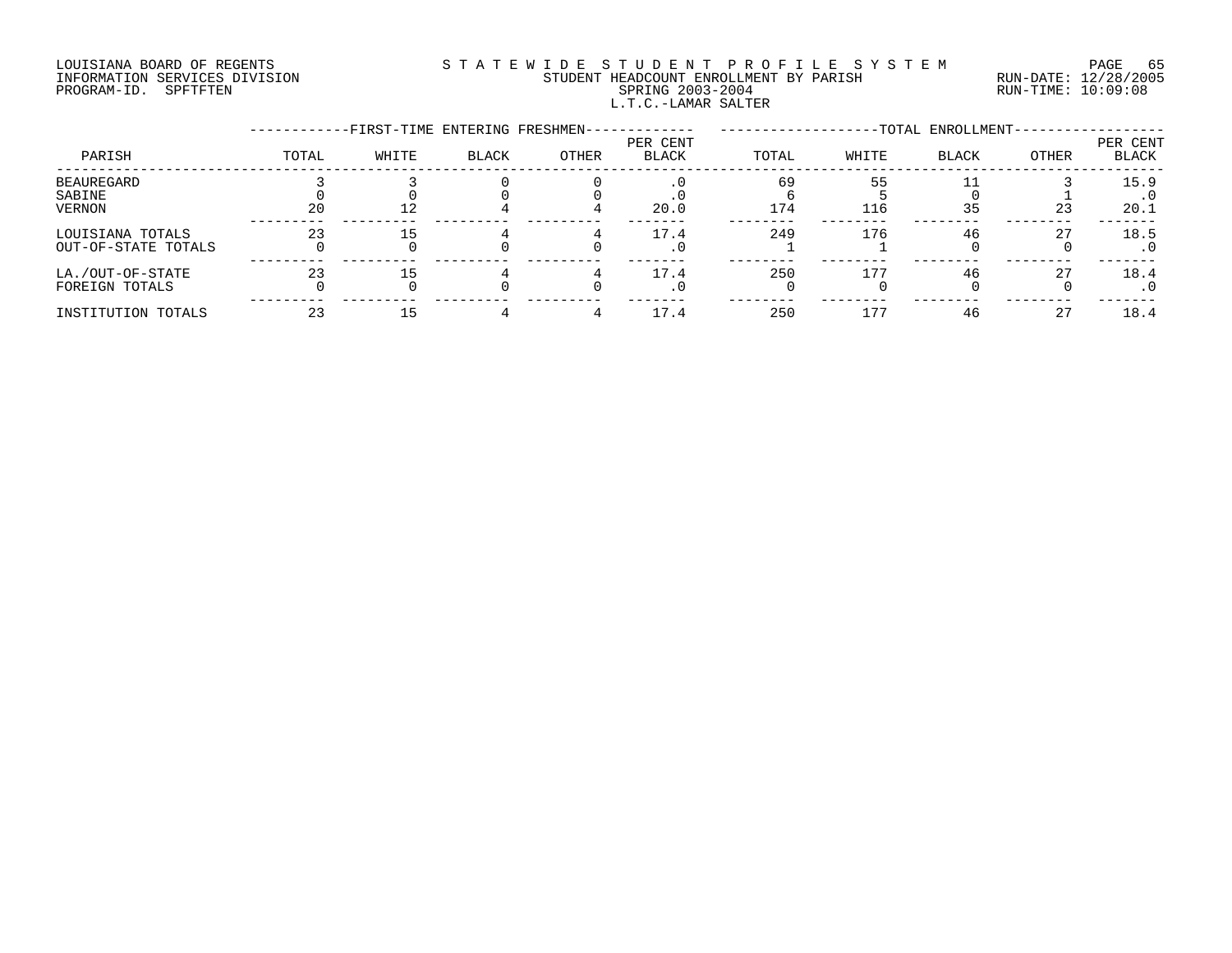# LOUISIANA BOARD OF REGENTS S T A T E W I D E S T U D E N T P R O F I L E S Y S T E M PAGE 66 INFORMATION SERVICES DIVISION STUDENT HEADCOUNT ENROLLMENT BY PARISH RUN-DATE: 12/28/2005 PROGRAM-ID. SPFTFTEN SPRING 2003-2004 RUN-TIME: 10:09:08 L.T.C.-MANSFIELD

|                     |       | -FIRST-TIME ENTERING FRESHMEN- |       |       |                          |       |       | -TOTAL ENROLLMENT- |       |                   |
|---------------------|-------|--------------------------------|-------|-------|--------------------------|-------|-------|--------------------|-------|-------------------|
| PARISH              | TOTAL | WHITE                          | BLACK | OTHER | PER CENT<br><b>BLACK</b> | TOTAL | WHITE | BLACK              | OTHER | PER CENT<br>BLACK |
| BOSSIER             |       |                                |       |       |                          |       |       |                    |       |                   |
| DE SOTO             |       |                                |       |       | 71.4                     | 86    | 38    |                    |       | 52.3              |
| NATCHITOCHES        |       |                                |       |       |                          |       |       |                    |       | 50.0              |
| RED RIVER           |       |                                |       |       |                          |       |       |                    |       | 50.0              |
| SABINE              |       |                                |       |       | 50.0                     | 20    | 12    |                    |       | 25.0              |
| LOUISIANA TOTALS    |       |                                |       |       | 66.7                     | 111   | 53    | 52                 |       | 46.8              |
| OUT-OF-STATE TOTALS |       |                                |       |       | $\cdot$ 0                |       |       |                    |       | $\cdot$ 0         |
| LA./OUT-OF-STATE    |       |                                |       |       | 66.7                     | 111   | 53    | 52                 |       | 46.8              |
| FOREIGN TOTALS      |       |                                |       |       | . 0                      |       |       |                    |       | . 0               |
| INSTITUTION TOTALS  |       |                                |       |       | 66.7                     | 111   | 53    | 52                 |       | 46.8              |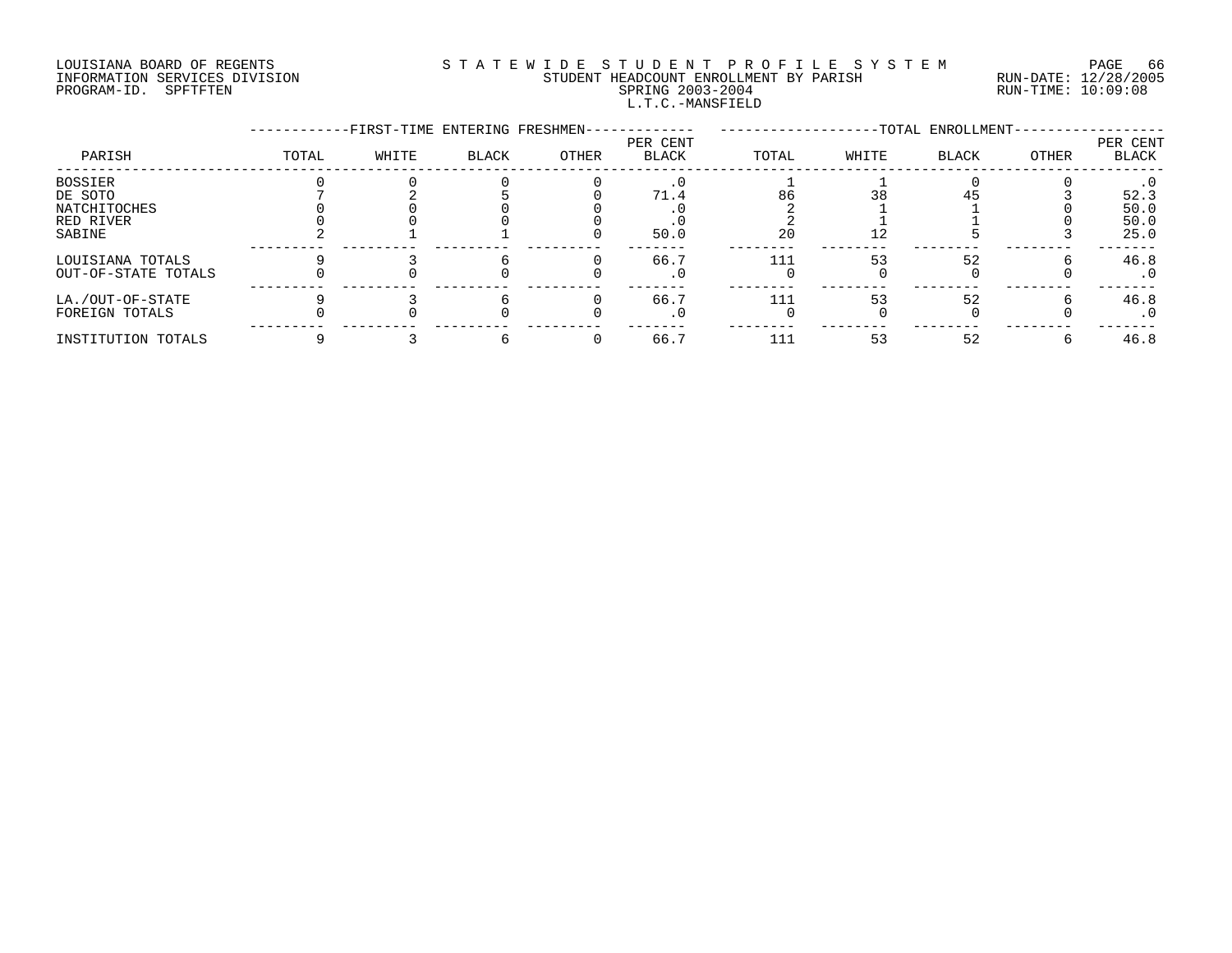# LOUISIANA BOARD OF REGENTS SOURCLEARIE WIDE STUDENT PROFILE SYSTEM PAGE 67. INFORMATION SERVICES DIVISION STUDENT HEADCOUNT ENROLLMENT BY PARISH RUN-DATE: 12/28/2005 PROGRAM-ID. SPFTFTEN SPRING 2003-2004 RUN-TIME: 10:09:08 L.T.C.-MORGAN SMITH

|                     |       | -FIRST-TIME ENTERING FRESHMEN- |       |       |                          |       |       | -TOTAL ENROLLMENT- |       |                   |
|---------------------|-------|--------------------------------|-------|-------|--------------------------|-------|-------|--------------------|-------|-------------------|
| PARISH              | TOTAL | WHITE                          | BLACK | OTHER | PER CENT<br><b>BLACK</b> | TOTAL | WHITE | <b>BLACK</b>       | OTHER | PER CENT<br>BLACK |
| ACADIA              |       |                                |       |       |                          |       | 10    |                    |       | 9.1               |
| ALLEN               |       |                                |       |       |                          |       |       |                    |       | $\cdot$ 0         |
| CALCASIEU           |       |                                |       |       |                          |       |       |                    |       | $\cdot$ 0         |
| CAMERON             |       |                                |       |       |                          |       |       |                    |       |                   |
| EVANGELINE          |       |                                |       |       |                          |       |       |                    |       |                   |
| JEFFERSON DAVIS     | 18    | 15.                            |       |       | 16.7                     | 132   | 105   | 27                 |       | 20.5              |
| LOUISIANA TOTALS    | 21    | 18                             |       |       | 14.3                     | 151   | 123   | 28                 |       | 18.5              |
| OUT-OF-STATE TOTALS |       |                                |       |       | . 0                      |       |       |                    |       | . 0               |
| LA./OUT-OF-STATE    | 21    | 18                             |       |       | 14.3                     | 151   | 123   | 28                 |       | 18.5              |
| FOREIGN TOTALS      |       |                                |       |       |                          |       |       |                    |       | $\cdot$ 0         |
| INSTITUTION TOTALS  | 21    | 18                             |       |       | 14.3                     | 151   | 123   | 28                 |       | 18.5              |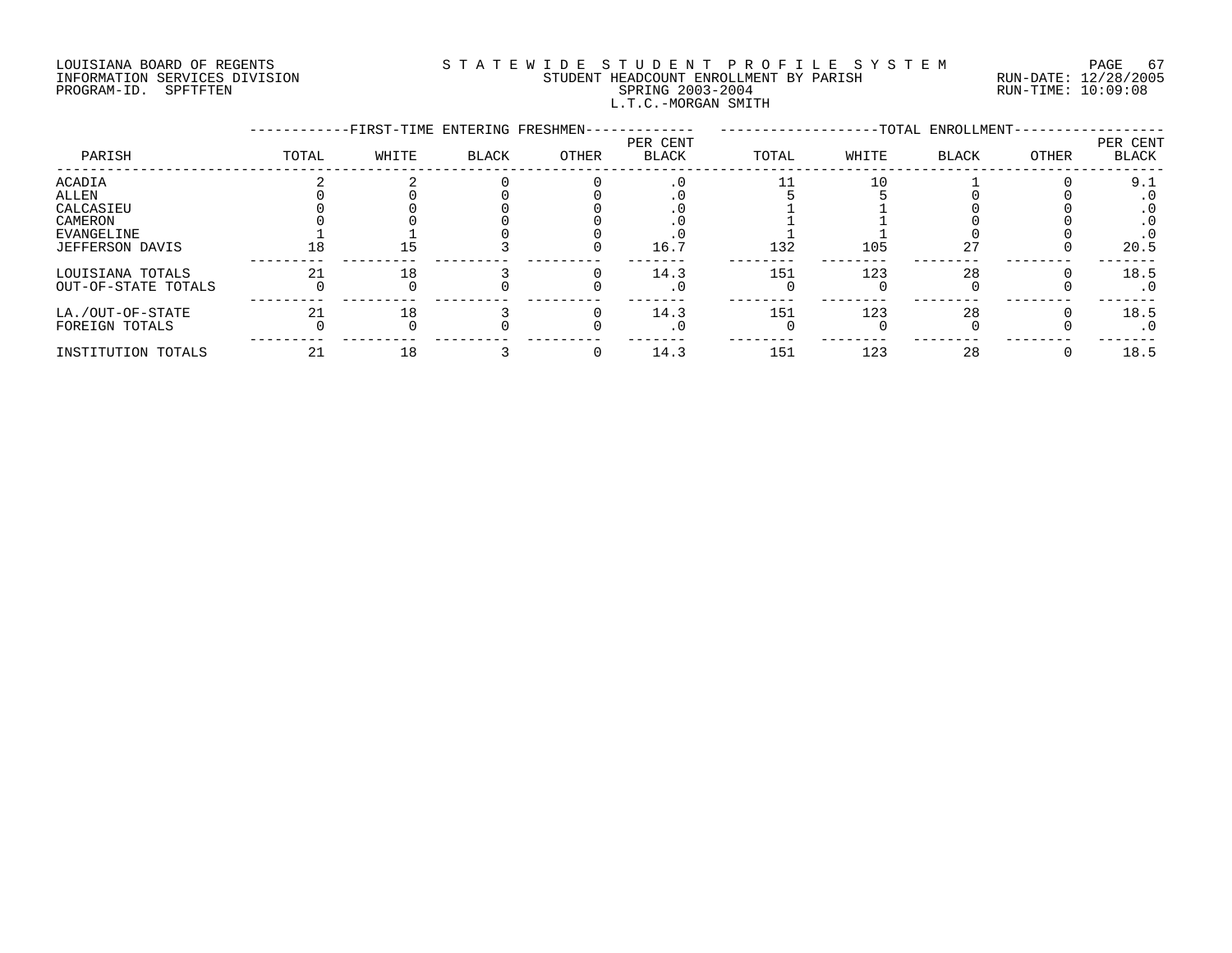# LOUISIANA BOARD OF REGENTS S T A T E W I D E S T U D E N T P R O F I L E S Y S T E M PAGE 68 INFORMATION SERVICES DIVISION STUDENT HEADCOUNT ENROLLMENT BY PARISH RUN-DATE: 12/28/2005 PROGRAM-ID. SPFTFTEN SPRING 2003-2004 RUN-TIME: 10:09:08 L.T.C.-NATCHITOCHES

|                     |       | -FIRST-TIME ENTERING FRESHMEN- |              |       |                          |       |       | -TOTAL ENROLLMENT |              |                   |
|---------------------|-------|--------------------------------|--------------|-------|--------------------------|-------|-------|-------------------|--------------|-------------------|
| PARISH              | TOTAL | WHITE                          | <b>BLACK</b> | OTHER | PER CENT<br><b>BLACK</b> | TOTAL | WHITE | <b>BLACK</b>      | <b>OTHER</b> | PER CENT<br>BLACK |
| <b>BIENVILLE</b>    |       |                                |              |       | . 0                      |       |       |                   |              |                   |
| <b>BOSSIER</b>      |       |                                |              |       | . 0                      |       |       |                   |              |                   |
| CADDO               |       |                                |              |       |                          |       |       |                   |              | 80.0              |
| DE SOTO             |       |                                |              |       |                          |       |       |                   |              | 25.0              |
| EAST CARROLL        |       |                                |              |       |                          |       |       |                   |              | $\cdot$ 0         |
| GRANT               |       |                                |              |       |                          |       |       |                   |              | 33.3              |
| <b>JACKSON</b>      |       |                                |              |       |                          |       |       |                   |              | $\cdot$ 0         |
| NATCHITOCHES        |       | 35                             | 33           |       | 45.8                     | 296   | 127   | 155               | 14           | 52.4              |
| RAPIDES             |       |                                |              |       | $\cdot$ 0                |       |       |                   |              | 16.7              |
| RED RIVER           |       |                                |              |       | 25.0                     |       |       |                   |              | 23.5              |
| RICHLAND            |       |                                |              |       | . 0                      |       |       |                   |              | $\cdot$ 0         |
| SABINE              |       |                                |              |       | 50.0                     |       |       |                   |              | 18.8              |
| TENSAS              |       |                                |              |       |                          |       |       |                   |              |                   |
| UNION               |       |                                |              |       |                          |       |       |                   |              |                   |
| <b>VERNON</b>       |       |                                |              |       |                          |       |       |                   |              |                   |
| WEST CARROLL        |       |                                |              |       |                          |       |       |                   |              |                   |
| WEST FELICIANA      |       |                                |              |       |                          |       |       |                   |              |                   |
| WINN                | 10    |                                |              |       | 50.0                     | 35    | 16    |                   |              | 48.6              |
| LOUISIANA TOTALS    | 91    | 45                             | 40           | 6     | 44.0                     | 398   | 183   | 186               | 29           | 46.7              |
| OUT-OF-STATE TOTALS |       |                                |              |       | $\cdot$ 0                |       |       |                   |              | $\cdot$ 0         |
| LA./OUT-OF-STATE    | 91    | 45                             | 40           | 6     | 44.0                     | 398   | 183   | 186               | 29           | 46.7              |
| FOREIGN TOTALS      |       |                                |              |       |                          |       |       |                   |              | $\cdot$ 0         |
| INSTITUTION TOTALS  | 91    | 45                             | 40           | 6     | 44.0                     | 398   | 183   | 186               | 29           | 46.7              |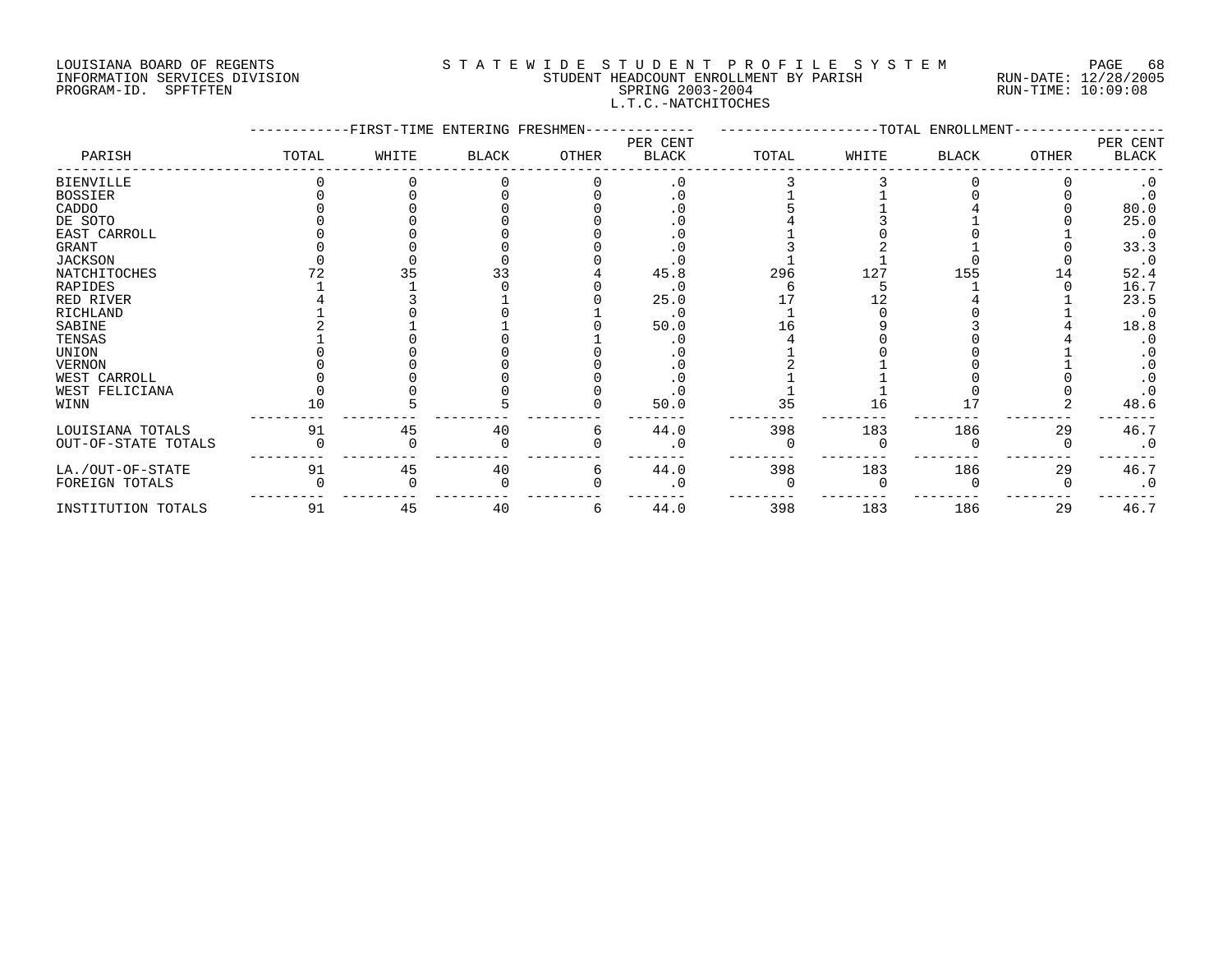## LOUISIANA BOARD OF REGENTS S T A T E W I D E S T U D E N T P R O F I L E S Y S T E M PAGE 69 INFORMATION SERVICES DIVISION STUDENT HEADCOUNT ENROLLMENT BY PARISH RUN-DATE: 12/28/2005 PROGRAM-ID. SPFTFTEN SPRING 2003-2004 RUN-TIME: 10:09:08 L.T.C.-NORTH CENTRAL

|                     |       | -FIRST-TIME ENTERING FRESHMEN- |              |       |                          |       |       | -TOTAL ENROLLMENT- |       |                   |
|---------------------|-------|--------------------------------|--------------|-------|--------------------------|-------|-------|--------------------|-------|-------------------|
| PARISH              | TOTAL | WHITE                          | <b>BLACK</b> | OTHER | PER CENT<br><b>BLACK</b> | TOTAL | WHITE | <b>BLACK</b>       | OTHER | PER CENT<br>BLACK |
| <b>JACKSON</b>      |       |                                |              |       |                          |       |       |                    |       |                   |
| LINCOLN             |       |                                |              |       | 66.                      |       |       |                    |       | 75.0              |
| MOREHOUSE           |       |                                |              |       |                          |       |       |                    |       | 50.0              |
| OUACHITA            |       |                                |              |       |                          |       |       |                    |       | $\cdot$ 0         |
| UNION               | 51    | 26                             | 25           |       | 49.0                     | 157   | 83    | 73                 |       | 46.5              |
| LOUISIANA TOTALS    | 59    | 30                             | 29           |       | 49.2                     | 174   | 90    | 83                 |       | 47.7              |
| OUT-OF-STATE TOTALS |       |                                |              |       | . 0                      |       |       |                    |       | $\cdot$ 0         |
| LA./OUT-OF-STATE    | 59    | 30                             | 29           |       | 49.2                     | 174   | 90    | 83                 |       | 47.7              |
| FOREIGN TOTALS      |       |                                |              |       |                          |       |       |                    |       | . 0               |
| INSTITUTION TOTALS  | 59    | 30                             | 29           |       | 49.2                     | 174   | 90    | 83                 |       | 47.7              |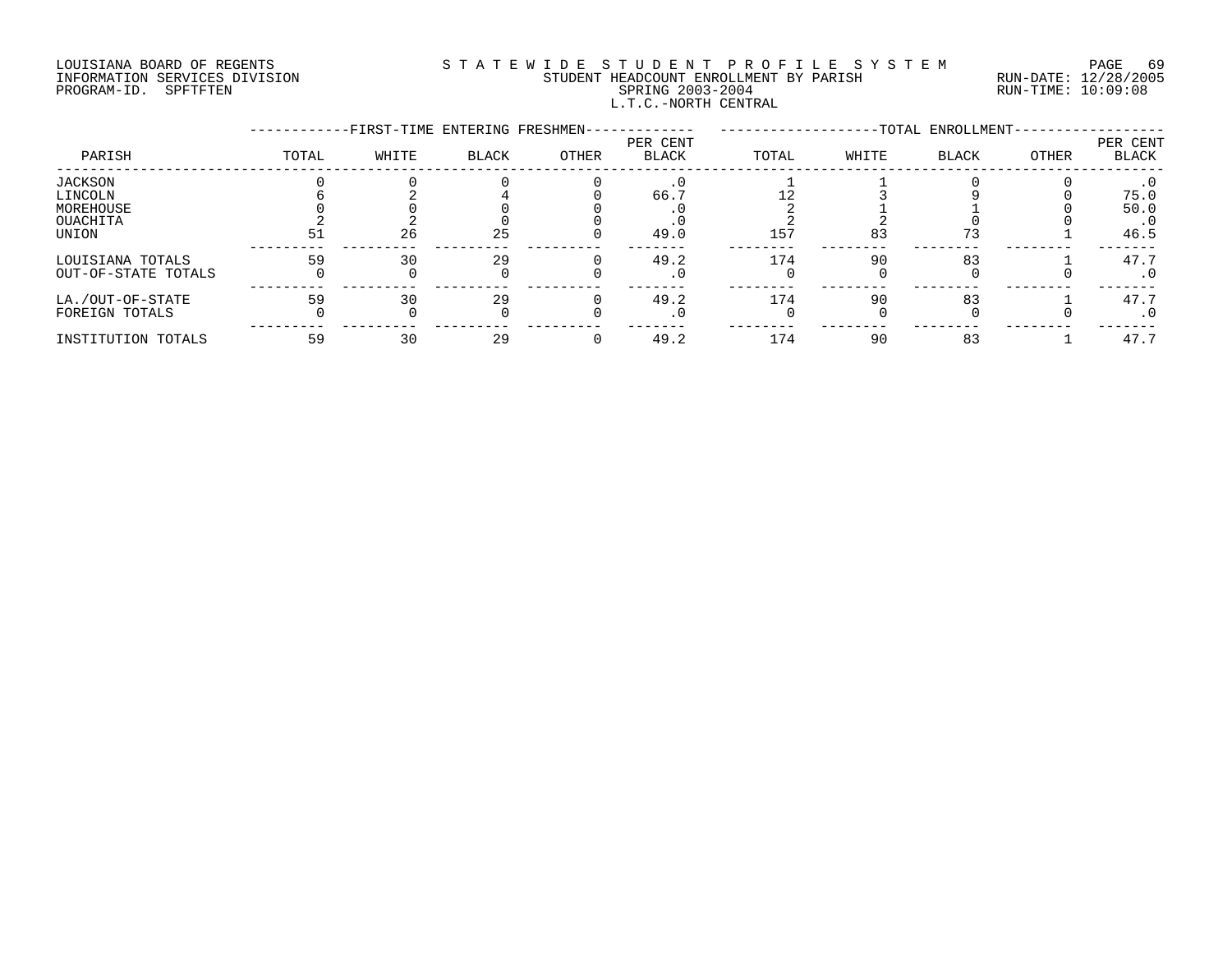# LOUISIANA BOARD OF REGENTS S T A T E W I D E S T U D E N T P R O F I L E S Y S T E M PAGE 70 INFORMATION SERVICES DIVISION STUDENT HEADCOUNT ENROLLMENT BY PARISH RUN-DATE: 12/28/2005 PROGRAM-ID. SPFTFTEN SPRING 2003-2004 RUN-TIME: 10:09:08 L.T.C.-NORTHEAST

|                     |       | -FIRST-TIME ENTERING FRESHMEN- |              |       |                          |       |       | -TOTAL ENROLLMENT- |              |                   |
|---------------------|-------|--------------------------------|--------------|-------|--------------------------|-------|-------|--------------------|--------------|-------------------|
| PARISH              | TOTAL | WHITE                          | <b>BLACK</b> | OTHER | PER CENT<br><b>BLACK</b> | TOTAL | WHITE | <b>BLACK</b>       | <b>OTHER</b> | PER CENT<br>BLACK |
| <b>BOSSIER</b>      |       |                                |              |       | $\cdot$ 0                |       |       |                    |              |                   |
| CADDO               |       |                                |              |       |                          |       |       |                    |              |                   |
| CALDWELL            |       |                                |              |       | 40.0                     | 36    |       |                    |              | 19.4              |
| CATAHOULA           |       |                                |              |       |                          |       |       |                    |              |                   |
| CONCORDIA           |       |                                |              |       |                          |       |       |                    |              |                   |
| EAST CARROLL        |       |                                |              |       |                          |       |       |                    |              |                   |
| FRANKLIN            |       | 38                             |              |       | 34.5                     | 195   | 138   |                    |              | 29.2              |
| GRANT               |       |                                |              |       |                          |       |       |                    |              |                   |
| <b>JACKSON</b>      |       |                                |              |       |                          |       |       |                    |              |                   |
| MADISON             |       |                                |              |       |                          |       |       |                    |              |                   |
| MOREHOUSE           |       |                                |              |       |                          |       |       |                    |              |                   |
| OUACHITA            |       |                                |              |       |                          |       |       |                    |              |                   |
| RICHLAND            |       |                                |              |       | 45.5                     | 6 ⊥   |       | 30                 |              | 49.2              |
| TENSAS              |       |                                |              |       |                          |       |       |                    |              | 54.5              |
| WEST BATON ROUGE    |       |                                |              |       | $\cdot$ 0                |       |       |                    |              | $\cdot$ 0         |
| LOUISIANA TOTALS    | 81    | 52                             | 29           |       | 35.8                     | 324   | 223   | 100                |              | 30.9              |
| OUT-OF-STATE TOTALS |       |                                |              |       | . 0                      |       |       |                    |              | 25.0              |
| LA./OUT-OF-STATE    | 81    | 52                             | 29           |       | 35.8                     | 328   | 226   | 101                |              | 30.8              |
| FOREIGN TOTALS      |       |                                |              |       | . 0                      |       |       |                    |              | $\cdot$ 0         |
| INSTITUTION TOTALS  | 81    | 52                             | 29           | 0     | 35.8                     | 328   | 226   | 101                |              | 30.8              |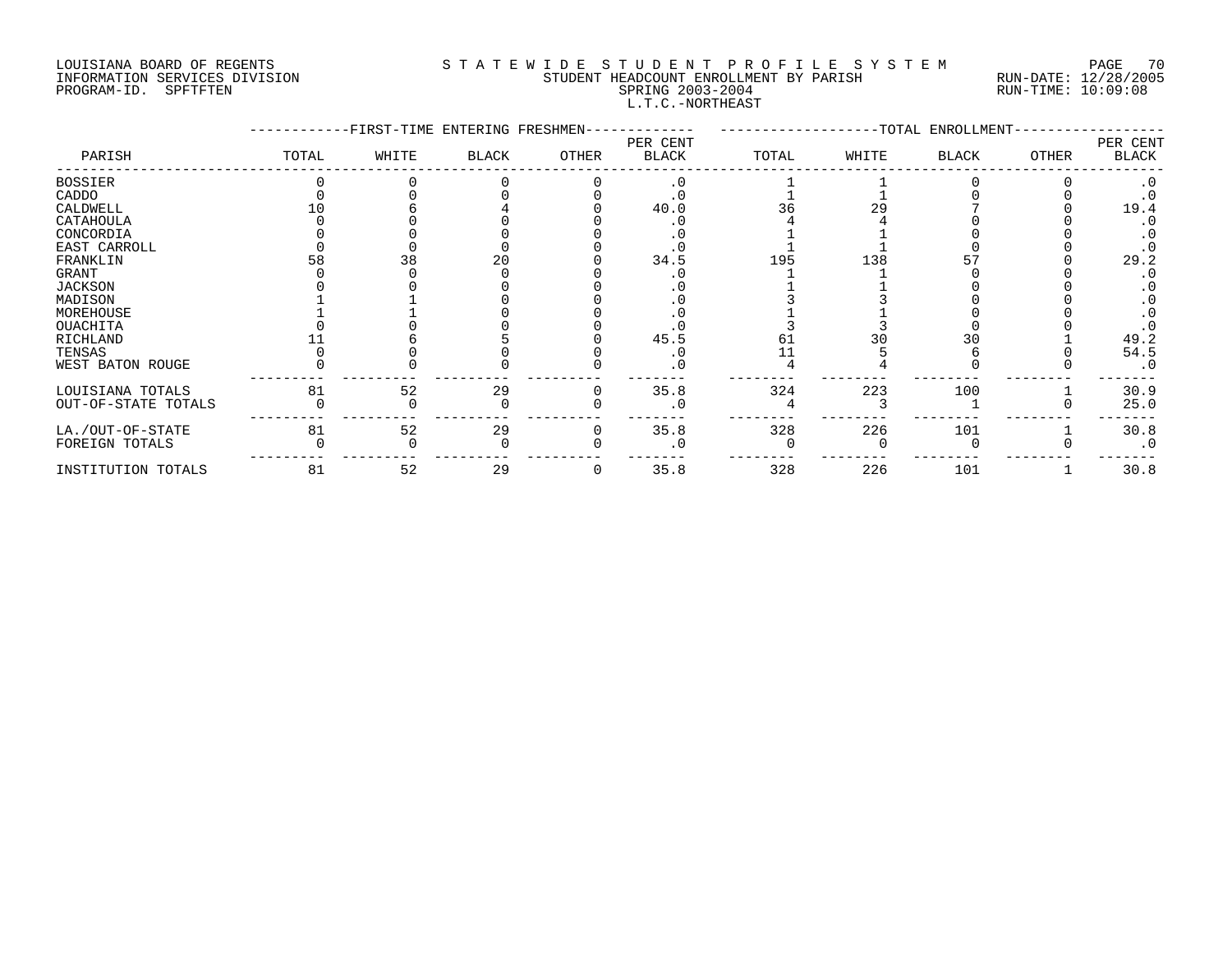# LOUISIANA BOARD OF REGENTS S T A T E W I D E S T U D E N T P R O F I L E S Y S T E M PAGE 71 INFORMATION SERVICES DIVISION STUDENT HEADCOUNT ENROLLMENT BY PARISH RUN-DATE: 12/28/2005 PROGRAM-ID. SPFTFTEN SPRING 2003-2004 RUN-TIME: 10:09:08 L.T.C.-NORTHWEST

|                     |       | -FIRST-TIME ENTERING FRESHMEN- |              |       |                          |       |       | -TOTAL ENROLLMENT- |              |                   |
|---------------------|-------|--------------------------------|--------------|-------|--------------------------|-------|-------|--------------------|--------------|-------------------|
| PARISH              | TOTAL | WHITE                          | <b>BLACK</b> | OTHER | PER CENT<br><b>BLACK</b> | TOTAL | WHITE | <b>BLACK</b>       | <b>OTHER</b> | PER CENT<br>BLACK |
| <b>BIENVILLE</b>    | 25    | 12                             |              |       | 44.0                     | 78    | 40    | 34                 |              | 43.6              |
| <b>BOSSIER</b>      |       |                                |              |       | . 0                      | 12    |       |                    |              | 33.3              |
| CADDO               |       |                                |              |       | 50.0                     |       |       |                    |              | 50.0              |
| CALDWELL            |       |                                |              |       | . 0                      |       |       |                    |              | $\cdot$ 0         |
| CLAIBORNE           |       |                                |              |       | 54.5                     | 254   | 99    | 148                |              | 58.3              |
| DE SOTO             |       |                                |              |       |                          |       |       |                    |              |                   |
| <b>JACKSON</b>      |       |                                |              |       |                          |       |       |                    |              |                   |
| LINCOLN             |       |                                |              |       |                          |       |       |                    |              | 33.3              |
| NATCHITOCHES        |       |                                |              |       |                          |       |       |                    |              |                   |
| RED RIVER           |       |                                |              |       |                          |       |       |                    |              |                   |
| WASHINGTON          |       |                                |              |       |                          |       |       |                    |              |                   |
| WEST CARROLL        |       | 29                             | 33           |       | 49.3                     | 386   | 224   | 144                | 18           | 37.3              |
| WINN                |       |                                |              |       | . 0                      |       |       |                    |              | $\cdot$ 0         |
| LOUISIANA TOTALS    | 133   | 60                             | 63           | 10    | 47.4                     | 752   | 389   | 333                | 30           | 44.3              |
| OUT-OF-STATE TOTALS |       |                                |              |       | $\cdot$ 0                | 12    | 12    |                    |              | $\cdot$ 0         |
| LA./OUT-OF-STATE    | 135   | 62                             | 63           | 10    | 46.7                     | 764   | 401   | 333                | 30           | 43.6              |
| FOREIGN TOTALS      |       |                                |              |       | . 0                      |       |       |                    |              | $\cdot$ 0         |
| INSTITUTION TOTALS  | 135   | 62                             | 63           | 10    | 46.7                     | 764   | 401   | 333                | 30           | 43.6              |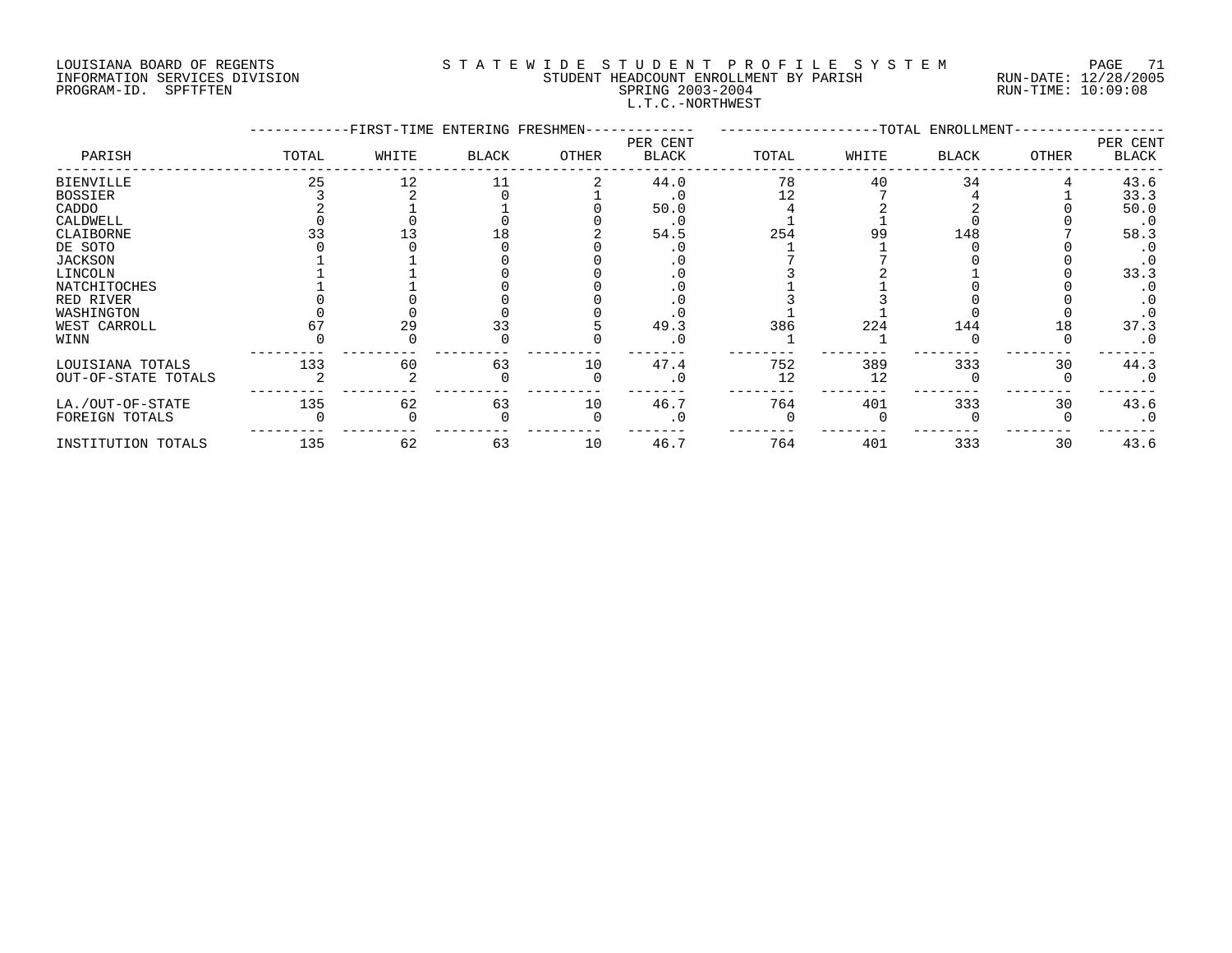# LOUISIANA BOARD OF REGENTS S T A T E W I D E S T U D E N T P R O F I L E S Y S T E M PAGE 72 INFORMATION SERVICES DIVISION STUDENT HEADCOUNT ENROLLMENT BY PARISH RUN-DATE: 12/28/2005 PROGRAM-ID. SPFTFTEN SPRING 2003-2004 RUN-TIME: 10:09:08 L.T.C.-OAKDALE

|                        |       | -FIRST-TIME ENTERING FRESHMEN- |       |       |                          |       |       | --TOTAL ENROLLMENT- |       |                          |
|------------------------|-------|--------------------------------|-------|-------|--------------------------|-------|-------|---------------------|-------|--------------------------|
| PARISH                 | TOTAL | WHITE                          | BLACK | OTHER | PER CENT<br><b>BLACK</b> | TOTAL | WHITE | <b>BLACK</b>        | OTHER | PER CENT<br><b>BLACK</b> |
| ALLEN                  | 88    | 36                             | 38    | 14    | 43.2                     | 162   | 74    | 69                  | 19    | 42.6                     |
| <b>AVOYELLES</b>       |       |                                |       |       | 22.2                     | 21    |       |                     |       | 19.0                     |
| <b>BEAUREGARD</b>      |       |                                |       |       | $\cdot$ 0                | 18    |       |                     |       | 27.8                     |
| CALCASIEU              |       |                                |       |       | 66.7                     | 18    |       |                     |       | 66.7                     |
| EVANGELINE             |       |                                |       |       | 25.0                     |       |       |                     |       | 11.1                     |
| <b>JEFFERSON</b>       |       |                                |       |       |                          |       |       |                     |       | $\cdot$ 0                |
| <b>JEFFERSON DAVIS</b> |       |                                |       |       |                          |       |       |                     |       |                          |
| RAPIDES                |       |                                |       |       | 25.0                     |       |       |                     |       | 30.0                     |
| SABINE                 |       |                                |       |       |                          |       |       |                     |       | $\cdot$ 0                |
| ST. LANDRY             |       |                                |       |       |                          |       |       |                     |       | 50.0                     |
| TENSAS                 |       |                                |       |       |                          |       |       |                     |       | $\cdot$ 0                |
| <b>VERNON</b>          |       |                                |       |       |                          | 20    |       |                     |       | 15.0                     |
| LOUISIANA TOTALS       | 140   | 61                             | 56    | 23    | 40.0                     | 286   | 143   | 106                 | 37    | 37.1                     |
| OUT-OF-STATE TOTALS    |       |                                |       |       |                          |       |       |                     |       | $\cdot$ 0                |
| LA./OUT-OF-STATE       | 140   | 61                             | 56    | 23    | 40.0                     | 286   | 143   | 106                 | 37    | 37.1                     |
| FOREIGN TOTALS         |       |                                |       |       | . 0                      |       |       |                     |       | $\cdot$ 0                |
| INSTITUTION TOTALS     | 140   | 61                             | 56    | 23    | 40.0                     | 286   | 143   | 106                 | 37    | 37.1                     |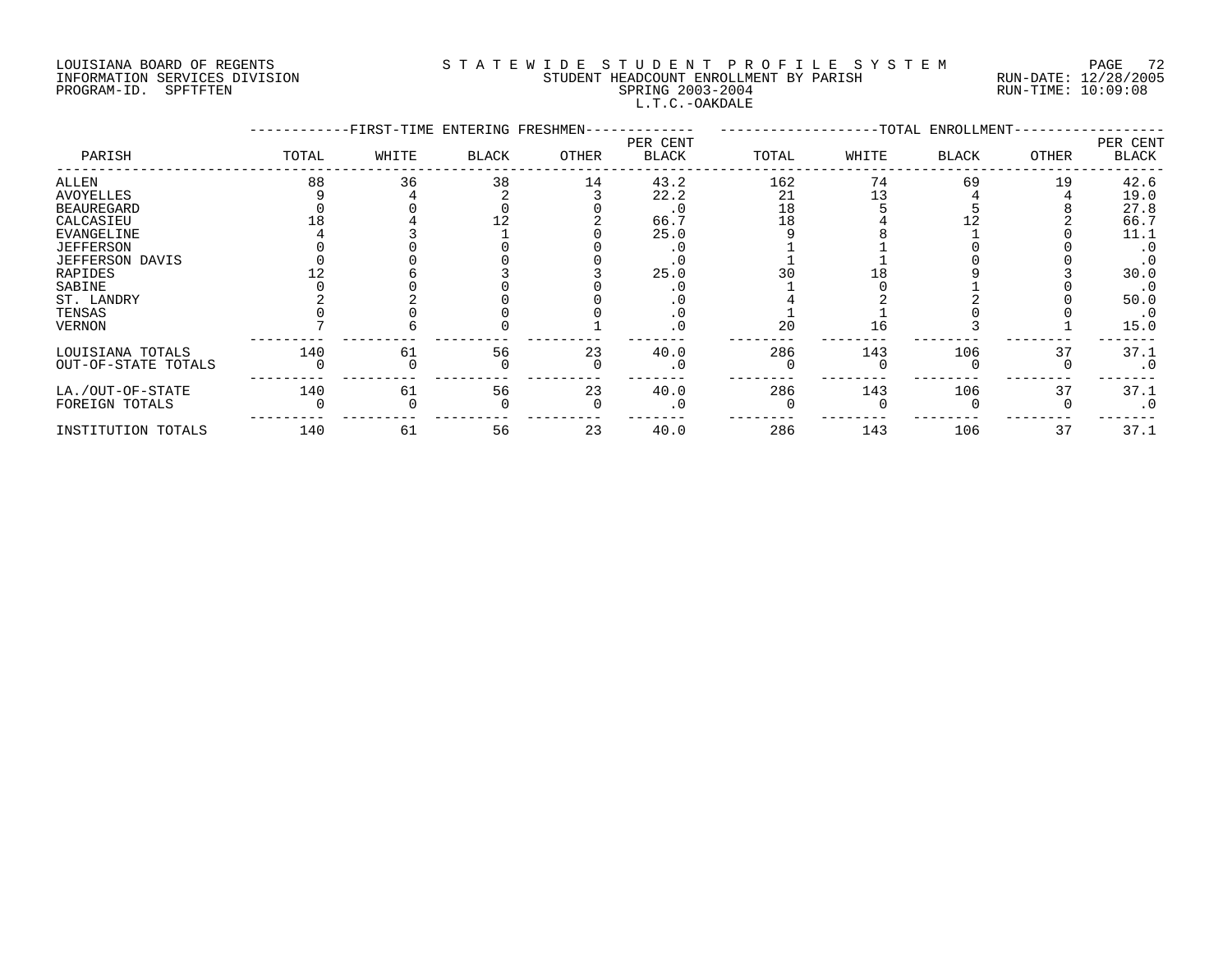#### LOUISIANA BOARD OF REGENTS S T A T E W I D E S T U D E N T P R O F I L E S Y S T E M PAGE 73 INFORMATION SERVICES DIVISION STUDENT HEADCOUNT ENROLLMENT BY PARISH RUN-DATE: 12/28/2005 PROGRAM-ID. SPFTFTEN SALL SOLUTION SPRING 2003-2004 RUN-TIME: 10:09:08 L.T.C.-RIVER PARISHES

|                     |       | -FIRST-TIME ENTERING FRESHMEN- |       |       |                   |       |       | -TOTAL ENROLLMENT- |              |                          |
|---------------------|-------|--------------------------------|-------|-------|-------------------|-------|-------|--------------------|--------------|--------------------------|
| PARISH              | TOTAL | WHITE                          | BLACK | OTHER | PER CENT<br>BLACK | TOTAL | WHITE | <b>BLACK</b>       | <b>OTHER</b> | PER CENT<br><b>BLACK</b> |
| ASCENSION           |       |                                |       |       | 20.0              |       | 13    |                    |              | 17.6                     |
| ASSUMPTION          |       |                                |       |       |                   |       |       |                    |              |                          |
| <b>JEFFERSON</b>    |       |                                |       |       | 100.0             |       |       |                    |              |                          |
| LAFAYETTE           |       |                                |       |       |                   |       |       |                    |              |                          |
| LAFOURCHE           |       |                                |       |       |                   |       |       |                    |              |                          |
| ORLEANS             |       |                                |       |       |                   |       |       |                    |              |                          |
| ST. BERNARD         |       |                                |       |       |                   |       |       |                    |              |                          |
| ST. CHARLES         |       |                                |       |       | 25.0              | 47    | 36    |                    |              | 23.4                     |
| ST. JAMES           |       |                                |       |       | 38.7              | 95    | 61    | 33                 |              | 34.7                     |
| ST. JOHN            |       |                                |       |       | 48.1              | 131   |       | 51                 |              | 38.9                     |
| TANGIPAHOA          |       |                                |       |       |                   |       |       |                    |              | $\cdot$ 0                |
| TERREBONNE          |       |                                |       |       |                   |       |       |                    |              | . 0                      |
| LOUISIANA TOTALS    | 79    | 48                             | 30    |       | 38.0              | 310   | 202   | 103                |              | 33.2                     |
| OUT-OF-STATE TOTALS |       |                                |       |       | $\cdot$ 0         |       |       |                    |              | $\cdot$ 0                |
| LA./OUT-OF-STATE    | 79    | 48                             | 30    |       | 38.0              | 310   | 202   | 103                |              | 33.2                     |
| FOREIGN TOTALS      |       |                                |       |       |                   |       |       |                    |              | $\cdot$ 0                |
| INSTITUTION TOTALS  | 79    | 48                             | 30    |       | 38.0              | 310   | 202   | 103                |              | 33.2                     |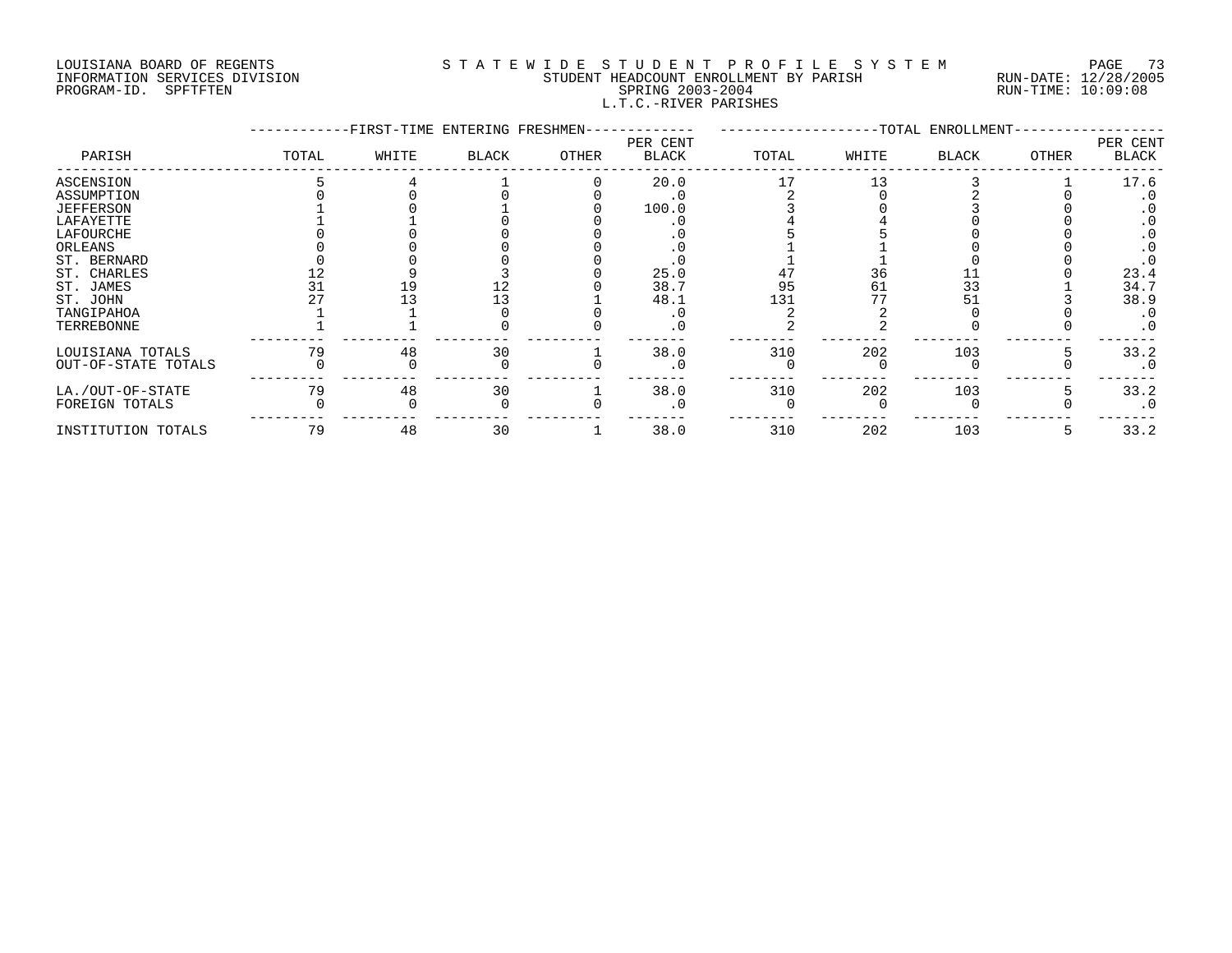# LOUISIANA BOARD OF REGENTS S T A T E W I D E S T U D E N T P R O F I L E S Y S T E M PAGE 74 INFORMATION SERVICES DIVISION STUDENT HEADCOUNT ENROLLMENT BY PARISH RUN-DATE: 12/28/2005 PROGRAM-ID. SPFTFTEN SPRING 2003-2004 RUN-TIME: 10:09:08 L.T.C.-RUSTON

|                                         |       | -FIRST-TIME ENTERING FRESHMEN- |       |       |                          |       |       | -TOTAL ENROLLMENT- |       |                   |
|-----------------------------------------|-------|--------------------------------|-------|-------|--------------------------|-------|-------|--------------------|-------|-------------------|
| PARISH                                  | TOTAL | WHITE                          | BLACK | OTHER | PER CENT<br><b>BLACK</b> | TOTAL | WHITE | BLACK              | OTHER | PER CENT<br>BLACK |
| <b>BIENVILLE</b><br>CLAIBORNE           |       |                                |       |       |                          |       |       |                    |       | 66.7<br>33.3      |
| <b>JACKSON</b><br>LINCOLN               |       |                                |       |       | 50.0                     | 92    | 22    |                    |       | 40.5<br>55.4      |
| NATCHITOCHES<br>OUACHITA                |       |                                |       |       |                          |       |       |                    |       | . 0<br>$\cdot$ 0  |
| UNION                                   |       |                                |       |       |                          |       |       |                    |       | $\cdot$ 0         |
| WINN                                    |       |                                |       |       | . 0                      |       |       |                    |       | . 0               |
| LOUISIANA TOTALS<br>OUT-OF-STATE TOTALS |       |                                |       |       | 50.0                     | 161   | 78    | 79                 |       | 49.1<br>. 0       |
| LA./OUT-OF-STATE<br>FOREIGN TOTALS      |       |                                |       |       | 50.0                     | 161   | 78    | 79                 |       | 49.1<br>$\cdot$ 0 |
| INSTITUTION TOTALS                      |       |                                |       |       | 50.0                     | 161   | 78    | 79                 |       | 49.1              |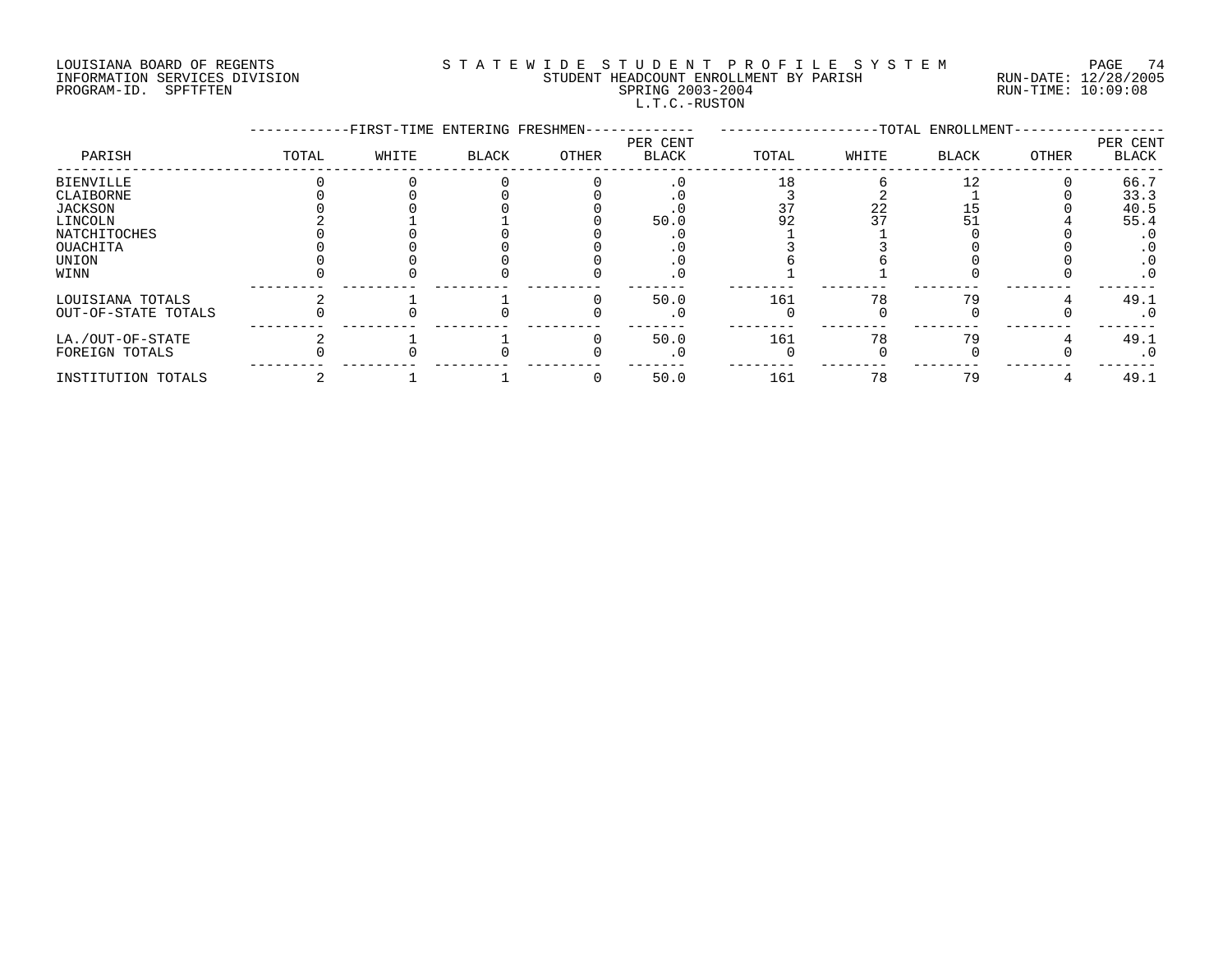### LOUISIANA BOARD OF REGENTS S T A T E W I D E S T U D E N T P R O F I L E S Y S T E M PAGE 75 INFORMATION SERVICES DIVISION STUDENT HEADCOUNT ENROLLMENT BY PARISH RUN-DATE: 12/28/2005 PROGRAM-ID. SPFTFTEN SPRING 2003-2004 RUN-TIME: 10:09:08 L.T.C.-WEST JEFFERSON

|                     |       | -FIRST-TIME ENTERING FRESHMEN- |       |       | ----------        |       |       | --TOTAL ENROLLMENT- |       |                   |
|---------------------|-------|--------------------------------|-------|-------|-------------------|-------|-------|---------------------|-------|-------------------|
| PARISH              | TOTAL | WHITE                          | BLACK | OTHER | PER CENT<br>BLACK | TOTAL | WHITE | <b>BLACK</b>        | OTHER | PER CENT<br>BLACK |
| EAST BATON ROUGE    |       |                                |       |       | 100.0             |       |       |                     |       | $\cdot$ 0         |
| <b>JEFFERSON</b>    | 53    |                                | 40    |       | 75.5              | 247   | 53    | 168                 | 26    | 68.0              |
| ORLEANS             |       |                                |       |       | 85.0              | 87    |       | 80                  |       | 92.0              |
| PLAQUEMINES         |       |                                |       |       | 75.0              |       |       |                     |       | 78.6              |
| ST. BERNARD         |       |                                |       |       |                   |       |       |                     |       | 50.0              |
| ST. CHARLES         |       |                                |       |       | . 0               |       |       |                     |       | 50.0              |
| ST. JOHN            |       |                                |       |       | 100.0             |       |       |                     |       | $\cdot$ 0         |
| ST. TAMMANY         |       |                                |       |       | 50.0              |       |       |                     |       | 33.3              |
| TANGIPAHOA          |       |                                |       |       |                   |       |       |                     |       | . 0               |
| TERREBONNE          |       |                                |       |       |                   |       |       |                     |       | $\cdot$ 0         |
| WASHINGTON          |       |                                |       |       | . 0               |       |       |                     |       | $\cdot$ 0         |
| LOUISIANA TOTALS    | 89    | 15                             | 66    |       | 74.2              | 366   | 68    | 266                 | 32    | 72.7              |
| OUT-OF-STATE TOTALS |       |                                |       |       | $\cdot$ 0         |       |       |                     |       | $\cdot$ 0         |
| LA./OUT-OF-STATE    | 89    | 15                             | 66    |       | 74.2              | 367   | 68    | 267                 | 32    | 72.8              |
| FOREIGN TOTALS      |       |                                |       |       |                   |       |       |                     |       | $\cdot$ 0         |
| INSTITUTION TOTALS  | 89    | 15                             | 66    |       | 74.2              | 367   | 68    | 267                 | 32    | 72.8              |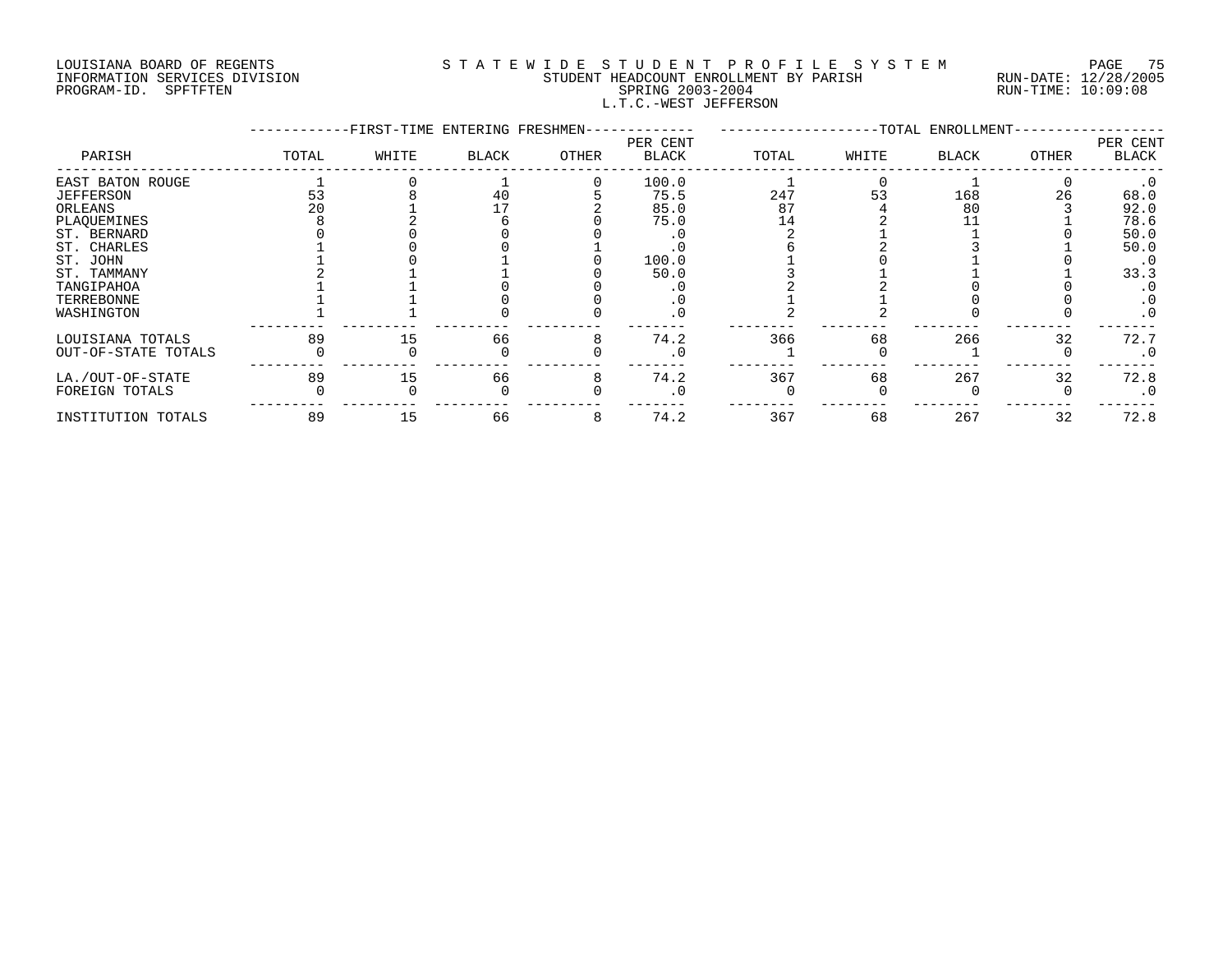# LOUISIANA BOARD OF REGENTS S T A T E W I D E S T U D E N T P R O F I L E S Y S T E M PAGE 76 INFORMATION SERVICES DIVISION STUDENT HEADCOUNT ENROLLMENT BY PARISH RUN-DATE: 12/28/2005 PROGRAM-ID. SPFTFTEN SPRING 2003-2004 RUN-TIME: 10:09:08 L.T.C.-WESTSIDE

|                     |       | -FIRST-TIME ENTERING FRESHMEN- |              |       |                   |       | ---------------TOTAL ENROLLMENT- |              |              |                   |
|---------------------|-------|--------------------------------|--------------|-------|-------------------|-------|----------------------------------|--------------|--------------|-------------------|
| PARISH              | TOTAL | WHITE                          | <b>BLACK</b> | OTHER | PER CENT<br>BLACK | TOTAL | WHITE                            | <b>BLACK</b> | <b>OTHER</b> | PER CENT<br>BLACK |
| ASCENSION           |       |                                |              |       | 100.0             | 32    |                                  | 28           |              | 87.5              |
| ASSUMPTION          |       |                                |              |       | 100.0             | 12    |                                  |              |              |                   |
| EAST BATON ROUGE    |       |                                |              |       | 100.0             |       |                                  |              |              | 85.7              |
| IBERIA              |       |                                |              |       |                   |       |                                  |              |              | $\cdot$ 0         |
| IBERVILLE           |       |                                |              |       | 80.0              |       |                                  |              |              | 67.1              |
| JACKSON             |       |                                |              |       |                   |       |                                  |              |              |                   |
| LAFAYETTE           |       |                                |              |       |                   |       |                                  |              |              |                   |
| LIVINGSTON          |       |                                |              |       |                   |       |                                  |              |              |                   |
| POINTE COUPEE       |       |                                |              |       |                   |       |                                  |              |              |                   |
| ST. JAMES           |       |                                |              |       |                   |       |                                  |              |              |                   |
| ST. JOHN            |       |                                |              |       | 100.0             |       |                                  |              |              |                   |
| WEBSTER             |       |                                |              |       |                   |       |                                  |              |              | 28.6              |
| WEST FELICIANA      |       |                                |              |       |                   |       |                                  |              |              | $\cdot$ 0         |
| LOUISIANA TOTALS    | 45    |                                | 33           |       | 73.3              | 161   | 45                               | 116          |              | 72.0              |
| OUT-OF-STATE TOTALS |       |                                |              |       |                   |       |                                  |              |              | $\cdot$ 0         |
| LA./OUT-OF-STATE    | 45    | 12                             | 33           |       | 73.3              | 161   | 45                               | 116          |              | 72.0              |
| FOREIGN TOTALS      |       |                                |              |       |                   |       |                                  |              |              | $\cdot$ 0         |
| INSTITUTION TOTALS  | 45    | 12                             | 33           |       | 73.3              | 161   | 45                               | 116          |              | 72.0              |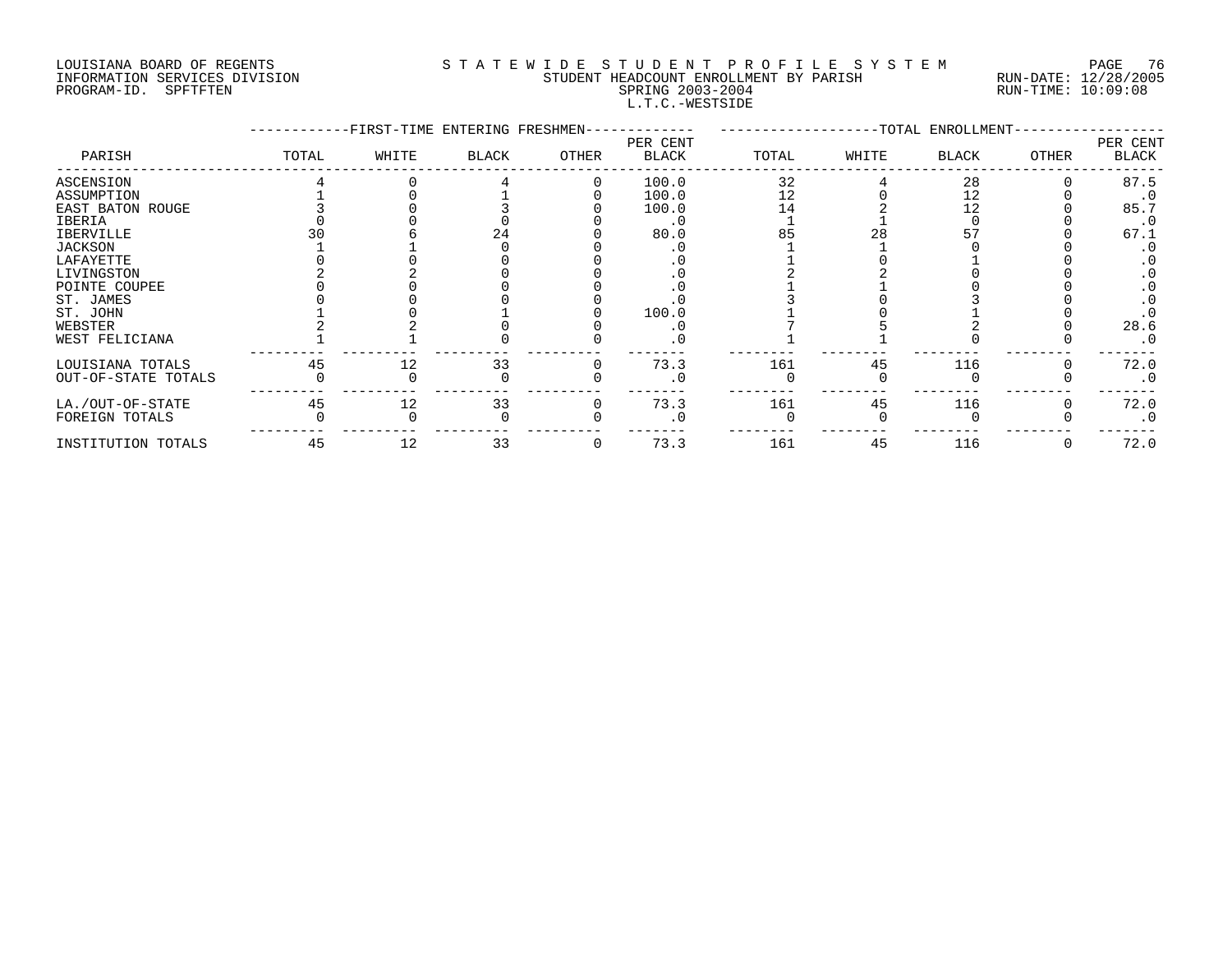#### LOUISIANA BOARD OF REGENTS S T A T E W I D E S T U D E N T P R O F I L E S Y S T E M PAGE 77 INFORMATION SERVICES DIVISION STUDENT HEADCOUNT ENROLLMENT BY PARISH RUN-DATE: 12/28/2005 PROGRAM-ID. SPFTFTEN SPRING 2003-2004 RUN-TIME: 10:09:08 L.T.C.-YOUNG MEMORIAL

|                     |          |          | --FIRST-TIME ENTERING FRESHMEN- |                |                          |                |       | -TOTAL ENROLLMENT |                |                          |
|---------------------|----------|----------|---------------------------------|----------------|--------------------------|----------------|-------|-------------------|----------------|--------------------------|
| PARISH              | TOTAL    | WHITE    | <b>BLACK</b>                    | OTHER          | PER CENT<br><b>BLACK</b> | TOTAL          | WHITE | <b>BLACK</b>      | OTHER          | PER CENT<br><b>BLACK</b> |
| <b>ACADIA</b>       |          |          | 0                               | 0              | $\cdot$ 0                |                |       | $\Omega$          | 0              | $\cdot$ 0                |
| ALLEN               |          |          | $\mathbf{1}$                    | 0              | 100.0                    | 1              | 0     |                   | 0              | $\cdot$ 0                |
| ASCENSION           | $\Omega$ |          | $\Omega$                        | O              | $\cdot$ 0                | $\mathbf{1}$   | 1     | O                 | $\sqrt{ }$     | $\cdot$ 0                |
| ASSUMPTION          |          |          | $\overline{2}$                  | n              | 33.3                     | 38             | 29    |                   |                | 21.1                     |
| <b>AVOYELLES</b>    |          |          | 0                               |                | $\cdot$ 0                | 3              | 3     |                   |                | $\cdot$ 0                |
| BEAUREGARD          |          |          | 0                               |                | $\cdot$ 0                | $\overline{2}$ |       |                   |                | $\cdot$ 0                |
| CALCASIEU           |          |          |                                 |                | 25.0                     | 11             |       |                   |                | 27.3                     |
| CALDWELL            |          |          |                                 |                | $\cdot$ 0                | 4              |       |                   |                | $\cdot$ 0                |
| CAMERON             |          |          | U                               |                | . 0                      |                |       |                   |                | $\cdot$ 0                |
| CATAHOULA           |          |          |                                 |                | . 0                      |                |       |                   |                | $\cdot$ 0                |
| CLAIBORNE           |          |          |                                 |                | . 0                      |                |       |                   |                | $\cdot$ 0                |
| EAST BATON ROUGE    |          |          |                                 |                | 33.3                     |                |       |                   |                | 20.0                     |
|                     |          |          |                                 |                |                          |                |       |                   |                |                          |
| GRANT               |          |          |                                 |                | $\cdot$ 0                |                |       |                   |                | $\cdot$ 0                |
| IBERIA              |          |          |                                 |                | 50.0                     | 13             |       |                   |                | 46.2                     |
| <b>JEFFERSON</b>    |          |          |                                 |                | 50.0                     | 14             |       |                   |                | 28.6                     |
| JEFFERSON DAVIS     |          |          |                                 |                | $\cdot$ 0                | $\overline{2}$ |       |                   |                | 50.0                     |
| LAFAYETTE           | 12       |          |                                 |                | 33.3                     | 19             | 14    |                   |                | 21.1                     |
| <b>LAFOURCHE</b>    | 23       | 22       |                                 |                | 4.3                      | 40             | 33    |                   |                | 17.5                     |
| LA SALLE            |          | 3        | O                               |                | . 0                      | 3              | 3     |                   |                | $\cdot$ 0                |
| LIVINGSTON          |          |          |                                 |                | $\cdot$ 0                | 2              |       |                   |                | $\cdot$ 0                |
| MOREHOUSE           |          |          |                                 |                | . 0                      |                |       |                   |                | . 0                      |
| NATCHITOCHES        |          |          | U                               |                | . 0                      | ₹              |       |                   |                | 33.3                     |
| ORLEANS             |          |          |                                 |                | 33.3                     | 16             |       |                   |                | 31.3                     |
| OUACHITA            |          |          | U                               |                | . 0                      |                |       |                   |                | $\cdot$ 0                |
| PLAQUEMINES         |          |          |                                 |                | . 0                      |                |       |                   |                | $\cdot$ 0                |
| RAPIDES             |          |          |                                 |                |                          |                |       |                   |                | . 0                      |
| SABINE              |          |          | U                               |                | . 0                      |                |       |                   |                | $\cdot$ 0                |
| ST. BERNARD         |          |          |                                 |                | . 0                      |                |       |                   |                | . 0                      |
| ST. JAMES           |          |          |                                 |                | . 0                      |                |       |                   |                | . 0                      |
| ST. JOHN            |          |          |                                 |                | . 0                      |                |       |                   |                | $\boldsymbol{\cdot}$ 0   |
| ST. LANDRY          |          |          | $\Omega$                        | ſ              | . 0                      | 3              |       |                   |                | . 0                      |
| ST. MARTIN          |          |          | 2                               |                | 66.7                     | 12             | 9     | 2                 |                | 16.7                     |
|                     | 109      | 54       | 42                              | 13             | 38.5                     | 403            | 208   | 158               | 37             | 39.2                     |
| ST. MARY            |          | 3        | 1                               | 0              | 25.0                     | 11             | 9     | 2                 | $\Omega$       | 18.2                     |
| ST. TAMMANY         |          |          | $\Omega$                        | $\Omega$       |                          |                |       |                   |                |                          |
| TANGIPAHOA          | 21       | 11       |                                 | 5              | $\cdot$ 0                | $\overline{2}$ | 2     |                   | $\Omega$<br>10 | . 0                      |
| TERREBONNE          |          |          |                                 |                | 23.8                     | 38             | 23    |                   |                | 13.2                     |
| UNION               |          |          | U                               |                | . 0                      | 1              |       |                   | $\sqrt{ }$     | $\cdot$ 0                |
| VERMILLION          |          |          |                                 |                | . 0                      |                |       |                   |                | . 0                      |
| VERNON              |          |          |                                 |                | 33.3                     |                |       |                   |                | 33.3                     |
| WEBSTER             |          |          | $\Omega$                        |                | $\cdot$ 0                |                |       |                   |                | $\cdot$ 0                |
| WEST BATON ROUGE    |          |          | $\Omega$                        | C              | $\cdot$ 0                |                |       | O                 | C              | $\cdot$ 0                |
| WINN                |          |          | 0                               | O              | . 0                      |                |       | U                 | C              | $\cdot$ 0                |
| UNKNOWN PARISH      |          |          |                                 | O              | . 0                      | 5              |       | U                 | $\Omega$       | $\cdot$ 0                |
| LOUISIANA TOTALS    | 240      | 146      | 67                              | 27             | 27.9                     | 693            | 425   | 209               | 59             | 30.2                     |
| OUT-OF-STATE TOTALS | 84       | 70       | 5                               | 9              | $6.0$                    | 172            | 144   | 12                | 16             | 7.0                      |
| LA./OUT-OF-STATE    | 324      | 216      | 72                              | 36             | 22.2                     | 865            | 569   | 221               | 75             | 25.5                     |
| FOREIGN TOTALS      | 0        | $\Omega$ | $\mathbf 0$                     | $\overline{0}$ | $\cdot$ 0                | 2              | 2     | $\mathbf 0$       | $\overline{0}$ | $\cdot$ 0                |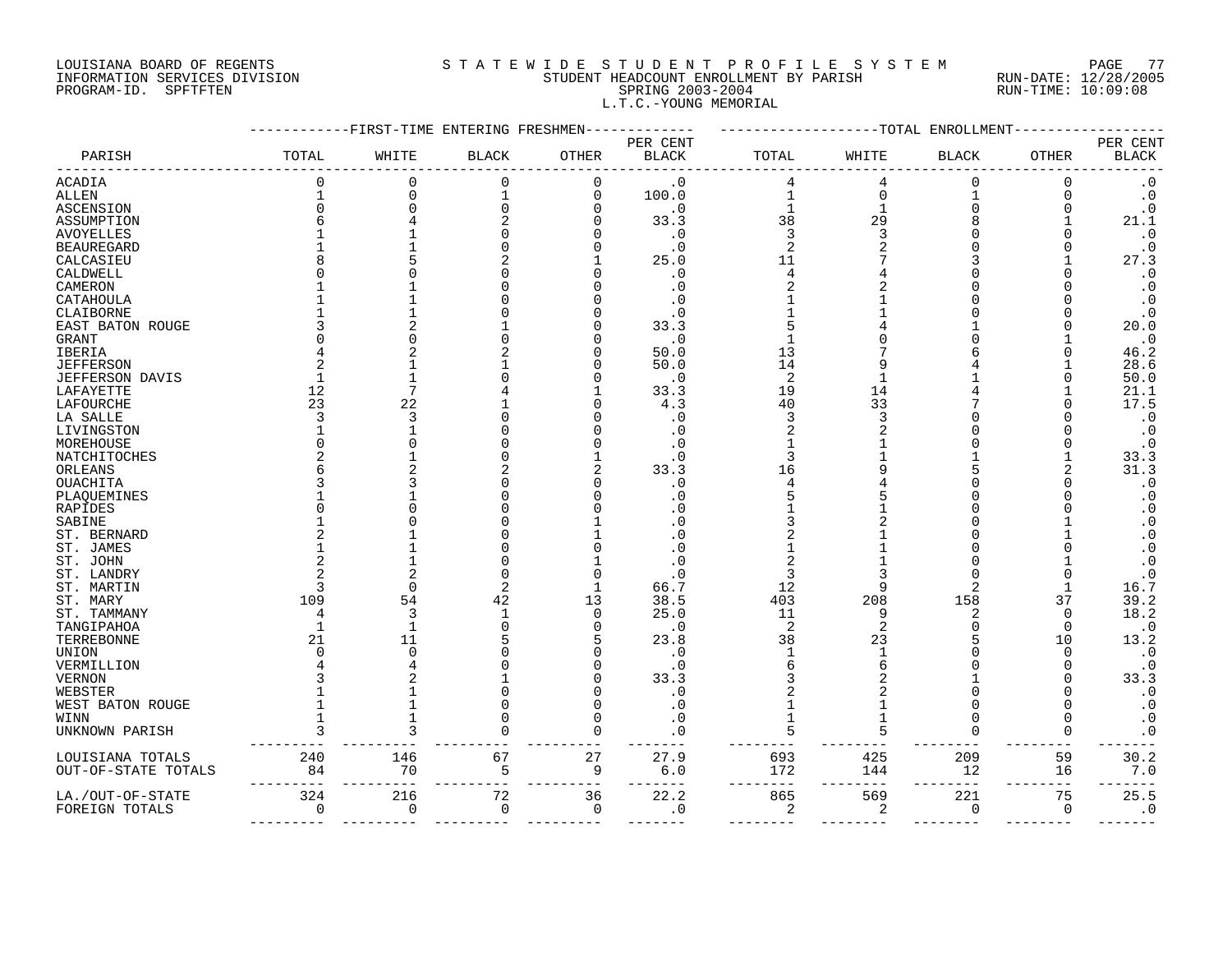# LOUISIANA BOARD OF REGENTS S T A T E W I D E S T U D E N T P R O F I L E S Y S T E M PAGE 78 INFORMATION SERVICES DIVISION STUDENT HEADCOUNT ENROLLMENT BY PARISH RUN-DATE: 12/28/2005 PROGRAM-ID. SPFTFTEN SPRING 2003-2004 RUN-TIME: 10:09:08 L.T.C.-YOUNG MEMORIAL

|                    | -----------FIRST-TIME ENTERING FRESHMEN------------ |       |       |       |              |       |       | -------TOTAL ENROLLMENT---- |       |              |
|--------------------|-----------------------------------------------------|-------|-------|-------|--------------|-------|-------|-----------------------------|-------|--------------|
|                    |                                                     |       |       |       | PER CENT     |       |       |                             |       | TENT         |
| PARISH             | TOTAL                                               | WHITE | BLACK | OTHER | <b>BLACK</b> | TOTAL | WHITE | BLACK                       | OTHER | <b>BLACK</b> |
| INSTITUTION TOTALS | 324                                                 |       |       | 36    |              | 86'   |       | 221                         |       | 25.5         |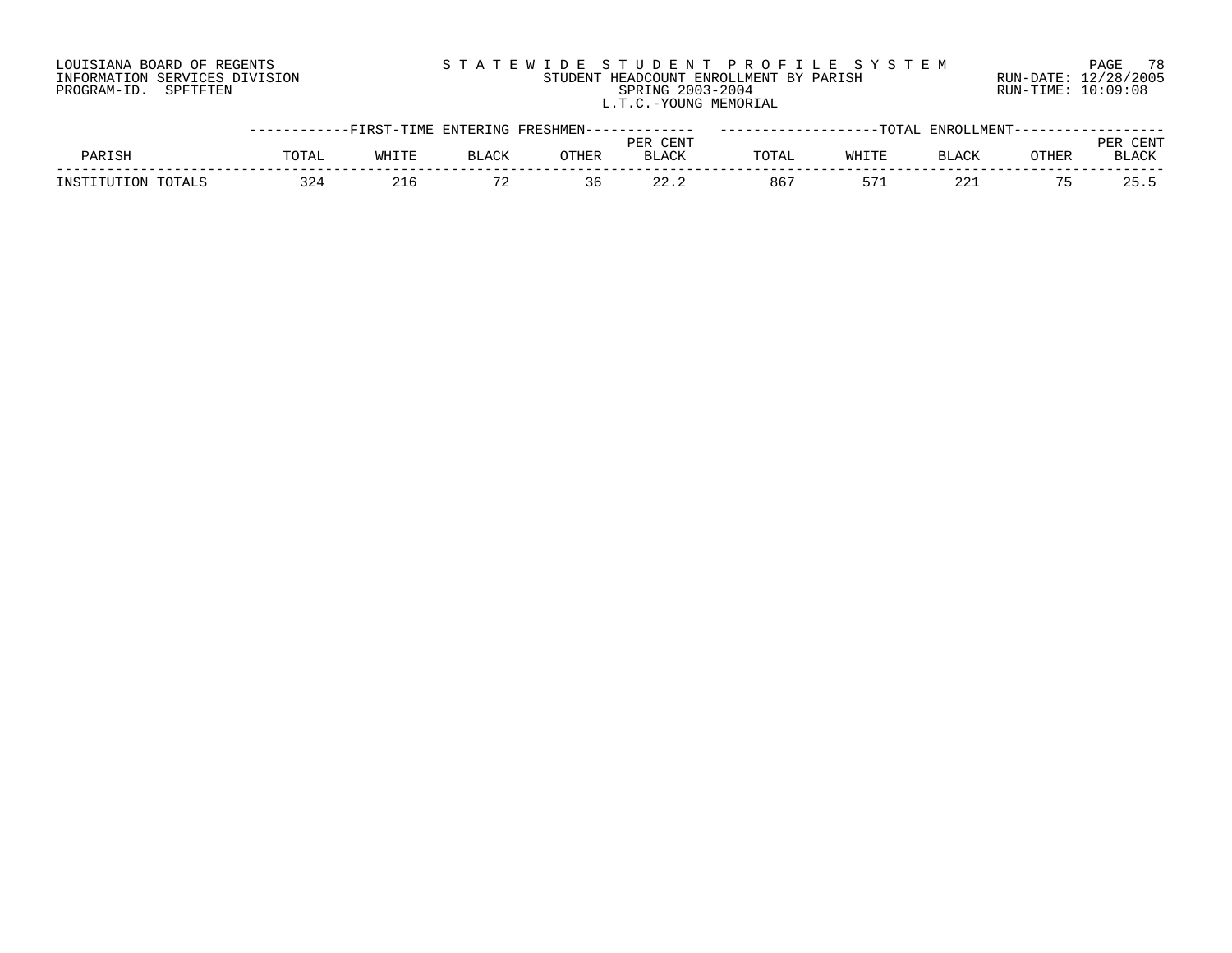# LOUISIANA BOARD OF REGENTS S T A T E W I D E S T U D E N T P R O F I L E S Y S T E M PAGE 79 INFORMATION SERVICES DIVISION STUDENT HEADCOUNT ENROLLMENT BY PARISH RUN-DATE: 12/28/2005 PROGRAM-ID. SPFTFTEN SPRING 2003-2004 RUN-TIME: 10:09:08 L.T.C.-SABINE VALLEY

|                     |       | -FIRST-TIME ENTERING FRESHMEN- |              |       |                          |       |       | -TOTAL ENROLLMENT- |              |                          |
|---------------------|-------|--------------------------------|--------------|-------|--------------------------|-------|-------|--------------------|--------------|--------------------------|
| PARISH              | TOTAL | WHITE                          | <b>BLACK</b> | OTHER | PER CENT<br><b>BLACK</b> | TOTAL | WHITE | <b>BLACK</b>       | <b>OTHER</b> | PER CENT<br><b>BLACK</b> |
| DE SOTO             |       |                                |              |       |                          |       |       |                    |              |                          |
| NATCHITOCHES        |       |                                |              |       |                          |       |       |                    |              |                          |
| SABINE              |       | 22                             |              |       | 35.6                     | 139   | 66    |                    | 24           | 35.3                     |
| VERNON              |       |                                |              |       | . U                      |       |       |                    |              | $\cdot$ 0                |
| LOUISIANA TOTALS    | 48    | 24                             | 16           |       | 33.3                     | 144   | 70    | 49                 | 25           | 34.0                     |
| OUT-OF-STATE TOTALS |       |                                |              |       |                          |       |       |                    |              | . 0                      |
| LA./OUT-OF-STATE    | 48    | 24                             | 16           |       | 33.3                     | 144   | 70    | 49                 | 25           | 34.0                     |
| FOREIGN TOTALS      |       |                                |              |       |                          |       |       |                    |              | . 0                      |
| INSTITUTION TOTALS  | 48    |                                |              |       | 33.3                     | 144   | 70    | 49                 | 25           | 34.0                     |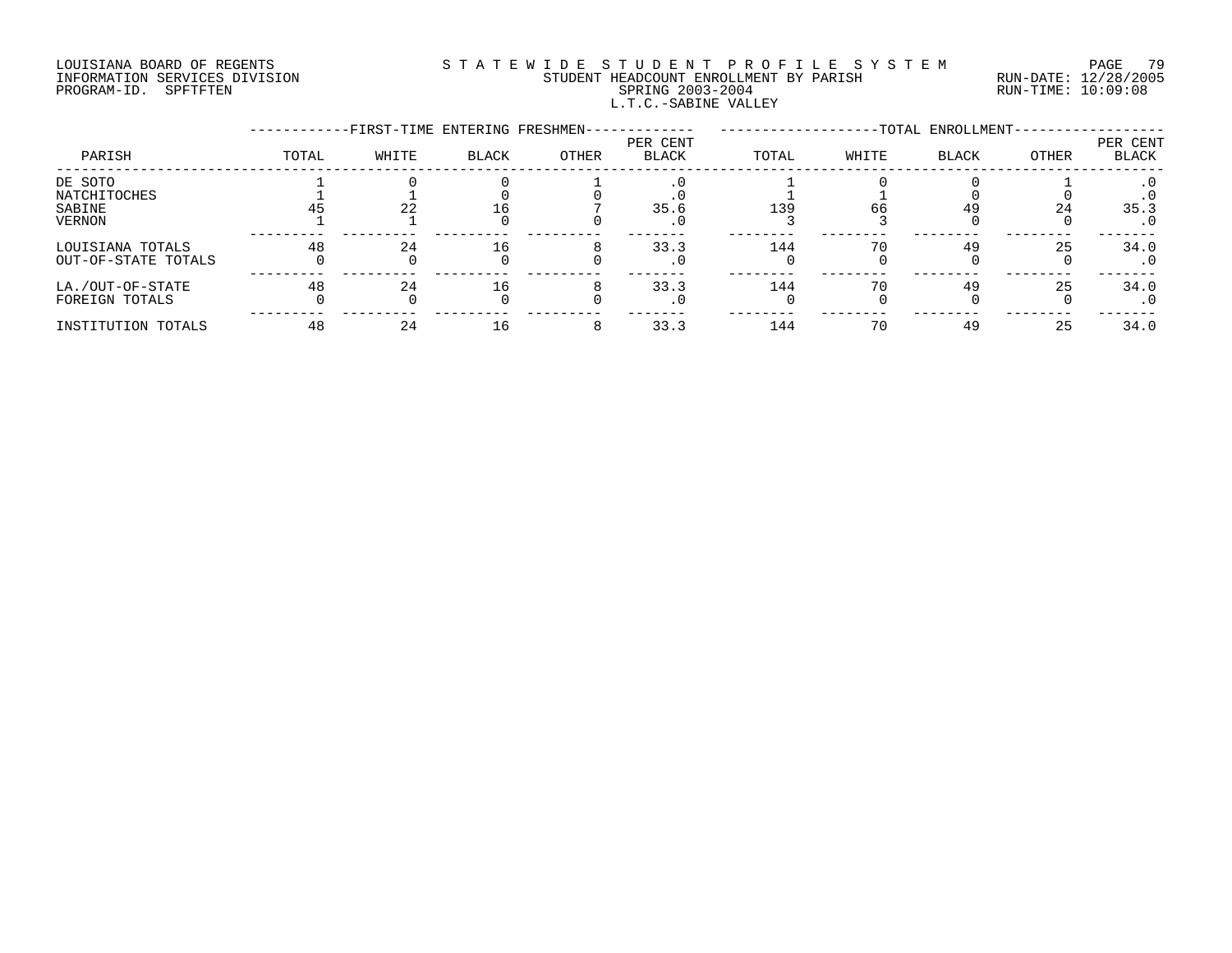### LOUISIANA BOARD OF REGENTS S T A T E W I D E S T U D E N T P R O F I L E S Y S T E M PAGE 80 INFORMATION SERVICES DIVISION STUDENT HEADCOUNT ENROLLMENT BY PARISH RUN-DATE: 12/28/2005 PROGRAM-ID. SPFTFTEN SPRING 2003-2004 RUN-TIME: 10:09:08 L.T.C.-SHELBY JACKSON

|                     |       | -FIRST-TIME ENTERING FRESHMEN- |              |       |                          |       | -TOTAL ENROLLMENT- |              |       |                          |
|---------------------|-------|--------------------------------|--------------|-------|--------------------------|-------|--------------------|--------------|-------|--------------------------|
| PARISH              | TOTAL | WHITE                          | <b>BLACK</b> | OTHER | PER CENT<br><b>BLACK</b> | TOTAL | WHITE              | <b>BLACK</b> | OTHER | PER CENT<br><b>BLACK</b> |
| CATAHOULA           |       |                                |              |       | 62.5                     | 38    | 18                 | 18           |       | 47.4                     |
| CONCORDIA           |       |                                |              |       | 53.8                     | 87    | 42                 | 42           |       | 48.3                     |
| LA SALLE            |       |                                |              |       |                          |       |                    |              |       | 50.0                     |
| TENSAS              |       |                                |              |       | 100.0                    |       |                    |              |       | 62.5                     |
| UNKNOWN PARISH      |       |                                |              |       | 100.0                    |       |                    |              |       | 50.0                     |
| LOUISIANA TOTALS    |       |                                |              |       | 63.0                     | 137   | 65                 | 67           |       | 48.9                     |
| OUT-OF-STATE TOTALS |       |                                |              |       | 100.0                    | 13    |                    |              |       | 84.6                     |
| LA./OUT-OF-STATE    | 32    |                                | 22           |       | 68.8                     | 150   | 66                 | 78           |       | 52.0                     |
| FOREIGN TOTALS      |       |                                |              |       | $\cdot$ 0                |       |                    |              |       | . 0                      |
| INSTITUTION TOTALS  | 32    |                                | 22           |       | 68.8                     | 150   | 66                 | 78           |       | 52.0                     |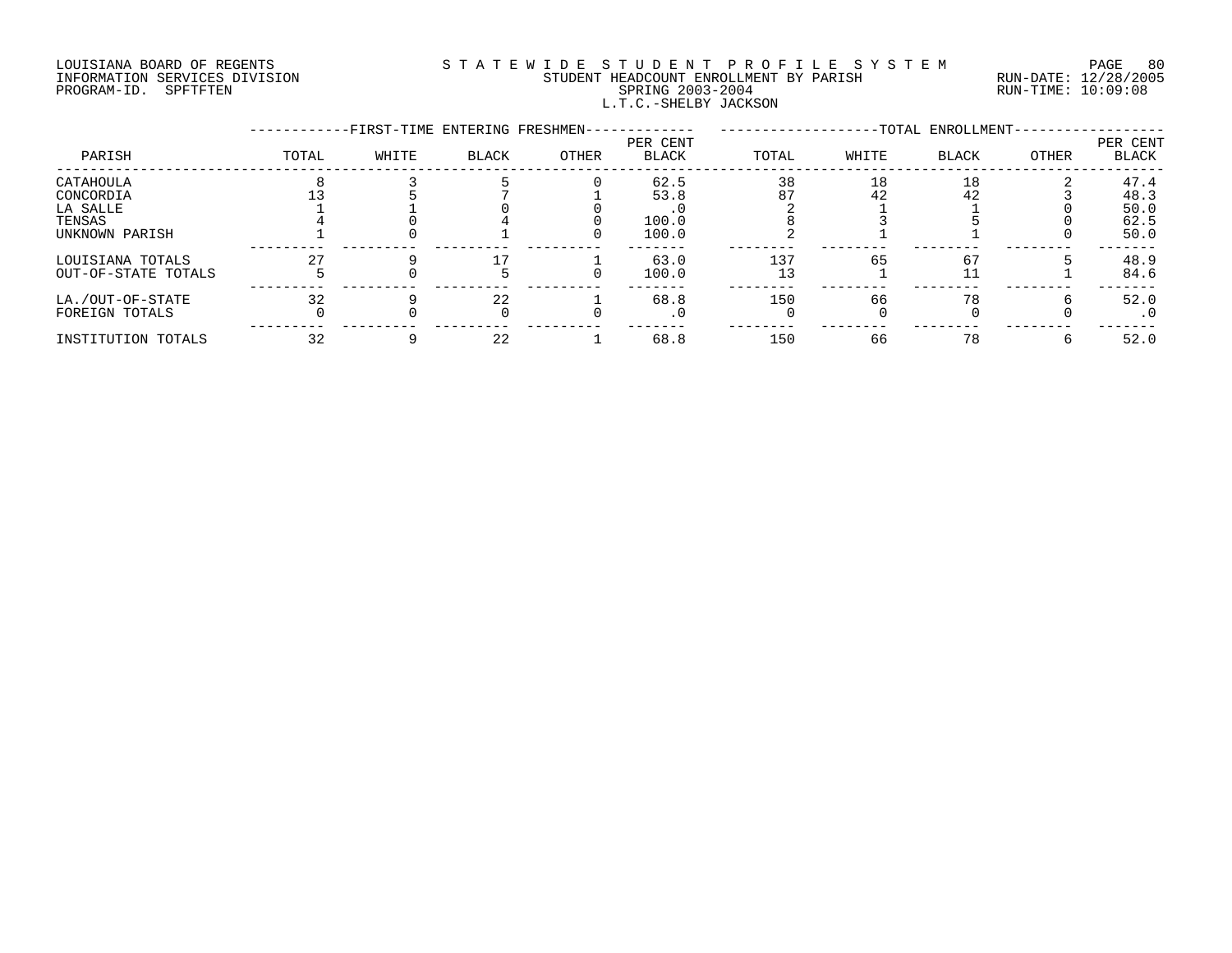#### LOUISIANA BOARD OF REGENTS SOURCLEARIE S T A T E W I D E S T U D E N T P R O F I L E S Y S T E M PAGE 81 INFORMATION SERVICES DIVISION STUDENT HEADCOUNT ENROLLMENT BY PARISH RUN-DATE: 12/28/2005 PAGE 8 ENGINEERT PROFIT AS A LOTE OF THE STRING AND HOTEL STRING AND HOST OF STRING 2003-2004 FROGRAM-ID. SPFTFTEN SPETTEN SPRING 2003-2004<br>PROGRAM-ID. SPFTFTEN SPETEN SPRING 2003-2004 STRING 2003-2004 L.T.C.-SHREVEPORT BOSSIER

|                     |       | -FIRST-TIME ENTERING FRESHMEN- |       |       |                   |       |       | -TOTAL ENROLLMENT- |              |                   |
|---------------------|-------|--------------------------------|-------|-------|-------------------|-------|-------|--------------------|--------------|-------------------|
| PARISH              | TOTAL | WHITE                          | BLACK | OTHER | PER CENT<br>BLACK | TOTAL | WHITE | <b>BLACK</b>       | <b>OTHER</b> | PER CENT<br>BLACK |
| <b>BIENVILLE</b>    |       |                                |       |       | $\cdot$ 0         |       |       |                    |              | $\cdot$ 0         |
| <b>BOSSIER</b>      |       |                                |       |       | 25.0              | 223   | 141   | 66                 | 16           | 29.6              |
| CADDO               |       |                                |       |       | 59.0              | 525   | 176   | 318                |              | 60.6              |
| DE SOTO             |       |                                |       |       |                   |       |       |                    |              | 66.7              |
| LINCOLN             |       |                                |       |       |                   |       |       |                    |              | $\cdot$ 0         |
| NATCHITOCHES        |       |                                |       |       |                   |       |       |                    |              | 25.0              |
| OUACHITA            |       |                                |       |       |                   |       |       |                    |              |                   |
| <b>RAPIDES</b>      |       |                                |       |       |                   |       |       |                    |              |                   |
| RED RIVER           |       |                                |       |       |                   |       |       |                    |              |                   |
| WEST BATON ROUGE    |       |                                |       |       |                   |       |       |                    |              |                   |
| WEST CARROLL        |       |                                |       |       |                   |       |       |                    |              | 36.0              |
| WINN                |       |                                |       |       |                   |       |       |                    |              | $\cdot$ 0         |
| LOUISIANA TOTALS    | 47    | 18                             | 25    |       | 53.2              | 803   | 349   | 403                | 51           | 50.2              |
| OUT-OF-STATE TOTALS |       |                                |       |       | $\cdot$ 0         |       |       |                    |              | $\cdot$ 0         |
| LA./OUT-OF-STATE    | 47    | 18                             | 25    |       | 53.2              | 805   | 349   | 405                | 51           | 50.3              |
| FOREIGN TOTALS      |       |                                |       |       |                   |       |       |                    |              | $\cdot$ 0         |
| INSTITUTION TOTALS  | 47    | 18                             | 25    |       | 53.2              | 805   | 349   | 405                | 51           | 50.3              |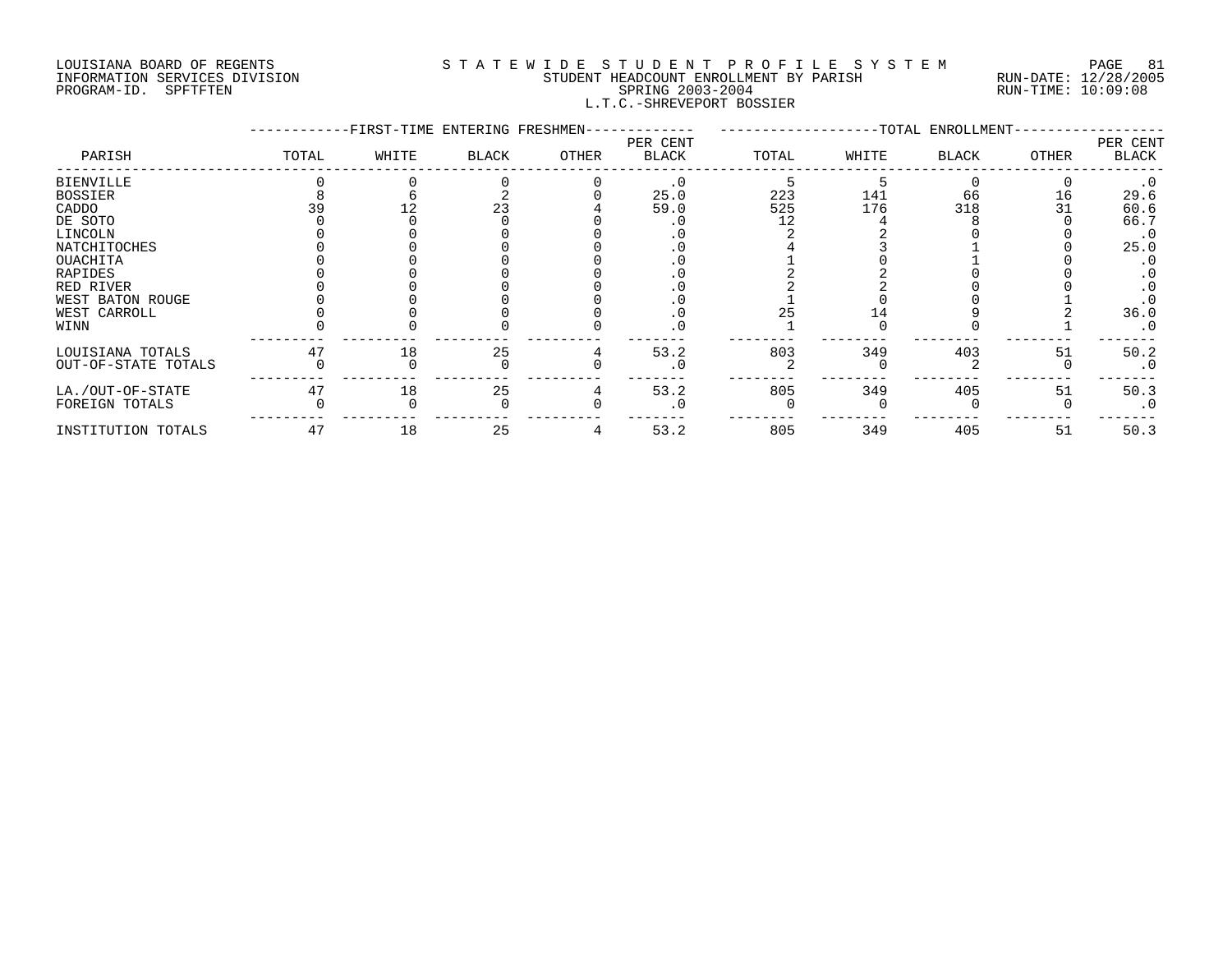### LOUISIANA BOARD OF REGENTS S T A T E W I D E S T U D E N T P R O F I L E S Y S T E M PAGE 82 INFORMATION SERVICES DIVISION STUDENT HEADCOUNT ENROLLMENT BY PARISH RUN-DATE: 12/28/2005 PROGRAM-ID. SPFTFTEN SPRING 2003-2004 RUN-TIME: 10:09:08 L.T.C.-SIDNEY COLLIER

|                     |       | -FIRST-TIME ENTERING FRESHMEN- |       |       |                   |       |       | -TOTAL ENROLLMENT- |       |                   |
|---------------------|-------|--------------------------------|-------|-------|-------------------|-------|-------|--------------------|-------|-------------------|
| PARISH              | TOTAL | WHITE                          | BLACK | OTHER | PER CENT<br>BLACK | TOTAL | WHITE | <b>BLACK</b>       | OTHER | PER CENT<br>BLACK |
| JACKSON             |       |                                |       |       |                   |       |       |                    |       | . 0               |
| <b>JEFFERSON</b>    |       |                                |       |       | 100.0             |       |       | 20                 |       |                   |
| ORLEANS             | 101   |                                | 101   |       | 100.0             | 314   |       | 313                |       |                   |
| PLAOUEMINES         |       |                                |       |       | 100.0             |       |       |                    |       |                   |
| ST. CHARLES         |       |                                |       |       | 100.0             |       |       |                    |       |                   |
| TERREBONNE          |       |                                |       |       | 100.0             |       |       |                    |       | . 0               |
| LOUISIANA TOTALS    | 109   |                                | 109   |       | 100.0             | 340   |       | 338                |       | . 0               |
| OUT-OF-STATE TOTALS |       |                                |       |       |                   |       |       |                    |       | $\cdot$ 0         |
| LA./OUT-OF-STATE    | 109   |                                | 109   |       | 100.0             | 340   |       | 338                |       | $\cdot$ 0         |
| FOREIGN TOTALS      |       |                                |       |       | . U               |       |       |                    |       | . 0               |
| INSTITUTION TOTALS  | 109   |                                | 109   |       | 100.0             | 340   |       | 338                |       |                   |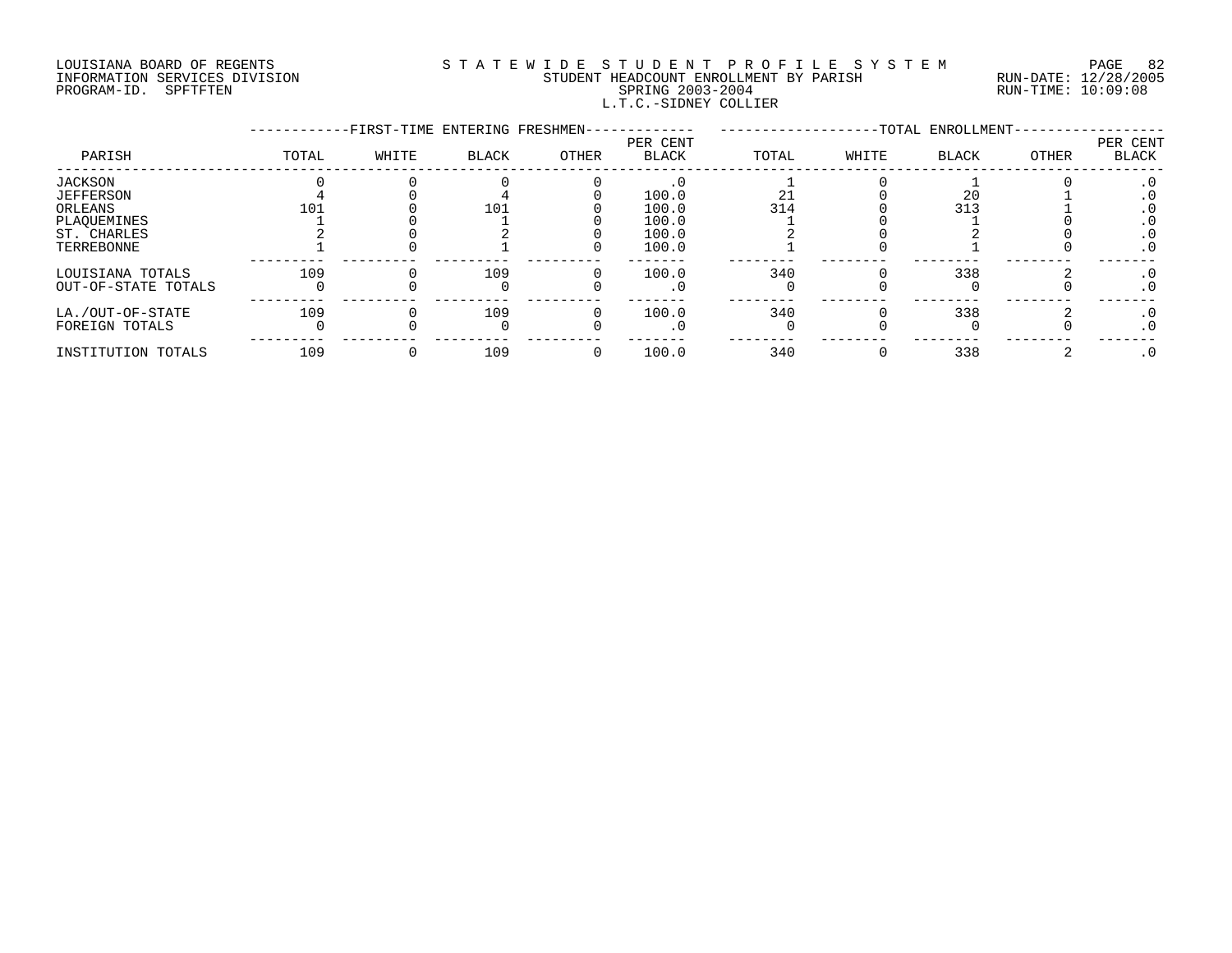# LOUISIANA BOARD OF REGENTS S T A T E W I D E S T U D E N T P R O F I L E S Y S T E M PAGE 83 INFORMATION SERVICES DIVISION STUDENT HEADCOUNT ENROLLMENT BY PARISH RUN-DATE: 12/28/2005 PROGRAM-ID. SPFTFTEN SPRING 2003-2004 RUN-TIME: 10:09:08 L.T.C.-SLIDELL

|                                             |       | -FIRST-TIME ENTERING FRESHMEN- |              |       |                          |       |       | -TOTAL ENROLLMENT- |       |                   |
|---------------------------------------------|-------|--------------------------------|--------------|-------|--------------------------|-------|-------|--------------------|-------|-------------------|
| PARISH                                      | TOTAL | WHITE                          | <b>BLACK</b> | OTHER | PER CENT<br><b>BLACK</b> | TOTAL | WHITE | <b>BLACK</b>       | OTHER | PER CENT<br>BLACK |
| ST. TAMMANY<br>TANGIPAHOA<br>UNKNOWN PARISH | 64    | 43                             | 20           |       | 31.3<br>$\cdot$ 0        | 120   | 84    | 30                 |       | 25.0<br>$\cdot$ 0 |
| LOUISIANA TOTALS<br>OUT-OF-STATE TOTALS     | 65    | 43                             | 20           |       | 30.8<br>20.0             | 122   | 85    | 30                 |       | 24.6<br>37.5      |
| LA./OUT-OF-STATE<br>FOREIGN TOTALS          | 70    |                                |              |       | 30.0<br>. 0              | 130   | 90    |                    |       | 25.4<br>$\cdot$ 0 |
| INSTITUTION TOTALS                          | 70    |                                |              |       | 30.0                     | 130   | 90    |                    |       | 25.4              |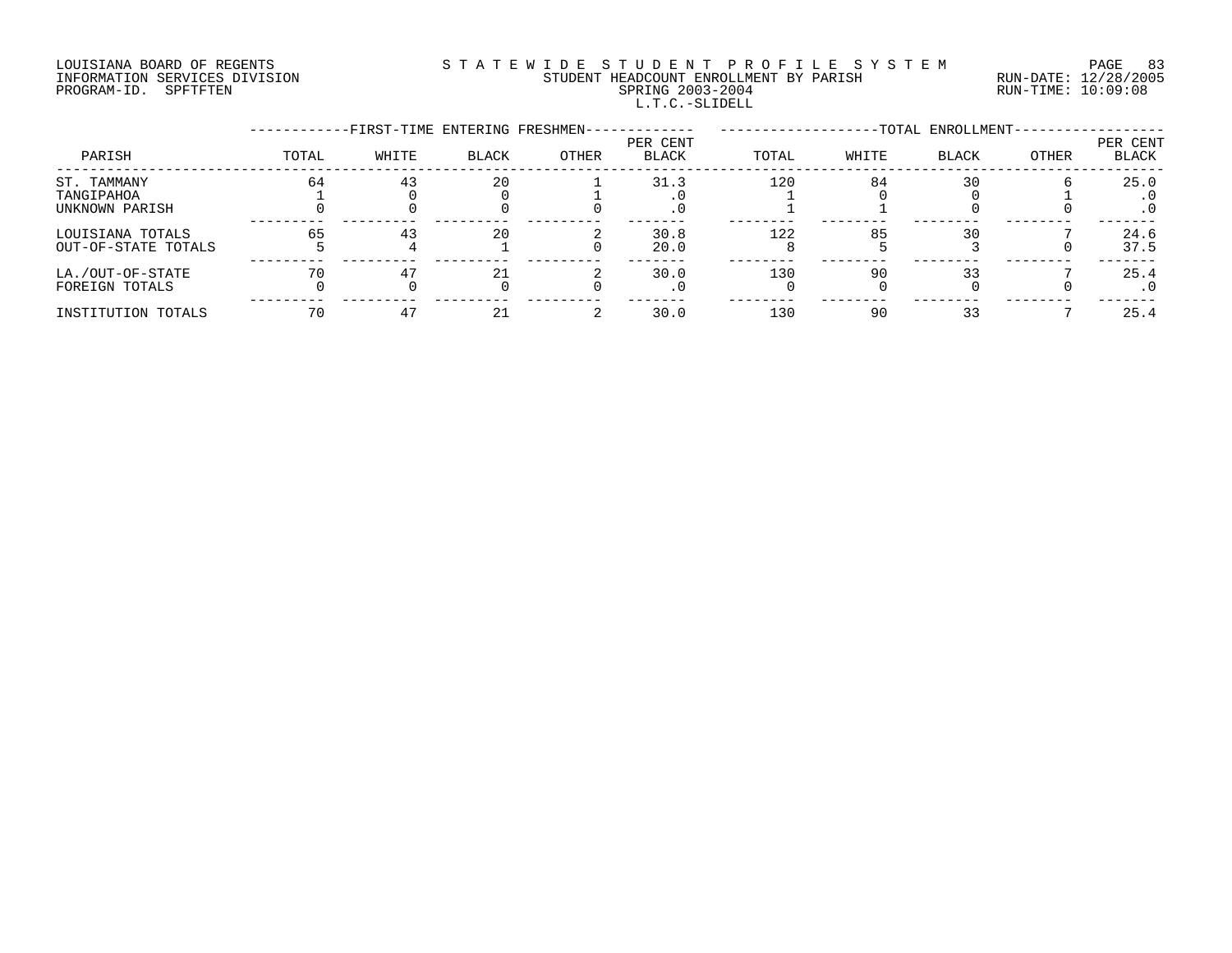# LOUISIANA BOARD OF REGENTS S T A T E W I D E S T U D E N T P R O F I L E S Y S T E M PAGE 84 INFORMATION SERVICES DIVISION STUDENT HEADCOUNT ENROLLMENT BY PARISH RUN-DATE: 12/28/2005 PROGRAM-ID. SPFTFTEN SPRING 2003-2004 RUN-TIME: 10:09:08

SOWELA

|                     |          | ------FIRST-TIME ENTERING FRESHMEN |              |          |                          |       |          | -------------TOTAL ENROLLMENT |       |                                                  |
|---------------------|----------|------------------------------------|--------------|----------|--------------------------|-------|----------|-------------------------------|-------|--------------------------------------------------|
| PARISH              | TOTAL    | WHITE                              | <b>BLACK</b> | OTHER    | PER CENT<br><b>BLACK</b> | TOTAL | WHITE    | <b>BLACK</b>                  | OTHER | PER CENT<br><b>BLACK</b>                         |
| <b>ACADIA</b>       |          |                                    | U            |          | . 0                      |       | 4        | $\Omega$                      |       | $.0^{0.0}_{0.6}$                                 |
| <b>ALLEN</b>        |          |                                    |              |          | . 0                      | 97    | 75       | 20                            | 2     |                                                  |
| <b>ASCENSION</b>    |          |                                    |              |          | $\cdot$ 0                |       |          |                               |       | $\cdot$ 0                                        |
| ASSUMPTION          |          |                                    |              |          |                          |       |          |                               |       | $\cdot$ 0                                        |
| <b>BEAUREGARD</b>   |          |                                    |              |          | . 0                      | 63    | 58       |                               |       | 1.6                                              |
| <b>BIENVILLE</b>    |          |                                    |              |          |                          | 13    | 13       |                               |       | $\cdot$ 0                                        |
| <b>BOSSIER</b>      |          |                                    |              |          |                          |       |          |                               |       | $\cdot$ 0                                        |
| CADDO               |          |                                    |              |          |                          | 6     |          |                               |       | 33.3                                             |
| CALCASIEU           | 106      | 69                                 | 27           | 10       | 25.5                     | 1,207 | 798      | 326                           | 83    | 27.0                                             |
| CAMERON             |          |                                    |              |          | $\cdot$ 0                | 60    | 57       |                               |       | 1.7                                              |
| DE SOTO             |          |                                    |              |          | . 0                      |       |          |                               |       | $\cdot$ 0                                        |
| EAST BATON ROUGE    |          |                                    |              |          |                          |       |          |                               |       | 33.3                                             |
| EAST CARROLL        |          |                                    |              |          |                          |       |          |                               |       | $\cdot$ 0                                        |
| EAST FELICIANA      |          |                                    |              |          | 100.0                    |       |          |                               |       | $\cdot$ 0                                        |
| <b>EVANGELINE</b>   |          |                                    |              |          | $\cdot$ 0                |       |          |                               |       | $\cdot$ 0                                        |
| IBERIA              |          |                                    |              |          |                          |       |          |                               |       | 33.3                                             |
| IBERVILLE           |          |                                    |              |          |                          |       |          |                               |       | $\cdot$ 0                                        |
| <b>JEFFERSON</b>    |          |                                    |              |          | . 0                      | 11    |          |                               |       | 63.6                                             |
| JEFFERSON DAVIS     |          |                                    |              |          | 11.1                     | 46    | 34       |                               |       | 17.4                                             |
| LAFAYETTE           |          |                                    |              |          | . 0                      |       |          |                               |       | 50.0                                             |
| LIVINGSTON          |          |                                    |              |          | . 0                      |       |          |                               |       | $\cdot$ 0                                        |
| MOREHOUSE           |          |                                    |              |          |                          |       |          |                               |       | $\cdot$ 0                                        |
| OUACHITA            |          |                                    |              |          | . 0                      | 13    |          | 12                            |       | 92.3                                             |
| POINTE COUPEE       |          |                                    |              |          |                          |       |          |                               |       | $\cdot$ 0                                        |
| RAPIDES             |          |                                    |              |          |                          |       |          |                               |       |                                                  |
| RICHLAND            |          |                                    |              |          |                          |       |          |                               |       | $\cdot$ 0<br>$\boldsymbol{\cdot}$ 0              |
| ST. LANDRY          |          |                                    |              |          |                          |       |          |                               |       | $\cdot$ 0                                        |
|                     |          |                                    |              |          |                          |       |          |                               |       |                                                  |
| ST. MARY            |          |                                    |              |          |                          |       |          |                               |       | $\boldsymbol{\cdot}$ 0<br>$\cdot$ 0              |
| TANGIPAHOA          |          |                                    |              |          |                          |       |          |                               |       |                                                  |
| TENSAS              |          |                                    |              |          |                          |       |          |                               |       | $\boldsymbol{\cdot}$ 0                           |
| VERMILLION          |          |                                    |              |          |                          |       |          |                               |       | $\boldsymbol{\cdot}$ 0<br>$\boldsymbol{\cdot}$ 0 |
| WEBSTER             |          |                                    |              |          |                          |       |          |                               |       |                                                  |
| WEST CARROLL        |          |                                    |              |          | . 0                      |       |          |                               |       | $\cdot$ 0                                        |
| LOUISIANA TOTALS    | 134      | 93                                 | 29           | 12       | 21.6                     | 1,568 | 1,083    | 386                           | 99    | 24.6                                             |
| OUT-OF-STATE TOTALS | $\Omega$ |                                    | $\Omega$     | $\Omega$ | $\cdot$ 0                |       | $\Omega$ | $\cap$                        | 0     | $\cdot$ 0                                        |
| LA./OUT-OF-STATE    | 134      | 93                                 | 29           | 12       | 21.6                     | 1,568 | 1,083    | 386                           | 99    | 24.6                                             |
| FOREIGN TOTALS      | 0        | 0                                  | 0            | 0        | $\cdot$ 0                | 0     | $\Omega$ | $\mathbf 0$                   | 0     | $\cdot$ 0                                        |
| INSTITUTION TOTALS  | 134      | 93                                 | 29           | 12       | 21.6                     | 1,568 | 1,083    | 386                           | 99    | 24.6                                             |
|                     |          |                                    |              |          |                          |       |          |                               |       |                                                  |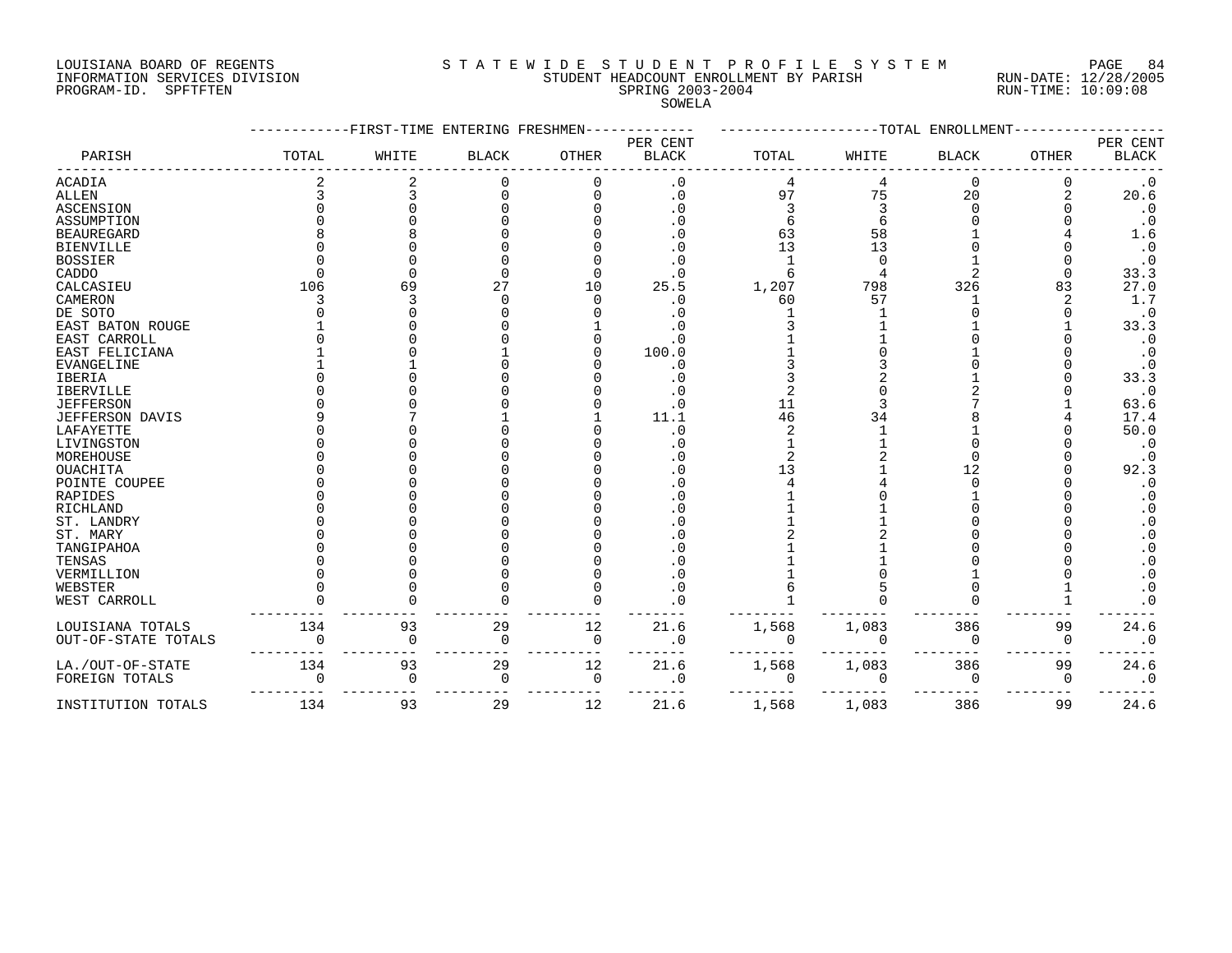# LOUISIANA BOARD OF REGENTS S T A T E W I D E S T U D E N T P R O F I L E S Y S T E M PAGE 85 INFORMATION SERVICES DIVISION STUDENT HEADCOUNT ENROLLMENT BY PARISH RUN-DATE: 12/28/2005 PROGRAM-ID. SPFTFTEN SPRING 2003-2004 RUN-TIME: 10:09:08 L.T.C.-SULLIVAN

|                     |       |       | -FIRST-TIME ENTERING FRESHMEN-<br>-------- |       |                          |       |       | --TOTAL ENROLLMENT- |       |                   |
|---------------------|-------|-------|--------------------------------------------|-------|--------------------------|-------|-------|---------------------|-------|-------------------|
| PARISH              | TOTAL | WHITE | BLACK                                      | OTHER | PER CENT<br><b>BLACK</b> | TOTAL | WHITE | BLACK               | OTHER | PER CENT<br>BLACK |
| EAST BATON ROUGE    |       |       |                                            |       | 100.0                    |       |       |                     |       |                   |
| <b>JEFFERSON</b>    |       |       |                                            |       | 60.0                     |       |       |                     |       | 66.7              |
| LIVINGSTON          |       |       |                                            |       | . 0                      |       |       |                     |       | 50.0              |
| ORLEANS             |       |       |                                            |       | 81.0                     |       |       |                     |       | 82.6              |
| ST. BERNARD         |       |       |                                            |       | 100.0                    |       |       |                     |       | $\cdot$ 0         |
| ST. CHARLES         |       |       |                                            |       | $\cdot$ 0                |       |       |                     |       |                   |
| ST. TAMMANY         | 89    | 60    | 22                                         |       | 24.7                     | 118   | 80    | 29                  |       | 24.6              |
| TANGIPAHOA          |       |       |                                            |       | 42.9                     |       |       |                     |       | 33.3              |
| TERREBONNE          |       |       |                                            |       |                          |       |       |                     |       | $\cdot$ 0         |
| WASHINGTON          | 382   | 199   | 173                                        | 10    | 45.3                     | 505   | 283   | 207                 |       | 41.0              |
| UNKNOWN PARISH      |       |       |                                            |       | 50.0                     |       |       |                     |       | 50.0              |
| LOUISIANA TOTALS    | 515   | 274   | 223                                        | 18    | 43.3                     | 673   | 380   | 268                 | 25    | 39.8              |
| OUT-OF-STATE TOTALS |       |       |                                            |       | 50.0                     |       |       |                     |       | 50.0              |
| LA./OUT-OF-STATE    | 519   | 276   | 225                                        | 18    | 43.4                     | 681   | 384   | 272                 | 25    | 39.9              |
| FOREIGN TOTALS      |       |       |                                            |       | . 0                      |       |       |                     |       | $\cdot$ 0         |
| INSTITUTION TOTALS  | 519   | 276   | 225                                        | 18    | 43.4                     | 681   | 384   | 272                 | 25    | 39.9              |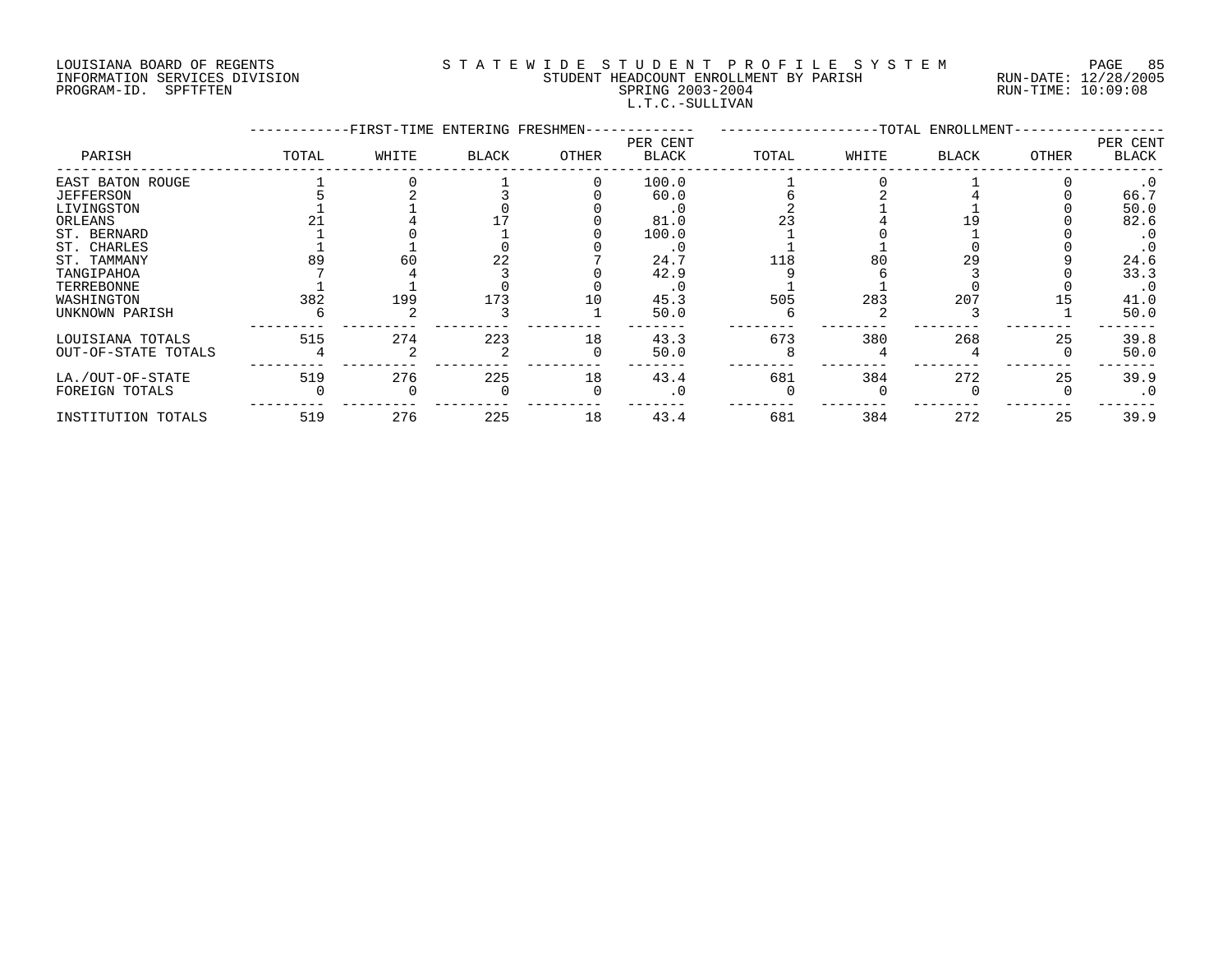## LOUISIANA BOARD OF REGENTS S T A T E W I D E S T U D E N T P R O F I L E S Y S T E M PAGE 86 INFORMATION SERVICES DIVISION STUDENT HEADCOUNT ENROLLMENT BY PARISH RUN-DATE: 12/28/2005 PROGRAM-ID. SPFTFTEN SPRING 2003-2004 RUN-TIME: 10:09:08 L.T.C.-T.H. HARRIS

|                     | -FIRST-TIME ENTERING FRESHMEN- |       |              |       |                          | --TOTAL ENROLLMENT- |       |              |              |                          |
|---------------------|--------------------------------|-------|--------------|-------|--------------------------|---------------------|-------|--------------|--------------|--------------------------|
| PARISH              | TOTAL                          | WHITE | <b>BLACK</b> | OTHER | PER CENT<br><b>BLACK</b> | TOTAL               | WHITE | <b>BLACK</b> | <b>OTHER</b> | PER CENT<br><b>BLACK</b> |
| <b>ACADIA</b>       |                                |       |              |       | .0                       | 41                  | 32    |              |              | 19.5                     |
| <b>ALLEN</b>        |                                |       |              |       |                          |                     |       |              |              |                          |
| <b>ASCENSION</b>    |                                |       |              |       |                          |                     |       |              |              |                          |
| <b>AVOYELLES</b>    |                                |       |              |       | 100.0                    | 30                  | 28    |              |              | 6.7                      |
| <b>EVANGELINE</b>   |                                |       |              |       | 25.0                     | 47                  | 37    |              |              | 21.3                     |
| LAFAYETTE           |                                |       |              |       | 33.3                     | 26                  |       |              |              | 23.1                     |
| LAFOURCHE           |                                |       |              |       |                          |                     |       |              |              |                          |
| POINTE COUPEE       |                                |       |              |       |                          |                     |       |              |              |                          |
| RAPIDES             |                                |       |              |       | 100.0                    |                     |       |              |              |                          |
| ST. LANDRY          |                                |       |              |       | 65.5                     | 423                 | 205   | 213          |              | 50.4                     |
| ST. MARTIN          |                                |       |              |       | 50.0                     |                     |       |              |              | 16.7                     |
| VERMILLION          |                                |       |              |       |                          |                     |       |              |              | . 0                      |
| WEBSTER             |                                |       |              |       |                          |                     |       |              |              | $\cdot$ 0                |
| LOUISIANA TOTALS    | 45                             | 21    | 24           |       | 53.3                     | 581                 | 333   | 241          |              | 41.5                     |
| OUT-OF-STATE TOTALS |                                |       |              |       |                          |                     |       |              |              |                          |
| LA./OUT-OF-STATE    | 45                             | 21    | 24           |       | 53.3                     | 581                 | 333   | 241          |              | 41.5                     |
| FOREIGN TOTALS      |                                |       |              |       |                          |                     |       |              |              | $\cdot$ 0                |
| INSTITUTION TOTALS  | 45                             | 21    | 24           |       | 53.3                     | 581                 | 333   | 241          |              | 41.5                     |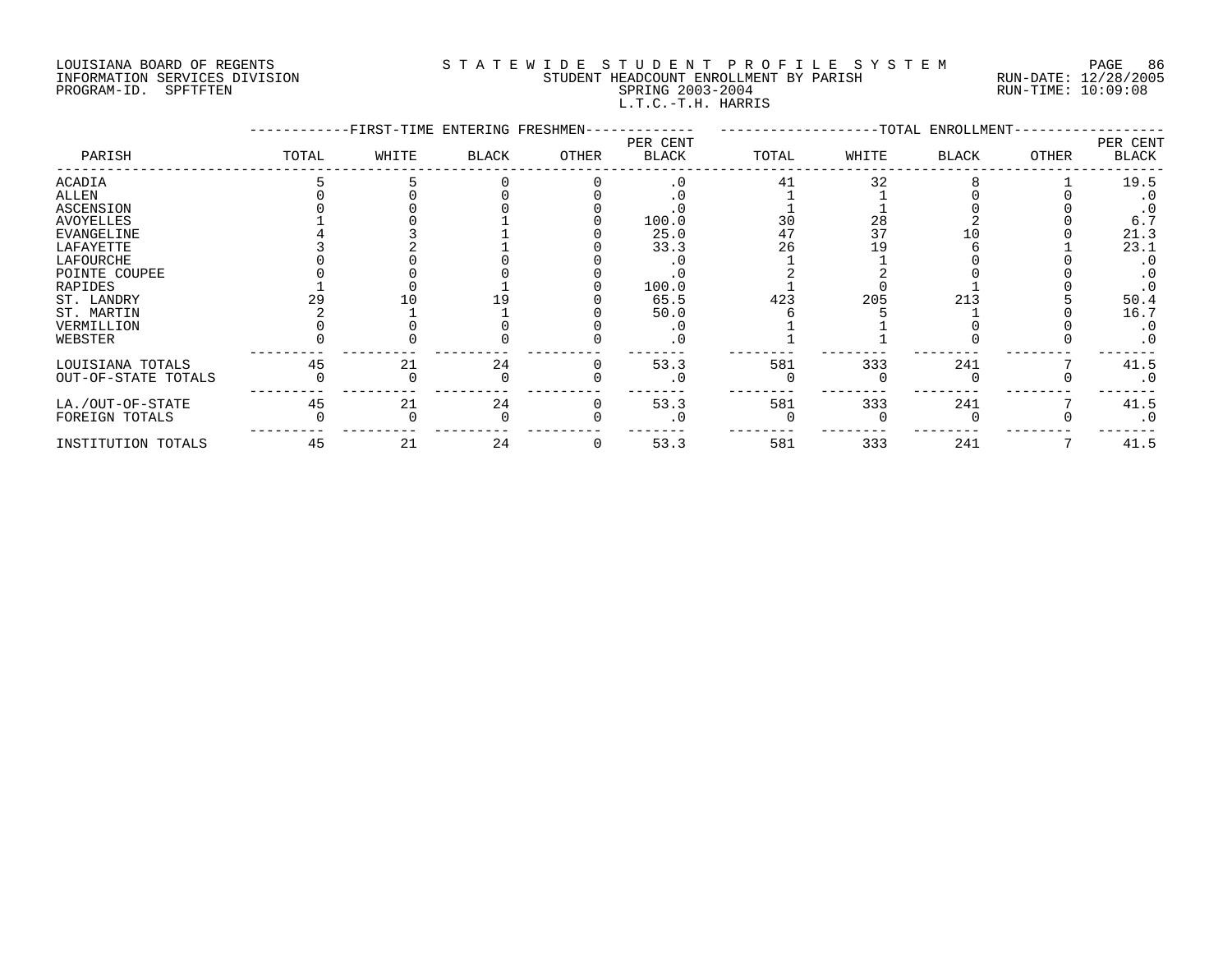## LOUISIANA BOARD OF REGENTS S T A T E W I D E S T U D E N T P R O F I L E S Y S T E M PAGE 87 INFORMATION SERVICES DIVISION STUDENT HEADCOUNT ENROLLMENT BY PARISH RUN-DATE: 12/28/2005 PROGRAM-ID. SPFTFTEN SPRING 2003-2004 RUN-TIME: 10:09:08 L.T.C.-TALLULAH/M. SURLES

|                     | -FIRST-TIME ENTERING FRESHMEN- |       |              |       |                          | -TOTAL ENROLLMENT- |       |              |       |                          |
|---------------------|--------------------------------|-------|--------------|-------|--------------------------|--------------------|-------|--------------|-------|--------------------------|
| PARISH              | TOTAL                          | WHITE | <b>BLACK</b> | OTHER | PER CENT<br><b>BLACK</b> | TOTAL              | WHITE | <b>BLACK</b> | OTHER | PER CENT<br><b>BLACK</b> |
| EAST CARROLL        | 44                             | 10    | 34           |       | 77.3                     | 93                 |       | 76           |       | 81.7                     |
| FRANKLIN            |                                |       |              |       |                          |                    |       |              |       |                          |
| LINCOLN             |                                |       |              |       |                          |                    |       |              |       | . 0                      |
| MADISON             |                                |       |              |       | 71.4                     | 159                | 48    | 107          |       | 67.3                     |
| MOREHOUSE           |                                |       |              |       | 100.0                    |                    |       |              |       |                          |
| OUACHITA            |                                |       |              |       |                          |                    |       |              |       | $\cdot$ 0                |
| RICHLAND            | 20                             |       | TР           |       | 80.0                     | 46                 |       | 34           |       | 73.9                     |
| TENSAS              | 16                             |       |              |       | 93.8                     | 29                 |       | 25           |       | 86.2                     |
| WEST BATON ROUGE    | 29                             | 20    |              |       | 24.1                     | 71                 | 53    | 15           |       | 21.1                     |
| LOUISIANA TOTALS    | 190                            | 57    | 130          |       | 68.4                     | 407                | 135   | 265          |       | 65.1                     |
| OUT-OF-STATE TOTALS |                                |       |              |       | 40.0                     |                    |       |              |       | 40.0                     |
| LA./OUT-OF-STATE    | 195                            | 58    | 132          |       | 67.7                     | 412                | 136   | 267          |       | 64.8                     |
| FOREIGN TOTALS      |                                |       |              |       | . 0                      |                    |       |              |       | $\cdot$ 0                |
| INSTITUTION TOTALS  | 195                            | 58    | 132          |       | 67.7                     | 412                | 136   | 267          |       | 64.8                     |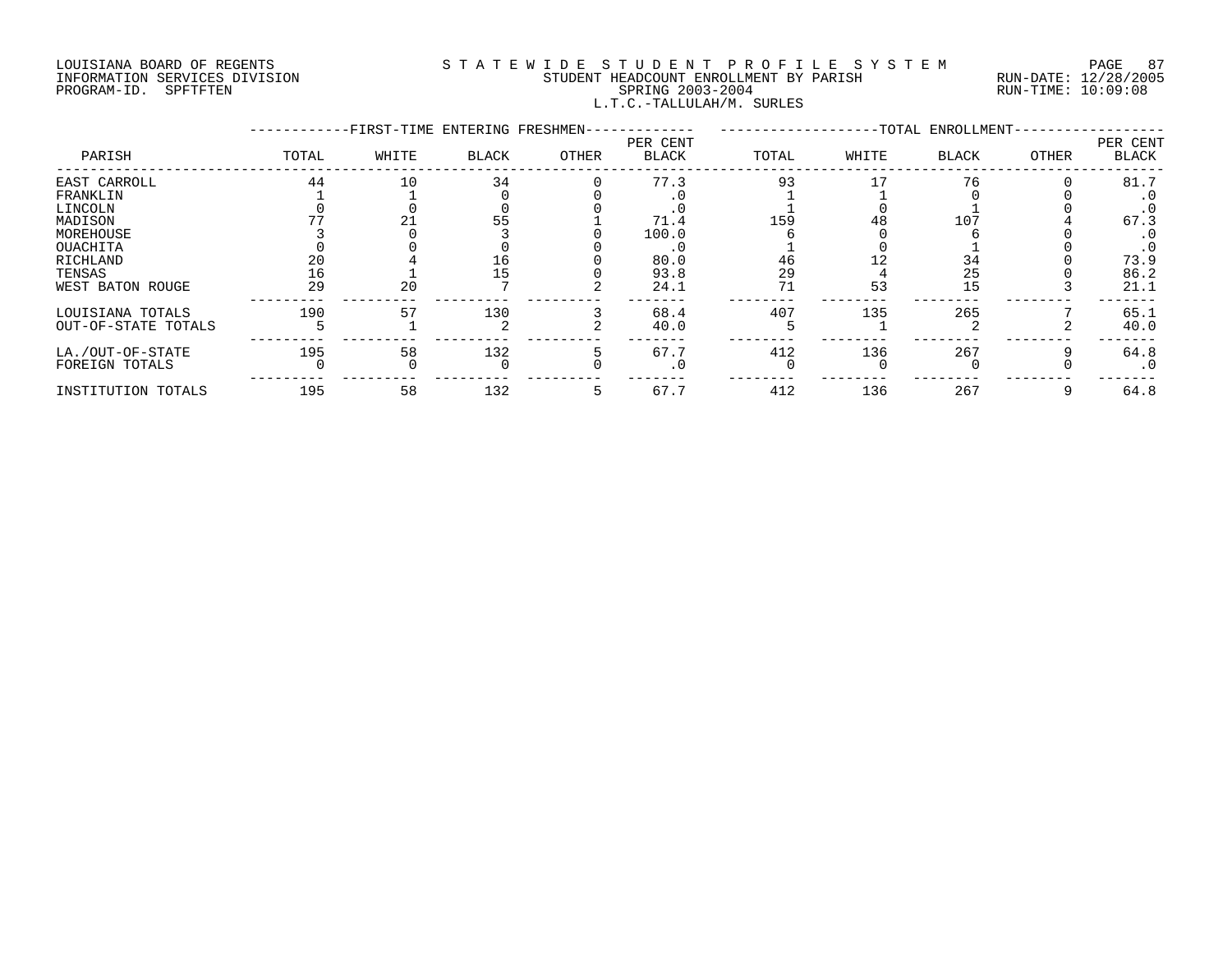### LOUISIANA BOARD OF REGENTS S T A T E W I D E S T U D E N T P R O F I L E S Y S T E M PAGE 88 INFORMATION SERVICES DIVISION STUDENT HEADCOUNT ENROLLMENT BY PARISH RUN-DATE: 12/28/2005 PROGRAM-ID. SPFTFTEN SPRING 2003-2004 RUN-TIME: 10:09:08 L.T.C.-TECHE AREA

|                     |       | -FIRST-TIME ENTERING FRESHMEN- |       |       |                          | --TOTAL ENROLLMENT- |       |              |       |                   |
|---------------------|-------|--------------------------------|-------|-------|--------------------------|---------------------|-------|--------------|-------|-------------------|
| PARISH              | TOTAL | WHITE                          | BLACK | OTHER | PER CENT<br><b>BLACK</b> | TOTAL               | WHITE | <b>BLACK</b> | OTHER | PER CENT<br>BLACK |
| EVANGELINE          |       |                                |       |       | $\cdot$ 0                |                     |       |              |       | $\cdot$ 0         |
| IBERIA              |       | 25                             |       |       | 18.8                     | 303                 | 217   | 76           | 10    | 25.1              |
| LAFAYETTE           |       |                                |       |       |                          |                     |       |              |       | 7.7               |
| ST. LANDRY          |       |                                |       |       | 100.0                    |                     |       |              |       | 83.8              |
| ST. MARTIN          |       |                                |       |       | 100.0                    | 31                  | 28    |              |       | 9.7               |
| ST. MARY            |       |                                |       |       | 33.3                     | 25                  |       |              |       | 28.0              |
| VERMILLION          |       |                                |       |       | $\cdot$ 0                | 14                  | 14    |              |       | $\cdot$ 0         |
| LOUISIANA TOTALS    | 40    | 29                             |       |       | 22.5                     | 425                 | 293   | 120          | 12    | 28.2              |
| OUT-OF-STATE TOTALS |       |                                |       |       | $\cdot$ 0                |                     |       |              |       | $\cdot$ 0         |
| LA./OUT-OF-STATE    | 40    | 29                             |       |       | 22.5                     | 425                 | 293   | 120          | 12    | 28.2              |
| FOREIGN TOTALS      |       |                                |       |       | . 0                      |                     |       |              |       | $\cdot$ 0         |
| INSTITUTION TOTALS  | 40    | 29                             |       |       | 22.5                     | 425                 | 293   | 120          | 12    | 28.2              |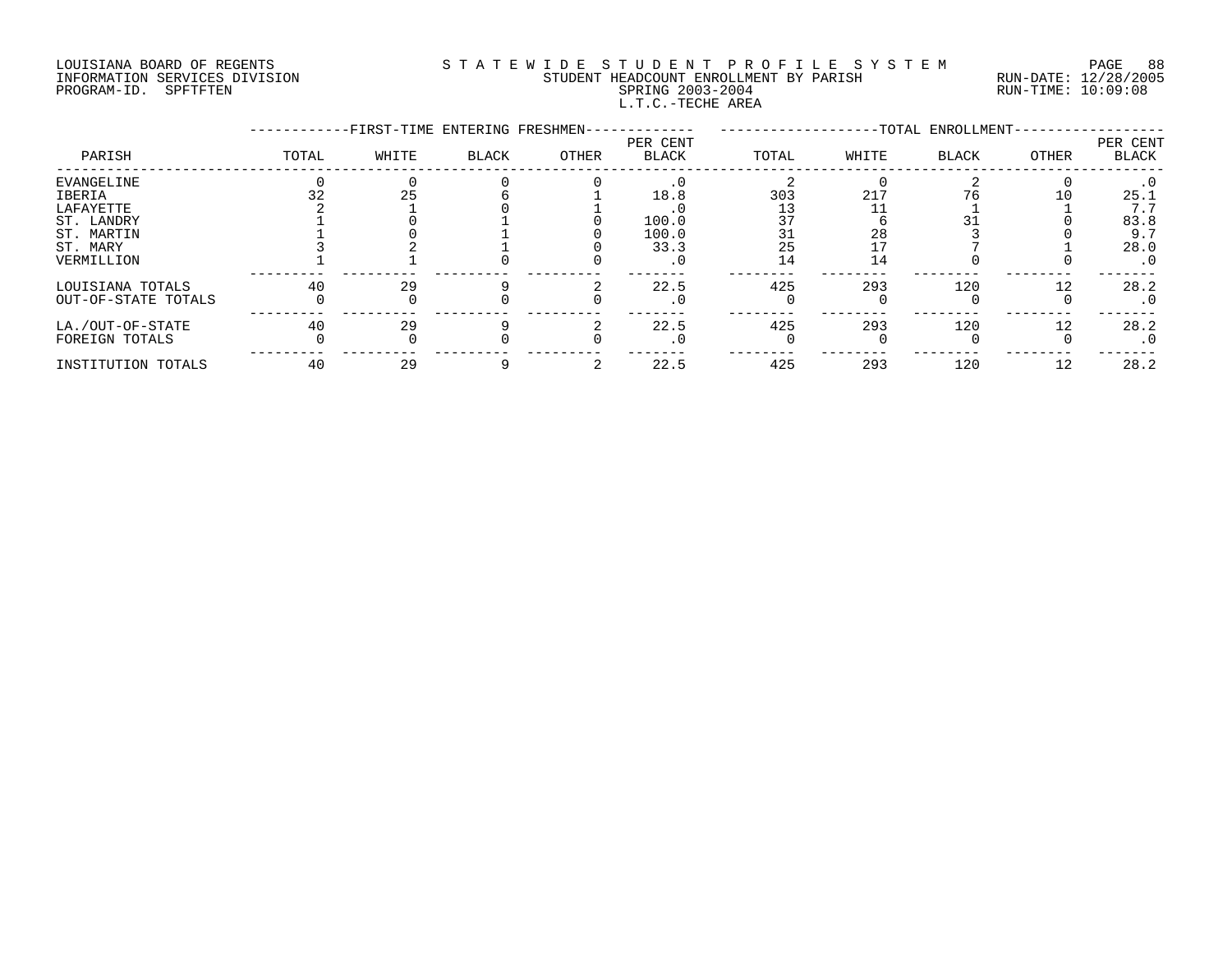### LOUISIANA BOARD OF REGENTS S T A T E W I D E S T U D E N T P R O F I L E S Y S T E M PAGE 89 INFORMATION SERVICES DIVISION STUDENT HEADCOUNT ENROLLMENT BY PARISH RUN-DATE: 12/28/2005 PROGRAM-ID. SPFTFTEN SPRING 2003-2004 RUN-TIME: 10:09:08 U. OF LOUISIANA SYSTEM TOTALS

|                        |                | ---------FIRST-TIME ENTERING FRESHMEN- |                 |                |                        |       | -------------------TOTAL ENROLLMENT- |              |       |          |
|------------------------|----------------|----------------------------------------|-----------------|----------------|------------------------|-------|--------------------------------------|--------------|-------|----------|
|                        |                |                                        |                 |                | PER CENT               |       |                                      |              |       | PER CENT |
| PARISH                 | TOTAL          | WHITE                                  | <b>BLACK</b>    | OTHER          | <b>BLACK</b>           | TOTAL | WHITE                                | <b>BLACK</b> | OTHER | BLACK    |
| <b>ACADIA</b>          | 8              | 7                                      | 1               | $\mathbf 0$    | 12.5                   | 916   | 751                                  | 144          | 21    | 15.7     |
| ALLEN                  | 16             | 15                                     | $\mathbf 0$     | $\mathbf 1$    | $\boldsymbol{\cdot}$ 0 | 390   | 303                                  | 70           | 17    | 17.9     |
| ASCENSION              | 29             | 19                                     | $\overline{7}$  | 3              | 24.1                   | 894   | 742                                  | 126          | 26    | 14.1     |
| ASSUMPTION             | 6              | $\overline{4}$                         | 2               | $\mathbf 0$    | 33.3                   | 323   | 226                                  | 91           | 6     | 28.2     |
| <b>AVOYELLES</b>       | 6              | $\mathbf{1}$                           | 5               | $\mathbf 0$    | 83.3                   | 370   | 264                                  | 93           | 13    | 25.1     |
| <b>BEAUREGARD</b>      | 20             | 14                                     | 3               | 3              | 15.0                   | 785   | 642                                  | 103          | 40    | 13.1     |
| <b>BIENVILLE</b>       | 10             | 2                                      | 7               | $\mathbf 1$    | 70.0                   | 345   | 154                                  | 177          | 14    | 51.3     |
| <b>BOSSIER</b>         | 31             | 18                                     | $7\phantom{.0}$ | 6              | 22.6                   | 1,565 | 1,131                                | 268          | 166   | 17.1     |
| CADDO                  | 59             | 20                                     | 34              | 5              | 57.6                   | 3,032 | 1,569                                | 1,270        | 193   | 41.9     |
| CALCASIEU              | 138            | 86                                     | 46              | 6              | 33.3                   | 4,920 | 3,735                                | 1,036        | 149   | 21.1     |
| CALDWELL               | 4              | 4                                      | 0               | 0              | $\cdot$ 0              | 185   | 154                                  | 27           | 4     | 14.6     |
| CAMERON                | 1              | $\overline{0}$                         |                 | $\Omega$       | 100.0                  | 221   | 207                                  | 8            | 6     | 3.6      |
| CATAHOULA              | 13             | 6                                      |                 | $\Omega$       | 53.8                   | 232   | 154                                  | 72           | 6     | 31.0     |
| CLAIBORNE              | 12             |                                        | 8               |                | 66.7                   | 322   | 165                                  | 147          | 10    | 45.7     |
| CONCORDIA              | 15             |                                        | 10              |                | 66.7                   | 366   | 178                                  | 183          | 5     | 50.0     |
| DE SOTO                | 10             | $\overline{4}$                         | 6               | $\Omega$       | 60.0                   | 371   | 188                                  | 170          | 13    | 45.8     |
|                        | 44             | 21                                     | 15              | 8              | 34.1                   | 3,138 | 2,204                                | 778          | 156   | 24.8     |
| EAST BATON ROUGE       |                | $\mathbf{1}$                           | 10              | $\mathbf{1}$   |                        |       |                                      |              |       |          |
| EAST CARROLL           | 12<br>2        | $\overline{0}$                         |                 |                | 83.3                   | 192   | 42                                   | 146          | 4     | 76.0     |
| EAST FELICIANA         |                |                                        | 2               | 0              | 100.0                  | 173   | 103                                  | 65           | 5     | 37.6     |
| EVANGELINE             | 2              |                                        |                 | $\Omega$       | 50.0                   | 419   | 345                                  | 66           | 8     | 15.8     |
| FRANKLIN               | 18             | 9                                      | 7               | 2              | 38.9                   | 444   | 322                                  | 112          | 10    | 25.2     |
| GRANT                  | 11             | 10                                     | $\mathbf 1$     | $\Omega$       | 9.1                    | 284   | 236                                  | 28           | 20    | 9.9      |
| IBERIA                 | 76             | 55                                     | 16              | 5              | 21.1                   | 1,616 | 1,130                                | 399          | 87    | 24.7     |
| IBERVILLE              | 3              | $\mathbf{1}$                           | 2               | 0              | 66.7                   | 205   | 145                                  | 57           | 3     | 27.8     |
| <b>JACKSON</b>         | 6              |                                        | 2               | $\Omega$       | 33.3                   | 433   | 286                                  | 130          | 17    | 30.0     |
| <b>JEFFERSON</b>       | 19             | 6                                      | 12              | 1              | 63.2                   | 1,851 | 1,283                                | 430          | 138   | 23.2     |
| <b>JEFFERSON DAVIS</b> | 6              | 4                                      | 2               | $\Omega$       | 33.3                   | 696   | 560                                  | 119          | 17    | 17.1     |
| LAFAYETTE              | 243            | 172                                    | 48              | 23             | 19.8                   | 5,872 | 4,676                                | 852          | 344   | 14.5     |
| LAFOURCHE              | 73             | 46                                     | 19              | 8              | 26.0                   | 2,301 | 1,964                                | 232          | 105   | 10.1     |
| LA SALLE               | 9              | 8                                      | $\mathbf{1}$    | $\Omega$       | 11.1                   | 334   | 284                                  | 37           | 13    | 11.1     |
| LINCOLN                | 57             | 14                                     | 40              | 3              | 70.2                   | 2,522 | 1,161                                | 1,223        | 138   | 48.5     |
| LIVINGSTON             | 49             | 40                                     | 5               | 4              | 10.2                   | 1,901 | 1,770                                | 82           | 49    | 4.3      |
| MADISON                | 10             | 2                                      | $7\phantom{.0}$ | 1              | 70.0                   | 231   | 91                                   | 135          | 5     | 58.4     |
| MOREHOUSE              | 28             | 10                                     | 17              | 1              | 60.7                   | 699   | 407                                  | 283          | 9     | 40.5     |
| <b>NATCHITOCHES</b>    | 66             | 28                                     | 32              | 6              | 48.5                   | 1,468 | 820                                  | 544          | 104   | 37.1     |
| ORLEANS                | 33             | 6                                      | 26              | $\mathbf 1$    | 78.8                   | 1,168 | 302                                  | 788          | 78    | 67.5     |
| OUACHITA               | 142            | 80                                     | 60              | $\overline{a}$ | 42.3                   | 4,643 | 3,175                                | 1,330        | 138   | 28.6     |
| PLAQUEMINES            | 2              | 1                                      |                 | 0              | 50.0                   | 208   | 143                                  | 49           | 16    | 23.6     |
| POINTE COUPEE          | $\overline{3}$ | $\overline{0}$                         | 3               | $\Omega$       | 100.0                  | 188   | 141                                  | 42           | 5     | 22.3     |
| RAPIDES                | 40             | 18                                     | 19              | 3              | 47.5                   | 1,898 | 1,228                                | 565          | 105   | 29.8     |
| RED RIVER              | 12             | 6                                      | 6               | $\Omega$       | 50.0                   | 236   | 110                                  | 113          | 13    | 47.9     |
| RICHLAND               | 12             | $\overline{4}$                         |                 | 1              | 58.3                   | 492   | 327                                  | 152          | 13    | 30.9     |
| SABINE                 | 19             | 12                                     |                 |                | 15.8                   | 507   | 332                                  | 84           | 91    | 16.6     |
| ST. BERNARD            | 2              | $\mathbf{1}$                           |                 | $\mathbf 0$    | 50.0                   | 287   | 243                                  | 25           | 19    | $8.7\,$  |
| ST. CHARLES            | 19             | 13                                     | 6               | $\Omega$       | 31.6                   | 625   | 477                                  | 115          | 33    | 18.4     |
| ST. HELENA             | 3              | $\overline{2}$                         |                 |                | 33.3                   | 114   | 60                                   | 53           |       | 46.5     |
| ST. JAMES              | 8              | $\mathbf{1}$                           | 7               | 0              | 87.5                   | 337   | 209                                  | 123          | 5     | 36.5     |
| ST. JOHN               | 21             | $\overline{4}$                         | 15              |                | 71.4                   | 607   | 407                                  | 165          | 35    | 27.2     |
| ST. LANDRY             | 17             | 12                                     | 4               | $\mathbf 1$    | 23.5                   | 1,314 | 904                                  | 368          | 42    | 28.0     |
| ST. MARTIN             | 69             | 51                                     | 15              | $\mathbf{3}$   | 21.7                   | 988   | 675                                  | 284          | 29    | 28.7     |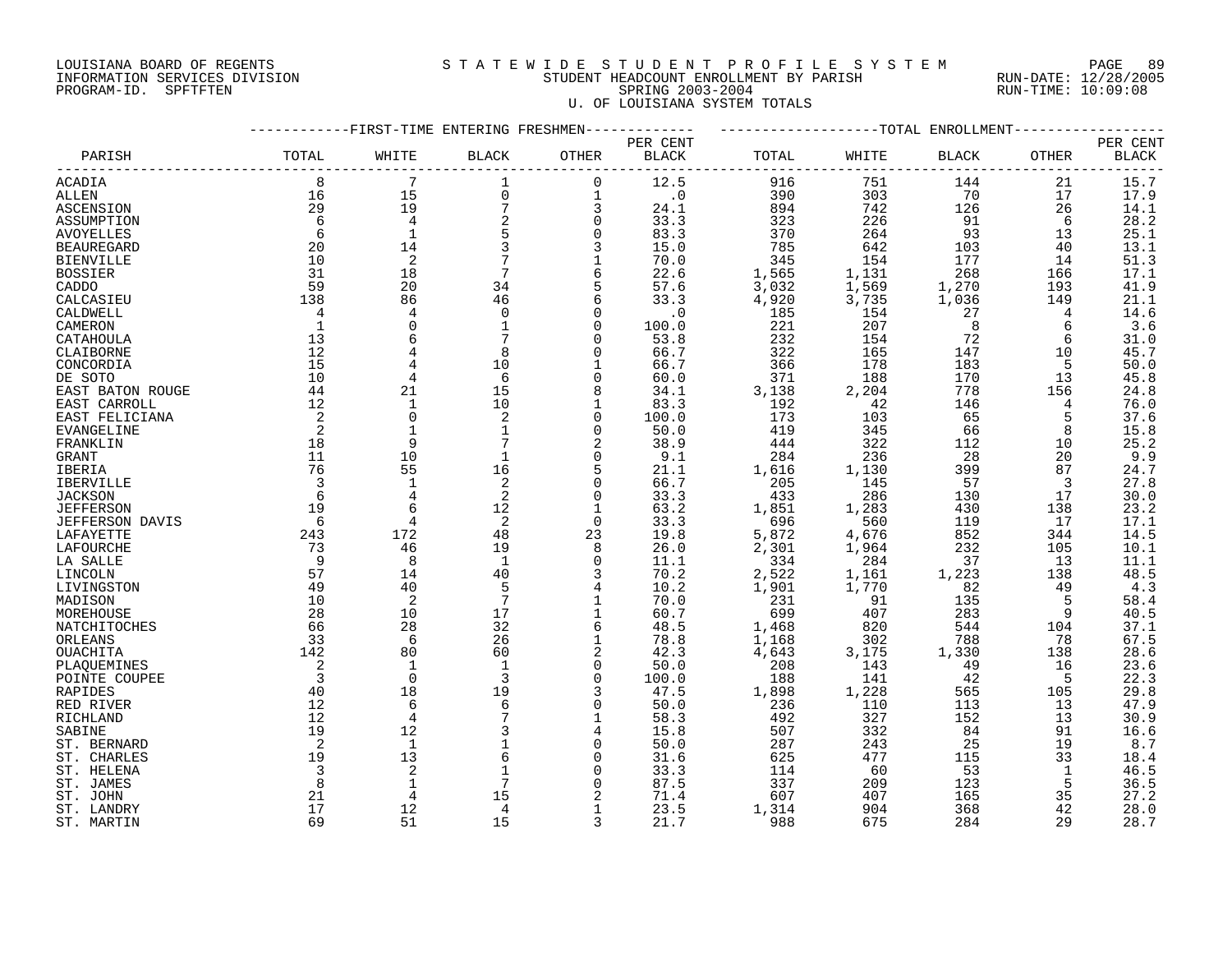### LOUISIANA BOARD OF REGENTS S T A T E W I D E S T U D E N T P R O F I L E S Y S T E M PAGE 90 INFORMATION SERVICES DIVISION STUDENT HEADCOUNT ENROLLMENT BY PARISH RUN-DATE: 12/28/2005 PROGRAM-ID. SPFTFTEN SPRING 2003-2004 RUN-TIME: 10:09:08 U. OF LOUISIANA SYSTEM TOTALS

|                     |       |       | -FIRST-TIME ENTERING FRESHMEN- |       |                   | ----------------TOTAL ENROLLMENT- |        |        |       |                   |
|---------------------|-------|-------|--------------------------------|-------|-------------------|-----------------------------------|--------|--------|-------|-------------------|
| PARISH              | TOTAL | WHITE | BLACK                          | OTHER | PER CENT<br>BLACK | TOTAL                             | WHITE  | BLACK  | OTHER | PER CENT<br>BLACK |
| ST. MARY            | 45    | 27    | 13                             |       | 28.9              | 1,138                             | 762    | 274    | 102   | 24.1              |
| ST. TAMMANY         | 72    | 61    |                                |       | 9.7               | 3,797                             | 3,383  | 244    | 170   | 6.4               |
| TANGIPAHOA          | 101   | 61    | 34                             |       | 33.7              | 3,575                             | 2,645  | 804    | 126   | 22.5              |
| TENSAS              |       |       |                                |       | $\cdot$ 0         | 87                                | 54     | 32     |       | 36.8              |
| TERREBONNE          | 90    | 62    | 21                             |       | 23.3              | 2,435                             | 1,955  | 302    | 178   | 12.4              |
| UNION               | 12    |       |                                |       | 33.3              | 466                               | 353    | 96     | 17    | 20.6              |
| VERMILLION          | 45    | 44    |                                |       | $\cdot$ 0         | 1,217                             | 1,053  | 100    | 64    | 8.2               |
| VERNON              | 53    | 34    |                                |       | 20.8              | 1,305                             | 904    | 210    | 191   | 16.1              |
| WASHINGTON          | 29    | 20    |                                |       | 27.6              | 707                               | 528    | 165    | 14    | 23.3              |
| WEBSTER             | 14    |       | 12                             |       | 85.7              | 630                               | 414    | 189    | 27    | 30.0              |
| WEST BATON ROUGE    |       |       |                                |       | $\cdot$ 0         | 134                               | 99     | 32     |       | 23.9              |
| WEST CARROLL        |       |       |                                |       | 40.0              | 308                               | 258    | 48     |       | 15.6              |
| WEST FELICIANA      |       |       |                                |       | $\cdot$ 0         | 103                               | 70     | 32     |       | 31.1              |
| WINN                | 18    | 10    |                                |       | 44.4              | 436                               | 304    | 116    | 16    | 26.6              |
| UNKNOWN PARISH      |       |       |                                |       | $\cdot$ 0         |                                   |        |        |       | $\cdot$ 0         |
| LOUISIANA TOTALS    | 2,000 | 1,184 | 677                            | 139   | 33.9              | 69,967                            | 49,907 | 16,603 | 3,457 | 23.7              |
| OUT-OF-STATE TOTALS | 124   | 42    | 60                             | 22    | 48.4              | 5,486                             | 2,838  | 2,165  | 483   | 39.5              |
| LA./OUT-OF-STATE    | 2,124 | 1,226 | 737                            | 161   | 34.7              | 75,453                            | 52,745 | 18,768 | 3,940 | 24.9              |
| FOREIGN TOTALS      | 47    |       |                                | 46    | $\cdot$ 0         | 2,066                             | 10     | 15     | 2,041 |                   |
| INSTITUTION TOTALS  | 2,171 | 1,227 | 737                            | 207   | 33.9              | 77,519                            | 52,755 | 18,783 | 5,981 | 24.2              |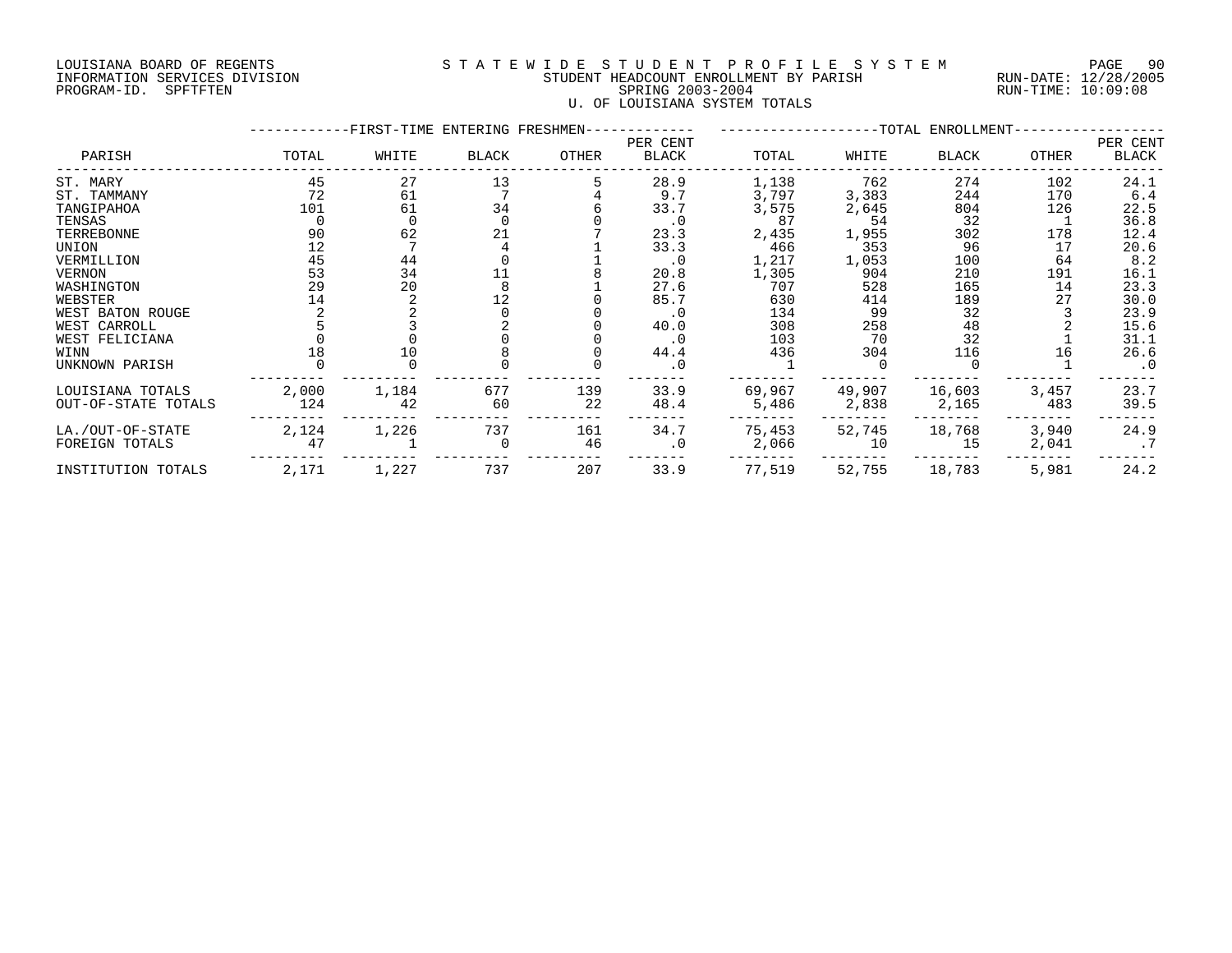### LOUISIANA BOARD OF REGENTS S T A T E W I D E S T U D E N T P R O F I L E S Y S T E M PAGE 91 INFORMATION SERVICES DIVISION STUDENT HEADCOUNT ENROLLMENT BY PARISH RUN-DATE: 12/28/2005 PROGRAM-ID. SPFTFTEN SPRING 2003-2004 RUN-TIME: 10:09:08 L.S.U. SYSTEM TOTALS

|                   |              | --------FIRST-TIME ENTERING FRESHMEN- |                    |                | ----------   | -------------------TOTAL ENROLLMENT- |       |                |              |              |
|-------------------|--------------|---------------------------------------|--------------------|----------------|--------------|--------------------------------------|-------|----------------|--------------|--------------|
|                   |              |                                       |                    |                | PER CENT     |                                      |       |                |              | PER CENT     |
| PARISH            | TOTAL        | WHITE                                 | <b>BLACK</b>       | OTHER          | <b>BLACK</b> | TOTAL                                | WHITE | <b>BLACK</b>   | OTHER        | <b>BLACK</b> |
| ACADIA            | 50           | 35                                    | 11                 | 4              | 22.0         | 805                                  | 666   | 120            | 19           | 14.9         |
| ALLEN             | 13           | 8                                     | 5                  | $\mathbf 0$    | 38.5         | 190                                  | 142   | 37             | 11           | 19.5         |
| ASCENSION         | 5            | 5                                     | $\mathbf 0$        | $\mathbf 0$    | $\cdot$ 0    | 958                                  | 827   | 81             | 50           | 8.5          |
| ASSUMPTION        | $\mathbf{1}$ | $\mathbf{1}$                          |                    | 0              | . 0          | 99                                   | 84    | 12             | 3            | 12.1         |
| <b>AVOYELLES</b>  | 24           | 19                                    |                    | $\Omega$       | 20.8         | 579                                  | 471   | 88             | 20           | 15.2         |
| <b>BEAUREGARD</b> | 3            | 2                                     | $\Omega$           | 1              | $\cdot$ 0    | 129                                  | 94    | 18             | 17           | 14.0         |
| <b>BIENVILLE</b>  | 3            | $\overline{2}$                        | $\Omega$           | $\mathbf 1$    | $\cdot$ 0    | 31                                   | 21    | 9              | 1            | 29.0         |
| <b>BOSSIER</b>    | 39           | 25                                    | 5                  | 9              | 12.8         | 1,048                                | 801   | 114            | 133          | 10.9         |
| CADDO             | 120          | 59                                    | 24                 | 37             | 20.0         | 2,958                                | 1,925 | 716            | 317          | 24.2         |
| CALCASIEU         | 7            | 3                                     | 4                  | $\mathbf 0$    | 57.1         | 805                                  | 628   | 107            | 70           | 13.3         |
| CALDWELL          |              |                                       | $\Omega$           | 0              | . 0          | 22                                   | 19    | 1              | 2            | 4.5          |
| CAMERON           | $\Omega$     | $\Omega$                              |                    | $\Omega$       | $\cdot$ 0    | 25                                   | 20    | $\overline{a}$ | 3            | 8.0          |
| CATAHOULA         |              |                                       |                    | $\Omega$       | . 0          | 62                                   | 54    | 5              |              | 8.1          |
| CLAIBORNE         |              | $\Omega$                              |                    | $\Omega$       | 100.0        | 42                                   | 25    | 14             | 3            | 33.3         |
| CONCORDIA         |              |                                       |                    | $\Omega$       | $\cdot$ 0    | 118                                  | 101   | 9              | 8            | 7.6          |
| DE SOTO           | 10           | 5                                     |                    | $\mathbf{1}$   | 40.0         | 182                                  | 118   | 39             | 25           | 21.4         |
| EAST BATON ROUGE  | 46           | 31                                    |                    | 6              | 19.6         | 8,477                                | 6,583 | 1,061          | 833          | 12.5         |
| EAST CARROLL      | $\mathbf 0$  | $\mathbf 0$                           |                    | $\Omega$       | $\cdot$ 0    | 23                                   | 18    | 4              | 1            | 17.4         |
| EAST FELICIANA    | 1            | $\mathbf{1}$                          | $\mathbf 0$        | $\Omega$       | $\cdot$ 0    | 128                                  | 102   | 20             | 6            | 15.6         |
| EVANGELINE        | 35           | 20                                    | 15                 | $\Omega$       | 42.9         | 694                                  | 555   | 132            | 7            | 19.0         |
| FRANKLIN          | 1            | $\Omega$                              | $\mathbf{1}$       | $\Omega$       | 100.0        | 40                                   | 30    | 9              | $\mathbf{1}$ | 22.5         |
| <b>GRANT</b>      | 20           | 18                                    | 2                  | 0              | 10.0         | 234                                  | 198   | 19             | 17           | 8.1          |
| IBERIA            | 6            | 3                                     | 3                  | $\Omega$       | 50.0         | 413                                  | 290   | 102            | 21           | 24.7         |
|                   | $\mathbf 0$  | $\mathbf 0$                           | 0                  | 0              | $\cdot$ 0    | 225                                  | 166   | 47             | 12           |              |
| IBERVILLE         | $\Omega$     | $\Omega$                              | $\Omega$           | $\Omega$       |              |                                      | - 6   | 2              | 2            | 20.9<br>20.0 |
| <b>JACKSON</b>    | 96           | 50                                    | 22                 |                | $\cdot$ 0    | 10                                   | 4,223 |                |              | 11.0         |
| <b>JEFFERSON</b>  |              | 6                                     | 5                  | 24             | 22.9<br>35.7 | 6,343                                | 157   | 696            | 1,424        | 17.0         |
| JEFFERSON DAVIS   | 14<br>37     | 22                                    |                    | 3<br>2         |              | 212                                  |       | 36             | 19           |              |
| LAFAYETTE         | 6            | 3                                     | 13<br>$\mathbf{1}$ |                | 35.1         | 1,374                                | 1,089 | 201            | 84           | 14.6         |
| LAFOURCHE         |              |                                       |                    | 2              | 16.7         | 502                                  | 436   | 23             | 43           | 4.6          |
| LA SALLE          |              | 6                                     | $\Omega$           | $\mathbf 1$    | $\cdot$ 0    | 106                                  | 99    | $\overline{4}$ | 3            | 3.8          |
| LINCOLN           | $\mathbf 0$  | $\mathbf 0$                           | 0                  | $\mathbf 0$    | . 0          | 111                                  | 91    | 17             | 3            | 15.3         |
| LIVINGSTON        | 11           | 8                                     |                    | 3              | . 0          | 851                                  | 793   | 11             | 47           | 1.3          |
| MADISON           | $\Omega$     | $\Omega$                              | $\Omega$           | $\mathbf 0$    | $\cdot$ 0    | 26                                   | 22    | 3              | 1            | 11.5         |
| MOREHOUSE         | 1            | $\Omega$                              | $\mathbf{1}$       | $\Omega$       | 100.0        | 46                                   | 28    | 15             | 3            | 32.6         |
| NATCHITOCHES      | 6            | $\overline{4}$                        | $\Omega$           | $\mathfrak{D}$ | $\cdot$ 0    | 414                                  | 298   | 45             | 71           | 10.9         |
| ORLEANS           | 118          | 36                                    | 65                 | 17             | 55.1         | 8,773                                | 4,720 | 2,798          | 1,255        | 31.9         |
| OUACHITA          | 2            | $\overline{2}$                        | $\mathbf 0$        | $\mathbf 0$    | $\cdot$ 0    | 438                                  | 364   | 61             | 13           | 13.9         |
| PLAQUEMINES       |              |                                       | $\Omega$           | 1              | $\cdot$ 0    | 253                                  | 187   | 39             | 27           | 15.4         |
| POINTE COUPEE     | 5            | $\mathbf{1}$                          | 4                  | $\Omega$       | 80.0         | 285                                  | 242   | 34             | 9            | 11.9         |
| RAPIDES           | 145          | 93                                    | 40                 | 12             | 27.6         | 2,412                                | 1,764 | 521            | 127          | 21.6         |
| RED RIVER         | $\mathbf 0$  | $\Omega$                              | $\Omega$           | $\Omega$       | $\cdot$ 0    | 57                                   | 38    | 17             | 2            | 29.8         |
| RICHLAND          | $\mathbf{1}$ | $\mathbf{1}$                          |                    | $\mathbf 0$    | $\cdot$ 0    | 44                                   | 40    | 3              | 1            | 6.8          |
| SABINE            |              |                                       |                    | $\Omega$       | 50.0         | 61                                   | 41    | 6              | 14           | 9.8          |
| ST. BERNARD       | 9            |                                       |                    |                | $\cdot$ 0    | 721                                  | 593   | 17             | 111          | 2.4          |
| ST. CHARLES       | 6            | 5                                     |                    | $\Omega$       | 16.7         | 677                                  | 512   | 91             | 74           | 13.4         |
| ST. HELENA        | $\Omega$     | $\Omega$                              |                    | $\Omega$       | $\cdot$ 0    | 12                                   | 10    | 2              | 0            | 16.7         |
| ST. JAMES         |              | $\Omega$                              |                    | $\Omega$       | 100.0        | 129                                  | 82    | 44             | 3            | 34.1         |
| ST. JOHN          | 8            | ₹                                     |                    |                | 50.0         | 455                                  | 305   | 106            | 44           | 23.3         |
| ST. LANDRY        | 79           | 48                                    | 30                 | 1              | 38.0         | 1,345                                | 896   | 417            | 32           | 31.0         |
| ST. MARTIN        | 19           | $\mathsf{R}$                          | 11                 | $\Omega$       | 57.9         | 233                                  | 144   | 73             | 16           | 31.3         |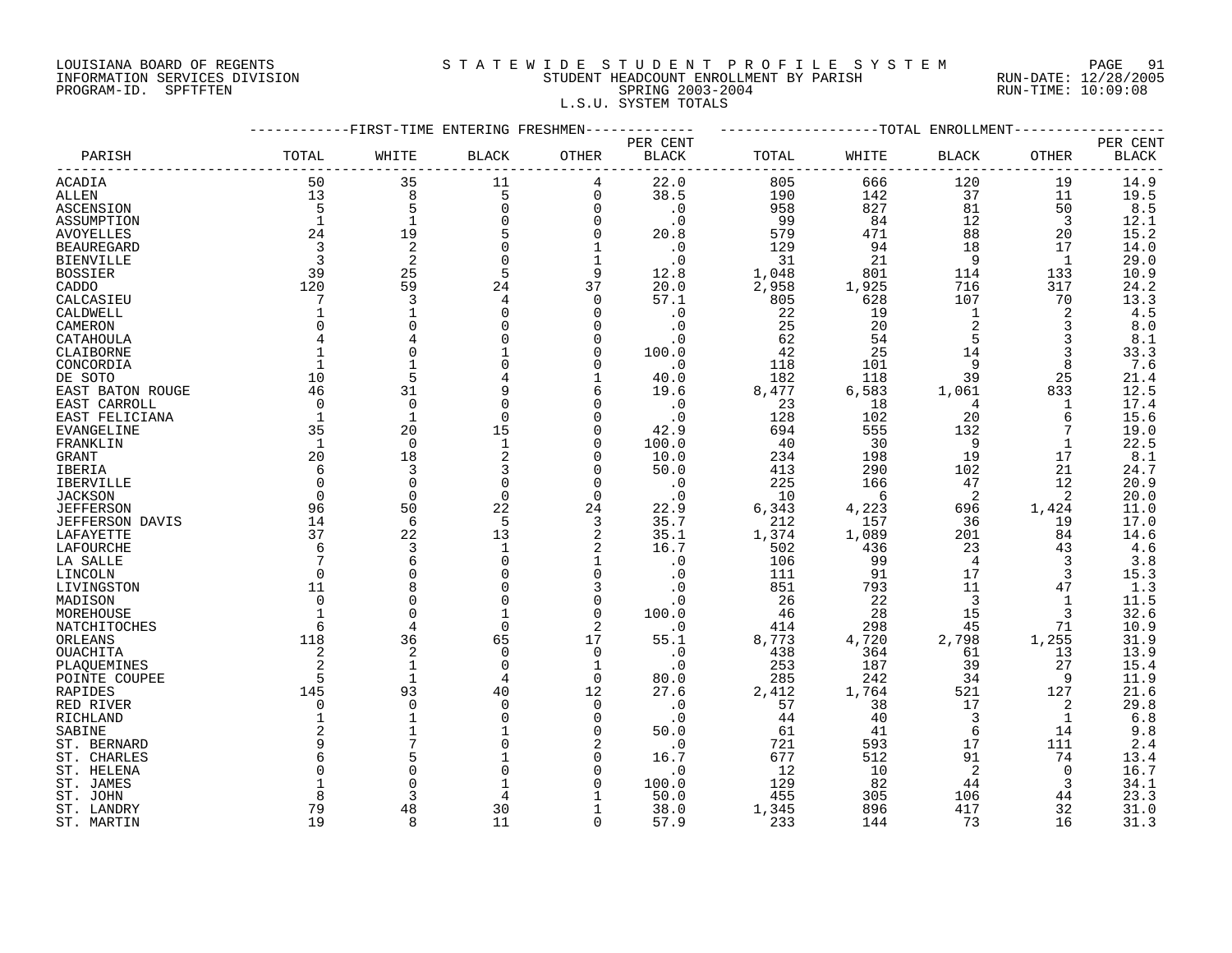#### LOUISIANA BOARD OF REGENTS S T A T E W I D E S T U D E N T P R O F I L E S Y S T E M PAGE 92 INFORMATION SERVICES DIVISION STUDENT HEADCOUNT ENROLLMENT BY PARISH RUN-DATE: 12/28/2005 PAGE 9: المستحسن المستحسن المستحسن المستحسن المستحسن المستحسن المستحسن المستحسن المستحسن المستحسن المستحسن الم<br>PROGRAM-ID. SPFTFTEN SPETTEN SPETER SPRING 2003-2004 STUDENT READCOUNT ENROLLMENT BY PARISH RUN-TIME: 10:09:08 L.S.U. SYSTEM TOTALS

|                                         |             | -FIRST-TIME ENTERING FRESHMEN- |           |           |                   |                 |                 | --TOTAL ENROLLMENT- |                |                   |
|-----------------------------------------|-------------|--------------------------------|-----------|-----------|-------------------|-----------------|-----------------|---------------------|----------------|-------------------|
| PARISH                                  | TOTAL       | WHITE                          | BLACK     | OTHER     | PER CENT<br>BLACK | TOTAL           | WHITE           | <b>BLACK</b>        | OTHER          | PER CENT<br>BLACK |
| ST. MARY                                |             |                                |           |           | 100.0             | 350             | 220             | 81                  | 49             | 23.1              |
| ST. TAMMANY                             | 21          | 16                             |           |           | $\cdot$ 0         | 3,102           | 2,657           | 132                 | 313            | 4.3               |
| TANGIPAHOA                              |             |                                |           |           | 33.3              | 449             | 367             | 55                  | 27             | 12.2              |
| TENSAS                                  |             |                                |           |           | $\cdot$ 0         | 24              | 22              |                     |                | 4.2               |
| TERREBONNE                              |             |                                |           |           | 42.9              | 551             | 418             | 72                  | 61             | 13.1              |
| UNION                                   |             |                                |           |           | 50.0              | 20              | 13              |                     |                | 30.0              |
| VERMILLION                              |             |                                |           |           | 15.4              | 291             | 243             |                     | 31             | 5.8               |
| VERNON                                  |             |                                |           |           |                   | 174             | 127             | 14                  | 33             | 8.0               |
| WASHINGTON                              |             |                                |           |           |                   | 146             | 98              | 40                  |                | 27.4              |
| WEBSTER                                 |             |                                |           |           |                   | 196             | 154             | 23                  | 19             | 11.7              |
| WEST BATON ROUGE                        |             |                                |           |           | 20.0              | 233             | 198             | 28                  |                | 12.0              |
| WEST CARROLL                            |             |                                |           |           |                   | 19              | 17              |                     |                | 5.3               |
| WEST FELICIANA                          |             |                                |           |           | . 0               | 115             | 104             |                     |                | 5.2               |
| WINN                                    |             |                                |           |           | 100.0             | 50              | 44              |                     |                | 12.0              |
| LOUISIANA TOTALS<br>OUT-OF-STATE TOTALS | 1,038<br>40 | 595<br>14                      | 304<br>10 | 139<br>16 | 29.3<br>25.0      | 49,897<br>4,995 | 35,800<br>3,301 | 8,530<br>470        | 5,567<br>1,224 | 17.1<br>9.4       |
| LA./OUT-OF-STATE                        | 1,078       | 609                            | 314       | 155       | 29.1              | 54,892          | 39,101          | 9,000               | 6,791          | 16.4              |
| FOREIGN TOTALS                          | 22          |                                |           | 18        | 9.1               | 2,003           | 82              | 22                  | 1,899          | 1.1               |
| INSTITUTION TOTALS                      | 1,100       | 611                            | 316       | 173       | 28.7              | 56,895          | 39,183          | 9,022               | 8,690          | 15.9              |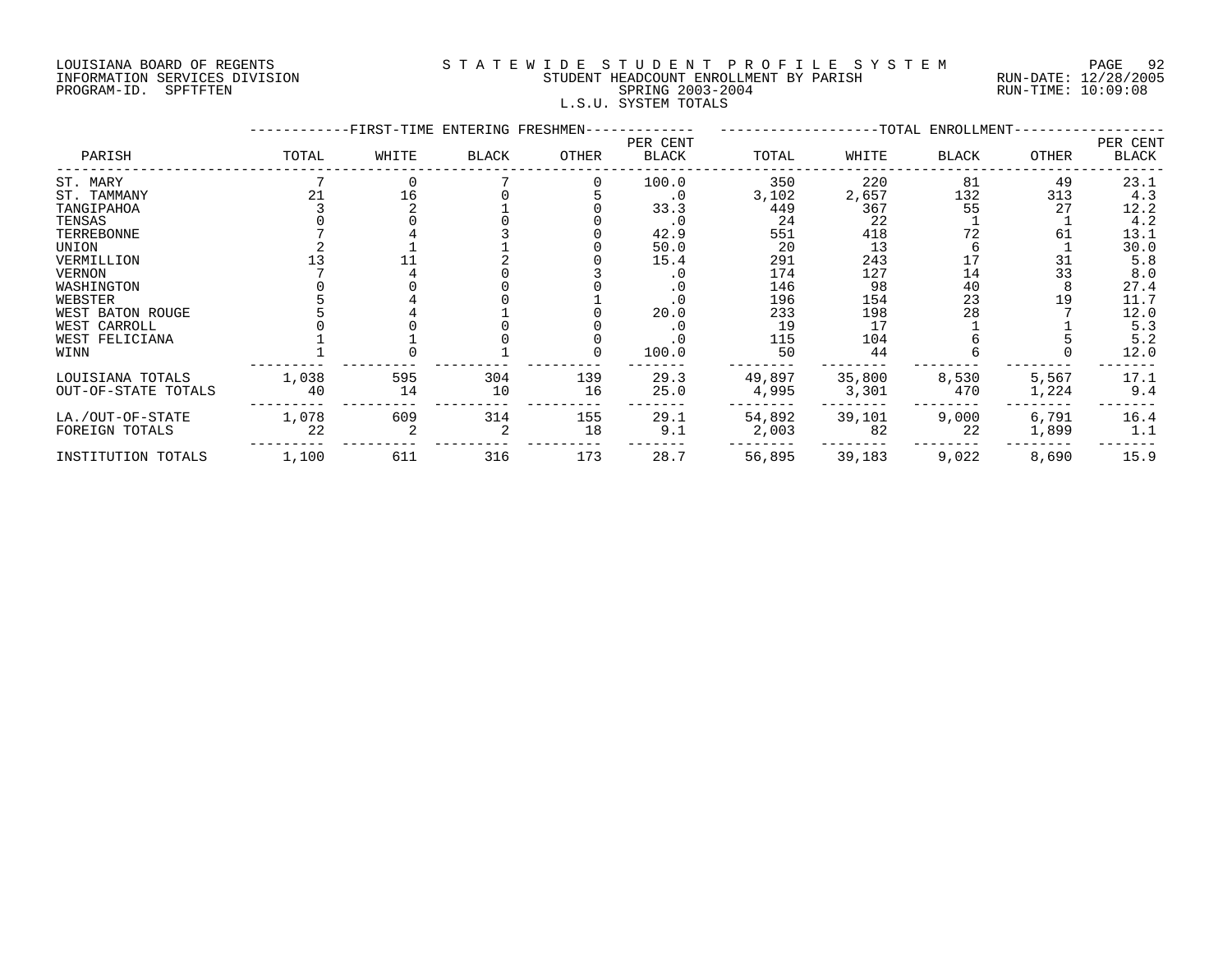#### LOUISIANA BOARD OF REGENTS S T A T E W I D E S T U D E N T P R O F I L E S Y S T E M PAGE 93 INFORMATION SERVICES DIVISION STUDENT HEADCOUNT ENROLLMENT BY PARISH RUN-DATE: 12/28/2005 PROGRAM-ID. SPFTFTEN SPRING 2003-2004 RUN-TIME: 10:09:08 SOUTHERN UNIVERSITY SYSTEM TOTAL

|                   | -----------FIRST-TIME ENTERING FRESHMEN------------ |              |                |              |              | -------------------TOTAL ENROLLMENT- |                          |       |                               |              |
|-------------------|-----------------------------------------------------|--------------|----------------|--------------|--------------|--------------------------------------|--------------------------|-------|-------------------------------|--------------|
|                   |                                                     |              |                |              | PER CENT     |                                      |                          |       |                               | PER CENT     |
| PARISH            | TOTAL                                               | WHITE        | <b>BLACK</b>   | OTHER        | <b>BLACK</b> | TOTAL                                | WHITE                    | BLACK | OTHER                         | <b>BLACK</b> |
| ACADIA            | $\Omega$                                            | $\mathbf 0$  | $\mathbf 0$    | $\mathbf 0$  | $\cdot$ 0    | 44                                   | $\Omega$                 | 44    | --------------<br>$\mathbf 0$ | $\cdot$ 0    |
| ALLEN             | $\Omega$                                            | $\mathsf{O}$ | $\mathbf 0$    | $\mathbf 0$  | $\cdot$ 0    | 18                                   | $\mathbf{1}$             | 17    | 0                             | 94.4         |
| ASCENSION         | $\Omega$                                            | $\mathbf 0$  | $\Omega$       | $\Omega$     | $\cdot$ 0    | 187                                  | 13                       | 172   | 2                             | 92.0         |
| ASSUMPTION        | 2                                                   | $\mathbf 0$  | $\overline{2}$ | $\mathbf 0$  | 100.0        | 24                                   | 4                        | 20    | 0                             | 83.3         |
|                   |                                                     | $\Omega$     | $\Omega$       | $\Omega$     |              | 56                                   | $7\overline{ }$          | 49    | $\Omega$                      |              |
| AVOYELLES         |                                                     |              |                |              | $\cdot$ 0    |                                      |                          |       |                               | 87.5         |
| <b>BEAUREGARD</b> | $\Omega$                                            | $\Omega$     | $\Omega$       | $\Omega$     | $\cdot$ 0    | 18                                   | $\overline{3}$           | 15    | 0                             | 83.3         |
| <b>BIENVILLE</b>  | $\Omega$                                            | $\Omega$     | $\Omega$       | $\Omega$     | $\cdot$ 0    | 15                                   | $\overline{\phantom{a}}$ | 12    | $\mathbf{1}$                  | 80.0         |
| <b>BOSSIER</b>    | 15                                                  | 2            | 13             | $\mathbf 0$  | 86.7         | 245                                  | 59                       | 179   | $7\overline{ }$               | 73.1         |
| CADDO             | 220                                                 | 22           | 193            | 5            | 87.7         | 2,182                                | 147                      | 2,019 | 16                            | 92.5         |
| CALCASIEU         | $\Omega$                                            | $\Omega$     | $\mathbf 0$    | $\Omega$     | $\cdot$ 0    | 162                                  | 8                        | 154   | $\Omega$                      | 95.1         |
| CALDWELL          | $\Omega$                                            | $\Omega$     | $\Omega$       | $\Omega$     | $\cdot$ 0    | 8                                    | 2                        | 6     | $\Omega$                      | 75.0         |
| CATAHOULA         |                                                     | $\Omega$     |                | 0            | 100.0        | 44                                   | $\mathbf 0$              | 44    | 0                             | $\cdot$ 0    |
| CLAIBORNE         |                                                     |              |                | $\Omega$     | $\cdot$ 0    | 13                                   | $\overline{0}$           | 12    | $\mathbf 1$                   | $\cdot$ 0    |
| CONCORDIA         |                                                     | $\Omega$     | $\Omega$       | $\Omega$     | $\cdot$ 0    | 50                                   | 2                        | 48    | $\mathbf 0$                   | 96.0         |
| DE SOTO           | -6                                                  |              | 5              | $\Omega$     | 83.3         | 85                                   | 9                        | 75    | $\mathbf{1}$                  | 88.2         |
| EAST BATON ROUGE  | 41                                                  |              | 41             | $\mathbf 0$  | 100.0        | 3,038                                | 98                       | 2,906 | 34                            | 95.7         |
|                   | $\Omega$                                            | $\Omega$     | $\Omega$       | $\Omega$     |              |                                      | $\Omega$                 |       | $\mathbf 0$                   |              |
| EAST CARROLL      |                                                     |              |                |              | $\cdot$ 0    | 19                                   |                          | 19    |                               | $\cdot$ 0    |
| EAST FELICIANA    |                                                     | $\Omega$     |                | $\Omega$     | 100.0        | 135                                  | 5                        | 129   | $\mathbf{1}$                  | 95.6         |
| EVANGELINE        |                                                     |              |                | $\Omega$     | $\cdot$ 0    | 31                                   | 5                        | 25    | 1                             | 80.6         |
| FRANKLIN          |                                                     |              |                | $\Omega$     | $\cdot$ 0    | 45                                   | 2                        | 43    | $\Omega$                      | 95.6         |
| GRANT             |                                                     |              | $\Omega$       | $\Omega$     | $\cdot$ 0    | $\overline{7}$                       | $\mathbf{1}$             | 6     | 0                             | 85.7         |
| IBERIA            |                                                     |              | $\mathbf 0$    | 0            | $\cdot$ 0    | 85                                   | 2                        | 82    | 1                             | 96.5         |
| <b>IBERVILLE</b>  |                                                     |              | 3              | $\Omega$     | 100.0        | 282                                  | 8                        | 273   | 1                             | 96.8         |
| <b>JACKSON</b>    |                                                     |              | $\mathbf{1}$   | $\Omega$     | 50.0         | - 9                                  | $\mathbf{1}$             | 8     | $\Omega$                      | 88.9         |
| <b>JEFFERSON</b>  | 21                                                  |              | 20             | $\mathbf{1}$ | 95.2         | 646                                  | 31                       | 594   | 21                            | 92.0         |
| JEFFERSON DAVIS   | $\Omega$                                            |              | $\Omega$       | $\Omega$     | $\cdot$ 0    | 18                                   | 2                        | 16    | $\Omega$                      | 88.9         |
| LAFAYETTE         |                                                     |              |                | $\mathbf 0$  | 100.0        | 146                                  | 10                       | 134   | 2                             | 91.8         |
| LAFOURCHE         |                                                     |              |                | $\Omega$     | $\cdot$ 0    | 32                                   | 8                        | 24    | $\Omega$                      | 75.0         |
| LA SALLE          |                                                     |              | $\Omega$       | $\mathbf 0$  | $\cdot$ 0    | $\overline{4}$                       | $\overline{0}$           | 4     | 0                             | $\ddotsc 0$  |
|                   |                                                     |              |                | $\Omega$     |              | 19                                   | $\overline{3}$           | 16    | $\Omega$                      | 84.2         |
| LINCOLN           |                                                     |              |                |              | $\cdot$ 0    |                                      |                          |       |                               |              |
| LIVINGSTON        |                                                     |              |                | $\Omega$     | 100.0        | 32                                   | 11                       | 21    | $\Omega$                      | 65.6         |
| MADISON           |                                                     |              |                | $\Omega$     | 100.0        | 41                                   | 2                        | 39    | $\Omega$                      | 95.1         |
| MOREHOUSE         |                                                     |              | $\Omega$       | $\Omega$     | $\cdot$ 0    | 48                                   | $\overline{0}$           | 48    | $\Omega$                      | $\cdot$ 0    |
| NATCHITOCHES      |                                                     |              | $\mathbf 0$    | $\mathbf 0$  | $\cdot$ 0    | 34                                   | $\overline{3}$           | 31    | $\mathbf 0$                   | 91.2         |
| ORLEANS           | 120                                                 | $\Omega$     | 117            | 3            | 97.5         | 3,223                                | 40                       | 3,142 | 41                            | 97.5         |
| OUACHITA          | 1                                                   | $\Omega$     | 1              | $\mathbf 0$  | 100.0        | 140                                  | 4                        | 136   | $\mathbf 0$                   | 97.1         |
| PLAQUEMINES       |                                                     | $\Omega$     | $\Omega$       | 0            | $\cdot$ 0    | 65                                   | 2                        | 61    | 2                             | 93.8         |
| POINTE COUPEE     |                                                     |              |                | $\mathbf 0$  | 100.0        | 140                                  | $\overline{4}$           | 135   | 1                             | 96.4         |
| RAPIDES           |                                                     |              |                | $\Omega$     | 100.0        | 218                                  | 8                        | 208   |                               | 95.4         |
| RED RIVER         |                                                     |              |                | $\mathbf 0$  | 100.0        | 12                                   | 2                        | 10    | 0                             | 83.3         |
| RICHLAND          |                                                     |              |                | $\Omega$     | 100.0        | 19                                   | $\Omega$                 | 19    | $\Omega$                      | $\cdot$ 0    |
| SABINE            |                                                     |              | $\Omega$       | 0            | $\cdot$ 0    | - 9                                  | 3                        | 6     | $\Omega$                      | 66.7         |
| ST. BERNARD       |                                                     |              | 2              | $\Omega$     | 100.0        | 37                                   | 10                       | 25    | 2                             | 67.6         |
|                   |                                                     |              |                | 1            | 75.0         | 82                                   | 2                        | 78    | 2                             |              |
| ST. CHARLES       |                                                     |              |                |              |              |                                      |                          |       |                               | 95.1         |
| ST. HELENA        |                                                     |              |                | $\Omega$     | $\cdot$ 0    | 73                                   | $\mathbf{1}$             | 71    | 1                             | 97.3         |
| ST. JAMES         |                                                     |              |                | $\Omega$     | $\cdot$ 0    | 126                                  | $\Omega$                 | 126   | $\Omega$                      | $\cdot$ 0    |
| ST. JOHN          |                                                     |              |                | $\Omega$     | 100.0        | 165                                  | $\mathbf{1}$             | 162   | 2                             | 98.2         |
| ST. LANDRY        |                                                     |              |                | $\Omega$     | 100.0        | 234                                  | 12                       | 222   | 0                             | 94.9         |
| ST. MARTIN        |                                                     |              |                | $\Omega$     | $\cdot$ 0    | 62                                   | $\Omega$                 | 62    | 0                             | $\cdot$ 0    |
| ST. MARY          | 3                                                   | $\Omega$     | 3              | $\Omega$     | 100.0        | 84                                   | $\mathbf{1}$             | 83    | $\Omega$                      | 98.8         |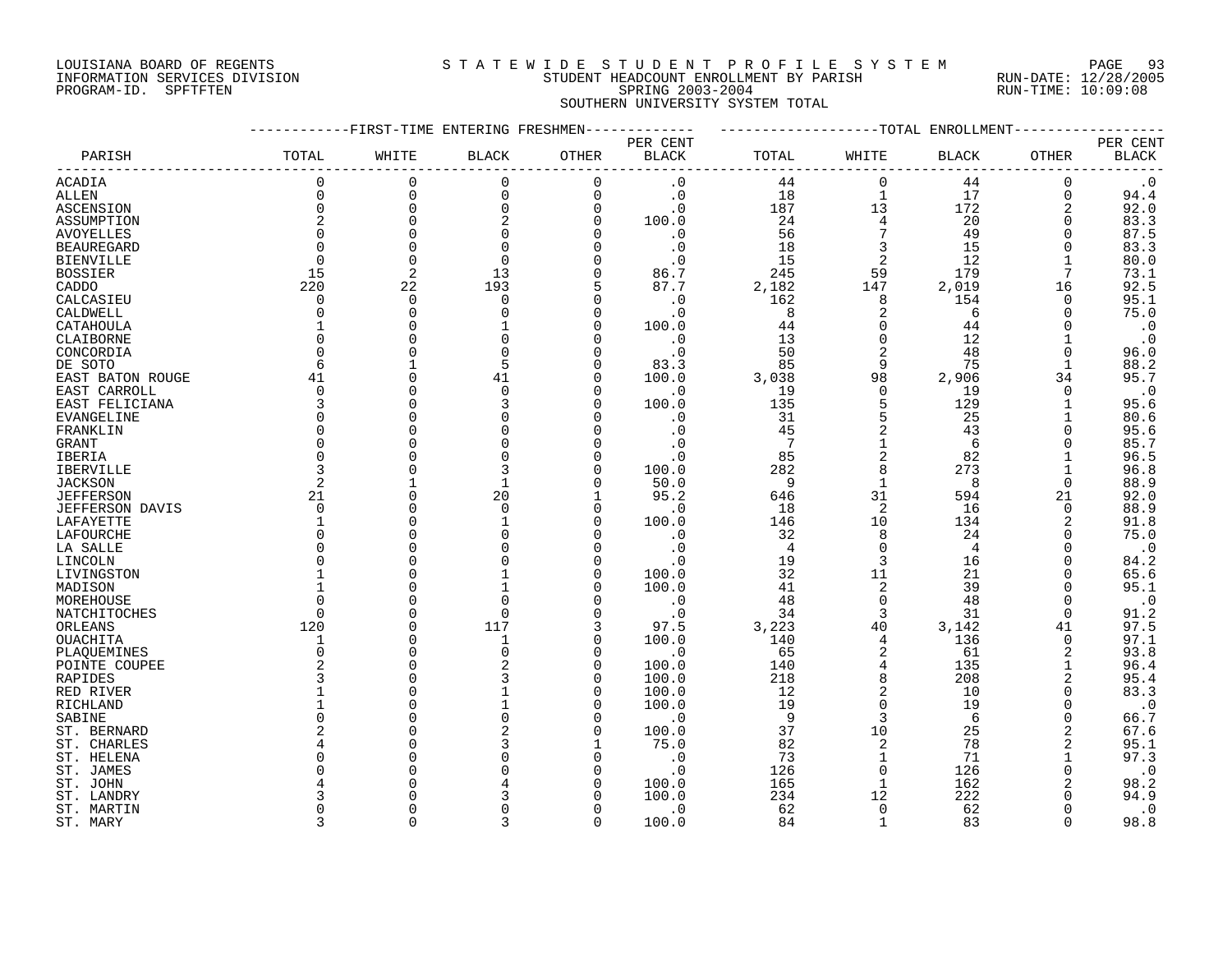#### LOUISIANA BOARD OF REGENTS S T A T E W I D E S T U D E N T P R O F I L E S Y S T E M PAGE 94 INFORMATION SERVICES DIVISION STUDENT HEADCOUNT ENROLLMENT BY PARISH RUN-DATE: 12/28/2005 PROGRAM-ID. SPFTFTEN SPRING 2003-2004 RUN-TIME: 10:09:08 SOUTHERN UNIVERSITY SYSTEM TOTAL

| -FIRST-TIME ENTERING FRESHMEN- |       |              |       |                   |        | -TOTAL ENROLLMENT- |              |        |                   |  |
|--------------------------------|-------|--------------|-------|-------------------|--------|--------------------|--------------|--------|-------------------|--|
| TOTAL                          | WHITE | <b>BLACK</b> | OTHER | PER CENT<br>BLACK | TOTAL  | WHITE              | <b>BLACK</b> | OTHER  | PER CENT<br>BLACK |  |
|                                |       |              |       | . 0               | 97     | 18                 | 77           |        | 79.4              |  |
|                                |       |              |       |                   | 148    |                    | 141          |        | 95.3              |  |
|                                |       |              |       |                   | 36     |                    | 36           |        | $\cdot$ 0         |  |
|                                |       |              |       | 100.0             | 93     |                    | 88           |        | 94.6              |  |
|                                |       |              |       |                   | 13     |                    | 12           |        | $\cdot$ 0         |  |
|                                |       |              |       | 100.0             | 16     |                    | 16           |        | $\cdot$ 0         |  |
|                                |       |              |       | $\cdot$ 0         |        |                    | 16           |        | 94.1              |  |
|                                |       |              |       | 100.0             | 74     |                    | 68           |        | 91.9              |  |
|                                |       |              |       | 71.4              | 94     |                    | 84           |        | 89.4              |  |
|                                |       |              |       | 100.0             | 147    |                    | 137          |        | 93.2              |  |
|                                |       |              |       |                   |        |                    |              |        | 87.5              |  |
|                                |       |              |       |                   | 45     |                    |              |        | 91.1              |  |
|                                |       |              |       |                   | 10     |                    |              |        | 90.0              |  |
| 475                            | 28    | 437          | 10    | 92.0              | 13,309 | 598                | 12,562       | 149    | 94.4              |  |
|                                |       |              |       | 80.0              | 1,359  | 37                 | 1,255        | 67     | 92.3              |  |
|                                |       |              |       |                   |        |                    |              |        | 94.2              |  |
| 15                             |       | 11           |       | 73.3              | 304    | 10                 | 167          | 127    | 54.9              |  |
| 495                            | 29    | 452          | 14    | 91.3              | 14,972 | 645                | 13,984       | 343    | 93.4              |  |
|                                | 480   | 28           | 441   | 11                | 91.9   | 14,668             | 635          | 13,817 | 216               |  |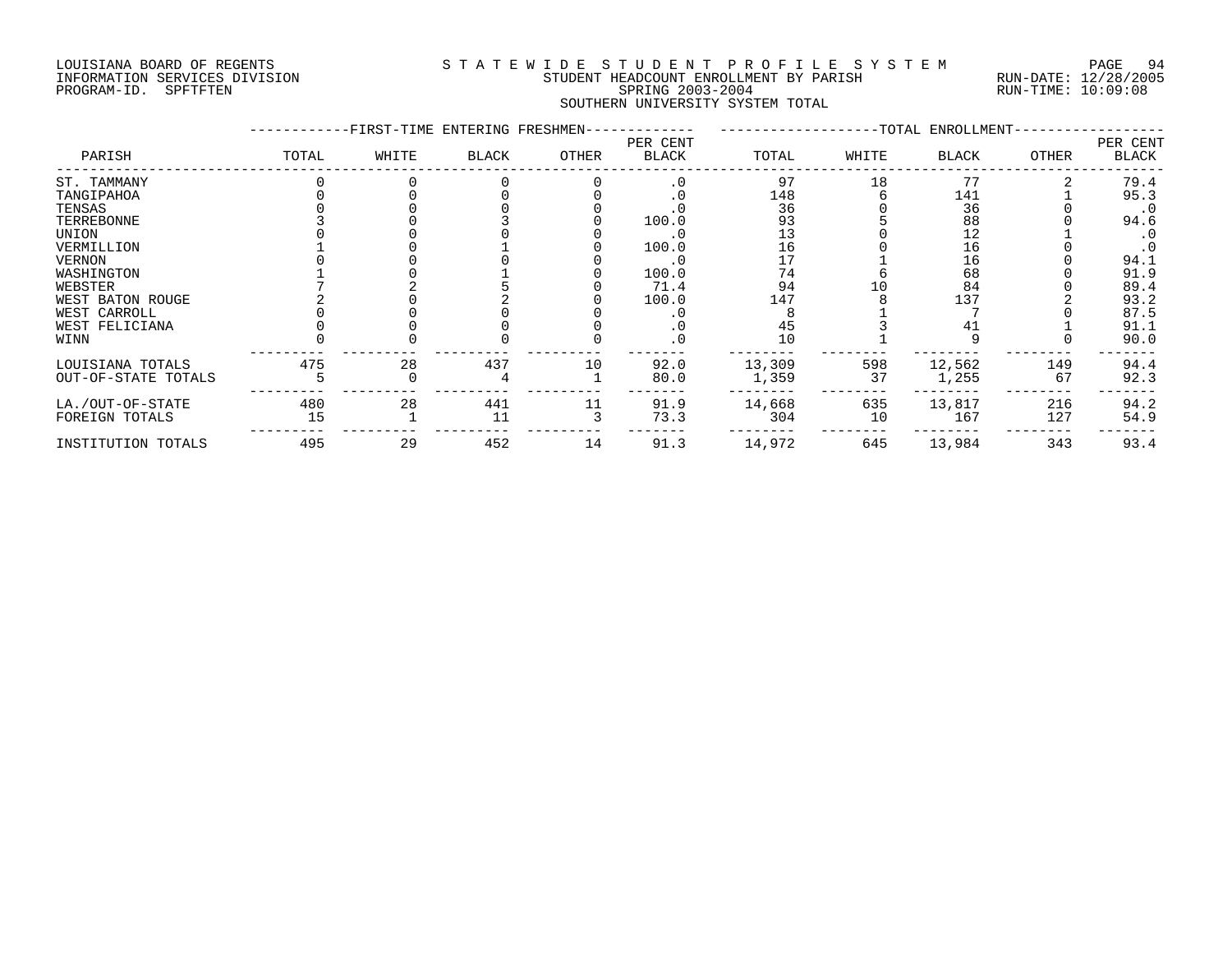### LOUISIANA BOARD OF REGENTS S T A T E W I D E S T U D E N T P R O F I L E S Y S T E M PAGE 95 INFORMATION SERVICES DIVISION STUDENT HEADCOUNT ENROLLMENT BY PARISH RUN-DATE: 12/28/2005 PROGRAM-ID. SPFTFTEN SPRING 2003-2004 RUN-TIME: 10:09:08 COMMUNITY AND TECHNICAL COLLEGE

|                              | -----------FIRST-TIME ENTERING FRESHMEN- |                |                |                |              | -------------------TOTAL ENROLLMENT- |              |                |           |              |
|------------------------------|------------------------------------------|----------------|----------------|----------------|--------------|--------------------------------------|--------------|----------------|-----------|--------------|
|                              |                                          |                |                |                | PER CENT     |                                      |              |                |           | PER CENT     |
| PARISH                       | TOTAL                                    | WHITE          | BLACK          | OTHER          | <b>BLACK</b> | TOTAL                                | WHITE        | <b>BLACK</b>   | OTHER     | <b>BLACK</b> |
| ACADIA                       | 64                                       | 41             | 22             | 1              | 34.4         | 337                                  | 256          | 73             | 8         | 21.7         |
| ALLEN                        | 95                                       | 42             | 39             | 14             | 41.1         | 274                                  | 162          | 91             | 21        | 33.2         |
| ASCENSION                    | 128                                      | 88             | 37             | 3              | 28.9         | 885                                  | 685          | 162            | 38        | 18.3         |
| ASSUMPTION                   | 34                                       | 20             | 13             | 1              | 38.2         | 175                                  | 108          | 62             | 5         | 35.4         |
| AVOYELLES                    | 75                                       | 37             | 34             | 4              | 45.3         | 295                                  | 189          | 101            | 5         | 34.2         |
| <b>BEAUREGARD</b>            | 12                                       | 12             | $\overline{0}$ | 0              | $\cdot$ 0    | 161                                  | 128          | 18             | 15        | 11.2         |
| <b>BIENVILLE</b>             | 31                                       | 16             | 12             | 3              | 38.7         | 184                                  | 105          | 69             | 10        | 37.5         |
| <b>BOSSIER</b>               | 149                                      | 100            | 29             | 20             | 19.5         | 1,716                                | 1,222        | 334            | 160       | 19.5         |
| CADDO                        | 237                                      | 118            | 95             | 24             | 40.1         | 2,443                                | 1,397        | 877            | 169       | 35.9         |
| CALCASIEU                    | 155                                      | 95             | 46             | 14             | 29.7         | 1,311                                | 869          | 355            | 87        | 27.1         |
| CALDWELL                     | 28                                       | 20             | 8              | 0              | 28.6         | 95                                   | 71           | 23             | 1         | 24.2         |
| CAMERON                      | $\overline{4}$                           | $\overline{4}$ | $\Omega$       | $\mathbf 0$    | $\cdot$ 0    | 67                                   | 64           | $\overline{1}$ | 2         | 1.5          |
| CATAHOULA                    | 12                                       | 7              |                | $\mathbf 0$    | 41.7         | 56                                   | 35           | 19             | 2         | 33.9         |
| CLAIBORNE                    | 39                                       | 14             | 22             | 3              | 56.4         | 316                                  | 128          | 176            | 12        | 55.7         |
| CONCORDIA                    | 17                                       | 7              | 9              | 1              | 52.9         | 99                                   | - 46         | 49             | 4         | 49.5         |
| DE SOTO                      | 25                                       | 14             | 9              | 2              | 36.0         | 235                                  | 144          | 81             | 10        | 34.5         |
| EAST BATON ROUGE             | 444                                      | 177            | 241            | 26             | 54.3         | 4,412                                | 2,088        | 2,071          | 253       | 46.9         |
| EAST CARROLL                 | 54                                       | 11             | 43             | $\mathbf 0$    | 79.6         | 113                                  | 24           | 88             | 1         | 77.9         |
| EAST FELICIANA               | 51                                       | 14             | 34             | 3              | 66.7         | 357                                  | 98           | 229            | 30        | 64.1         |
| EVANGELINE                   | 46                                       | 38             | 7              | 1              | 15.2         | 282                                  | 190          | 88             | 4         | 31.2         |
| FRANKLIN                     | 73                                       | 48             | 24             | 1              | 32.9         | 232                                  | 162          | 68             | 2         | 29.3         |
| <b>GRANT</b>                 | 10                                       | 9              | 1              | $\mathbf 0$    | 10.0         | 67                                   | 56           | 8              | 3         | 11.9         |
| IBERIA                       | 239                                      | 133            | 62             | 44             | 25.9         | 1,072                                | 598          | 389            | 85        | 36.3         |
| IBERVILLE                    | 68                                       | 22             | 45             | 1              | 66.2         | 785                                  | 271          | 459            | 55        | 58.5         |
| <b>JACKSON</b>               | 20                                       | 13             | 5              | 2              | 25.0         | 122                                  | 81           | 37             | 4         | 30.3         |
| <b>JEFFERSON</b>             | 671                                      | 257            | 266            | 148            | 39.6         | 6,673                                | 3,207        | 2,057          | 1,409     | 30.8         |
| <b>JEFFERSON DAVIS</b>       | 37                                       | 28             | 5              | 4              | 13.5         | 200                                  | 155          | 38             | 7         | 19.0         |
| LAFAYETTE                    | 221                                      | 120            | 72             | 29             | 32.6         | 1,411                                | 866          | 471            | 74        | 33.4         |
| LAFOURCHE                    | 213                                      | 170            | 32             | 11             | 15.0         | 671                                  | 513          | 103            | 55        | 15.4         |
| LA SALLE                     | 10                                       | 10             | $\Omega$       | $\mathbf 0$    | $\cdot$ 0    | 79                                   | 69           | 8              | 2         | 10.1         |
| LINCOLN                      | 18                                       | 9              | 8              | 1              | 44.4         | 177                                  | 92           | 77             | 8         | 43.5         |
| LIVINGSTON                   | 113                                      | 107            | 5              | 1              | 4.4          | 532                                  | 479          | 34             | 19        | 6.4          |
| MADISON                      | 82                                       | 25             | 56             | 1              | 68.3         | 179                                  | 65           | 110            | 4         | 61.5         |
| MOREHOUSE                    | 74                                       | 36             | 36             | 2              | 48.6         | 267                                  | 128          | 133            | 6         | 49.8         |
| <b>NATCHITOCHES</b>          | 79                                       | 38             | 35             | 6              | 44.3         | 344                                  | 159          | 166            | 19        | 48.3         |
| ORLEANS                      | 925<br>304                               | 82<br>204      | 765<br>90      | 78<br>10       | 82.7<br>29.6 | 7,518<br>924                         | 1,154<br>609 | 5,527<br>280   | 837<br>35 | 73.5<br>30.3 |
| OUACHITA                     |                                          |                |                |                | 45.6         |                                      |              |                |           | 34.5         |
| PLAQUEMINES<br>POINTE COUPEE | 57<br>90                                 | 18<br>43       | 26<br>47       | 13<br>0        | 52.2         | 449<br>247                           | 216<br>146   | 155<br>97      | 78<br>4   | 39.3         |
| RAPIDES                      | 202                                      | 67             | 114            | 21             | 56.4         | 668                                  | 272          | 353            | 43        | 52.8         |
| RED RIVER                    | $\overline{7}$                           | 4              | 3              | $\Omega$       | 42.9         | 43                                   | 31           | 9              | 3         | 20.9         |
| RICHLAND                     | 43                                       | 21             | 21             | 1              | 48.8         | 154                                  | 77           | 74             | 3         | 48.1         |
| SABINE                       | 56                                       | 29             | 18             | 9              | 32.1         | 213                                  | 115          | 62             | 36        | 29.1         |
| ST. BERNARD                  | 163                                      | 126            | 22             | 15             | 13.5         | 1,613                                | 1,278        | 164            | 171       | 10.2         |
| ST. CHARLES                  | 86                                       | 50             | 30             | 6              | 34.9         | 610                                  | 361          | 185            | 64        | 30.3         |
| ST. HELENA                   | 25                                       | 10             | 15             | $\mathbf 0$    | 60.0         | 101                                  | 39           | 61             | 1         | 60.4         |
| ST. JAMES                    | 69                                       | 36             | 33             | 0              | 47.8         | 313                                  | 168          | 139            | 6         | 44.4         |
| ST. JOHN                     | 71                                       | 26             | 41             |                | 57.7         | 545                                  | 235          | 248            | 62        | 45.5         |
| ST. LANDRY                   | 50                                       | 27             | 23             | $\Omega$       | 46.0         | 610                                  | 295          | 304            | 11        | 49.8         |
| ST. MARTIN                   | 57                                       | 29             | 24             | $\overline{4}$ | 42.1         | 589                                  | 289          | 269            | 31        | 45.7         |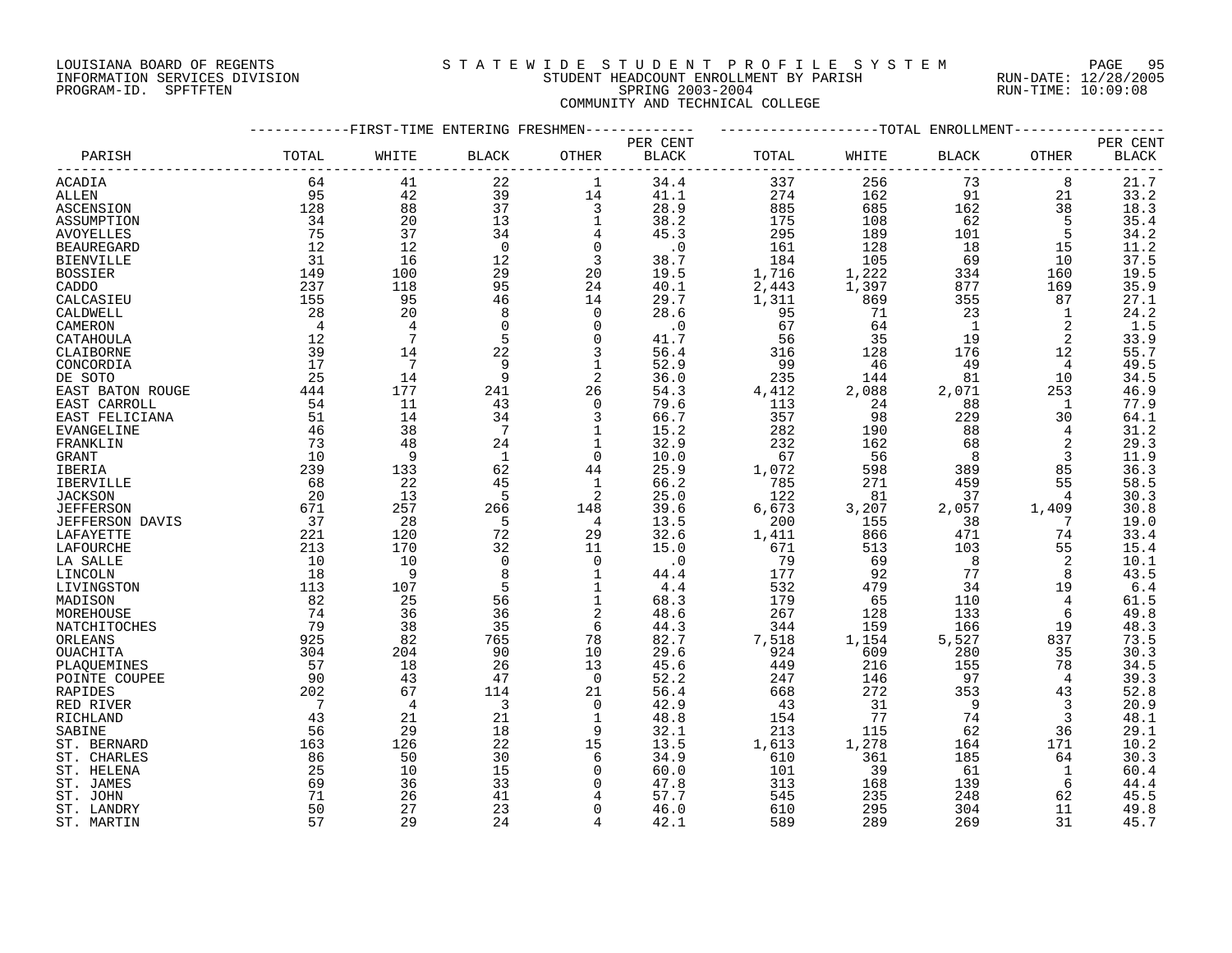#### LOUISIANA BOARD OF REGENTS S T A T E W I D E S T U D E N T P R O F I L E S Y S T E M PAGE 96 INFORMATION SERVICES DIVISION STUDENT HEADCOUNT ENROLLMENT BY PARISH RUN-DATE: 12/28/2005 PROGRAM-ID. SPFTFTEN SPRING 2003-2004 RUN-TIME: 10:09:08 COMMUNITY AND TECHNICAL COLLEGE

|                     |       | -FIRST-TIME ENTERING FRESHMEN- |                                         |       |                   |        |        | ------------------TOTAL ENROLLMENT- |       |                   |
|---------------------|-------|--------------------------------|-----------------------------------------|-------|-------------------|--------|--------|-------------------------------------|-------|-------------------|
| PARISH              | TOTAL | WHITE                          | <b>BLACK</b>                            | OTHER | PER CENT<br>BLACK | TOTAL  | WHITE  | BLACK                               | OTHER | PER CENT<br>BLACK |
| ST. MARY            | 140   | 69                             | 57                                      | 14    | 40.7              | 595    | 307    | 233                                 | 55    | 39.2              |
| ST. TAMMANY         | 381   | 266                            | 67                                      | 48    | 17.6              | 2,106  | 1,469  | 277                                 | 360   | 13.2              |
| TANGIPAHOA          | 196   | 113                            | 79                                      |       | 40.3              | 516    | 300    | 182                                 | 34    | 35.3              |
| TENSAS              | 22    |                                | 19                                      |       | 86.4              | 56     | 15     | 37                                  |       | 66.1              |
| TERREBONNE          | 214   | 130                            | 60                                      | 24    | 28.0              | 698    | 457    | 159                                 | 82    | 22.8              |
| UNION               | 72    | 44                             | 28                                      |       | 38.9              | 221    | 136    | 82                                  |       | 37.1              |
| VERMILLION          | 165   | 106                            | 38                                      | 21    | 23.0              | 539    | 392    | 112                                 | 35    | 20.8              |
| <b>VERNON</b>       | 34    | 24                             |                                         |       | 14.7              | 220    | 153    | 39                                  | 28    | 17.7              |
| WASHINGTON          | 409   | 208                            | 190                                     | 11    | 46.5              | 644    | 331    | 273                                 | 40    | 42.4              |
| WEBSTER             | 46    | 33                             | 10                                      |       | 21.7              | 482    | 313    | 147                                 | 22    | 30.5              |
| WEST BATON ROUGE    | 48    | 31                             | $\begin{array}{c} 15 \\ 33 \end{array}$ |       | 31.3              | 283    | 198    | 74                                  | 11    | 26.1              |
| WEST CARROLL        | 70    | 32                             |                                         |       | 47.1              | 427    | 252    | 154                                 | 21    | 36.1              |
| WEST FELICIANA      | 26    |                                | 19                                      |       | 73.1              | 503    | 126    | 338                                 | 39    | 67.2              |
| WINN                | 30    | 16                             | 14                                      |       | 46.7              | 150    | 77     | 68                                  |       | 45.3              |
| UNKNOWN PARISH      | 16    |                                |                                         |       | 37.5              | 21     | 14     |                                     |       | 28.6              |
| LOUISIANA TOTALS    | 7,702 | 3,761                          | 3,269                                   | 672   | 42.4              | 48,682 | 24,735 | 19,233                              | 4,714 | 39.5              |
| OUT-OF-STATE TOTALS | 195   | 133                            | 34                                      | 28    | 17.4              | 646    | 414    | 142                                 | 90    | 22.0              |
| LA./OUT-OF-STATE    | 7,897 | 3,894                          | 3,303                                   | 700   | 41.8              | 49,328 | 25,149 | 19,375                              | 4,804 | 39.3              |
| FOREIGN TOTALS      | 33    |                                |                                         | 30    | $\cdot$ 0         | 226    |        |                                     | 220   | $\cdot$ 0         |
| INSTITUTION TOTALS  | 7,930 | 3,897                          | 3,303                                   | 730   | 41.7              | 49,554 | 25,155 | 19,375                              | 5,024 | 39.1              |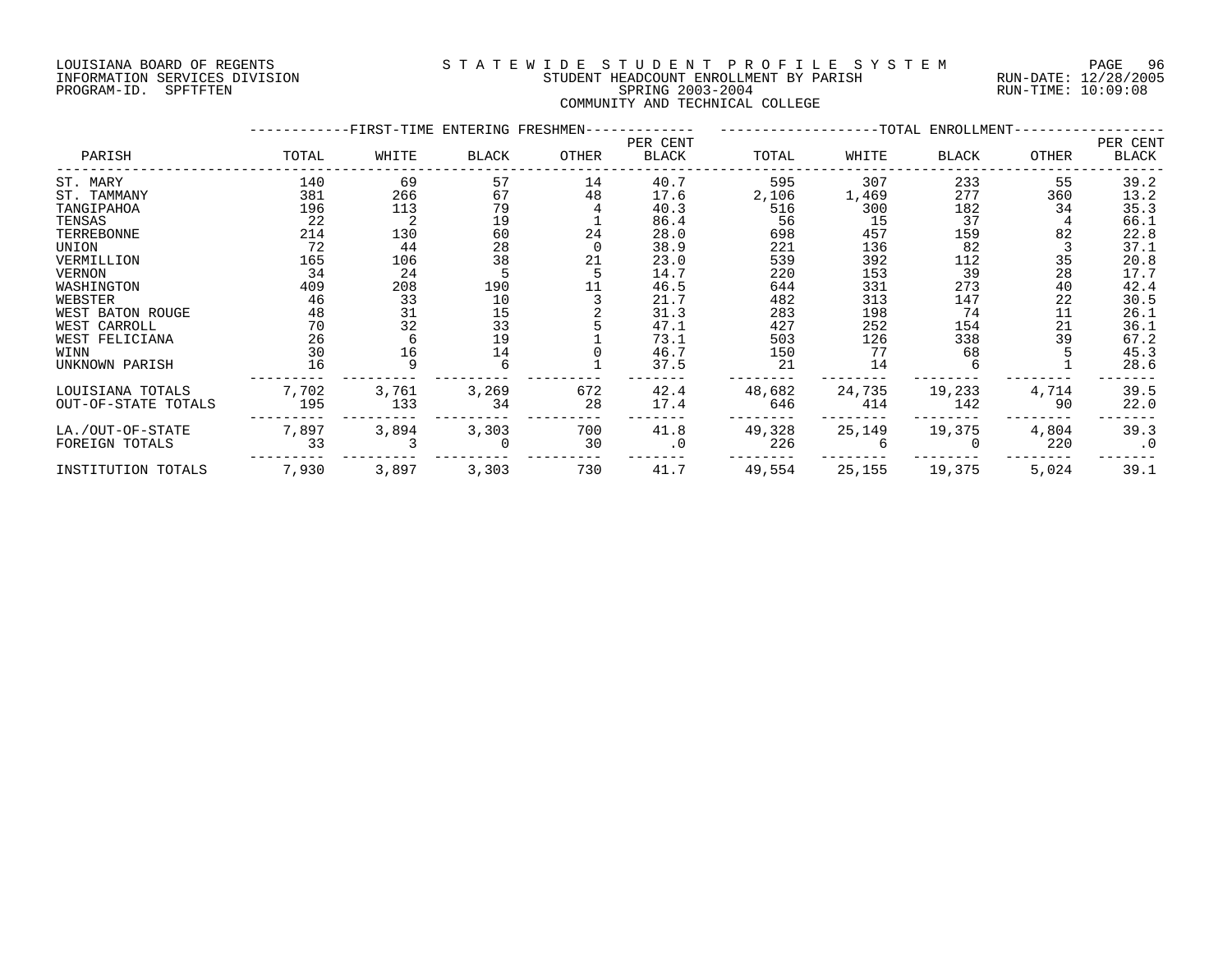#### LOUISIANA BOARD OF REGENTS S T A T E W I D E S T U D E N T P R O F I L E S Y S T E M PAGE 97 INFORMATION SERVICES DIVISION STUDENT HEADCOUNT ENROLLMENT BY PARISH RUN-DATE: 12/28/2005 PROGRAM-ID. SPFTFTEN SPRING 2003-2004 RUN-TIME: 10:09:08 PUBLIC INSTITUTIONS TOTALS

|                   | -FIRST-TIME ENTERING FRESHMEN |                |                |                |              | --TOTAL ENROLLMENT |                  |        |       |                    |  |
|-------------------|-------------------------------|----------------|----------------|----------------|--------------|--------------------|------------------|--------|-------|--------------------|--|
|                   |                               |                |                |                | PER CENT     |                    |                  |        |       | PER CENT           |  |
| PARISH            | TOTAL                         | WHITE          | <b>BLACK</b>   | OTHER          | <b>BLACK</b> | TOTAL              | WHITE            | BLACK  | OTHER | <b>BLACK</b>       |  |
| ACADIA            | 122                           | 83             | 34             | 5              | 27.9         | 2,102              | 1,673            | 381    | 48    | $18.1\,$           |  |
| ALLEN             | 124                           | 65             | 44             | 15             | 35.5         | 872                | 608              | 215    | 49    | 24.7               |  |
| ASCENSION         | 162                           | 112            | 44             | 6              | 27.2         | 2,924              | 2,267            | 541    | 116   | 18.5               |  |
| ASSUMPTION        | 43                            | 25             | 17             | 1              | 39.5         | 621                | 422              | 185    | 14    | 29.8               |  |
| <b>AVOYELLES</b>  | 105                           | 57             | 44             | 4              | 41.9         | 1,300              | 931              | 331    | 38    | 25.5               |  |
| <b>BEAUREGARD</b> | 35                            | 28             | $\overline{3}$ | 4              | 8.6          | 1,093              | 867              | 154    | 72    | 14.1               |  |
| <b>BIENVILLE</b>  | 44                            | 20             | 19             | 5              | 43.2         | 575                | 282              | 267    | 26    | 46.4               |  |
| <b>BOSSIER</b>    | 234                           | 145            | 54             | 35             | 23.1         | 4,574              | 3,213            | 895    | 466   | 19.6               |  |
| CADDO             | 636                           | 219            | 346            | 71             | 54.4         | 10,615             | 5,038            | 4,882  | 695   | 46.0               |  |
| CALCASIEU         | 300                           | 184            | 96             | 20             | 32.0         | 7,198              | 5,240            | 1,652  | 306   | 23.0               |  |
| CALDWELL          | 33                            | 25             | 8              | $\Omega$       | 24.2         | 310                | 246              | 57     | 7     | 18.4               |  |
| CAMERON           | - 5                           | $\overline{4}$ | $\mathbf{1}$   | $\Omega$       | 20.0         | 313                | 291              | 11     | 11    | 3.5                |  |
| CATAHOULA         | 30                            | 17             | 13             | $\Omega$       | 43.3         | 394                | 243              | 140    | 11    | 35.5               |  |
| CLAIBORNE         | 52                            | 18             | 31             | 3              | 59.6         | 693                | 318              | 349    | 26    | 50.4               |  |
|                   | 33                            | 12             | 19             | $\sqrt{2}$     | 57.6         |                    | 327              | 289    | 17    | 45.7               |  |
| CONCORDIA         | 51                            | 24             | 24             | 3              | 47.1         | 633<br>873         |                  | 365    | 49    |                    |  |
| DE SOTO           |                               |                |                |                |              |                    | 459              |        |       | 41.8               |  |
| EAST BATON ROUGE  | 575                           | 229            | 306            | 40             | 53.2         | 19,065             | 10,973           | 6,816  | 1,276 | 35.8               |  |
| EAST CARROLL      | 66                            | 12             | 53             | $\mathbf 1$    | 80.3         | 347                | 84               | 257    | 6     | 74.1               |  |
| EAST FELICIANA    | 57                            | 15             | 39             | 3              | 68.4         | 793                | 308              | 443    | 42    | 55.9               |  |
| EVANGELINE        | 83                            | 59             | 23             | $\mathbf 1$    | 27.7         | 1,426              | 1,095            | 311    | 20    | 21.8               |  |
| FRANKLIN          | 92                            | 57             | 32             | 3              | 34.8         | 761                | 516              | 232    | 13    | 30.5               |  |
| GRANT             | 41                            | 37             | 4              | $\mathbf 0$    | 9.8          | 592                | 491              | 61     | 40    | 10.3               |  |
| <b>IBERIA</b>     | 321                           | 191            | 81             | 49             | 25.2         | 3,186              | 2,020            | 972    | 194   | 30.5               |  |
| IBERVILLE         | 74                            | 23             | 50             | $\mathbf{1}$   | 67.6         | 1,497              | 590              | 836    | 71    | 55.8               |  |
| <b>JACKSON</b>    | 28                            | 18             | 8              | 2              | 28.6         | 574                | 374              | 177    | 23    | 30.8               |  |
| <b>JEFFERSON</b>  | 807                           | 313            | 320            | 174            | 39.7         | 15,513             | 8,744            | 3,777  | 2,992 | 24.3               |  |
| JEFFERSON DAVIS   | 57                            | 38             | 12             | -7             | 21.1         | 1,126              | 874              | 209    | 43    | 18.6               |  |
| LAFAYETTE         | 502                           | 314            | 134            | 54             | 26.7         | 8,803              | $\,$ 6, 641 $\,$ | 1,658  | 504   | 18.8               |  |
| LAFOURCHE         | 292                           | 219            | 52             | 21             | 17.8         | 3,506              | 2,921            | 382    | 203   | 10.9               |  |
| LA SALLE          | 26                            | 24             | $\mathbf{1}$   | 1              | 3.8          | 523                | 452              | 53     | 18    | 10.1               |  |
| LINCOLN           | 75                            | 23             | 48             | $\overline{4}$ | 64.0         | 2,829              | 1,347            | 1,333  | 149   | $\frac{47.1}{4.5}$ |  |
| LIVINGSTON        | 174                           | 155            | 11             | 8              | 6.3          | 3,316              | 3,053            | 148    | 115   |                    |  |
| MADISON           | 93                            | 27             | 64             | 2              | 68.8         | 477                | 180              | 287    | 10    | 60.2               |  |
| MOREHOUSE         | 103                           | 46             | 54             | 3              | 52.4         | 1,060              | 563              | 479    | 18    | 45.2               |  |
| NATCHITOCHES      | 151                           | 70             | 67             | 14             | 44.4         | 2,260              | 1,280            | 786    | 194   | 34.8               |  |
| ORLEANS           | 1,196                         | 124            | 973            | 99             | 81.4         | 20,682             | 6,216            | 12,255 | 2,211 | 59.3               |  |
| OUACHITA          | 449                           | 286            | 151            | 12             | 33.6         | 6,145              | 4,152            | 1,807  | 186   | 29.4               |  |
| PLAQUEMINES       | 61                            | 20             | 27             | 14             | 44.3         | 975                | 548              | 304    | 123   | 31.2               |  |
| POINTE COUPEE     | 100                           | 44             | 56             | $\Omega$       | 56.0         | 860                | 533              | 308    | 19    | 35.8               |  |
| RAPIDES           | 390                           | 178            | 176            | 36             | 45.1         | 5,196              | 3,272            | 1,647  | 277   | 31.7               |  |
| RED RIVER         | 20                            | 10             | 10             | $\Omega$       | 50.0         | 348                | 181              | 149    | 18    | 42.8               |  |
| RICHLAND          | 57                            | 26             | 29             | 2              | 50.9         | 709                | 444              | 248    | 17    | 35.0               |  |
| SABINE            | 77                            | 42             | 22             | 13             | 28.6         | 790                | 491              | 158    | 141   | 20.0               |  |
| ST. BERNARD       | 176                           | 134            | 25             | 17             | 14.2         | 2,658              | 2,124            | 231    | 303   | 8.7                |  |
| ST. CHARLES       | 115                           | 68             | 40             | 7              | 34.8         | 1,994              | 1,352            | 469    | 173   | 23.5               |  |
| ST. HELENA        | 28                            | 12             | 16             | $\Omega$       | 57.1         | 300                | 110              | 187    | 3     | 62.3               |  |
| ST. JAMES         | 78                            | 37             | 41             | 0              | 52.6         | 905                | 459              | 432    | 14    | 47.7               |  |
| ST. JOHN          | 104                           | 33             | 64             |                | 61.5         | 1,772              | 948              | 681    | 143   | 38.4               |  |
| ST. LANDRY        | 149                           | 87             | 60             | 2              | 40.3         | 3,503              | 2,107            | 1,311  | 85    | 37.4               |  |
| ST. MARTIN        | 145                           | 88             | 50             | 7              | 34.5         | 1,872              | 1,108            | 688    | 76    | 36.8               |  |
|                   |                               |                |                |                |              |                    |                  |        |       |                    |  |